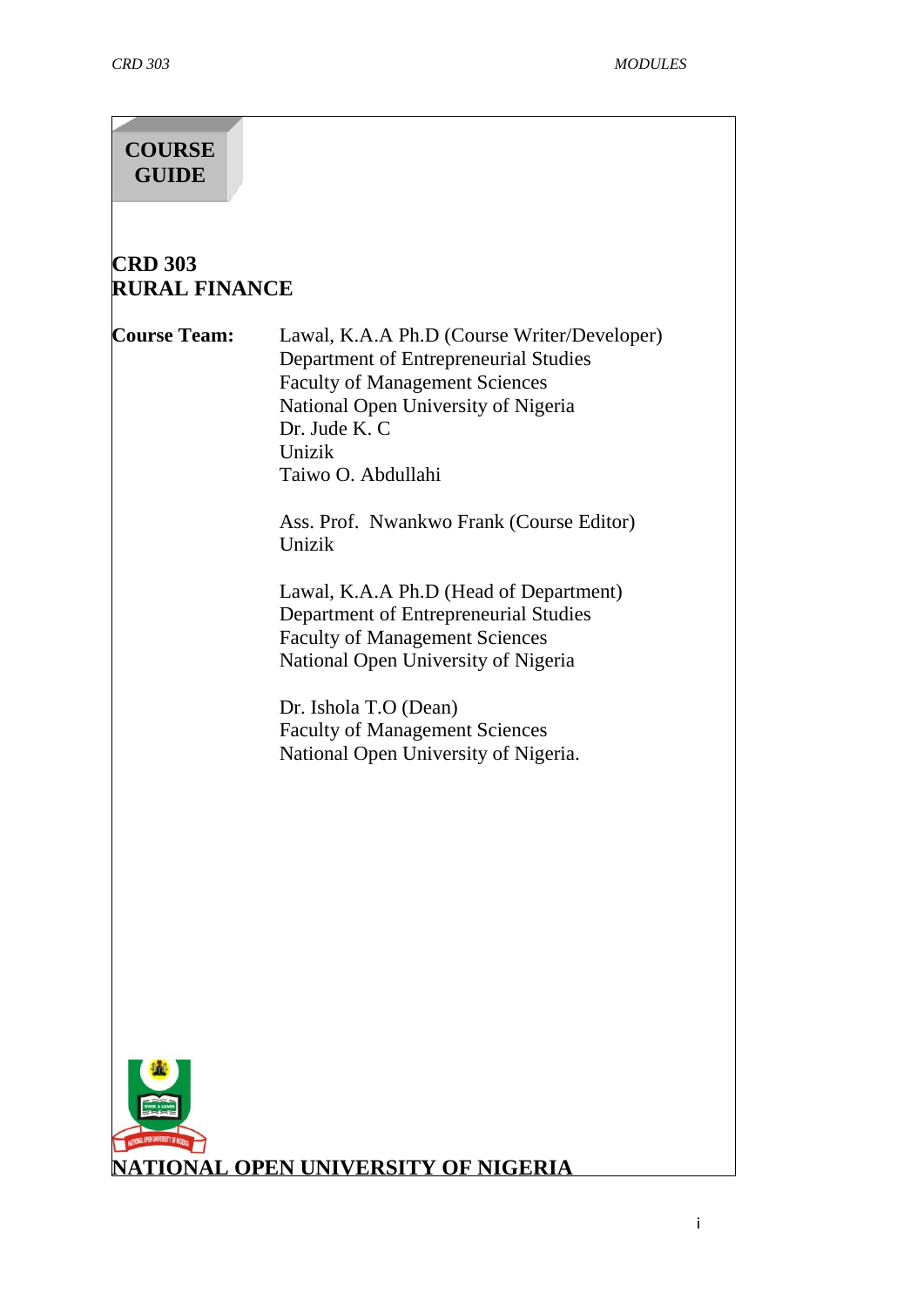National Open University of Nigeria **Headquarters** University Village Plot 91 Cadastral Zone Nnamdi Azikiwe Expressway Jabi, Abuja.

Lagos Office 14/16 Ahmadu Bello Way Victoria Island, Lagos

e-mail: [centralinfo@noun.edu.ng](mailto:centralinfo@noun.edu.ng) URL: [www.noun.edu.ng](http://www.noun.edu.ng/)

Published by: National Open University of Nigeria

ISBN:

Printed: 2017

All Rights Reserved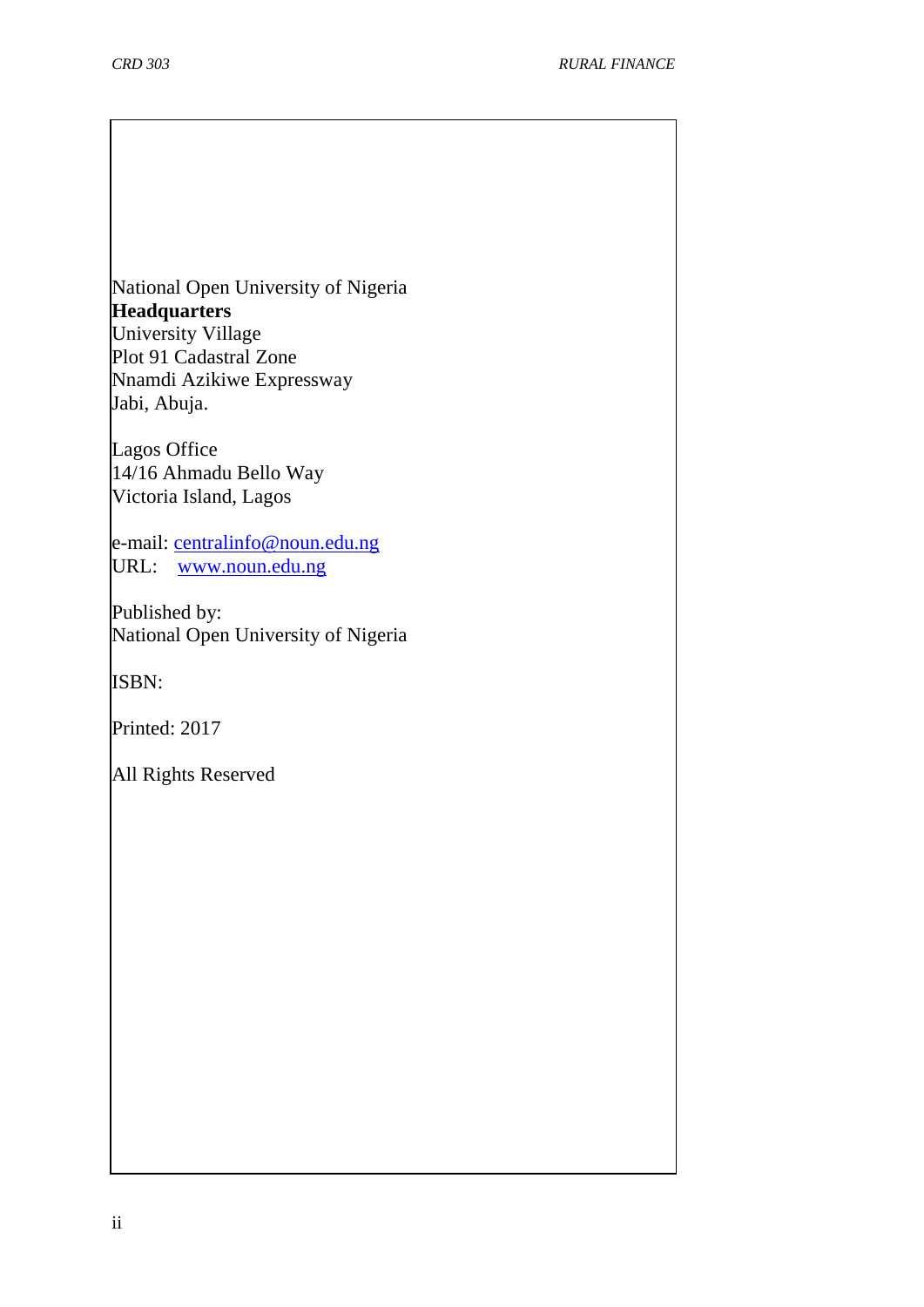# **CONTENTS PAGE**

| iv  |
|-----|
| iv  |
| iv  |
| iv  |
| iv  |
| V   |
| V   |
| vi  |
| vi  |
| vi  |
| vi  |
| vii |
|     |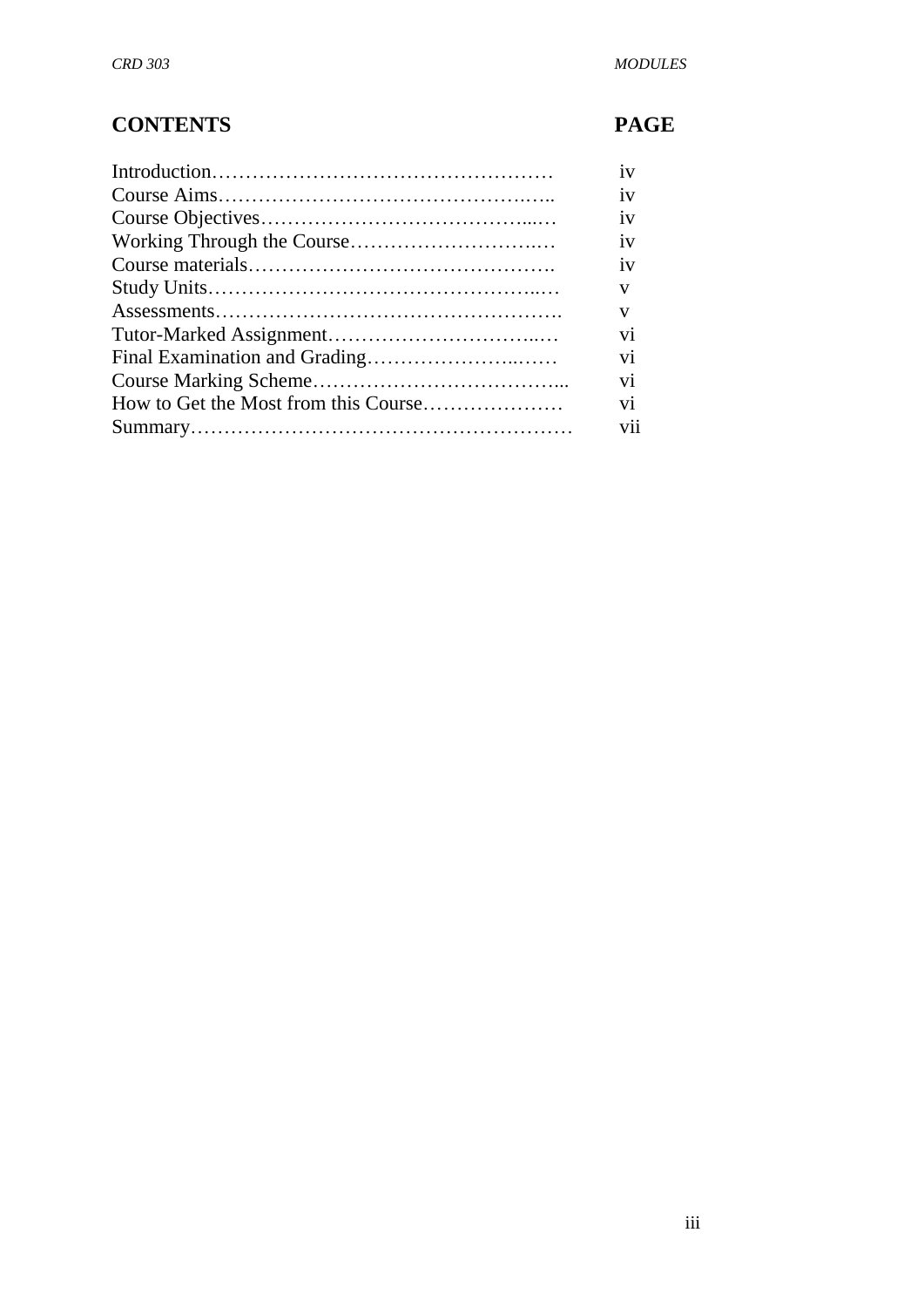## **INTRODUCTION**

**CRD 303** is an undergraduate course meant to equip students with knowledge of financial practices and options available for rural dwellers. This course guide will help students to understand financial characteristics of rural dwellers as well as their needs and financial mechanism available for them. The course consists of 22 units categorized into 4 modules. This course guide tell you what the expectations of the students should be, knowledge required to manage financial services for rural dwellers as well as requisite skills needed to design and implement financial services. It suggests guideline about how to get the best out of the course.

This course is also an introduction to rural finance, meant for beginners. It runs through definition of terminologies in rural finance, savings mobilization mechanisms to cooperative financial practices. Topics covered include Cooperative rural finances, Rural finances approaches and paradigm, Savings mobilization in rural areas, Rural financial system, Cooperative banking and financing, techniques for investment appraisal and different rural financial institutions both in Nigeria and abroad such as microfinance banks, credit cooperatives and rural development programmes in Nigeria.

## **COURSE AIMS**

This course is meant to provide indepth understanding of financial practices and systems especially in the areas of:

- Familiarize basic terminologies in cooperative rural financing
- Expose approaches and paradigms to rural financing
- Stimulate savings mobilization mechanism in the rural area
- Explain rural financial system
- Discuss rural financial institutions
- Define cooperative financing system and cooperative banking

## **COURSE OBJECTIVES**

The overall objective of this course could be achieved when the unit objective stated at each unit is achieved. They serve as study guide to enable students know if she or he understand each unit. At the end of the course period, the students are expected to be able to:

- define the concepts of cooperative and rural financing and other terminologies
- understand the overview, benefits, paradigm and approaches to rural finance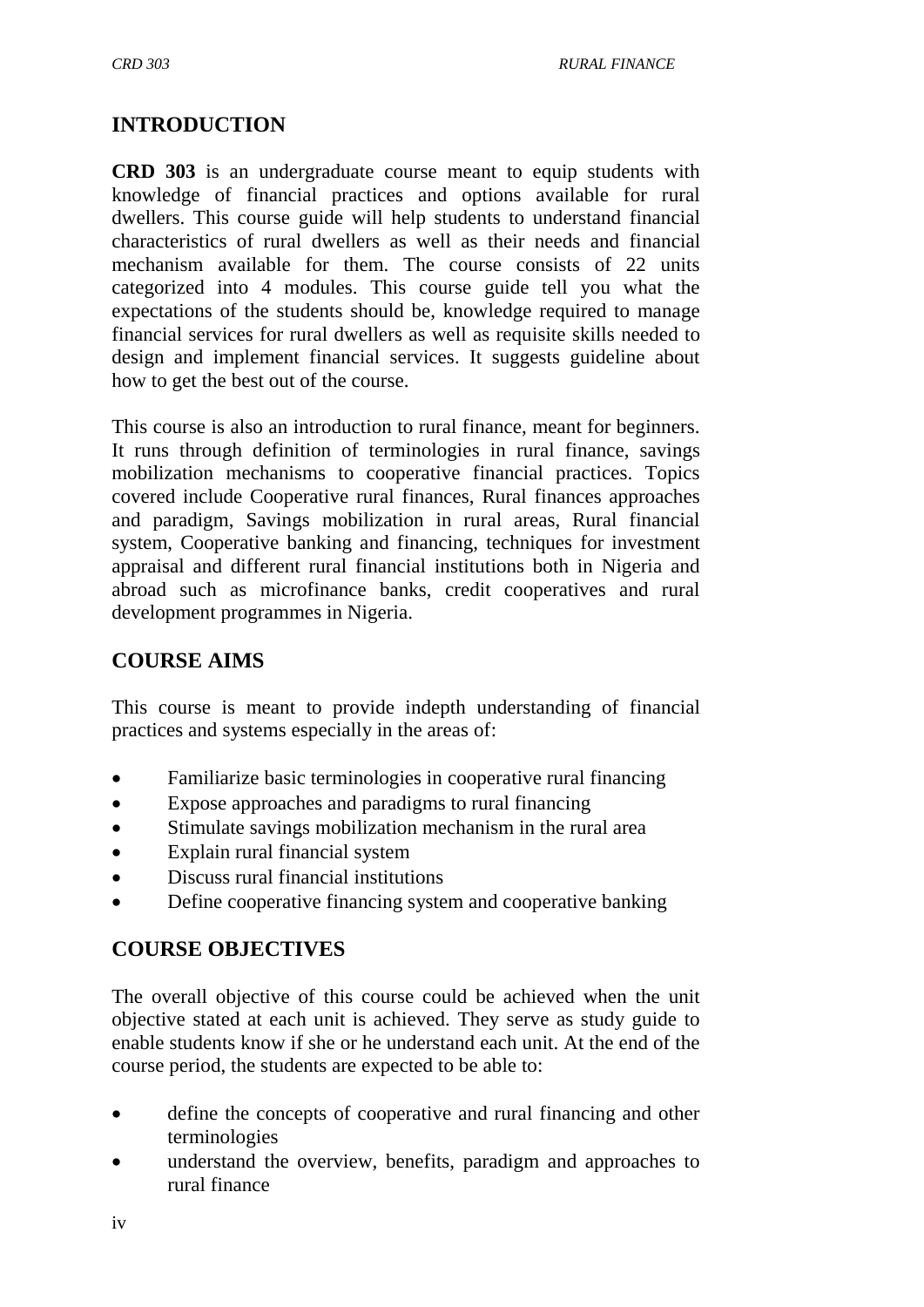- explain Nigerian rural finance system, savings mechanism and objectives of rural finance
- distinguish different investment appraisal techniques and time value of money
- understand cooperative banking, structure and problems of loan repayment
- explain rural financial institutions and rural development programmes in Nigeria.

# **WHAT YOU WILL LEARN IN THIS COURSE**

The course CRD 303 consists of 22 units specifically; the course is an introduction to rural finance studies. Before graduation you are likely to specialise in areas like financial savings, promoting rural finance, financing of cooperatives, cooperative management, micro finance banking, nature of Nigerian rural financial system and problems of loan repayment in cooperative banks.

The course gives you a general background of who a rural finance is and looks at your own characteristics to see if you have what it takes to be an entrepreneur. You will also learn about some business concepts and other objectives of an entrepreneur and business environment.

# **WORKING THROUGH THIS COURSE**

For you to complete this course successfully, you are required to read the study units, reference books and other resources that are related to the unit. Each unit of the course contains Tutor-Marked Assignments, practical activities and self-assessments.

# **COURSE MATERIALS**

Major component of the course are:

- 1. Course Guide.
- 2. Study Units.
- 3. Assignment File.
- 4. Presentation Schedule.

The time to submit the TMA will be specified. This course is a twocredit course. This means that you are to spend a minimum of two hours every week studying the course. You are expected to complete the entire course outline within a period of  $18 - 25$  weeks.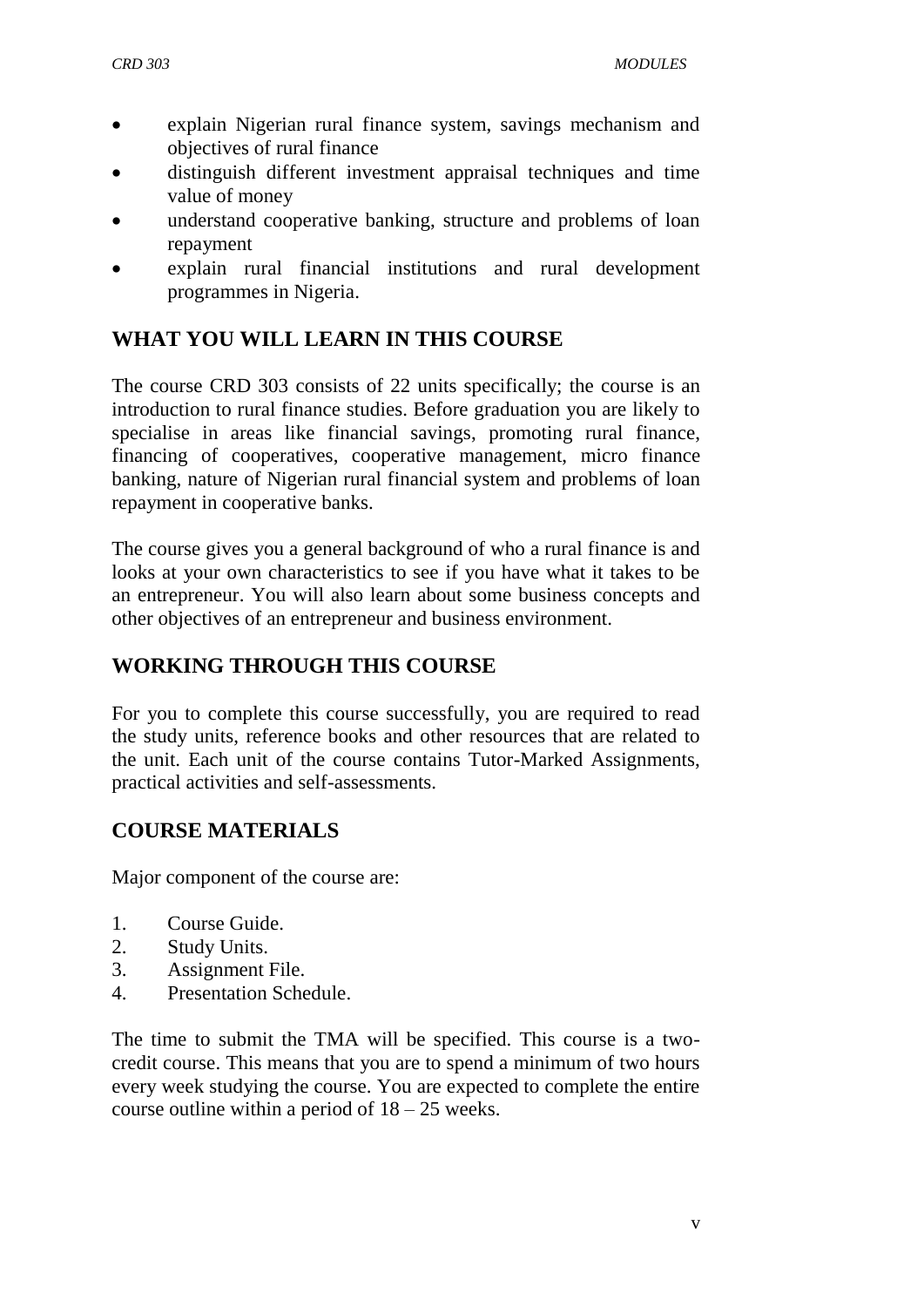# **STUDY UNITS**

In this course, we have discussed the topic of the course content titled Principles and practice of co-operation under different topics. Based on this, the following units have been designed for the course.

## **MODULE 1**

| Unit 1 | <b>Rural Financing</b>                                  |
|--------|---------------------------------------------------------|
| Unit 2 | Benefit of the Rural Finance to the Cooperative Society |
| Unit 3 | <b>Rural Finance Evolving Paradigms</b>                 |
| Unit 4 | <b>Rural Finance Approaches</b>                         |
| Unit 5 | <b>Rural Financing Historical Overview</b>              |

## **MODULE 2**

| Unit 1 | <b>Savings Mobilization</b>                  |
|--------|----------------------------------------------|
| Unit 2 | <b>Objectives of Promoting Rural Finance</b> |
| Unit 3 | Nature of Nigerian Rural Financial System    |
| Unit 4 | Financing of Cooperatives                    |
| Unit 5 | Time Value of Money                          |
|        |                                              |

## **MODULE 3**

| Unit 1 | Discounted Cash Flow Criteria |  |  |  |
|--------|-------------------------------|--|--|--|
|--------|-------------------------------|--|--|--|

- Unit 2 Net Present Value (NPV) Vs Internal Rate of Return (IRR)
- Unit 3 Cooperative Banks
- Unit 4 Problems of Loan Repayment in Cooperative Banks
- Unit 5 Cooperative Organizational Structure

## **MODULE 4**

- Unit 1 Cooperative Institutions
- Unit 2 Rural Development Programmes In Nigeria
- Unit 3 Rural Financial Institutions
- Unit 4 Micro Finance Banks (MFB)
- Unit 5 Credit Unions in Canada
- Unit 6 Administration and Management of Cooperative Businesses in Rural Setting
- Unit 7 Credit Cooperative Societies

The units follow sequentially and as such must be studied in that order. A maximum period of one week is required for every unit.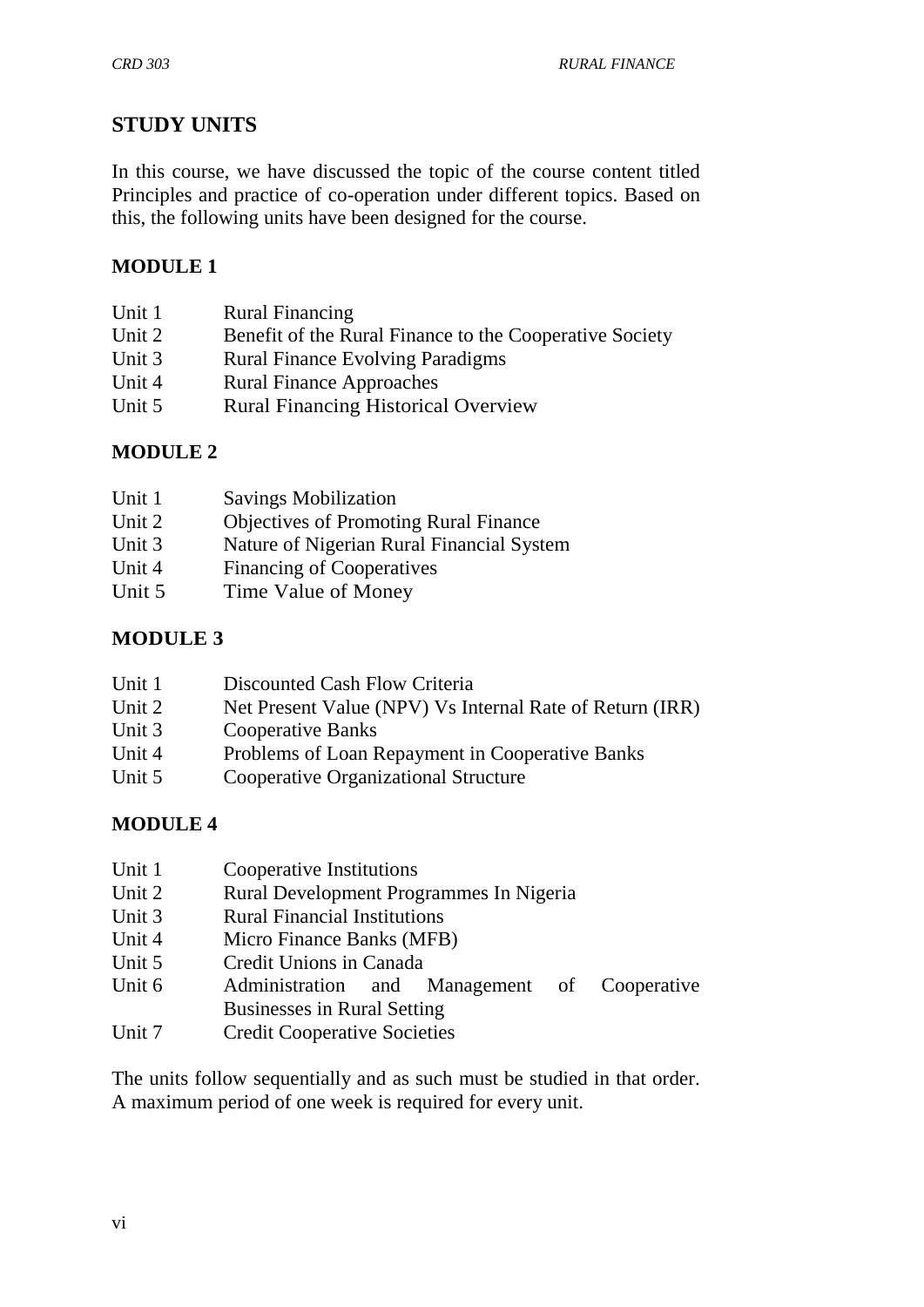#### **TEXT BOOKS AND REFERENCES**

The materials and books relevant to this course are listed below. However, you can use other ones that are not listed here.

- Baumback, C.M. (1992). *Basic Small Business Management.* London: Prentice Hall.
- Central Bank of Nigeria (1993) "Small and medium Scale Enterprise Development in Nigeria". *Annual Report and Statement of Accounts.*Lagos Central bank of Nigeria. Vol. 30 (4) P.246.
- Green, G. C. (1975), *-How to Start and Manage your Own Business.*  New York: McGraw Hill.
- Ikpe, K.I. (1989). "Financing Small Business in Nigeria under the Structural Adjustment Program". *The Executive:*An International Business and Economic annual Journal, Vol. 2, April, pp 13-19.
- INSTRAW (1991), *Analysis of Women's Participation in the informal Sector.* (Report of the Consultative Meeting of Experts on Macroeconomic Policy), Rome: United Nations PP 6-10.
- Ho, M.S. and Urata (1994). Small and Medium Size Entreprises Support Policy in Japan Washington D.C.: World Bank policy Research Department.
- Ijere, M.a. (1992). *Prospects of Nigerian Cooperatives.* Nigeria: A Johnson Publishers Ltd.
- Nweze, N.J. (1997). *Essentials of Cooperative Economic* Nigeria: A Johnson publishers Ltd.
- Okonkwo, J.N. (2001). Introduction to Cooperatives Nigeria: Dulacs Press Ltd.
- Iwuafor, E.N. (1986). "Business organization, in Ezeaku, L. C. et al, (eds) *Principles and practices of Management and Business Studies.* Nigeria Educational publication Nig. Ltd.
- Siropolis, N. (1994), *Small Business Management:* A Guide *to Entrepreneurship.* USA: Boston Houghton, Mifflin Company 5<sup>th</sup> Edition.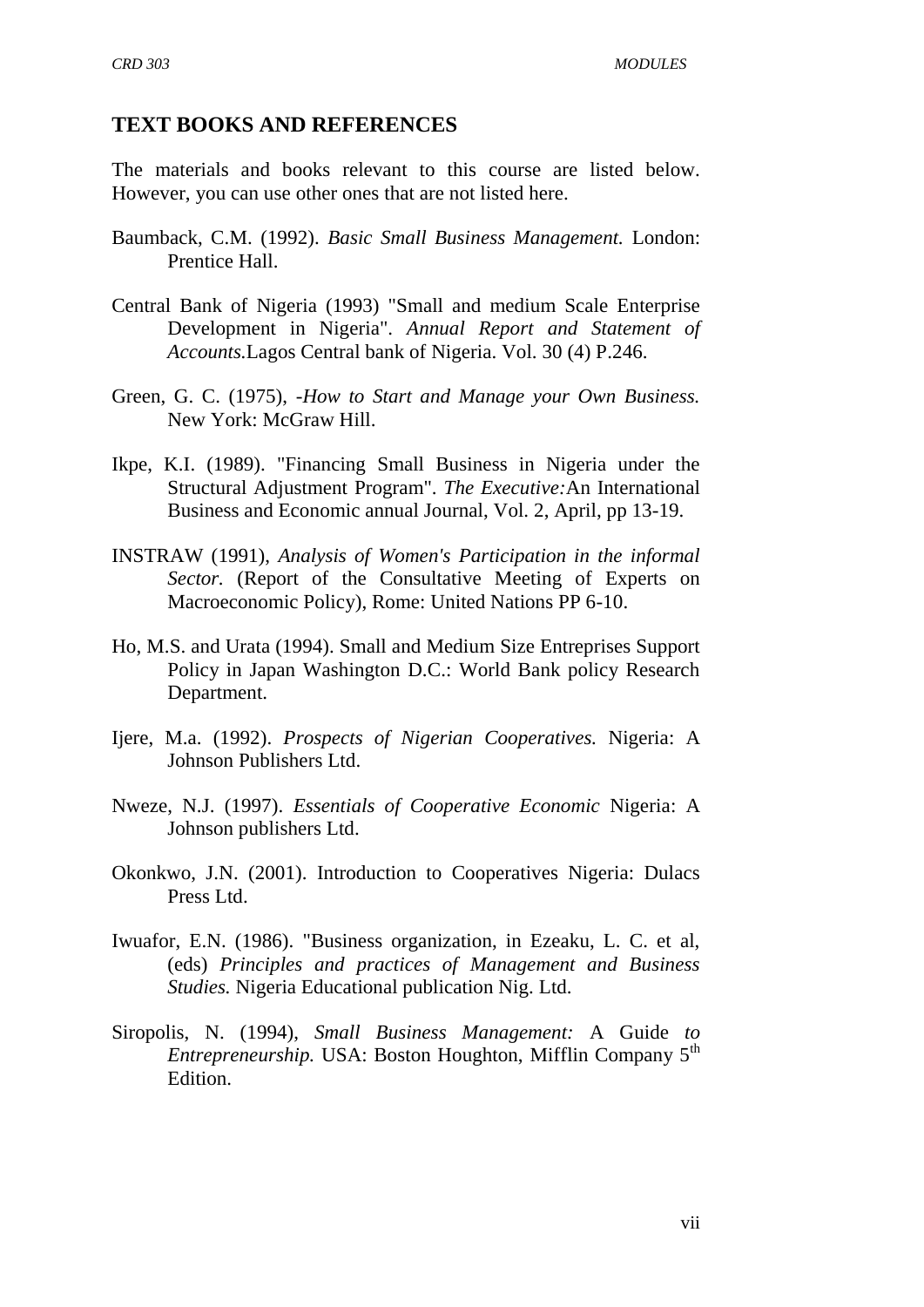#### **ASSIGNMENT**

The assignment file will be made available to you. You will find all the details of the work you must submit to your tutor for marks. The marks you obtain for this assignment will count towards the final mark you will obtain for this course. Any further information on the assignment will be found in the assignment file.

#### **ASSESSMENT**

Your performance in this course will be based on two major approaches. First, are the tutor-marked assignments (TMAs), and the final examination

#### **TUTOR-MARKED ASSIGNMENT**

With respect to TMA, you are expected to apply the information, knowledge and techniques gathered during the course or studying this material. The assignment must be submitted to your tutor for formal assessment in accordance with the laid down rules. The total score obtain in the TMAs will account for 30 per cent of your overall course mark. There are many TMAs in the course you should submit any four to your tutor for assessment the highest three of the four assignments will be counted and this credited to your overall course mark.

## **FINAL EXAMINATION AND GRADING**

At the end of the course, you will need to sit for a final written examination of two hours duration. This examination will count for 70 per cent of your overall course mark. The examination will consist of questions which reflect the type of self-testing, practice exercises and TMA Questions you have previously encountered. You are advice to prepare adequately for this examination. Since the general broad area will be assessed.

#### **COURSE MARKING SCHEME**

The following table lay out how the actual course marking is broken down.

| <b>Assessment submitted</b> | <b>Marks</b>                      |
|-----------------------------|-----------------------------------|
| Assignments 1-12            | Ten assignments, best five of the |
|                             | ten counts 8% each (8 X 5 =       |
|                             | 40%) of course marks              |
| Final examination           | 60% of overall course marks       |
| <b>Total</b>                | 100% of overall course marks.     |

#### **Presentation Schedule**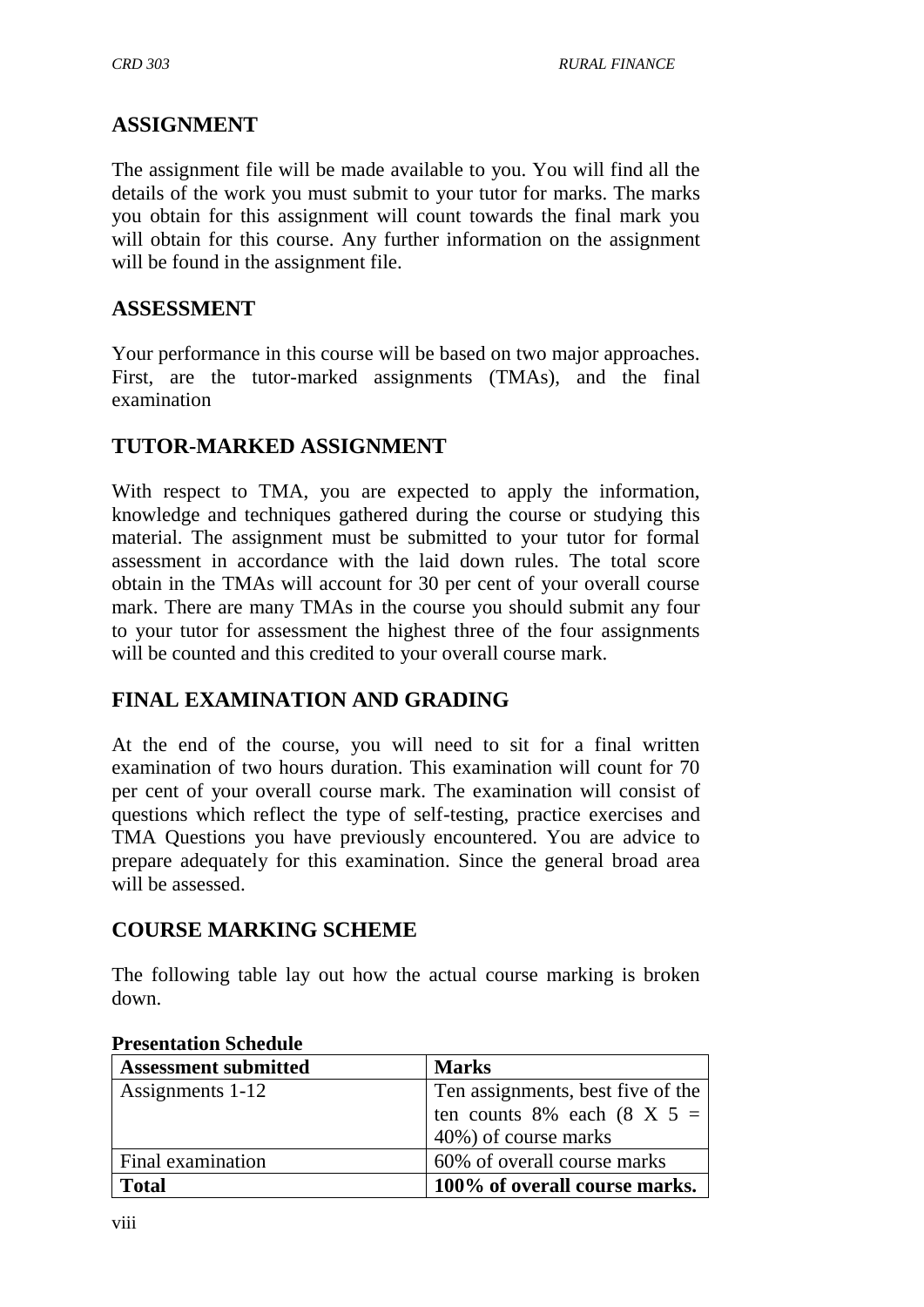## **FACILITATORS/TUTORS AND TUTORIALS**

Detailed information about the number of tutorial contact hours provided in support of this course will be communicated to you. You will also be notified about the dates, time and location of these tutorials, together with the names and telephone number of your tutor, as soon as you are allocated to a tutorial group. Your tutor will make and comment on your assignments, keep a close watch on your progress and on any difficulties you might encounter, and provide assistance to you during your course. Please do not hesitate to contact your tutor by telephone or email if you need help. The following might be circumstances in which you would find help necessary.

- You do not understand any part of the course units.
- You have difficulties with self-test or exercises.
- You have a question or problem with an assignment or with the grading of assignment.

You should endeavour to attend tutorial classes, since this is the only opportunity at your disposal to experience a physical and personal contact with your tutor, and to ask questions, which are promptly answered. Before attending tutorial classes you are advised to thoroughly go through the study units and then prepare a question list. This will afford you the opportunity of participating very actively in the discussion.

## **SUMMARY**

Rural Finance is a course you would have had some background knowledge of. It will expose you to basic knowledge of rural finance. It discusses issues in rural financing, cooperative financing, benefits and paradigm, rural financial systems, rural financial institutions, investment appraisal technique and cooperative banking. It also provides overview of rural savings mobilization, rural development programmes and member financing. It is meant to enlighten students on the peculiarities of rural financing.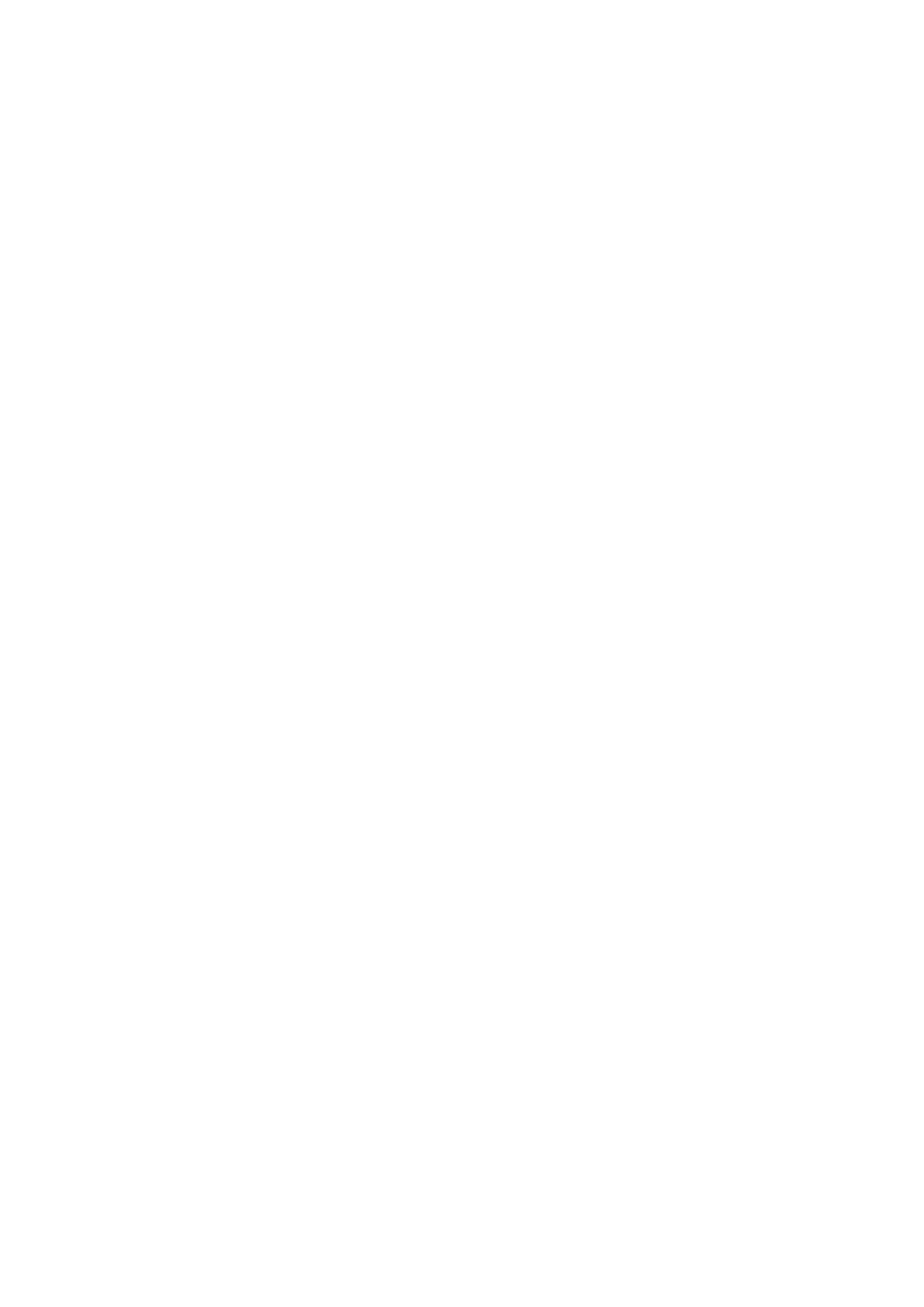| <b>GUIDE</b>                                                                                               | <b>COURSE</b>                                                               |                   |
|------------------------------------------------------------------------------------------------------------|-----------------------------------------------------------------------------|-------------------|
| <b>CONTENTS</b>                                                                                            |                                                                             | <b>PAGE</b>       |
|                                                                                                            |                                                                             |                   |
| Unit 1                                                                                                     |                                                                             |                   |
| Unit 2                                                                                                     | Rural Finance Evolving Paradigms                                            | 8                 |
| Unit 3                                                                                                     |                                                                             | 13                |
| Unit 4                                                                                                     | Rural Financing Historical Overview                                         | 18                |
|                                                                                                            |                                                                             | 22                |
| Unit 1                                                                                                     |                                                                             | 22                |
| Unit 2                                                                                                     | Objectives of Promoting Rural Finance                                       | 29                |
| Unit 3                                                                                                     | Nature of Nigerian Rural Financial System                                   | 34                |
| Unit 4                                                                                                     |                                                                             | 39                |
| Unit 5                                                                                                     |                                                                             | 43                |
|                                                                                                            |                                                                             | 55                |
|                                                                                                            |                                                                             |                   |
|                                                                                                            | Discounted Cash Flow Criteria                                               | 55                |
|                                                                                                            | Net Present Value (NPV) vs. Internal Rate                                   |                   |
|                                                                                                            |                                                                             | 63                |
|                                                                                                            |                                                                             | 70                |
|                                                                                                            |                                                                             |                   |
|                                                                                                            | Problems of Loan Repayment in Cooperative<br>$Banks$                        |                   |
|                                                                                                            | Cooperative Organizational Structure                                        | 79                |
|                                                                                                            |                                                                             | 83                |
|                                                                                                            |                                                                             | 83                |
|                                                                                                            |                                                                             | 90                |
|                                                                                                            | Rural Development Programmes in Nigeria                                     | 95                |
|                                                                                                            |                                                                             |                   |
|                                                                                                            | Micro Finance Banks (MFB)                                                   |                   |
|                                                                                                            |                                                                             |                   |
| Unit 1<br>Unit 2<br>Unit 3<br>Unit 4<br>Unit 5<br>Unit 1<br>Unit 2<br>Unit 3<br>Unit 4<br>Unit 5<br>Unit 6 | Administration and Management<br>of Cooperative Businesses in Rural Setting | 100<br>105<br>111 |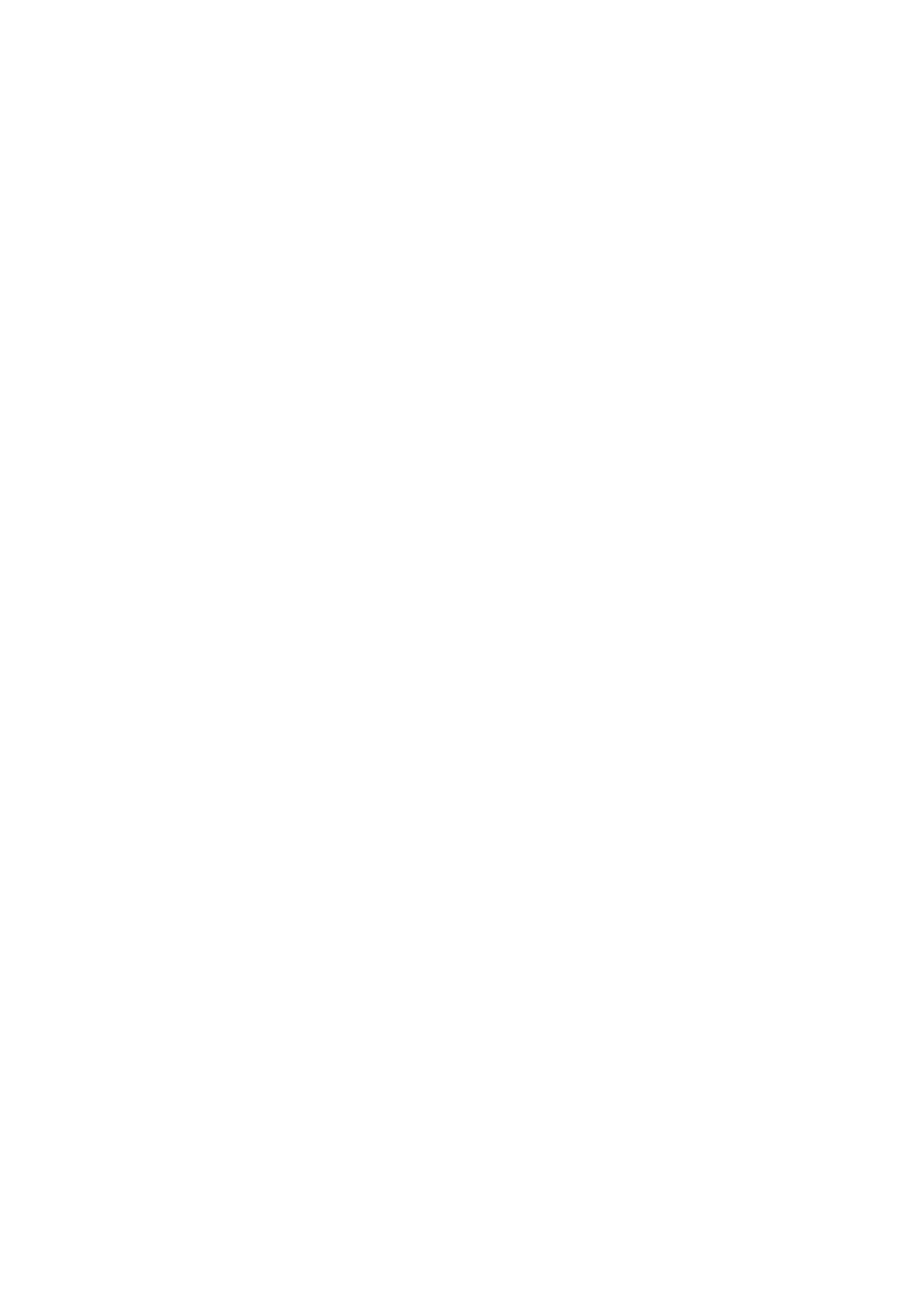# **MODULE 1**

| Unit 1<br><b>Rural Financing</b> |
|----------------------------------|
|----------------------------------|

- Unit 2 Rural Finance Evolving Paradigms
- Unit 3 Rural Finance Approaches
- Unit 4 Rural Financing Historical Overview

# **UNIT 1 RURAL FINANCING**

## **CONTENTS**

- 1.0 Introduction
- 2.0 Objectives
- 3.0 Main Content
	- 3.1 The Concept of Finance
	- 3.2 Importance of Finance in Business
	- 3.3 Definition of Rural
	- 3.4 The Concept of Rural Finance
	- 3.5 Definition of Rural Financial Services (RFS)
	- 3.6 Definition of Rural Finance (RF)
	- 3.7 Characteristics of Rural Area
	- 3.8 Objective of Promoting Rural Finance
	- 3.9 Challenges in Rural financial service provision
- 4.0 Conclusion
- 5.0 Summary
- 6.0 Tutor-Marked Assignment
- 7.0 References/Further Readings

## **1.0 INTRODUCTION**

The concept of rural finance maybe new to many people who are used to finance. Some people who thought that it is an abstract concept has seen that it is a reality that they experience daily. In this piece, you would be exposed to definition and basic terminologies in rural finance. People who see rural finance as esoteric language will relate that it is simply about the raising and usage of money by rural dwellers. You will surely see rural finance as largely the financial practices of rural populace.

## **2.0 OBJECTIVES**

At the end, students shall be able to:

- understand the concept of finance
- understand the importance of finance in business
- understand the definition of rural area and extension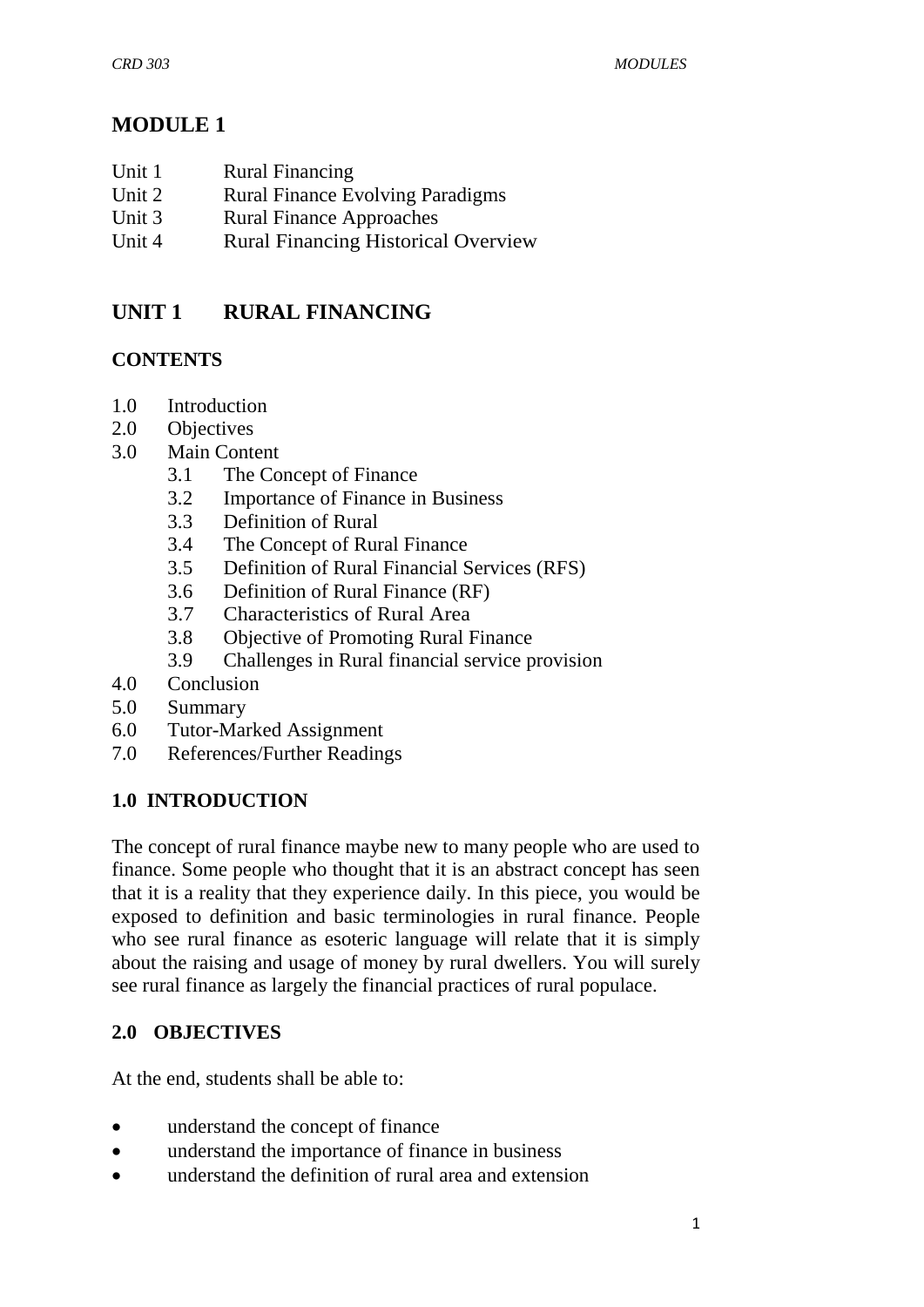- understand the concept of rural finance
- understand the definition of rural financial services
- understand the objectives of promoting rural finance
- understand the challenges in rural service provision

## **3.0 MAIN CONTENT**

#### **3.1 The Concept of Finance**

Finance is the raising and using of funds by individual, cooperative enterprises, firms and governmental organizations for the day to day running and management of their business undertaking.

As a discipline, finance is merely a body of facts, principle and theories which deal with raising and using of money individuals, governmental organizations, firms and cooperatives.

Finance is the raising and using of funds by individual, enterprises, firms and governmental organizations for the day to day running and management of their business undertakings.

#### **3.2 Importance of Finance in Business**

Finance is important to businesses due to the following:

- It is always regarded as the life blood of any organization.
- Provides basis for business planning, investment, diversification and cash flow statements.
- It provides the basis for control and employee maintenance.
- It provides basis for business growth and expansion, through ploughing back profits.
- Adequate finance ensures continuity of the enterprises, helps enterprise to plan ahead in investing in shares, stock and in human element and other viable business undertaking.

#### **3.3 Definition of Rural area**

Some organizations use population density as the main distinguishing factor, e.g., the Organization of Economic Co-operation and Development (OECD) classifies a community as "rural" when it has less than 150 inhabitants per square kilometer.

• International Fund for Agricultural Development (IFAD), defines "rural" in terms of two main characteristics, firstly, rural people generally live on farmsteads or in groups of houses containing perhaps 5000 - 10000 persons, separated by farmland, pastures,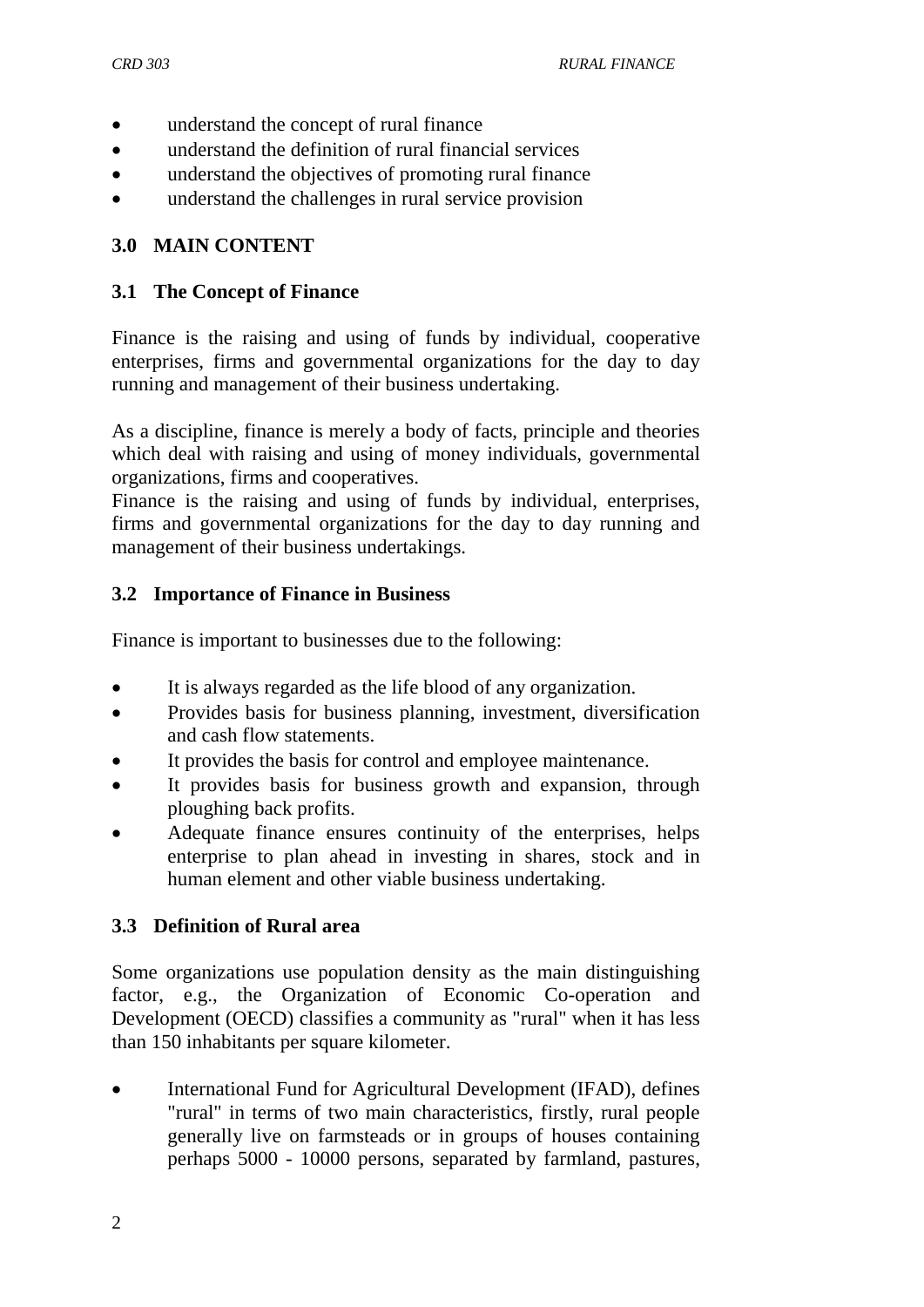trees or scrublands. Secondly, the majority of rural people spend most of their time on farms.

- According to the Small Enterprises Education and Promotion (SEEP network), a rural area is defined as "an area in which the primary economic activities are small scale agriculture and live stock rearing, although it also includes small-scale trade, service and manufacturing activities. It is also characterized, in relative terms, by geographical isolation, low population densities, poorly developed infrastructure, underdeveloped markets for goods and services, and high poverty concentration".
- A rural area can be described as a non-urban area that is an area that is not urbanized or that does not have the types of infrastructural, social and other services associated with urban centres.

## **3.4 The Concept of Rural Finance**

Rural finance encompasses the financial side of almost all economic processes in rural areas. These include: everything which .involves savings, financing and insurance of financial risks. Rural financial infrastructure or the rural financial system includes all savings and financing opportunities and thus the financial institutions which provide saving and financing opportunities as well as valid norms and models of behaviours related to the financial system.

Rural financial services is about providing financial services - secure savings, credit, money transfer services for remittance and insurance in rural area. The ability of rural households to make long term investments to ensure time-patterned income flow is shaped by an economy's financial services. The efficient provision of loans, deposits, payments and insurance services encourages rural entrepreneurship, helps the rural economy to grow and reduce poverty. Today's financial system approach to rural finance recognizes that sustainable institutions offering a menu of financial servicespriced to cover cost reach the greatest number of rural producers and enterprises.

## **3.5 Definition of Rural Financial Services (RFS)**

In order to investigate rural financial services, It IS important to define what is included when considering "rural financial services". How to define a, "rural population" or "rural area"? it remains problematic to identify a clear definition of what constitutes a rural area that can be used uniformly across countries.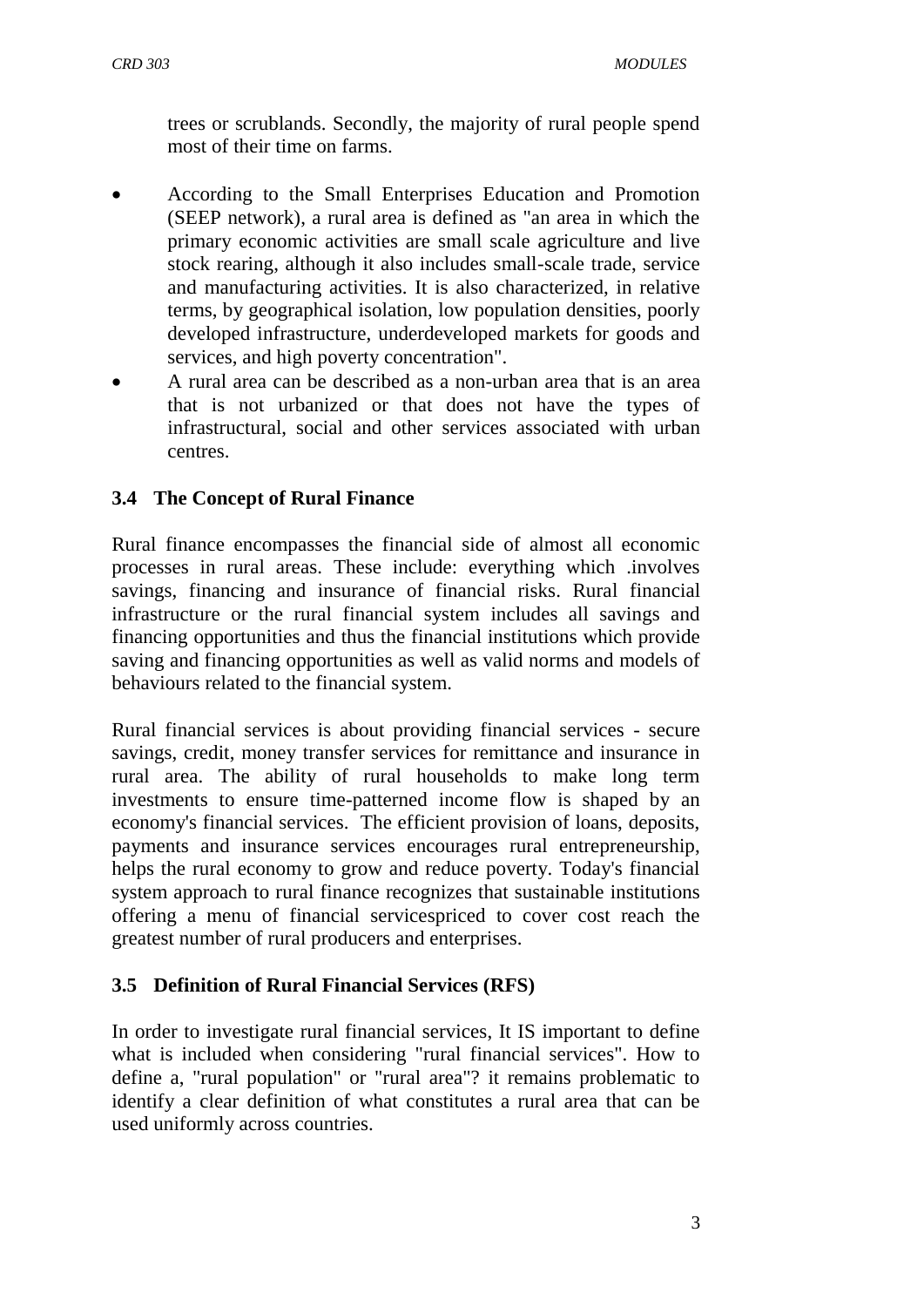#### **3.6 Definition of Rural Finance (RF)**

Another important issue when discussing rural financial services is which financial services are included. The definition by Nagarajan and Meyer (2005) provides a useful guideline. Rural Finance: "The provision of financial services to a heterogeneous, rural, farm and nonfarm population at all income levels through a variety of formal, informal, and semiformal institutional arrangements and diverse types of products and services, such as savings, loans, insurance, leasing and remittances.

Rural finance includes agriculture finance, micro finance and is a subsector of the larger financial sector.

Furthermore, rural finance encompasses the financial side of almost all economic processes in rural areas. They include: everything which involves savings, financing and insurance of financial risks. Rural financial system includes all savings and financing opportunities and the financial institutions which provide savings and financing opportunitiesas well as valid norms and models of behaviours related to the financial system.

#### **Figure 1: Rural in Perspective**



**Experts:** Rural Finance Group of MicroNeeds.

#### **3.7 Characteristics of Rural Area**

- 1. Dependence on sustainable natural resources management
- 2. Relative low profitability of on-farm investments.
- 3. Limited availability of conventional bank collateral that farm households can offer.
- 4. Low population density
- 5. Inadequate availability of skill personnel.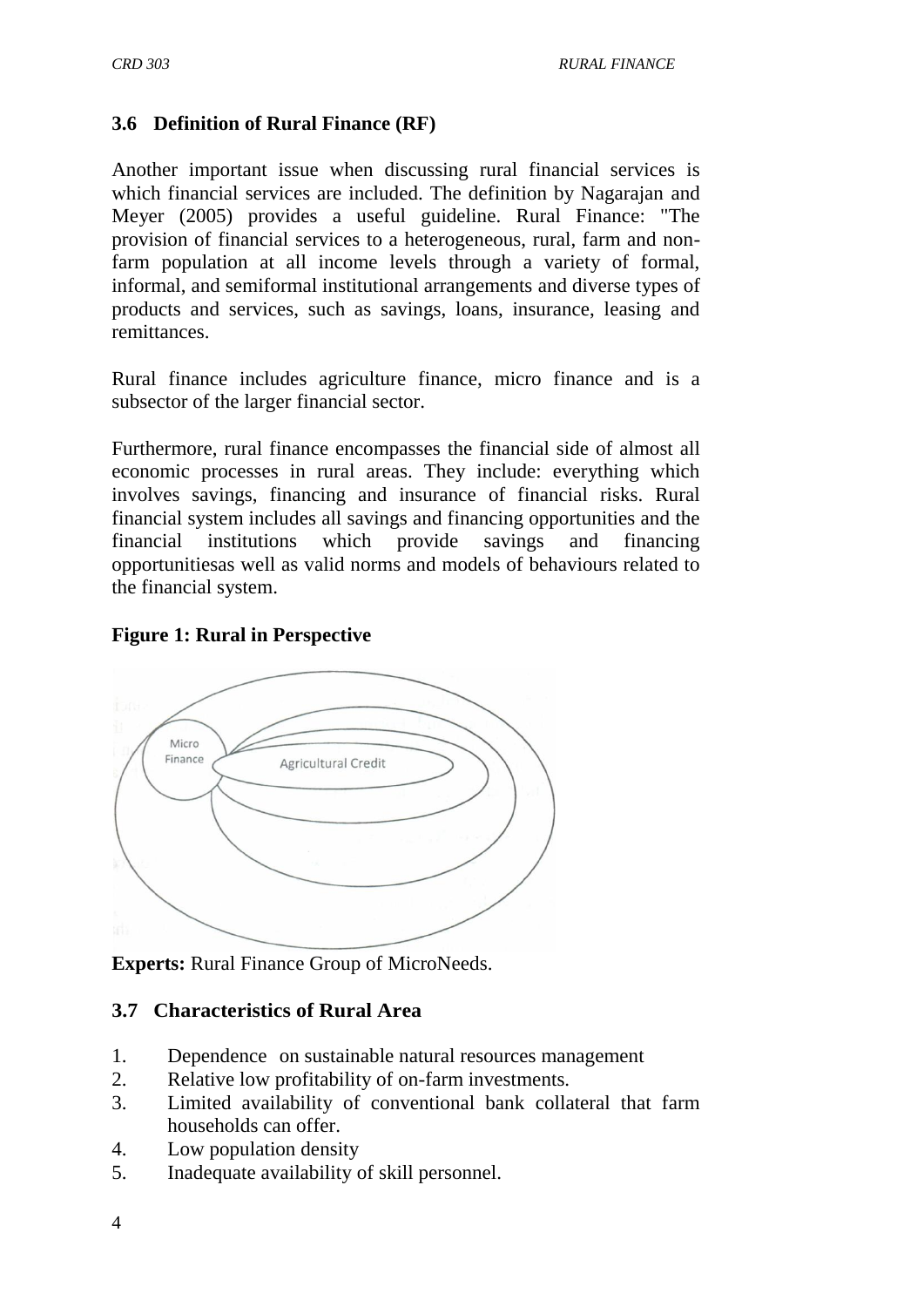- 6. Dispersed economic activity.
- 7. Supply of credit services is limited by lack of collateral and lack of risk management mechanism.

#### **3.8 Objective of Promoting Rural Finance**

There are primary objectives for promotion of rural finance both by donors, agencies, banks, NGOs, producers organizations, buyers of produce, agro-processing firms, micro finance institutions, input suppliers, co-operatives, informal savings and lending groups, for finance is the key to enhancing economic development and reducing poverty in rural area. These objectives are summarized below:

- 1. Development of accessible financial institution.
- 2. Maximizing outreachbuilding up existing institutions.
- 3. Achieving sustainability in order to make the greatest possible impacts on the lives of the rural people,through increase in local income and creation of more savings.
- 4. Improvement in the supply of financial services to the target group.
- 5. Financial infrastructure in rural areas can help to the advantage of rural development.
- 6. Creates linkage between the Informal Financial Institutions and Formal Financial Institutions i.e. the deposits of the funds of informal savings association in a bank could provide association members with an indirect interest income on savings.

#### **3.9 Challenges in Rural Financial Service Provision**

Generally, it is recognized that supplying rural finance is more difficult than supplying urban microfinance. Difficulties relating to the development of the financial sector in the rural are listed by Milter (2005), in (Gabrielle, Having and Moi, 2008). They are 12 constraints which are classified into four groups - vulnerability constraints, operational constraints, capacity constraints, and regulatory constraints.

These are summarized:

#### **3.2 Vulnerability Constraint**

- 1. Systematic or covariant risk same risk at the same time.
- 2. Market risk fluctuation of prices
- 3. Credit risk lack of collateral.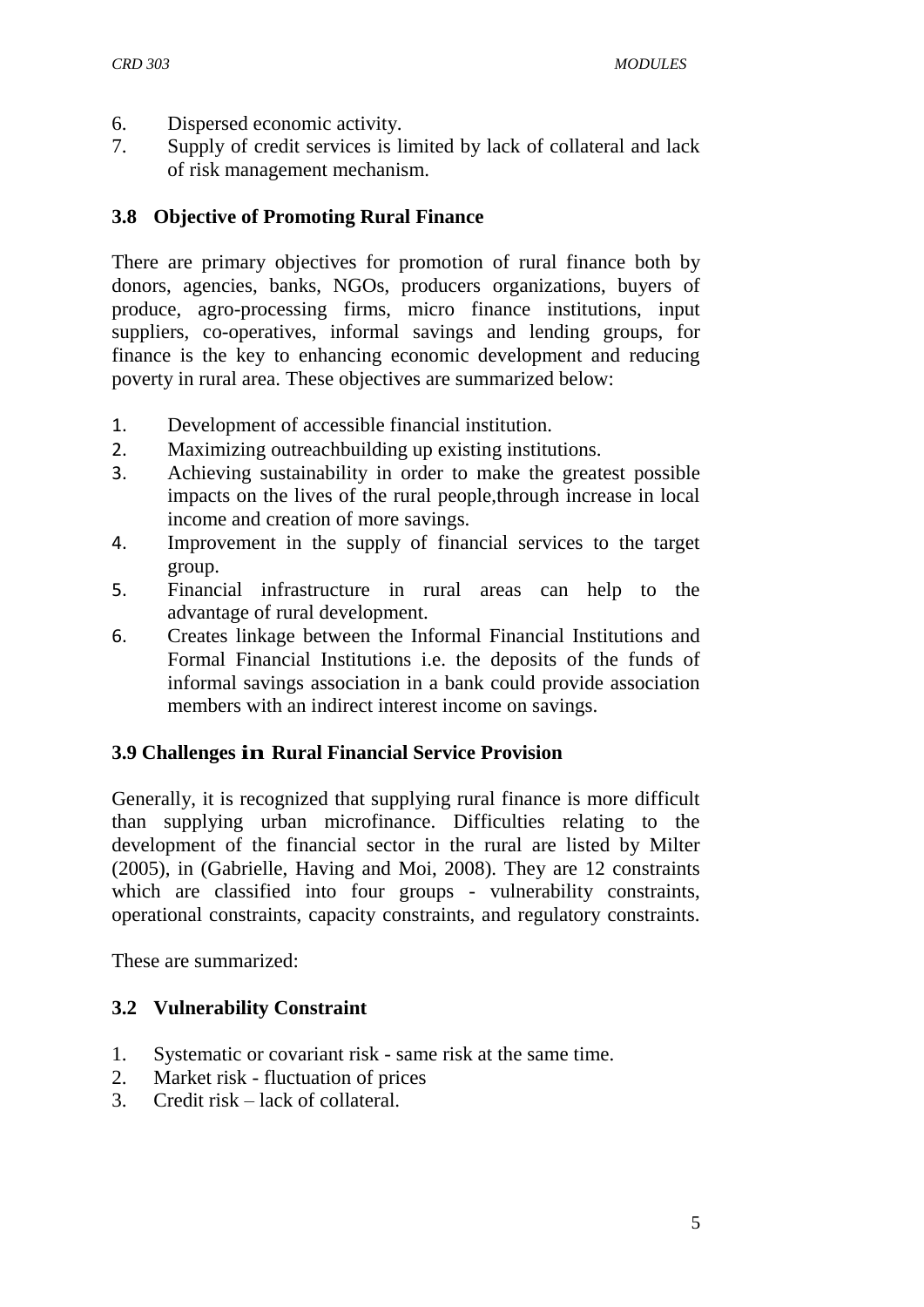#### **3.3 Operational Constraints**

- 1. Investment returns seasonality gives non-constant cash flow.
- 2. Low investment and assets weak safety net.
- 3. Geographical dispersion-high dispersion and low population densities.

#### **3.4 Capacity Constraint**

- 1. Infrastructural capacity
- 2. Technical capacity and training rural population is less skilled.
- 3. Social exclusion cultural, linguistics, etc., affects market and financial integration.
- 4. Institutional capacity.

#### **3.5 Political and Regulator Constraint**

- 1. Political and social interference subsidized and/or directed credit from state-owned banks.
- 2. Regulator constraints Regulations and/or lack of enforcement in rural environments.

#### **4.0 CONCLUSION**

In this unit you have studied basic terminologies and concepts. You should remember that rural finance is about providing financial services such as savings, credit, insurance and money transfer in rural areas. You have also learnt that since rural finance is a subsector of larger financial sector. It is critical to promote and develop it in order to achieve sustainable growth, financial inclusion and meeting financial needs of target groups.

#### **5.0 SUMMARY**

Rural financial service has become a critical tool in poverty alleviation and in achieving financial inclusion. Their benefits top rural dwellers and the vulnerable groups cannot be emphasized. It is expected that policy makers and rural financial services experts should continuously evolve products and policies that will make rural financial services cheap, convenient and flexible.

#### **6.0 TUTOR-MARKED ASSIGNMENTS**

- 1. Define rural finance
- 2. List and discuss the various challenges facing rural financial service provision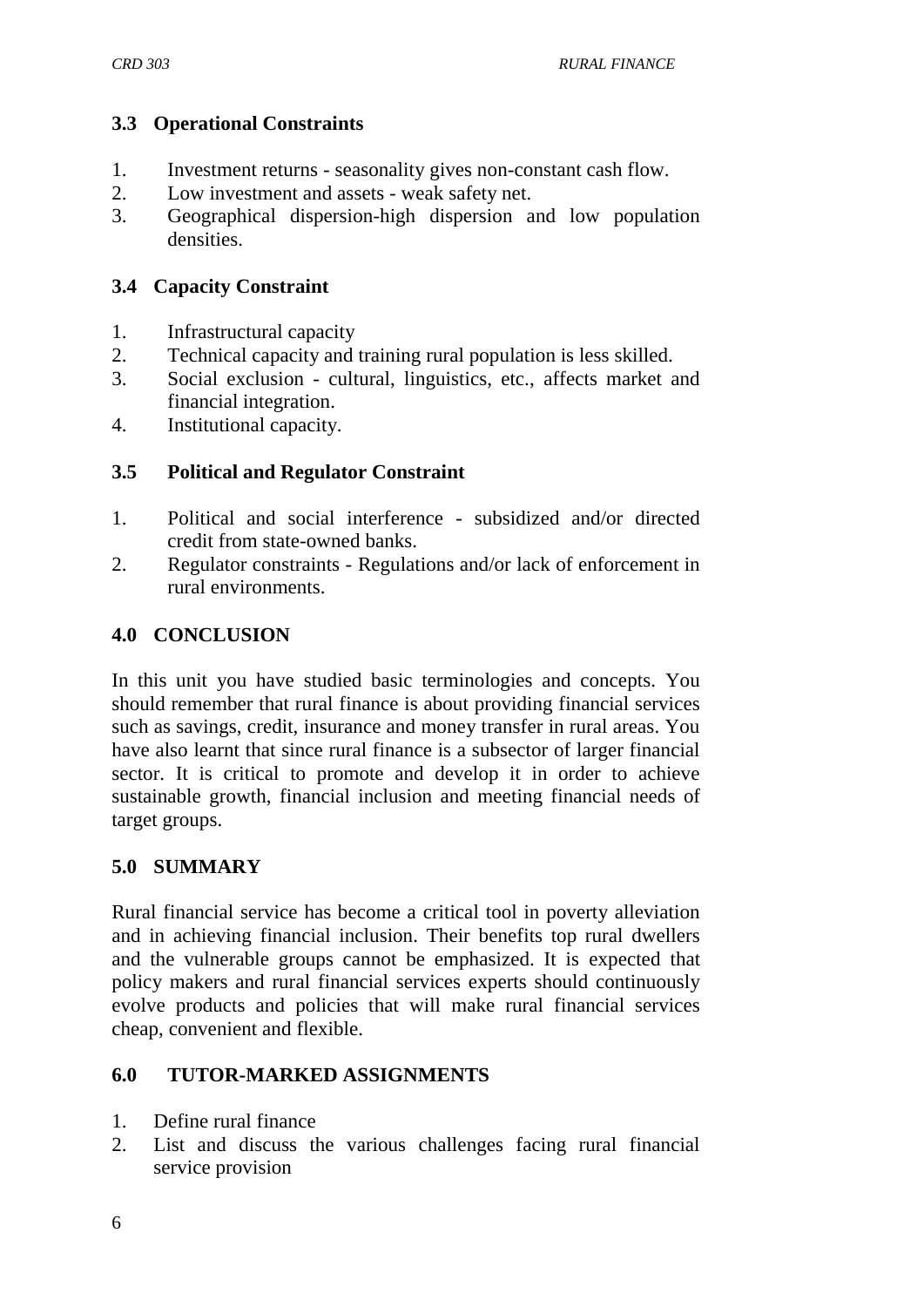#### **7.0 REFERENCES/FURTHER READINGS**

- Baumback, C.M. (1992). *Basic Small Business Management.* London: Prentice Hall.
- Central Bank of Nigeria (1993) "Small and medium Scale Enterprise Development in Nigeria". *Annual Report and Statement of Accounts.*Lagos Central bank of Nigeria. Vol. 30 (4) P.246.
- Green, G. C. (1975), *-How to Start and Manage your Own Business.*  New York: McGraw Hill.
- Ikpe, K.I. (1989). "Financing Small Business in Nigeria under the Structural Adjustment Program". *The Executive:*An International Business and Economic annual Journal, Vol. 2, April, pp 13-19.
- INSTRAW (1991), *Analysis of Women's Participation in the informal Sector.* (Report of the Consultative Meeting of Experts on Macroeconomic Policy), Rome: United Nations PP 6-10.
- Ho, M.S. and Urata (1994). Small and Medium Size Entreprises Support Policy in Japan Washington D.C.: World Bank policy Research Department.
- Ijere, M.a. (1992). *Prospects of Nigerian Cooperatives.* Nigeria: A Johnson Publishers Ltd.
- Nweze, N.J. (1997). *Essentials of Cooperative Economic* Nigeria: A Johnson publishers Ltd.
- Okonkwo, J.N. (2001). Introduction to Cooperatives Nigeria: Dulacs Press Ltd.
- Iwuafor, E.N. (1986). "Business organization, in Ezeaku, L. C. et al, (eds) *Principles and practices of Management and Business Studies.* Nigeria Educational publication Nig. Ltd.
- Siropolis, N. (1994), *Small Business Management:* A Guide *to Entrepreneurship.* USA: Boston Houghton, Mifflin Company 5<sup>th</sup> Edition.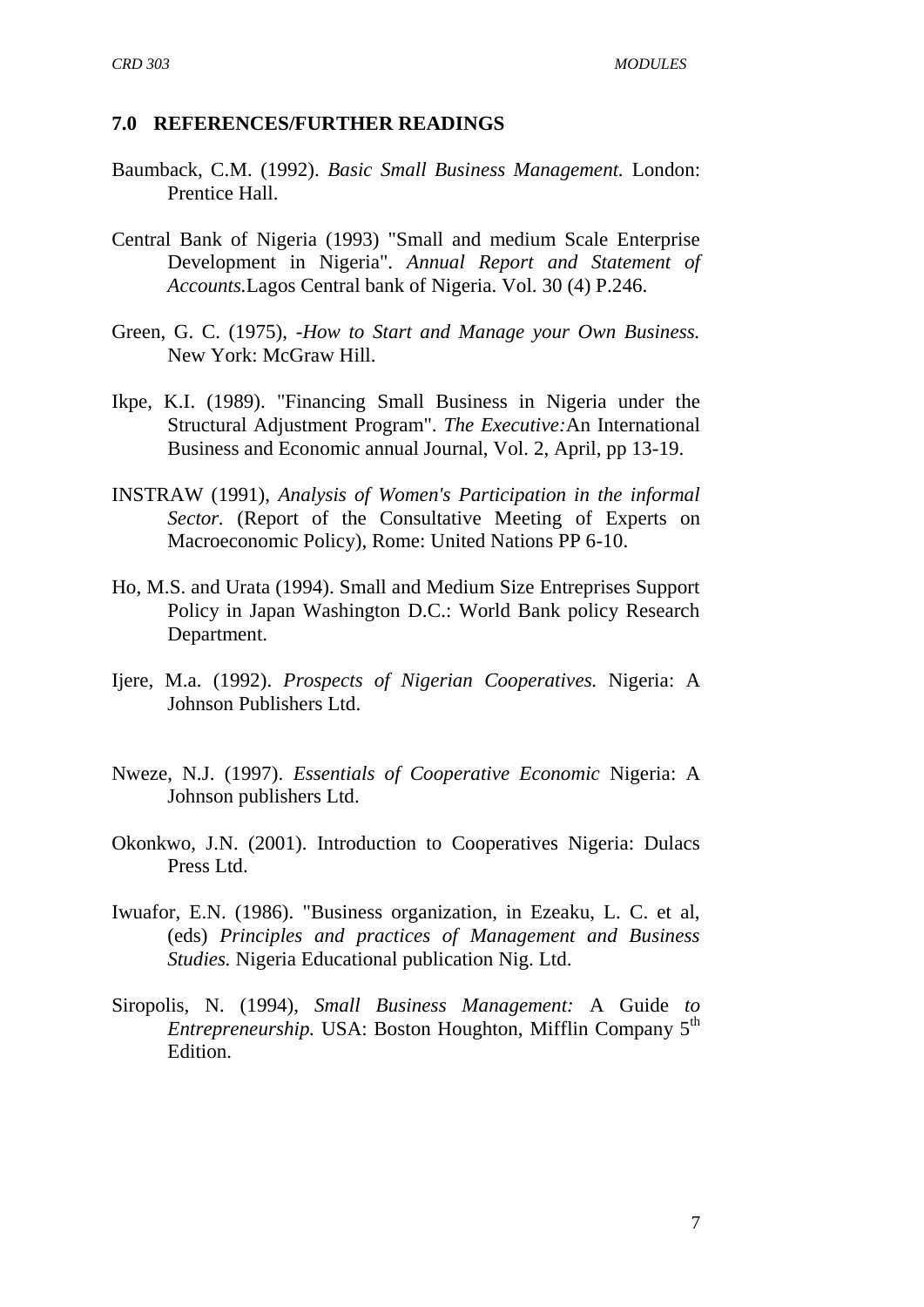# **UNIT 2 RURAL FINANCE EVOLVING PARADIGMS**

#### **CONTENTS**

- 1.0 Introduction
- 2.0 Objectives
- 3.0 Main Content
	- 3.1 Lessons from the Old Paradigm
	- 3.2 The New Rural Finance Paradigm
- 4.0 Conclusion
- 5.0 Summary
- 6.0 Tutor-Marked Assignments
- 7.0 References/Further Readings

## **1.0 INTRODUCTION**

In the preceding unit, definitions of basic terminologies in rural finance were discussed. In this unit, you shall be focusing on the different paradigms of rural finance. You will learn the difference between the old and new paradigm as well as reasons why new paradigm is more sustainable and popular.

The old paradigm was supply-led because of the belief that there is high risk and special cost in rural finance which made financial institutions to be reluctant in moving into the rural areas. This approach focused on using governments and donor agencies to deliver financial interventions. As you would learn on this unit, the old approach lack sustainability and depth outreach. As a result, the new paradigm has taken over.

In this section, you will learn the assumptions of the old paradigm, reasons for its failure and operations of the new paradigm.

## **2.0 OBJECTIVES**

At the end of this unit, you should be able:

- enumerate the objectives of rural finance programs in both old and new paradigms.
- examine the lessons learnt from the old paradigm.
- understand the new rural finance paradigms.

## **3.0 MAIN CONTENT**

Several paradigms and policies have been used in developing countries to address the especially difficult and costly problem of providing financial services in rural areas. The old Rural Finance (RF) paradigm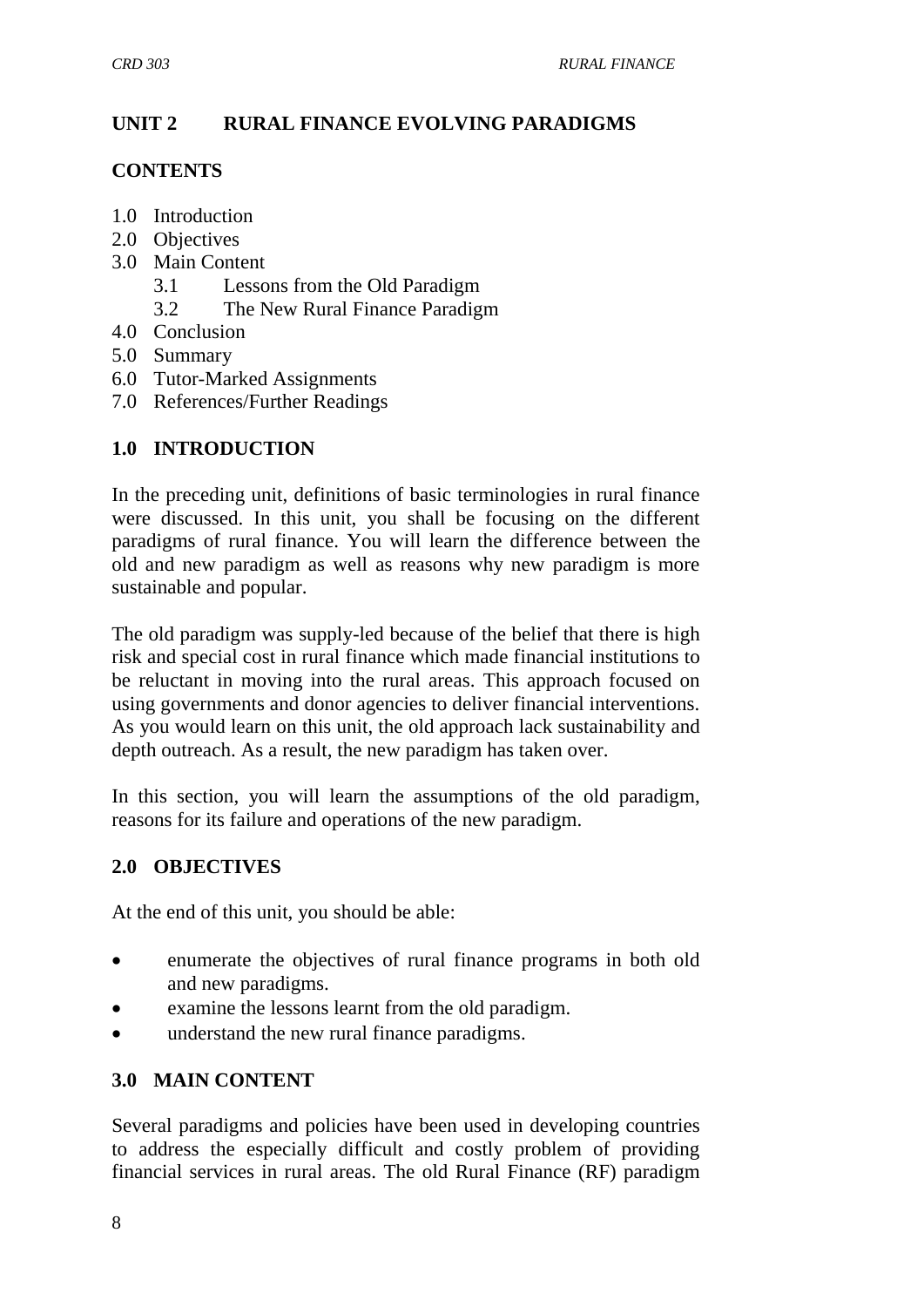dates back to 1960s and 1970s. This ushered in a plethora of rural credit projects around the world. These projects were premised on the recognition of the special costs and risk assumed to be involved in rural finance - that made formal financial institutions reluctant to expand into rural areas. A rationale was developed, therefore, that urged governments and donors to intervene in rural financial markets.

These rural finance programs were expected to promote agricultural developments. The interventions were intended:

- 1. to increase rural lending by reducing the costs and risks to lenders that made loans to preferred rural clients and sectors.
- 2. subsidized interest rates. Loan waivers and forgiveness programs were also used to reduce the debt burden of priority - sector borrowers, especially following floods, droughts and periods of floods, droughts and periods of low farm prices.
- 3. credit was considered an important means to speed agricultural development, expand exports, promote small farmers, reduce poverty, and ensure cheap food supplies to urban areas.
- 4. multilateral and bilateral donor invariably supported the approach taken by many governments and funded many of the targeted supply led projects.

## **3.1 Lessons from the Old Paradigm**

- 1. Helped developing countries to improve agricultural yields in the short term. But it was costly and unsustainable over the long term.
- 2. It failed to reach the majority of rural households.
- 3. The few positive benefits were unable to achieve the intended objectives of increasing rural incomes, stimulating asset formation, and reducing rural poverty.
- 4. The focus on lending only for agricultural purposes ignored the potential benefits of supporting growth- intensive investments more appropriate for the rural poor or small, off farm rural enterprises.
- 5. In many cases, costly bailouts of state-owned agricultural credit institutions undermined the development of private, for profit, rural financial institutions.
- 6. Most governments invariably use rural finance for political objectives and underestimated the difficulties, costs, and risks of supplying sustainable rural financial services.
- **Note:** The majority of RF programs that followed the old paradigm failed, based on these: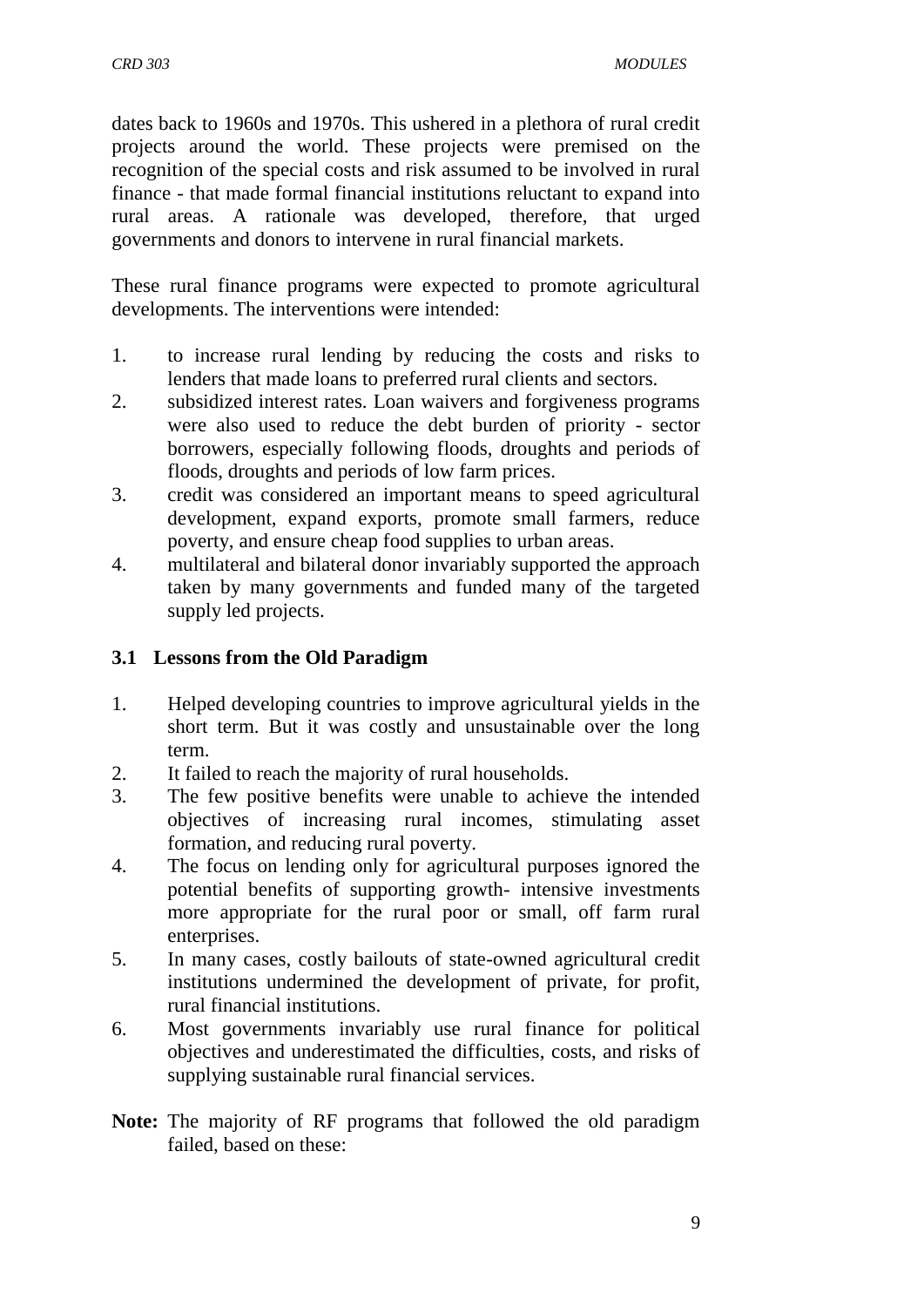- a. Subsidized interest rates did not cover costs, so rural financial institutions (RFI) were unviable and they lost the confidence of depositors.
- b. There was a huge build-up of non-performing loans since cheap credit encouraged unprofitable investments and led to concentration of loan portfolios in the hands of the rich and powerful.
- c. Subsidized agricultural credit often resulted in production inefficiencies by targeting the wrong products and creating artificial preference for capital intensive investments that "crowded out" abundant labour in rural areas.
- d. In some cases borrowers intentionally defaulted because they believed that governments would waive or forgive their loans or not take action against defaulters in priority sectors.
- e. Financial discipline was damaged and intermediaries weakened.
- f. Several development finance institutions became insolvent and were closed or had to be recapitalized.
- g. In some cases, Refinance schemes discourage savings mobilization and financial intermediation.
- h. Deposit mobilization was largely ignored, since donors and governments provide most of the funds used by RFls to channel subsidized services.
- i. It made rural people not to be bankable.

#### **3.2 The New Rural Finance Paradigm**

This began to emerge in the late 1980s and gained momentum in the mid-1990s. It is based on lessons from the old paradigm, though being fine-tuned as new information becomes available. The new paradigm reflects a financial system approach:

Since market principles to deliver financial services aimed at facilitating rural development that in turn promotes asset creation and poverty reduction.

- 1. The new paradigm treats finance as a valuable way to expand and integrate markets, rather than as a policy tool targeted for specific market segments.
- 2. Efficient financial markets are expected to increase the productivity of the available factors of production.
- 3. That finance should not be controlled or redirected to 'pursue non-financial goals but needs to be promoted to achieve desired development (Gonzale-Vega, 2003a).
- 4. The new rural finance paradigm is based on the principle that a commercial, market-based approach is most likely to reach large numbers of clients on a sustained basis.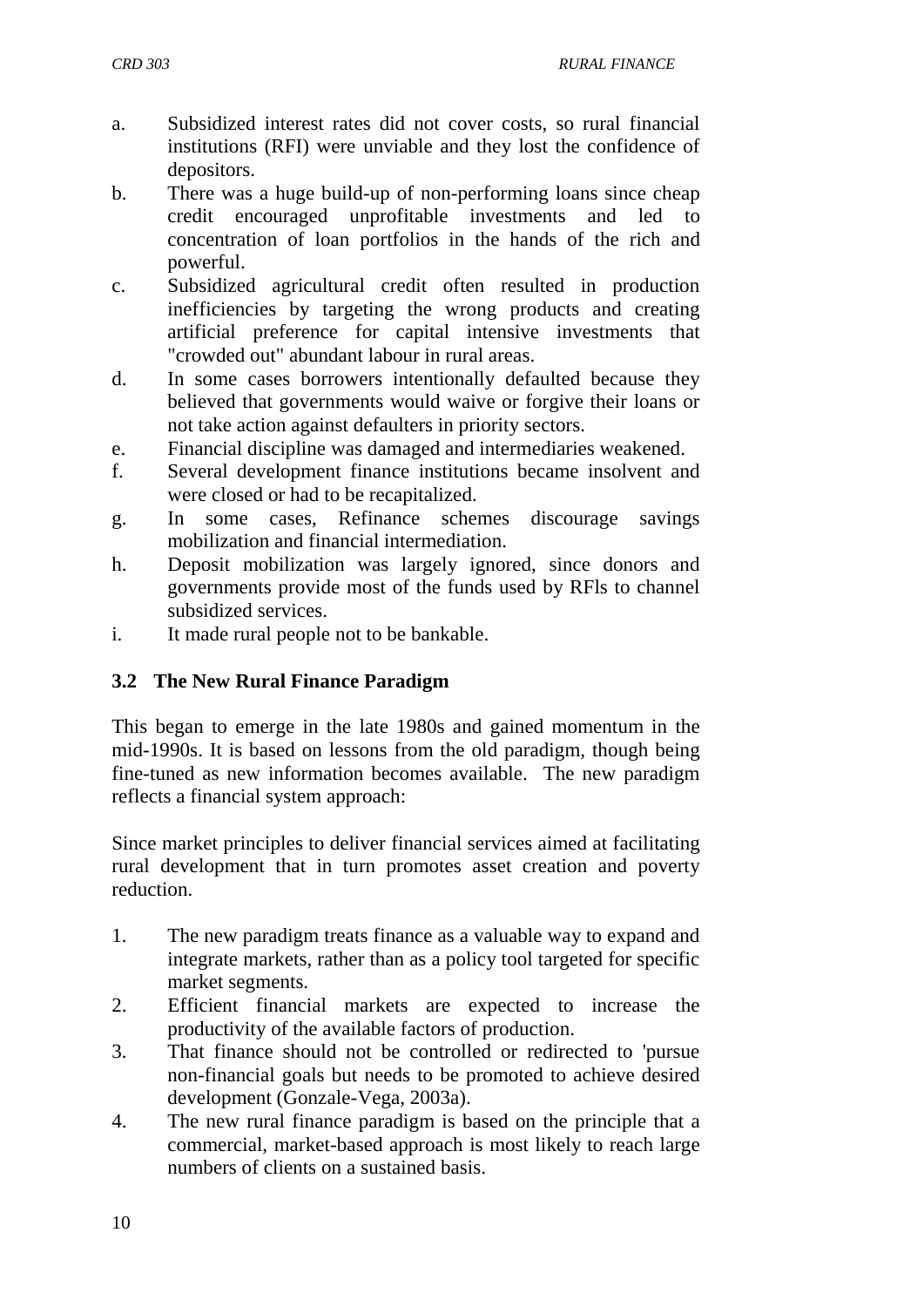5. It recognizes that financial services are part of an interactive system of financial institutions, financial infrastructure, legal and regulatory frame works, and social and cultural norms.

#### **4.0 CONCLUSION**

In this unit, you have been educated on paradigms evolving in rural finance. We discussed both the old paradigm rural finance programmes and the new rural finance paradigm. You were also educated on the objectives these paradigms set to achieve as well as reasons why majority of the rural finance programs that followed the old paradigm failed. Furthermore, we have come to understand the concept of the new paradigm and that it reflects a financial paradigm and that it reflects a financial system approach.

#### **5.0 SUMMARY**

In this unit, you have learnt the reasons for the old and new paradigm in the rural financial. You have also learnt the difference between the old and new paradigm. Lastly, you have learnt about the strength of the new paradigm and why it is sustainable and attractive to private sector operators. And roles of cooperative in credit mobilization.

At the end of the course, students would have developed understanding of rural financing terminologies, systems, institutions, mechanism and programme. They will be able to design rural financial services, interact with experts, understand rural financial practices and help rural client to handle financial difficulties. It is expected that students should relate what they would learn here with practical life experiences in order to assimilate their importance. We hope you will find the course interesting.

#### **6.0TUTOR-MARKED ASSIGNMENT**

- 1. State 3 reasons why the rural finance program that followed the old paradigm failed.
- 2. How does the new paradigm see rural finance?

#### **7.0 REFERENCES/FURTHER READINGS**

- Baumback, C.M. (1992). *Basic Small Business Management* London: Prentice Hall.
- Central Bank of Nigeria (1993) "Small and medium Scale Enterprise Development in Nigeria".*Annual Report and Statement of Accounts.*Lagos Central bank of Nigeria.Vol. 30 (4) P.246.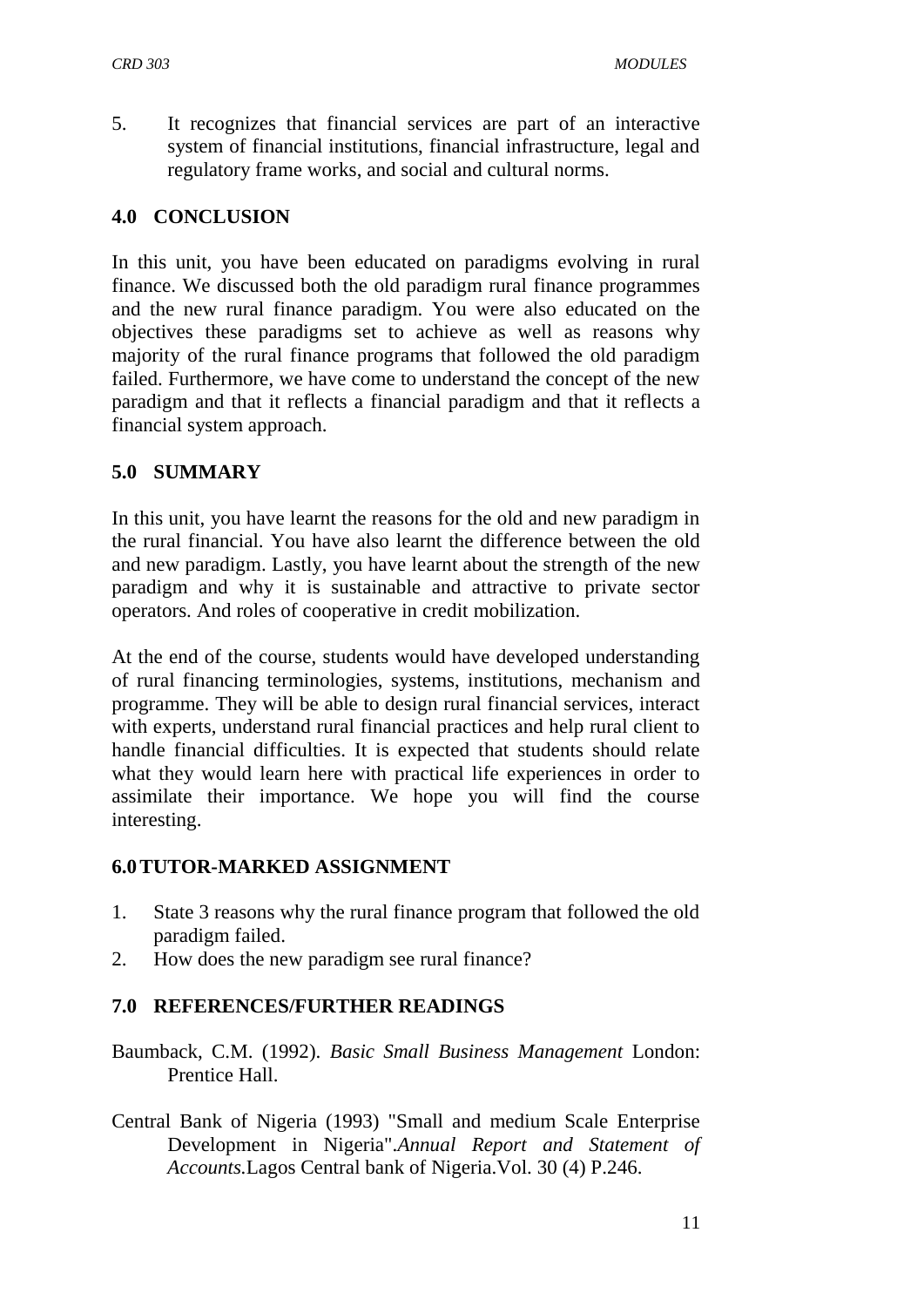*CRD 303 RURAL FINANCE*

- Green, G. C. (1975), *How to Start and Manage your Own Business*New York: McGraw Hill.
- Ikpe, K.I. (1989). "Financing Small Business in Nigeria under the Structural Adjustment Program".*The Executive:* An International Business and Economic annual Journal, Vol. 2, April, pp 13-19.
- INSTRAW (1991), *Analysis of Women's Participation in the informal Sector.*(Report of the Consultative Meeting of Experts on Macroeconomic Policy), Rome: United Nations PP 6-10.
- Ho, M.S. and Urata (1994). Small and Medium Size Entreprises Support Policy in Japan Washington D.C.: World Bank policy Research Department.
- Ijere, M. A. (1992). *Prospects of Nigerian Cooperatives.*Nigeria: A Johnson Publishers Ltd.
- Nweze, N.J. (1997). *Essentials of Cooperative Economic* Nigeria: A Johnson publishers Ltd.
- Okonkwo, J.N. (2001). Introduction to Cooperatives Nigeria: Dulacs Press Ltd.
- Iwuafor, E.N. (1986). "Business organization, in Ezeaku, L. C. et al, (eds) *Principles and practices of Management and Business Studies.* Nigeria Educational publication Nig. Ltd.
- Siropolis, N. (1994), *Small Business Management:* A Guide *to Entrepreneurship.* USA: Boston Houghton, Mifflin Company 5<sup>th</sup> Edition.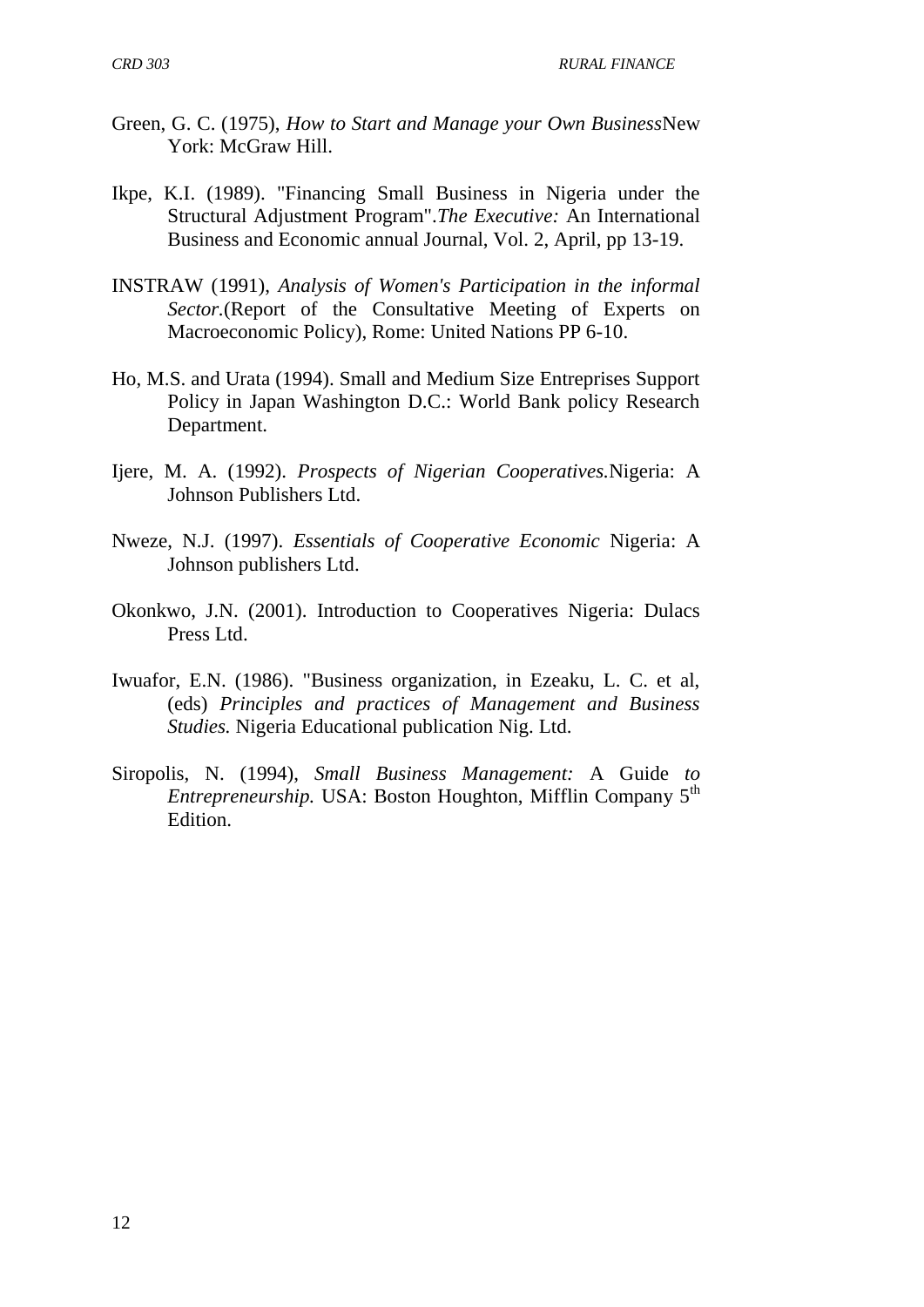## **UNIT 3 RURAL FINANCE APPROACHES**

#### **CONTENTS**

- 1.0 Introduction
- 2.0 Objectives
- 3.0 Main Content
	- 3.1 Rural Financial Products
- 4.0 Conclusion
- 5.0 Summary
- 6.0 Tutor-Marked Assignment
- 7.0 References/Further Readings

# **1.0 INTRODUCTION**

In unit 2, we learnt about rural finance paradigms and exposed to both the old and new rural finance paradigms. In this unit, we focus on rural finance approaches used in assessing the remote rural poor so that financial services can be easily accessed by them. We identify various methods used, the focus and the partner organizations. Also, financial products that are essential to the rural poor would be identified.

## **2.0 OBJECTIVES**

At the end of this unit, you should be able to:

- discuss approaches supporting the provision of rural financial services, focus and challenges.
- identify the rural financial products.

## **3.0 MAIN CONTENT**

Currently, there is considerable interest in using innovative models to reach the remote rural poor and to provide financial services required by farmers and rural households in general. These models arises from the observations that integrated operations are emerging between real and financial sectors to facilitate the smooth flow of commodities and services from producers to consumers within the activity sectors.

Three main methods can be distinguished as deployed by Co-financing organization (CFOs). The first-and most common approach focuses on building financially sustainable microfinance institutions, (MFIs). Support focuses on MFIs' financial and operational sustainability. This approach targets credit led MFTs that receive external funds for their loan funds and introduce deposit services when they have matured and acquired the appropriate legal status. The challenge of this approach,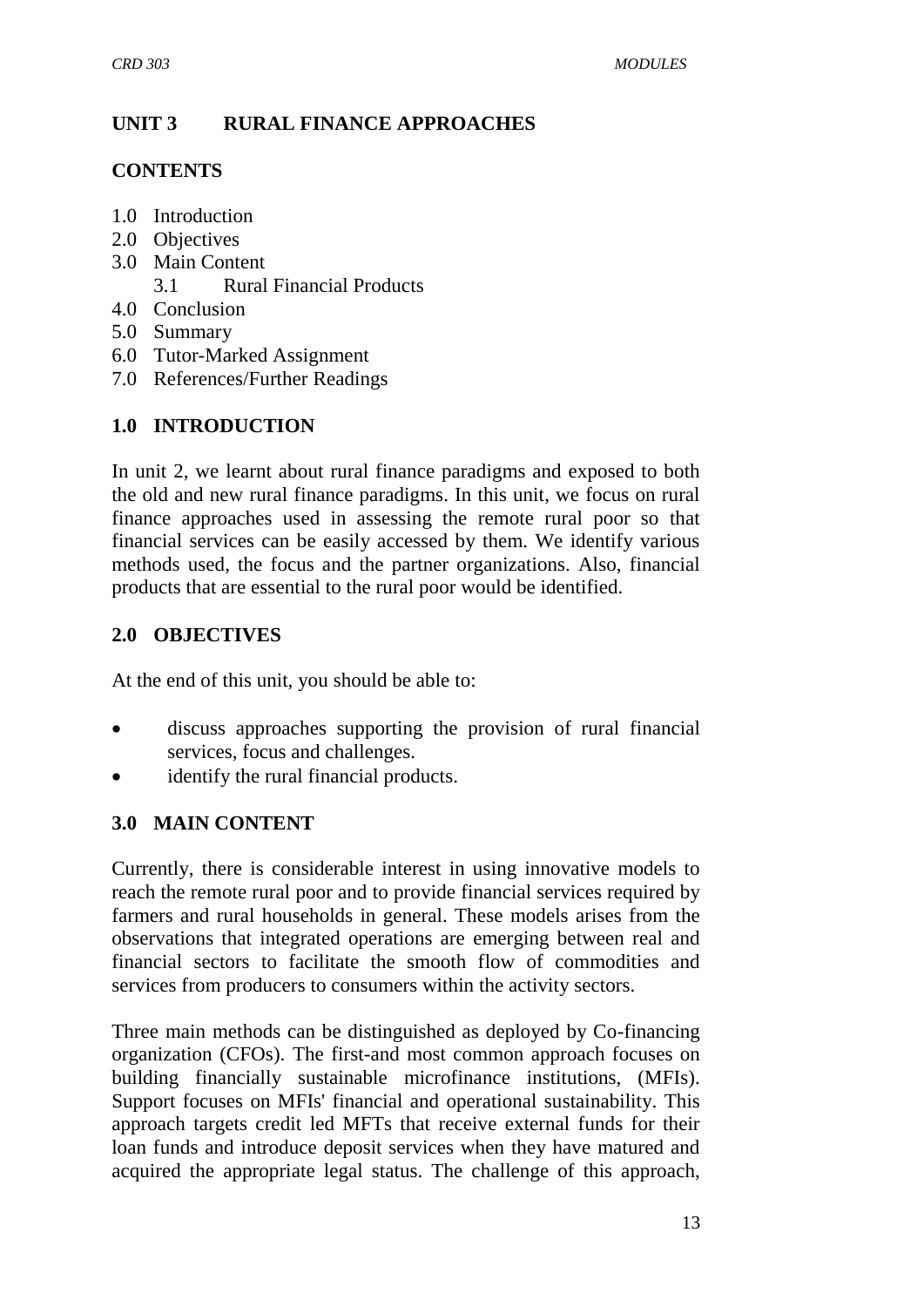though, in a rural context is to adapt products and delivery mechanism to meet the need of rural population and to keep costs low while serving clients in low-density population areas.

The second approach being applied to practice, entails support to Member-Owned Microfinance Institutions, (MOMFI), like the cooperatives, self-help groups, credit unions etc. Members of these institutions are both users and owners of the institution; members are involved in decision making. CFO supports these MOMFls both directly and through NGOs that promote and assist member-owned institutions. The NGOs provide training and technical assistance. Cost recovery is not the main bottle neck. The key challenge relates to governance and management capacities for those MOMFI have grown too large to be monitored by their peers. Most times focus is on the MOMFls' institutional sustainability.

The third approach involves financing actors in the value chain, based on rural economic development perspective. A value chain can be defined as "the full range of activities that are required to bring a product from its conception to its end use".

The value chain consists of enterprises that collaborate in various degrees, the chain is defined by its raw material and market segment. The enterprises, or actors in the chain can provide (financial) services to other actors outside the chain, such as a bank or MFI. The lenders rely on the strength of the value chain to reduce risks. CFOs are increasingly interested in value chain development. This means that CFOs actively promote sustainable – inclusion target groups into value chains to improve participation and benefits (Gabrielle, et al 2008).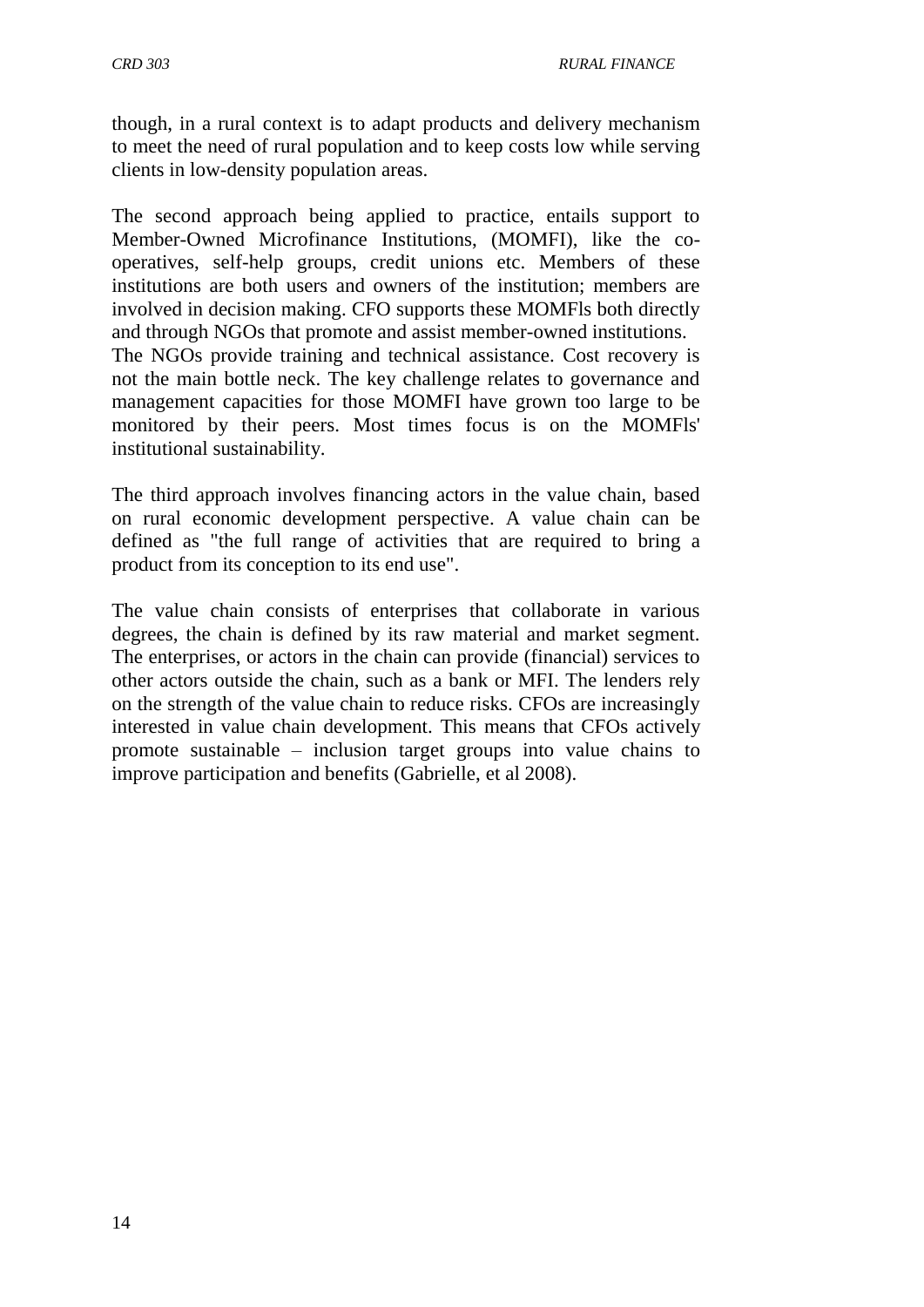| <b>APPROACH</b> | Support to      | Support to       | Support for       |
|-----------------|-----------------|------------------|-------------------|
|                 | credit led      | member           | the provision     |
|                 | microfinance    | owned            | of financial      |
|                 | institution     | microfinance     | services to       |
|                 |                 | institutions     | actors in the     |
|                 |                 |                  | value             |
| <b>FOCUS</b>    | <b>Building</b> | <b>Building</b>  | Include or        |
|                 | financially and | institutional    | strengthen the    |
|                 | operational     | sustainability   | position of       |
|                 | sustainable     | directly or      | <b>CFO</b> target |
|                 | microfinance    | through an       | groups $III$      |
|                 | institutions    | <b>NGOor</b>     | value chains.     |
|                 | that provide    | <b>MOMFIs</b> to |                   |
|                 | financial       | provide          |                   |
|                 | services        | financial        |                   |
|                 | tailored to     | services         |                   |
|                 | their clients   | tailored to      |                   |
|                 |                 | their members    |                   |
| Partner         | MFIs, MFI       | $Co-$            | xoos, MFIs,       |
| Organizations   | networks        | operatives,      | trading           |
|                 | microfinance    | credit unions,   | companies         |
|                 | services        | <b>SHOo</b>      | fanners           |
|                 | providers       |                  | organizations.    |

**Table1: CFOs' Three Main Approaches to support the Provision of Rural Financial Services** 

#### **Source:**

## **3.2 Rural Financial Products**

The historical focus of rural finance has centered on the extension of credit, often subsidized and directed, to rural areas. Infact, rural people demand a diverse array of financial services including savings, money transfers, insurance and credit. These financial services support wider real goods sector production, contributing to employment, economic growth and income generation.

Given that rural households have diverse strategies for accumulating assets and minimizing their vulnerability, rural finance institutions need to:

- 1. Assess the demand of rural clients for multiple financial services.
- 2. Identify and examine all income sources and expenses of their clients at the household level and;
- 3. Assess environmental credit risks associated with production and market cycles.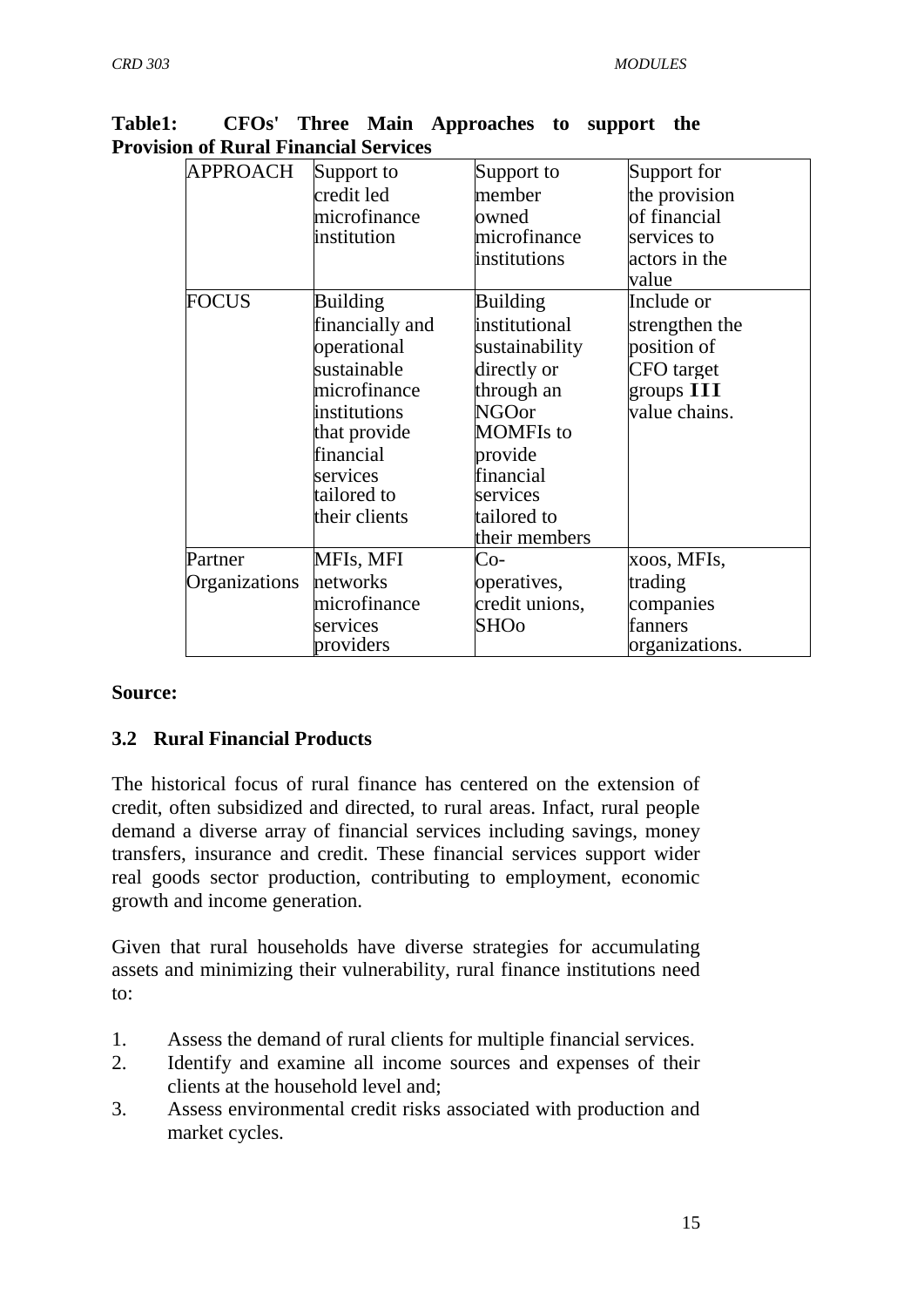Sparse and geographically dispersed populations characterize the rural operating environment, making it difficult for financial institutions to achieve economies of scale. Financial products and services need to suit the rural agricultural environment where production and market cycles affect client income and expenses.

The following financial services to rural areas are:

- Savings mobilization Credit (lending) Leasing
- Savings mobilizatioon
- Credit (lending)
- Leasing
- Remittances.

#### **4.0 CONCLUSION**

This unit discussed three main approaches to support the provision of rural financial services. The first approach focused on building financially sustainable Microfinance Institutions (MFIs) that targeted MFIs that receive external funds for loans and introduce deposit services when they mature and acquire appropriate legal status but it had the challenge of adapting products and delivery mechanism to meet the need if rural population and to keep costs low while serving clients in low density population areas.

The second approach supports ember owned Micro-Finance Institutions, (MOMFI) like cooperatives, self-help groups and credit unions. Its key challenge lies with the governance and management capacities due to large size of those MOMFIs.

The third approach involves financing actors in the value chain, based on rural economic development perspective. In this unit also, financial services to rural areas were identified as: savings mobilisation, credit (lending) leasing, credit, leasing and remittances.

#### **5.0 SUMMARY**

You have been presented with practical approaches in providing rural financial services. Also, you have learnt about basic financial services provided to rural areas.

#### **6.0TUTOR-MARKED ASSIGNMENT**

- 1. Discuss the CFO's main approaches to support the provision of rural financial services.
- 2. List 4 financial services that can be rendered to a rural area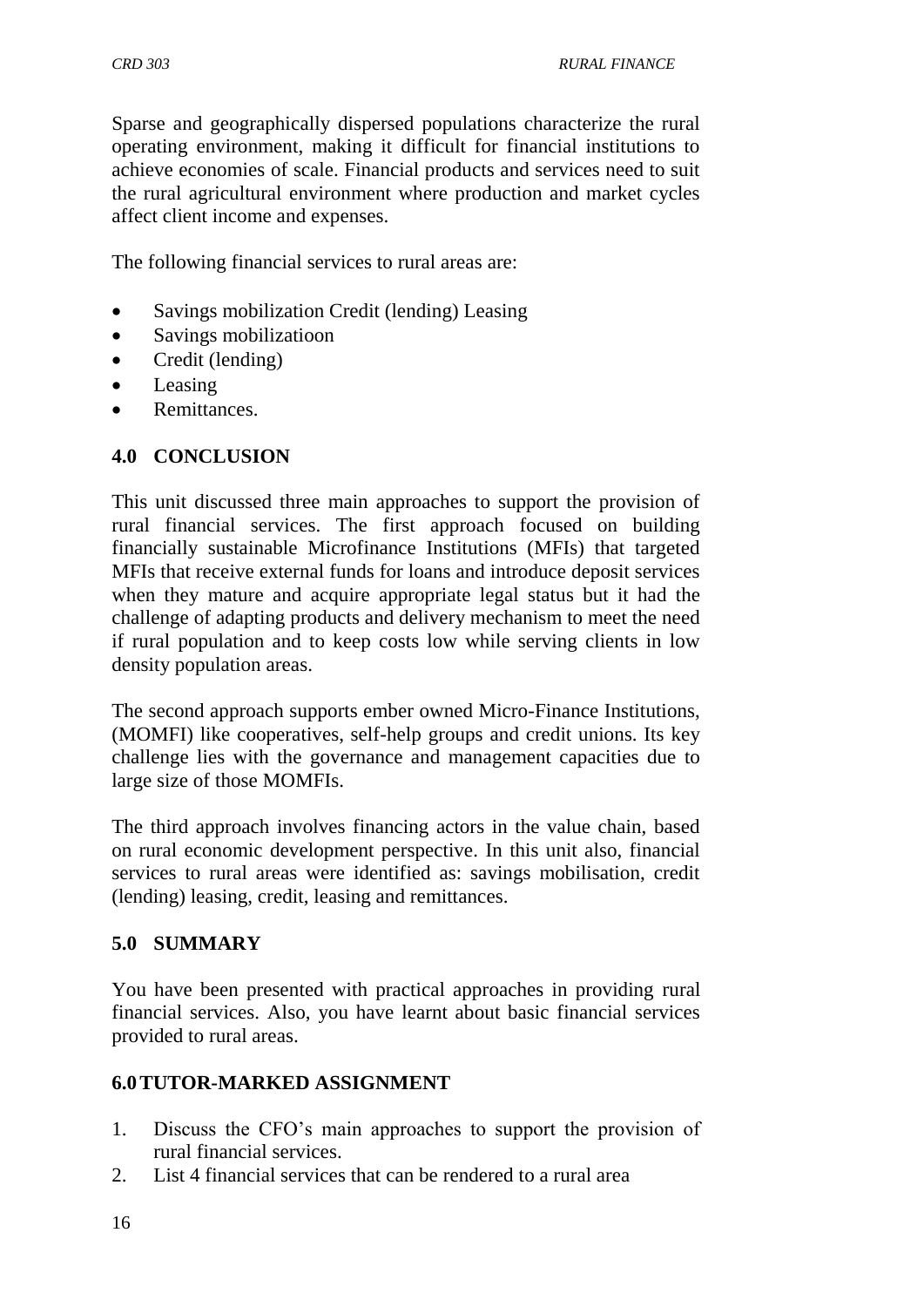#### **7.0 REFERENCES/FURTHER READINGS**

- Baumback, C.M. (1992). *Basic Small Business Management.*London: Prentice Hall.
- Central Bank of Nigeria (1993) "Small and medium Scale Enterprise Development in Nigeria".*Annual Report and Statement of Accounts.* Lagos Central bank of Nigeria.Vol. 30 (4) P.246.
- Green, G. C. (1975),*How to Start and Manage your Own Business.*New York: McGraw Hill.
- Ikpe, K.I. (1989). "Financing Small Business in Nigeria under the Structural Adjustment Program".*The Executive:* An International Business and Economic annual Journal, Vol. 2, April, pp 13-19.
- INSTRAW (1991), *Analysis of Women's Participation in the informal Sector.*(Report of the Consultative Meeting of Experts on Macroeconomic Policy), Rome: United Nations PP 6-10.
- Ho, M.S. and Urata (1994). Small and Medium Size Entreprises Support Policy in Japan Washington D.C.: World Bank policy Research Department.
- Ijere, M. A. (1992). *Prospects of Nigerian Cooperatives.*Nigeria: A Johnson Publishers Ltd.
- Nweze, N.J. (1997). *Essentials of Cooperative Economic* Nigeria: A Johnson publishers Ltd.
- Okonkwo, J.N. (2001). Introduction to Cooperatives Nigeria: Dulacs Press Ltd.
- Iwuafor, E.N. (1986). "Business organization, in Ezeaku, L. C. et al, (eds) *Principles and practices of Management and Business Studies.* Nigeria Educational publication Nig. Ltd.
- Siropolis, N. (1994), *Small Business Management:* A Guide *to Entrepreneurship.* USA: Boston Houghton, Mifflin Company 5<sup>th</sup> Edition.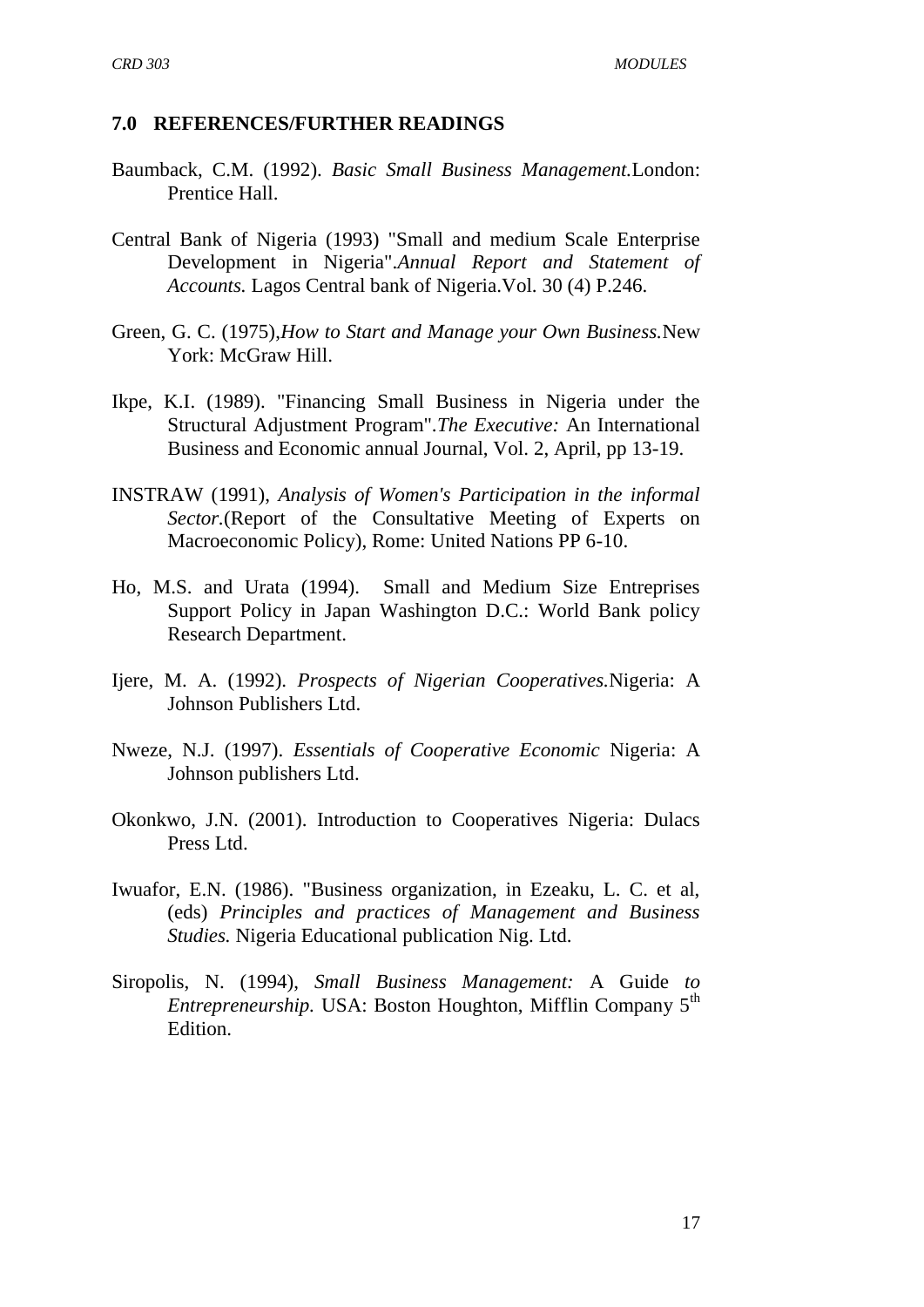## **UNIT 4 RURAL FINANCING HISTORICAL OVERVIEW**

#### **CONTENTS**

- 1.0 Introduction
- 2.0 Objectives
- 3.0 Main Content
	- 3.1 Schulze DeIitzsch (1808 1883) A Lawyer by Profession
	- 3.2 Schulze Urban Bank Model
	- 3.3 Large Area of Operation
- 4.0 Conclusion
- 5.0 Summary
- 6.0 Tutor-Marked Assignment
- 7.0 References/Further Readings

## **1.0 INTRODUCTION**

The introduction of cooperative credit movement started in Germany in the 19<sup>th</sup> Century- by Fredrick Wilhelm Raiffeisen who was born between  $(30<sup>th</sup> March 1818 - 11<sup>th</sup> March, 1888)$ . He was fondly referred to as the founder of credit cooperative society in Germany. His order profile include:

- a German mayor of several communities in Germany
- he was inspired by observing the suffering of the farmers who were often in grip of loan sharks
- It was reported that almost every house and farmland was encumbered with debt
- He established a cooperative bakery known as (society for bread and gain supply) cooperative
- noticed thrift lessness among farmers credit society, started Heddsdorf benevolent society based on principle of benevolent assistance
- general central bank at Neuwied, called (Rhenish Agricultural Cooperative Bank) created also a printing house in Neuwied, which still exists today, though merged with the German cooperative publishing house in 1975

## **2.0 OBJECTIVES**

At the end of this unit, you should be able to:

- explain the history of cooperative credit movement and the founders.
- analyze Schulze Delitzch's urban bank model
- provide a description of its large area of cooperation.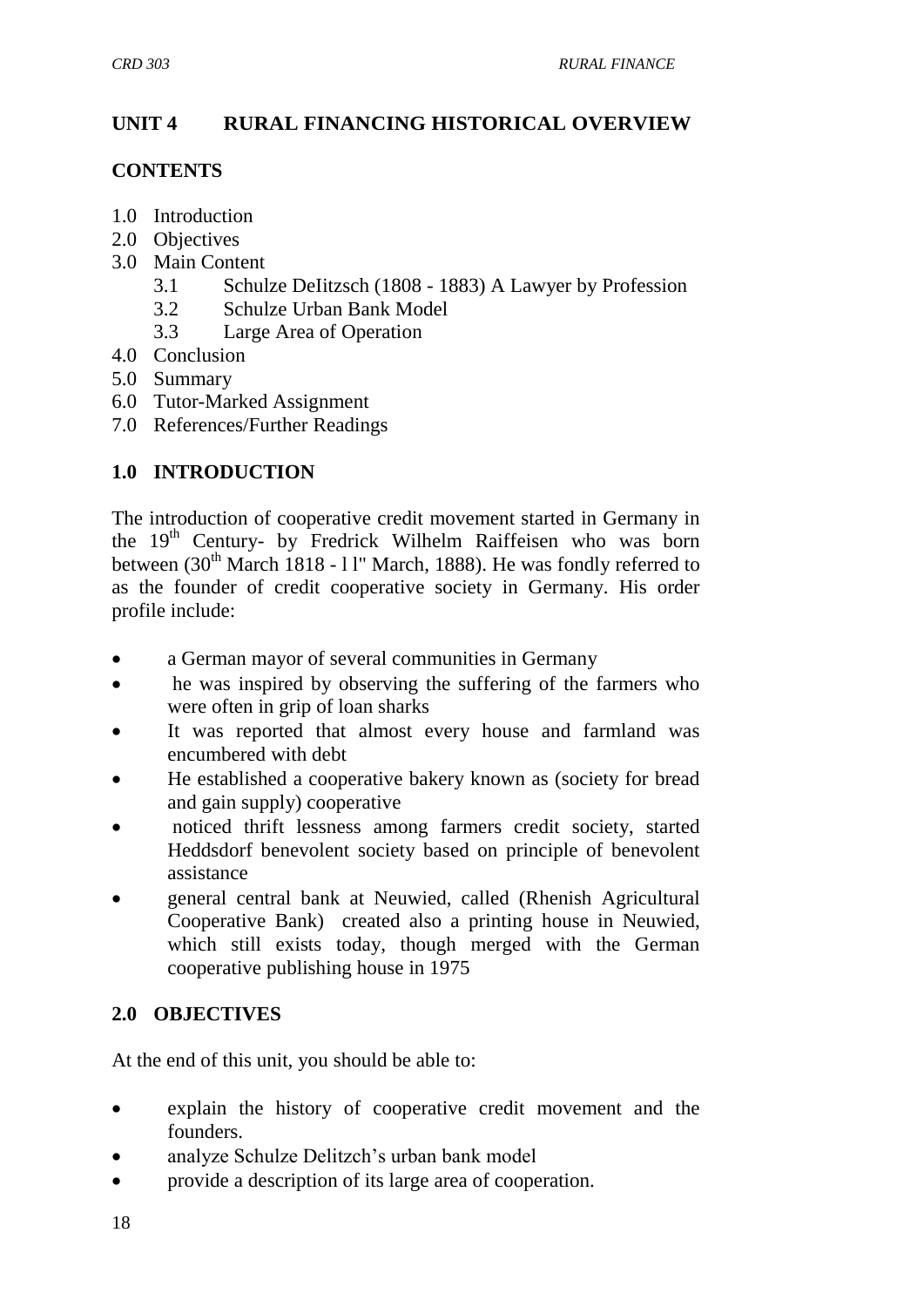## **3.0 MAIN CONTENT**

**Philosophy:** Raiffeisen stated that there is a connection between poverty and dependency. In order to fight poverty, one should fight dependency first. Based on this idea, he came up with the three "s" formular: SELF-HELP, SELF GOVERNANCE AND SELF RESPONSIBILITY.

- It was from this credit outfit that the cooperative maxim of each for all and all for each emanated.
- He initiated community bank. Raiffeisen Rural Bank Model
- Membership was limited to the rural masses especially farmers
- Unlimited liability of the member
- Small area of operation
- Small loans were given to the members which were recovered over a long period. Loans were given on the basis of personal security of the members and only for productive purpose.
- Emphasis is on personal character of the borrower. .
- There is no share capital and profit earning was not the motive.
- The management was paid honorary.

#### **3.1 Schulze DeIitzsch (1808 - 1883) A Lawyer by Profession**

- Just like Raiffeisen, he witnessed the harsh economic situation brought about by economic liberation,
- Familiar with the problem of small scale industries
- concerned himself with urban credits
- founded the first friendly society of shoemakers
- founded his first credit society in his native town in 1950 and its major function were to raise funds to be lent to its members in 1861 called on congress of his banks where General Union of German Industry Societies was formed Initiated 1926 Peoples Banks.

**Philosophy:** Schulze believed that societies should be run on economic lines, no wonder, his cooperative societies were viable units and withstood competition.

## **3.2 Schulze Urban Bank Model**

- Membership was limited to artisan, industrial workers and middle class people living in cities and towns
- Limited liability of the members.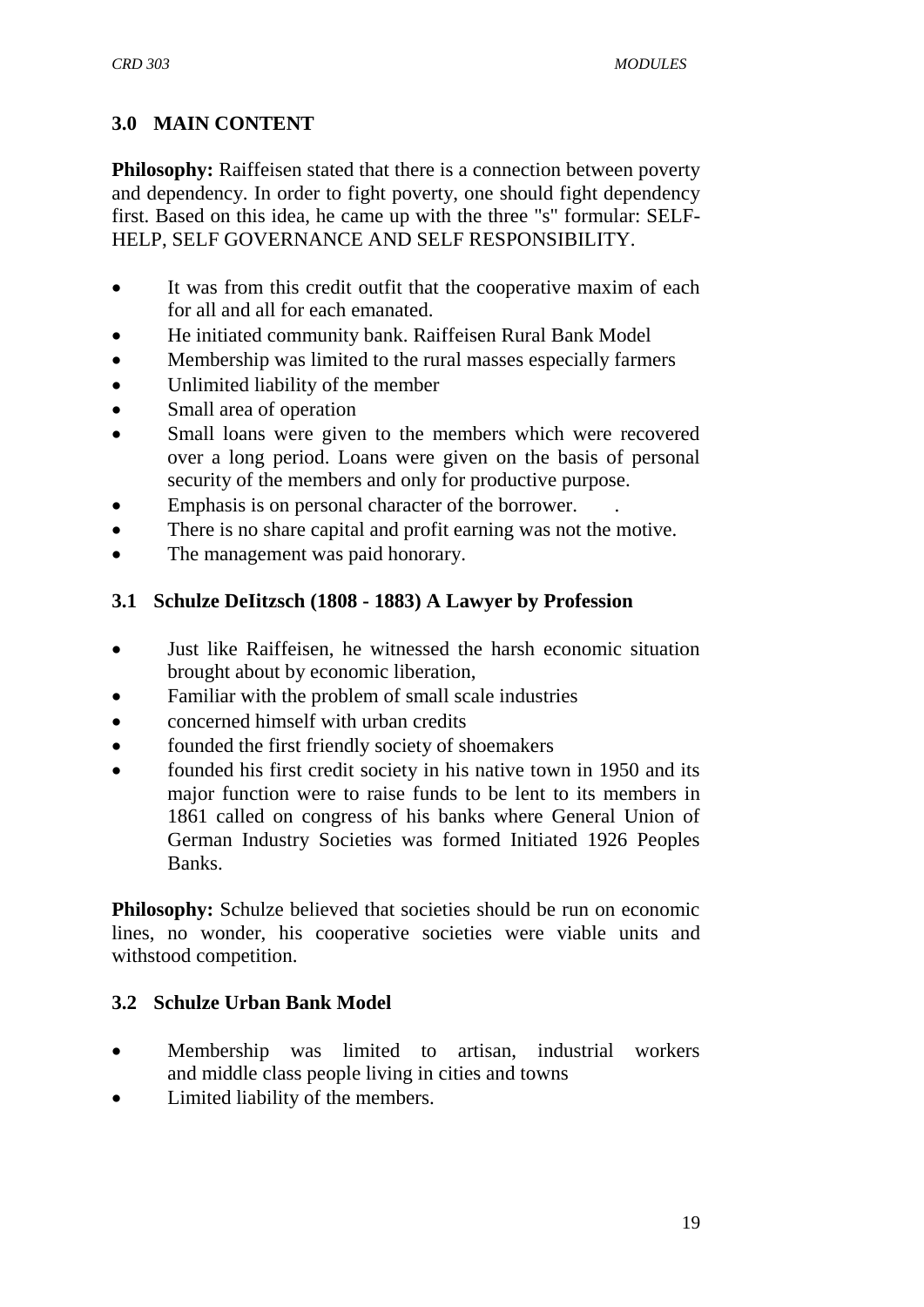## **3.3 Large Area of Operation**

- The amount of loan advanced was big and the period of the repayment was short.
- Loans were given on the basis of tangible assets, for productive purposes and under supervision.
- A strong capital profit earning was main motive and the rate of dividend quite high.
- The management was paid salary.

#### **4.0 CONCLUSION**

You have learnt in this unit about the history of cooperative credit movement. We were exposed to founders such as Raiffeisen and Schulze Delitsch together with their achievements each to cooperative credit. We also looked at the philosophy upon which their operatives were based. We further identified the similarities and differences between these founders.

#### **5.0 SUMMARY**

In this unit, we explained how the cooperative credit movement started and also presented an overview of the similarities and differences between Raiffesen's philosophy and Schulze Delitsch's philosophy. Lastly, the large area of operation as well was viewed.

#### **6.0 TUTOR-MARKED ASSIGNMENT**

- 1) Explain the history of cooperative credit movement
- 2) Analyze Schulze Delitsch's urban bank model

## **7.0 REFERENCES/FURTHER READINGS**

- Baumback, C.M. (1992). *Basic Small Business Management,* London: Prentice Hall.
- Central Bank of Nigeria (1993) "Small and medium Scale Enterprise Development in Nigeria".*Annual Report and Statement of Accounts.*Lagos Central bank of Nigeria.Vol. 30 (4) P.246.
- Green, G. C. (1975), *How to Start and Manage your Own Business.*New York: McGraw Hill.
- Ikpe, K.I. (1989). "Financing Small Business in Nigeria under the Structural Adjustment Program".*The Executive:* An International Business and Economic annual Journal, Vol. 2, April, pp 13-19.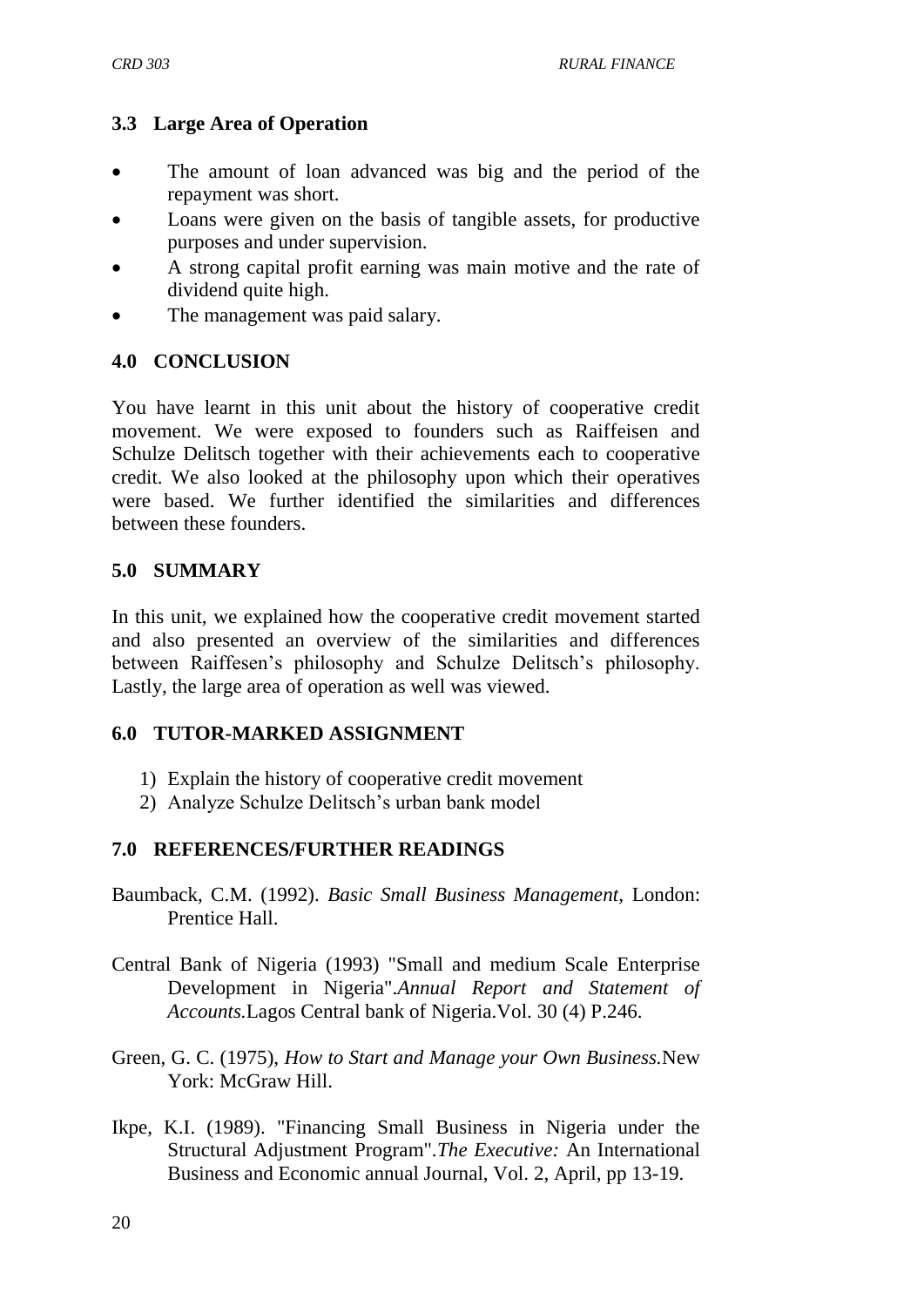- INSTRAW (1991), *Analysis of Women's Participation in the informal Sector.*(Report of the Consultative Meeting of Experts on Macroeconomic Policy), Rome: United Nations PP 6-10.
- Ho, M.S. and Urata (1994). Small and Medium Size Entreprises Support Policy in Japan Washington D.C.: World Bank policy Research Department.
- Ijere, M. A. (1992). *Prospects of Nigerian Cooperatives.*Nigeria: A Johnson Publishers Ltd.
- Nweze, N.J. (1997). *Essentials of Cooperative Economic* Nigeria: A Johnson publishers Ltd.
- Okonkwo, J.N. (2001). Introduction to Cooperatives Nigeria: Dulacs Press Ltd.
- Iwuafor, E.N. (1986). "Business organization, in Ezeaku, L. C. et al, (eds) *Principles and practices of Management and Business Studies.* Nigeria Educational publication Nig. Ltd.
- Siropolis, N. (1994), *Small Business Management:* A Guide *to Entrepreneurship.* USA: Boston Houghton, Mifflin Company 5<sup>th</sup> Edition.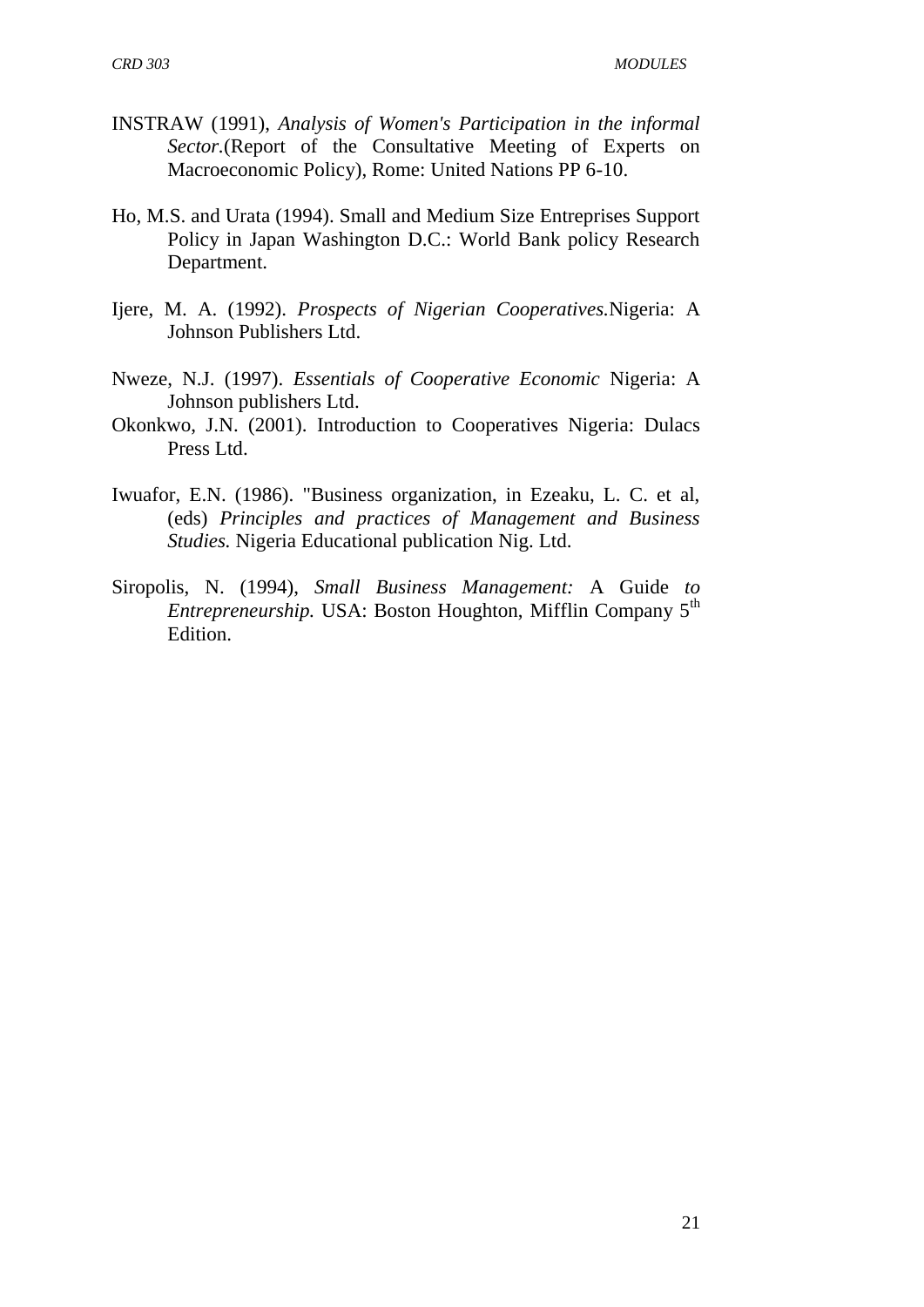## **MODULE 2**

- Unit 1 Savings Mobilization
- Unit 2 Objectives of Promoting Rural Finance<br>
Unit 3 Nature of Nigerian Rural Financial Syst
- Nature of Nigerian Rural Financial System
- Unit 4 Financing of Cooperatives
- Unit 5 Time Value of Money

# **UNIT 1 SAVINGS MOBILIZATION**

## **CONTENTS**

- 1.0 Introduction
- 2.0 Objectives
- 3.0 Main Content
	- 3.1 Importance of Savings Mobilization
	- 3.2 Savings Mobilization Mechanism in Rural Area
	- 3.3 Credit (Lending)
	- 3.4 Leasing
- 4.0 Conclusion
- 5.0 Summary
- 6.0 Tutor-Marked Assignment
- 7.0 References/Further Readings

# **1.0 INTRODUCTION**

There is nothing as important as meeting the financial needs of the rural population. The poor need very little compulsion to save but require safe and convenient saving mechanisms.

Savings can be seen as that part of disposable income which is not spent on consumption. Savings is normally considered in economics as disposable income minus personal consumption expenditure.

Savings is regarded as income that is not consumed by immediately buying goods and services. Savings and savings mobilization in any economy is undertaken by formal, semiformal and informal institutions.

# **2.0 OBJECTIVES**

At the end of this unit, you should be able to:

- ascertain the importance of savings mobilization
- discuss the mechanisms used in mobilizing savings.
- know the concept of credit (lending)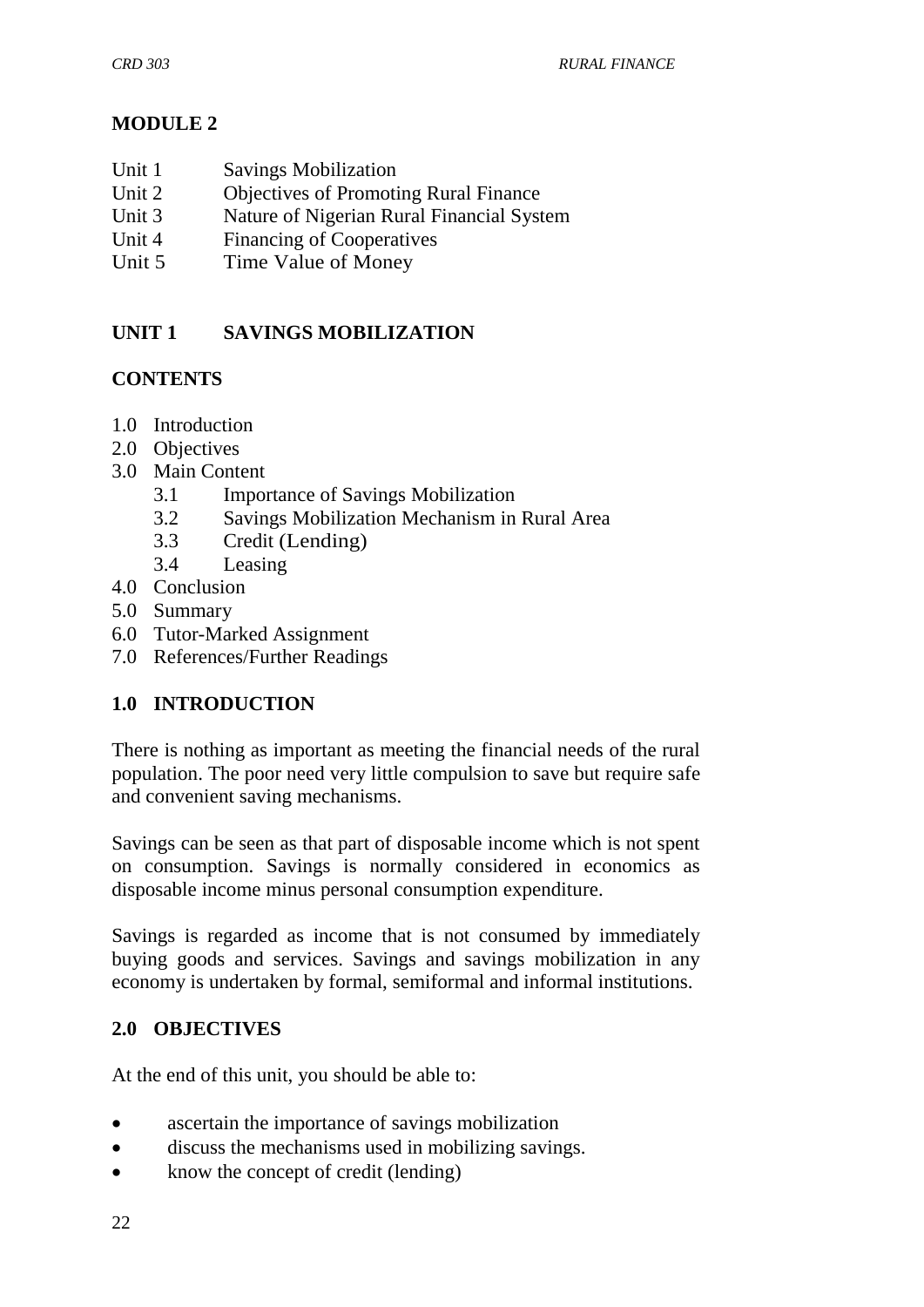know the concept of leasing.

## **3.0 MAIN CONTENT**

#### **3.1 Importance of Savings Mobilization**

- 1. Savings mobilization increases supply of internally generated funds that can be invested in rural micro enterprise, off - farm small business loans and shelter improvement.
- 2. It helps to achieve sustained economic growth and development, but also to strengthen domestic financial intermediaries (Sebhatu, 2012)
- 3. It helps to overcome liquidity constraints in individual household.

**Note:** Savings among rural people is a function of income. Arguably, the larger the income, the greater the propensity to save. However, among rural depositors, proximity and convenience are crucial factors to savings.

## **3.2 Savings Mobilization Mechanism in Rural Area**

- 1. Daily deposit scheme in savings are collected daily at the doorsteps of rural depositors by mobile deposit collectors (called micro-savings agents) e.g. Peru, Nigeria.
- 2. Post office savings banks (POSBs) are emerging as significant providers of deposit services in rural areas. E.g. POSBs in China, Indonesia, etc.
- 3. Use of lockboxes for clients to deposit their savings and collect or accept the contents of the box at periodic intervals. An example is the "ganansya box" provided by Rural Banks in the Philippines (Campion and Owuns, 2003).
- 4. In places with good access to commercial banks or with MFI branches close to rural areas, it is useful to train group members and self-help group to collect and manage savings accounts at the bank.
- 5. Small offices with part-time staff and/or small offices that operate within the existing infrastructure, such as community based organizations.
- 6. In technologically advanced countries, the use of electronic banking technologies such as hand-help personal digital assistants, smart cards, phone and internet banking can be effective in reducing transaction costs.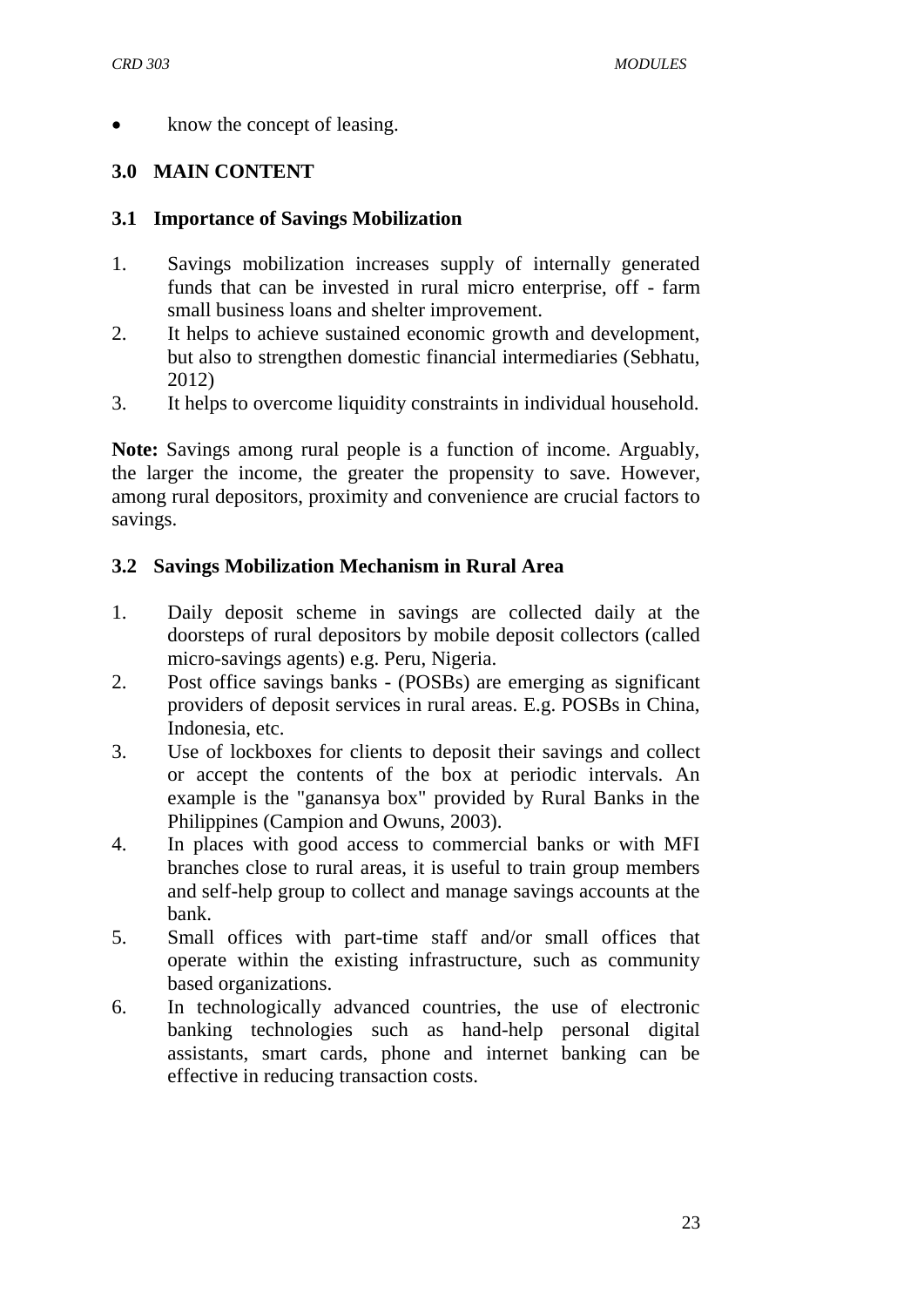# **3.3 Credit (Lending)**

"Rural lending requires greater effort to assess loans than in urban lending due to greater complexity of rural 'households' economies which arises from seasonality and diversified incomes" (Joan Buchenau, 2003). Families in rural areas seek to diversify their sources of income beyond agriculture. Households often have a number of income sources that include agricultural production, non- agricultural production and both on and off-farm labour income. Lending to rural households requires tailoring products to meet client demand and assessing client repayment capacity based on multiple income streams.

The assessment of a client's repayment capacity should include an:

- 1. Analysis of projected cash incomes and expenditure for households different economic activities.
- 2. Once repayment. capacity has been determined, a payment schedule can be agreed upon and from
- 3. This information, a tailored loan repayment schedule is drawn up.

Rural households with multiple income sources have restricted (if any) access to formal financial services and rely on informal providers such as traders, money lenders, friends, families and agricultural processors for financing. Other times from co-operative societies.

Discussions on rural lending involves the following nature of lending:

- **a. Long-term Agriculture Investment Loans:** This type of lending finances production, processing and marketing of agriculture related businesses. However, insufficient forms of collateral and uncertainty about long term agricultural output restrict the availability of agricultural investment loans.
- **b. Short-term Rural Enterprise and Farm Loans:** A working capital loan for rural family enterprises is geared to households with diversified income sources from agriculture and or other rural enterprise. This is comparable to an individual urban micro lending product yet differs due to flexible/tailored loan repayment plans subject to a clients repayment capacity. A loan officer defines a repayment schedule based on a household's projected cash income from andexpenditures on economic and non-economic activities.
- **c. Lending Against Warehouse Receipts:** A grain-specific form of rural lending is offered through warehouse receipts. In order to access this type of credit, a farmer delivers a minimum grain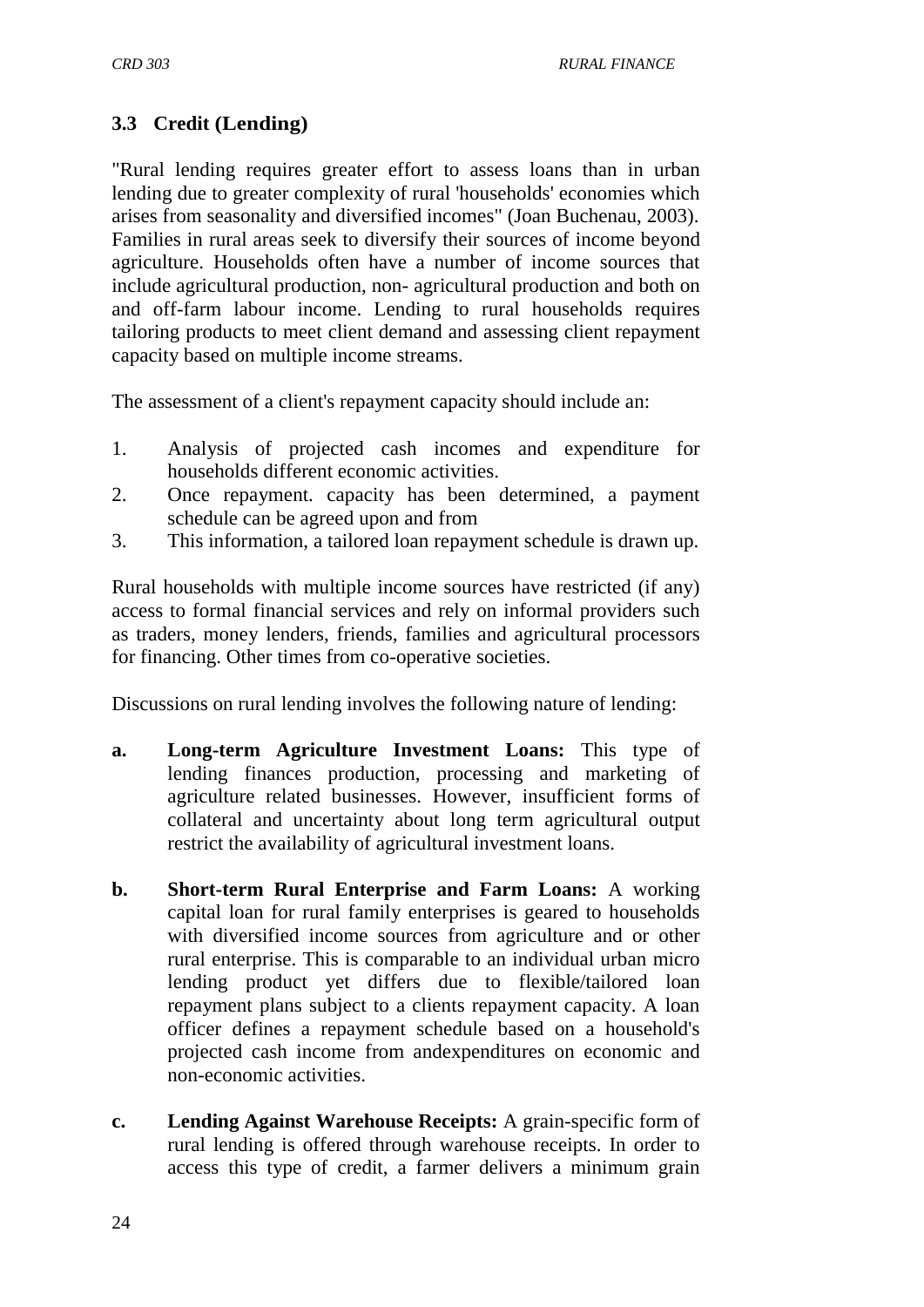*CRD 303 MODULES*

quantity to a grain warehousing facility that then produces a receipt to document the quantity of grain delivered. The farmer pays a monthly storage fee. The farmer can then sell grain during favourable market conditions or as is needed to meet expenditures. Warehouses often have minimum grain requirements for storage. Small farmer may affiliate with cooperative or other type of farm association to overcome obstacle of meeting minimum grain storage quantities. In addition to providing storage mechanism for grains, the warehouse receipt may be used as collateral by the producer to obtain loan from a financial institution.

- **d. Group-based lending:** This is wherein group liability replaces fixed asset collateral requirements for borrowing, provides a credit product to clients which would not be considered credit worthy on individual basis. Group-based lending (loans approved generally for 16 week terms) is useful to finance rural productive activities such as supplying inventory for food vendors. Groupbased lending in the rural context needs to offer an advantage over individual lending due to its higher delivery costs.
- **e. Buyer and Supplier Credit Product:** Market credit extended to farmers by input supplies, retail traders, wholesalers, processors and exporters addresses an unmerit demand for formal financial services in the rural areas. Product market credit enables farmers to access short-term advances, seasonal credit for the purchase of product inputs, and technical advice (Pearce, 2003). This enables the supplier/traders to secure certain quantity and quality of produce from the farmer.
- **f. Contract Farming:** Is one type of financial arrangement in which a wholesaler extends financial credit and may also offer technical assistance to the producer. The farmer obtains credit upon contract signature. The contract specifies the production calendar, required volume and produce quality. While interest rate is explicitly stated, there is usually a discount on the selling price for the producer built into contract.
- **g. Trader Credit:** Provides farmers with in-kind advances or cash advances, contingent upon repayment at harvest or as agreed upon selling price of goods at harvests. Trader credit is not intended for financing long-term investments, such as purchasing equipment or property, expanding operations, improving quality standards or starting new activities. However, it secures a local supply of produce and generates income from the related interest gained from loan transaction. Trader credit may help farmers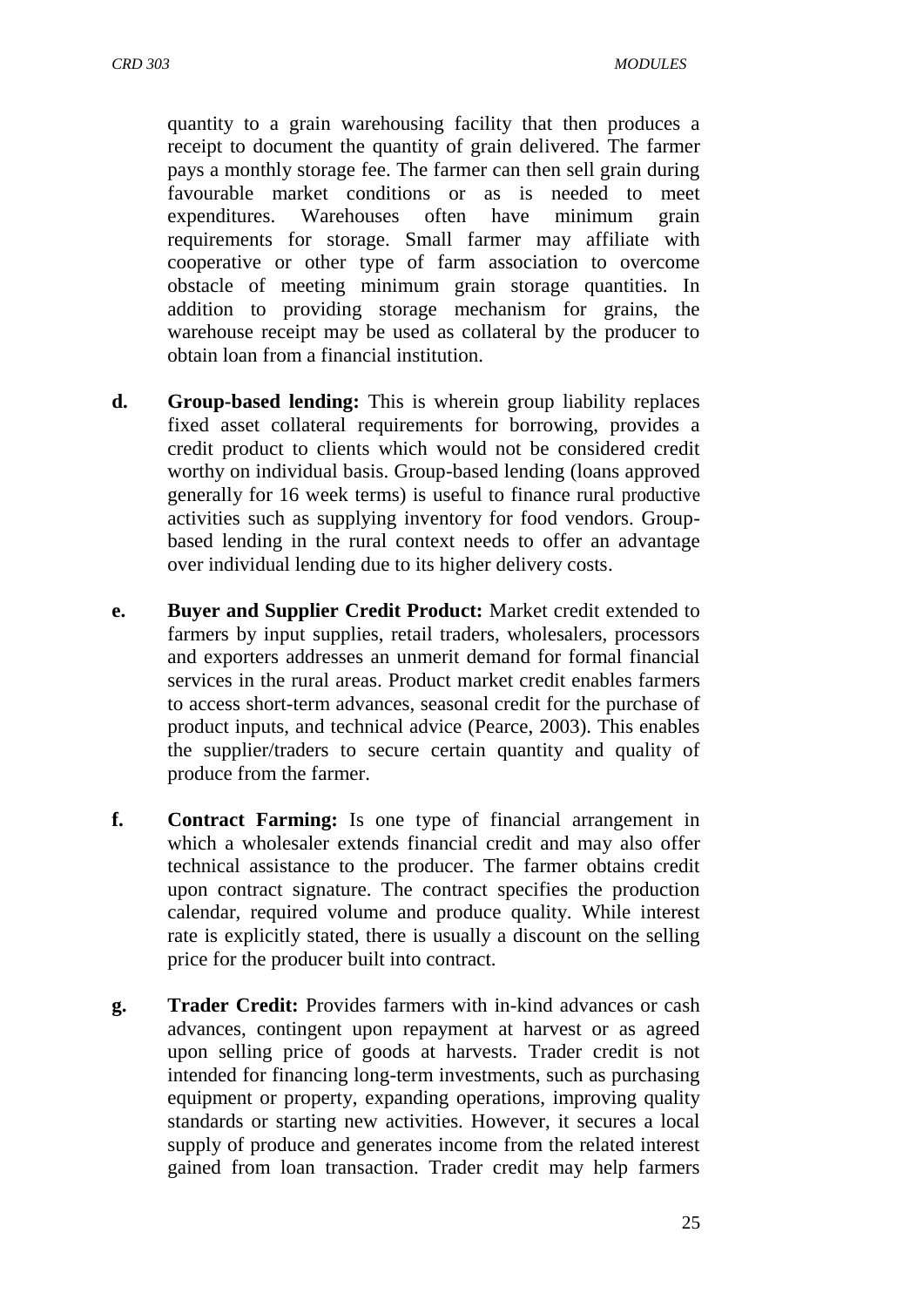with building relationships and obtaining credit.

# **3.4 Leasing**

Leasing is now recognized as an alternative financial mechanism for reaching poor rural clients with limited access to term loans. Leasing can be a means to acquire equipment and machinery needed to expand and diversify micro-business and farm businesses and to acquire capital assets through pay- as-you-go leasing contracts.

Leasing can allow new businesses with limited capital and credit history or small businesses without a history of financial statements to quickly boost their operations as long asthe cash flow from operations is sufficient to cover the lease service payments.

When leasing equipment instead of lending funds to a client to purchase equipment until its purchase costs are completely repaid with interest. **In**  the legal frameworks of some country, if the lessor maintains the title to the equipment, then seizure and repossession of the piece of equipment in the case of repayment default by the lessee will be facilitated. The lessor insures the equipment and the lessee is responsible for equipment maintenance.

Emerging lessons from leasing experiments III rural areas show that:

- a. Leasing contracts are suitable for individual rather than group, transactions,
- b. Leasing contracts require a significant down payment or pledge collateral to reduce the risks for the lessor.
- c. Provides the lessee with the opportunity to buy the equipment at the end of the lease term for a nominal fee.
- d. Leasing provides a viable financial option for a large proportion of the poor, rural residents who are engaged in agriculture based enterprises.

# **4.0 CONCLUSION**

In this unit, the importance of savings mobilization was enunciated as well as mechanisms that can be effectively applied in rural areas in mobilizing savings. Some identified mechanisms were: daily deposit scheme, post office savings banks, use of lockboxes, training group members and self-help group to collect and manage savings accounts at the bank, small offices like community based organisation technologies. We also discussed what rural lending's and different nature of lending such as long term agriculture investment loans, short term rural enterprise and farm loans, lending against warehouses receipts, group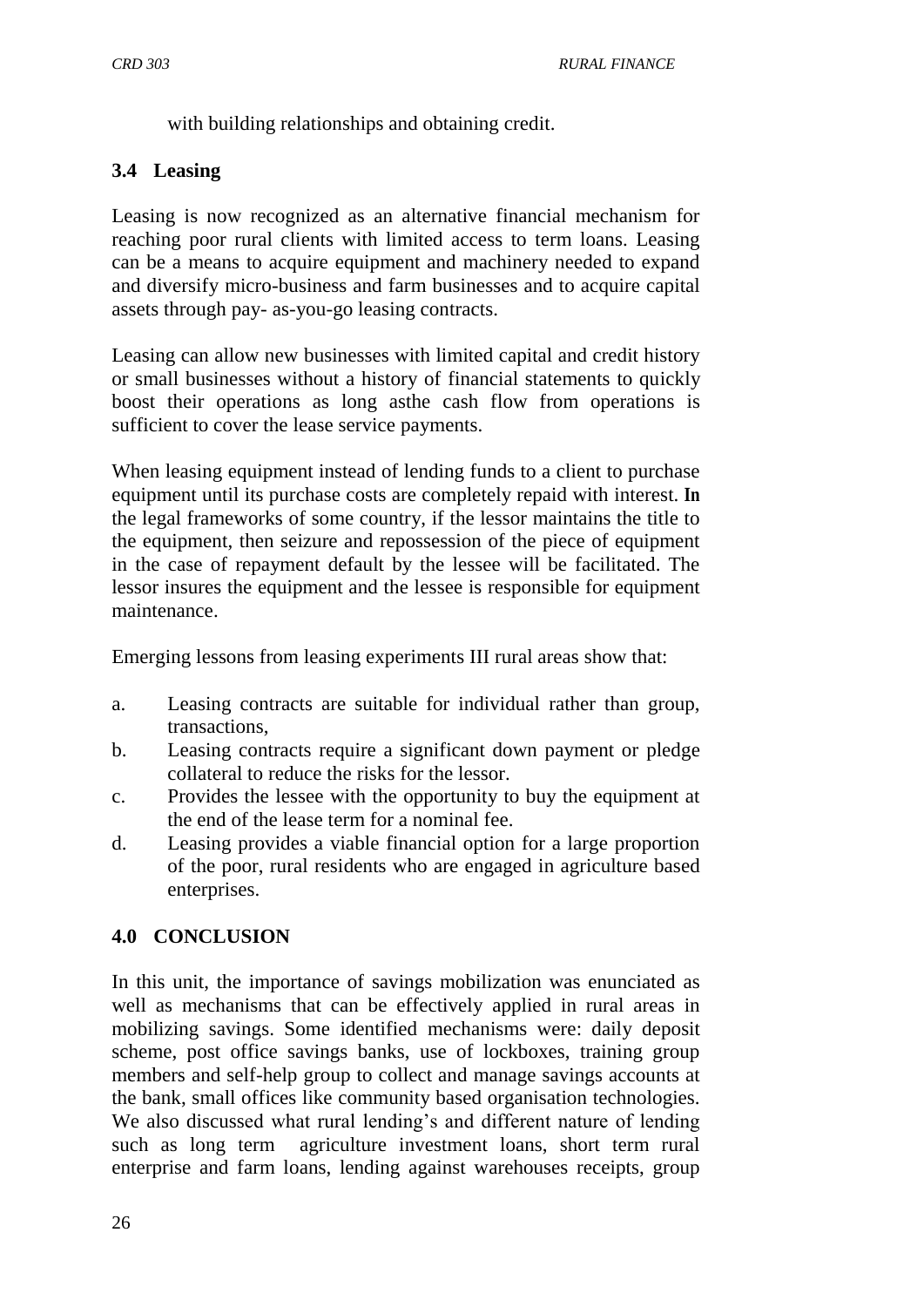based lending, buyer and supplier credit product, contract farming and trader credit. We have also learnt what leasing entails.

#### **5.0 SUMMARY**

This unit provided an understanding on the importance of savings mobilisation, discussed the concept of leasing and lending.

#### **6.0TUTOR-MARKED ASSIGNMENT**

- 1. What is the importance of savings mobilization?
- 2. Discuss the nature of lending

#### **7.0 REFERENCES/FURTHER READINGS**

- Baumback, C.M. (1992). *Basic Small Business Management.*London: Prentice Hall.
- Central Bank of Nigeria (1993) "Small and medium Scale Enterprise Development in Nigeria".*Annual Report and Statement of Accounts.*Lagos Central bank of Nigeria.Vol. 30 (4) P.246.
- Green, G. C. (1975), *How to Start and Manage your Own Business.*New York: McGraw Hill.
- Ikpe, K.I. (1989). "Financing Small Business in Nigeria under the Structural Adjustment Program".*The Executive:* An International Business and Economic annual Journal, Vol. 2, April, pp 13-19.
- INSTRAW (1991), *Analysis of Women's Participation in the informal Sector.*(Report of the Consultative Meeting of Experts on Macroeconomic Policy), Rome: United Nations PP 6-10.
- Ho, M.S. and Urata (1994). Small and Medium Size Entreprises Support Policy in Japan Washington D.C.: World Bank policy Research Department.
- Ijere, M. A. (1992). *Prospects of Nigerian Cooperatives.*Nigeria: A Johnson Publishers Ltd.
- Nweze, N.J. (1997). *Essentials of Cooperative Economic* Nigeria: A Johnson publishers Ltd.
- Okonkwo, J.N. (2001). Introduction to Cooperatives Nigeria: Dulacs Press Ltd.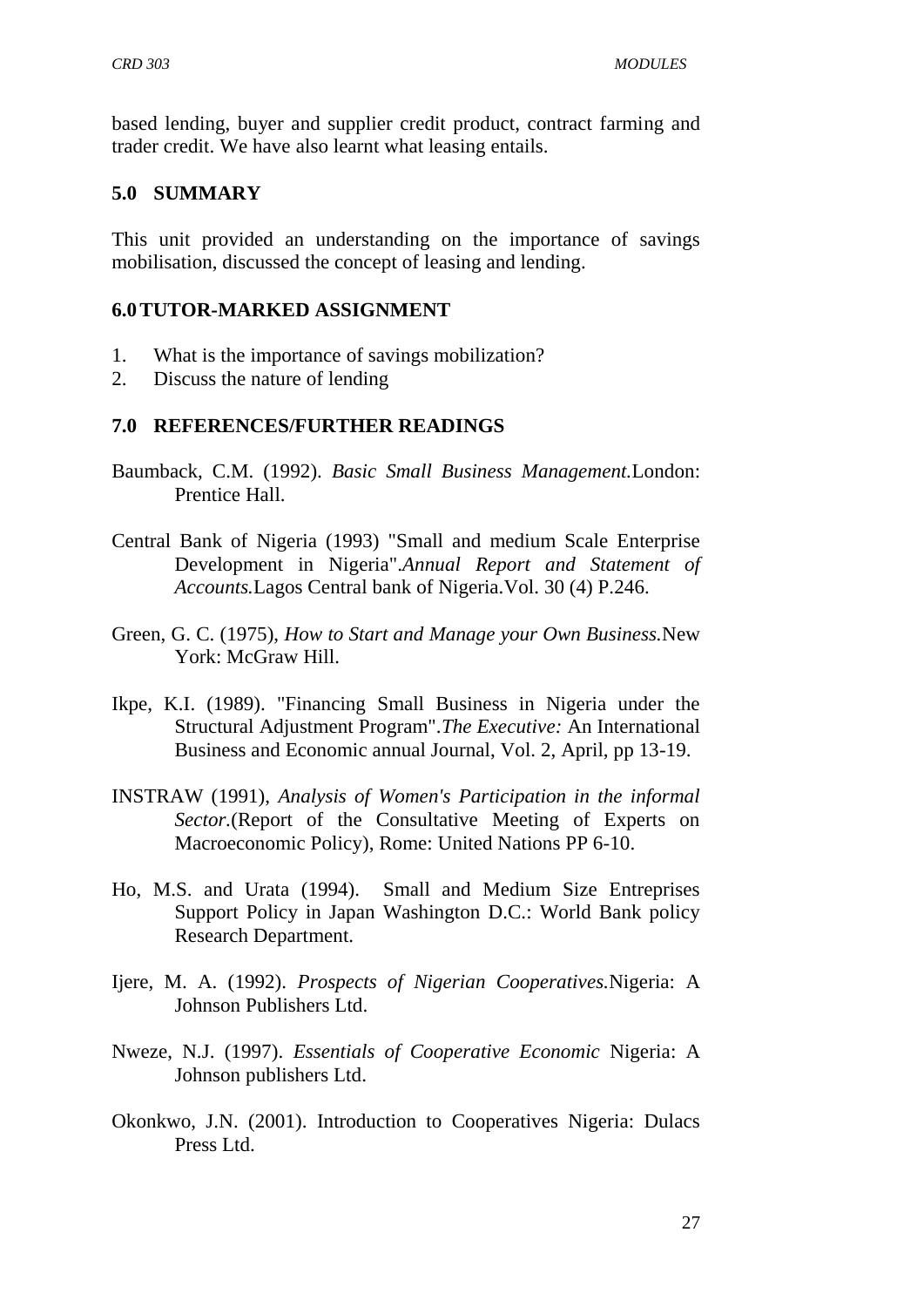- Iwuafor, E.N. (1986). "Business organization, in Ezeaku, L. C. et al, (eds) *Principles and practices of Management and Business Studies.* Nigeria Educational publication Nig. Ltd.
- Siropolis, N. (1994), *Small Business Management:* A Guide *to Entrepreneurship.* USA: Boston Houghton, Mifflin Company 5<sup>th</sup> Edition.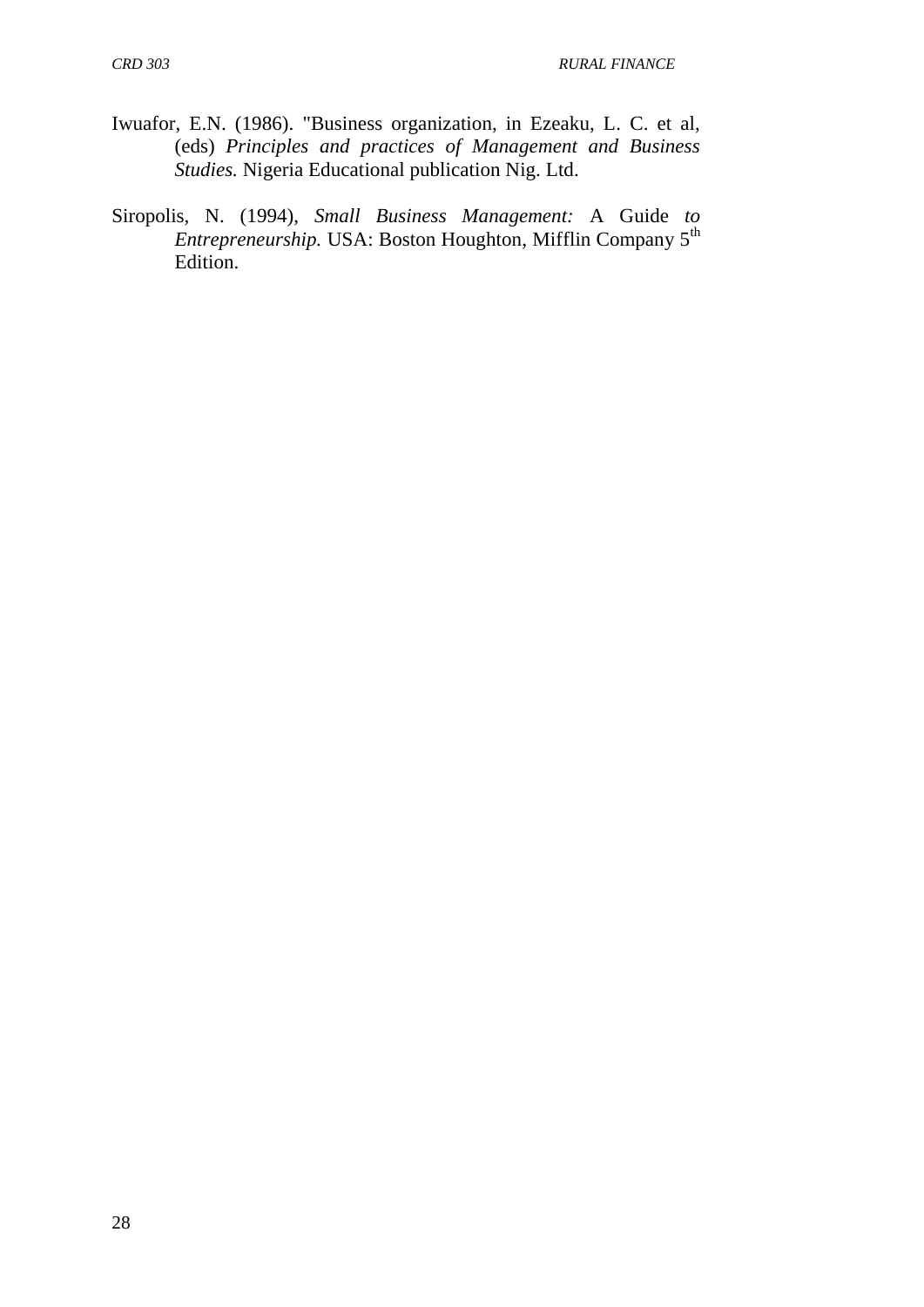# **UNIT 2 OBJECTIVES OF PROMOTING RURAL FINANCE**

### **CONTENTS**

- 1.0 Introduction
- 2.0 Objectives
- 3.0 Main Content
	- 3.1 Rural Financing Activities
	- 3.2 Isusu Credit Association
	- 3.3 Characteristics of Isusu Credit Association
	- 3.4 Principles for Cooperative Financing
	- 3.5 Importance of Finance in Rural Cooperative Business
- 4.0 Conclusion
- 5.0 Summary
- 6.0 Tutor-Marked Assignment
- 7.0 References/Further Readings

# **1.0 INTRODUCTION**

The improvement of the living, condition of the target population through a strengthen of rural finance can be broken down into more concrete immediate or secondary objectives.

Specific promotion measures can be directed towards these intermediary objectives, and their success can be guarded by them. One criterion for classification is whether the target group profit directly or only indirectly from attainment of the objectives.

The first intermediate objective with direct effect on the target groups is the development of accessible financial

# **7.0OBJECTIVES**

At the end of this unit, the students will be able to

- i) explain rural financial activities operating outside the formal financial system (non institutional saving).
- ii) Enumerate the basic principles for cooperative financing
- iii) Ascertain the importance of finance in rural cooperative business.

# **3.0 MAIN CONTENT**

# **3.1 Rural Financing Activities**

Cooperative financial activities in villages include all types of credit savings associations operating outside the formal financial systems.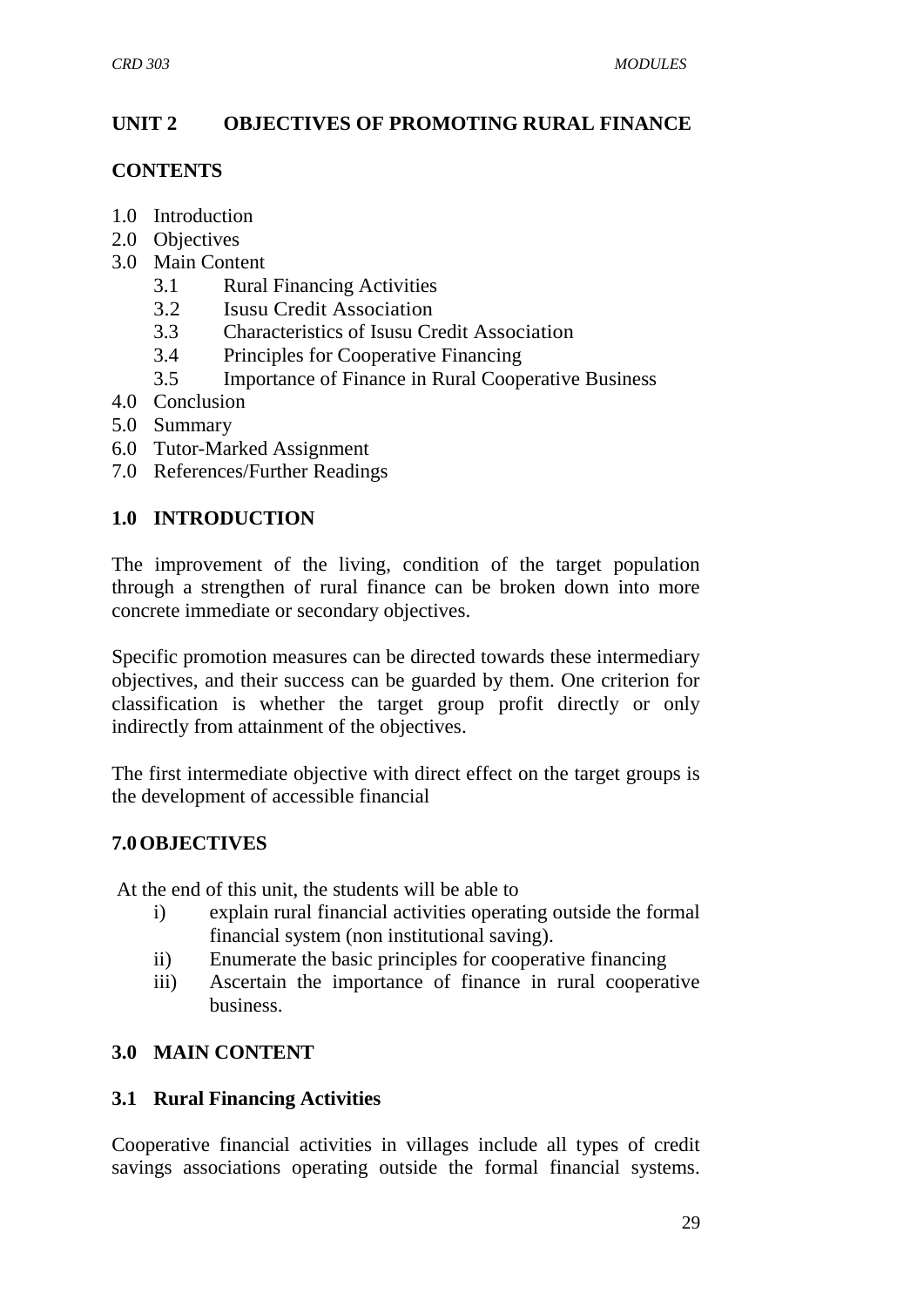These associations are regarded as non-institutional saving methods and they include Isusu institutions, money lenders, daily savings club, merchant or trader's- credit etc. They exist as an unregistered association and operate outside the banking system not regulated and they are being monitored than formal sources.

# **3.2 Isusu Credit Association**

Isusu is an association of people for the purpose contributing fixed sums of money at regular intervals to meet the members various needs. It is a kind of club organized among people with trust and confidence in themselves and us al y in the same geographical location. Isusu club may be organized on the basis of dance groups, age grade, religious *and social*organizations. Organizationally, the coordinator collects the agreed amount of money each month and the total will b given to a member of the group in an arranged order.This goes on until all the members must have collected theirs. There is no interest attached.

# **3.3 Characteristics of Isusu Credit Association**

They include:

- i. Grouping of few savers who trust each other.
- ii. Lack of legal protection.
- iii. Existence of some link between members of same group of farmer or religious organization the same area.
- iv. Need for savings and credit facilities felt by members.
- v. No formal procedures
- vi. Enhancing the viability and liquidity position of the rural banks through deposit accumulation.
- vii. Reduction in default rate as saving mobilized could be used to offer outstanding loans when the need arises.
- viii. The transformation of informal to formal rural financial system with all the benefit derivable there from.

# **3.4 Principles for Cooperative Financing**

Certain principles have evoked over turn, which are considered basic to cooperative financing. These include:

- 1. Control of cooperatives should be invested on the common stock or membership fee either on one man vote basis or in proportion to patronage.
- 2. Capital should be subscribed in relation to patronage.
- 3. If capital is subscribed in proportion to patronage, there will be less need to pay interest on capital, patronage refunds will be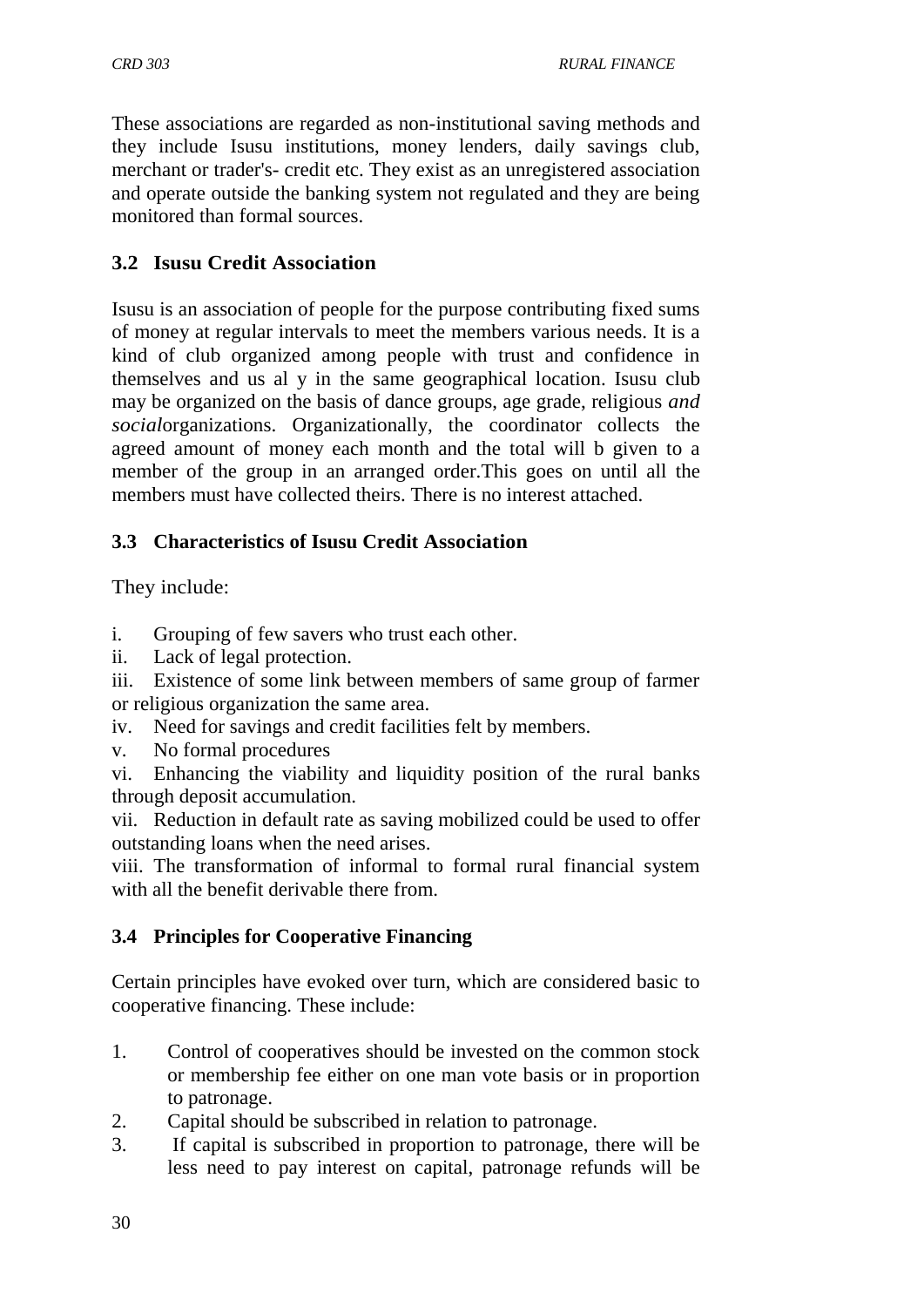larger in such cases.

- 4. Additions to original capital should be on a pro rata basis of patronage.
- 5. Ownership and control should always be vested with active patrons, this necessitates; a kind of revolving fund plan whereby the oldest equities are retired and replaced by current ones.
- 6. Entry investment cost should not be too small and not too large to be prohibitive.
- 7. Patrons who are inactive from one year to three year should have their voting equity converted into a non-voting equity or retire in cash.
- 8. There will be sufficient working capital to operate newly acquires facilities.
- 9. Equity capital contribution should be evaluated yearly on the basis of patronage volume of each member.
- 10. Its term browning for fixed assets or liabilities should not exceed 60% of the value of such assets.

# **3.5 Importance of Finance in Rural Cooperative Business**

The quintessence of any organization is finance, and finance being very sensitive in the light of its closeness to the people and coupled with the fact that it symbolizes the yearnings of the masses requires adequate attention. Indeed without the requisite muscle and effective financial Management, the policies adopted by cooperative business organization in a great variety of areas may not be capable of being 'successfully implemented, hence the importance of finance. Finance provides the basis for business planning, investment diversification and (ash flow statements etc. Without finance/in business, no meaningful and viable ideas, articulation thoughts or any other thing can come to reality.

Finance in business provides the basis of control and employee maintenance of any commercial undertaking from what is invested comes forth the output which is converted intocash with which further investment are made and also for employee welfare.

Finance provides the basis for business growth and expansion no business grows without adequate financing and investment plans. Profits are made from margins added to the pricing of business articles of trade. From this result profits are ploughed back into the business for further business growth and expansion.

Finance helps business in planning and control. No meaningful and effective business plan can be done without other organization, in human element and some viable deference to the financial plan of the cooperative business undertaking. How effective the financial plan is,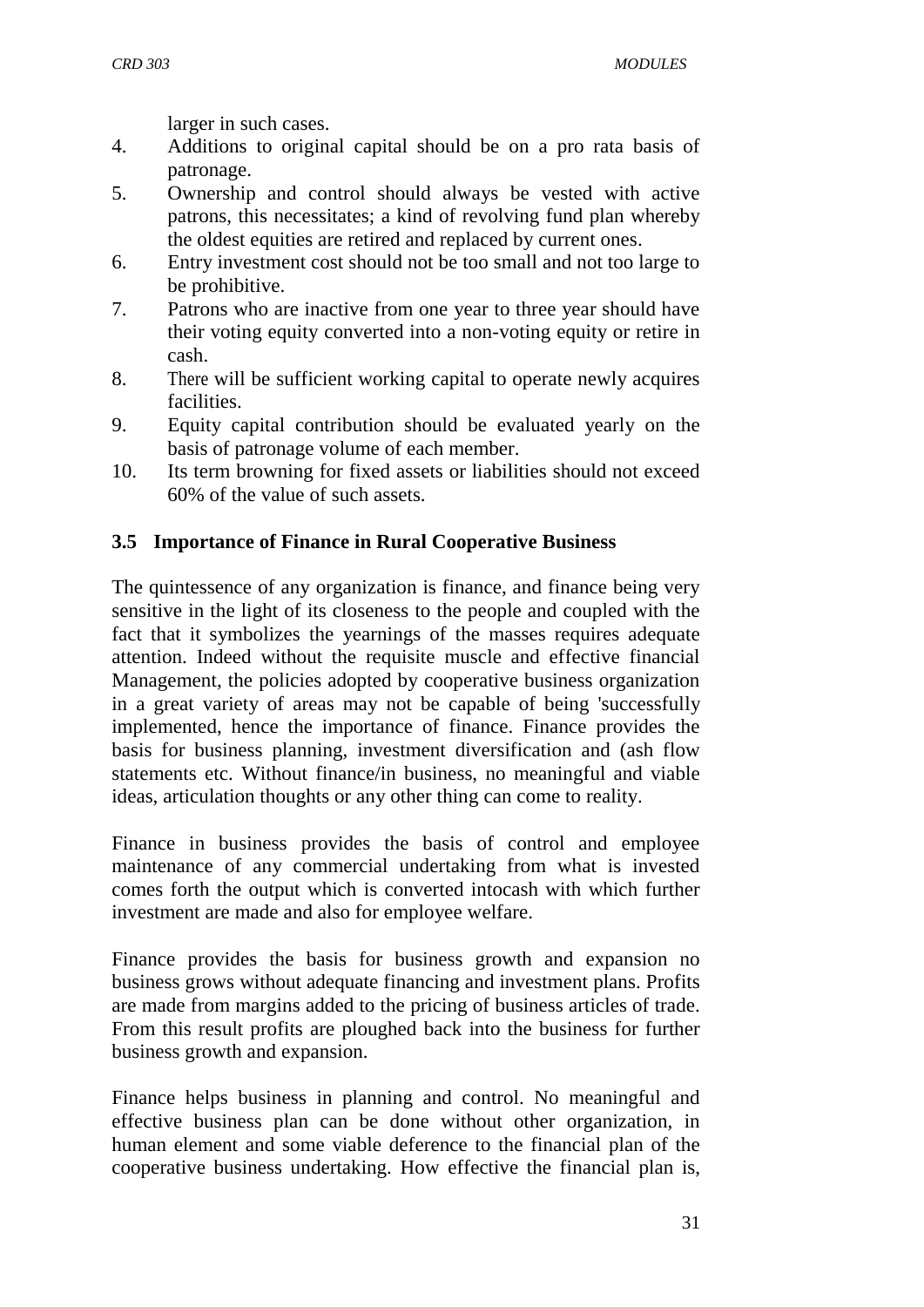determine how well the business plan will be.

Adequate financing of a cooperative business ensures and guarantees the continuity of the enterprise, help the enterprise to plan ahead in investing in shares, in stock of otherorganization, in human element and some viable business undertaking.

### **4.0 CONCLUSION**

You have studied what rural financial activities entail. You have also discovered that there are rural financial activities done outside the formal Banking system some of which we identified as ISUSU institutions, money lenders, daily savings club, merchant or trader'scredit. They are unregistered associations. Characteristics of Isusu credit Association were also tested. We further looked at the principles guiding cooperative financing and the significance of finance in rural cooperative businesses.

### **5.0 SUMMARY**

In this unit, certain unregistered rural financial systems were taught. You were exposed to core principles guiding cooperative financing and understood the importance of finance in rural cooperative business.

### **6.0 TUTOR-MARKED ASSIGNMENT**

- 1. What are the basic principles for cooperative financing?
- 2. What is the importance of finance in rural cooperative business?

### **7.0 REFERENCES/FURTHER READINGS**

- Baumback, C.M. (1992). *Basic Small Business Management* London: Prentice Hall.
- Central Bank of Nigeria (1993) "Small and medium Scale Enterprise Development in Nigeria"*Annual Report and Statement of Accounts.*Lagos Central bank of Nigeria.Vol. 30 (4) P.246.
- Green, G. C. (1975),*How to Start and Manage your Own Business.*New York: McGraw Hill.
- Ikpe, K.I. (1989). "Financing Small Business in Nigeria under the Structural Adjustment Program".*The Executive:* An International Business and Economic annual Journal, Vol. 2, April, pp 13-19.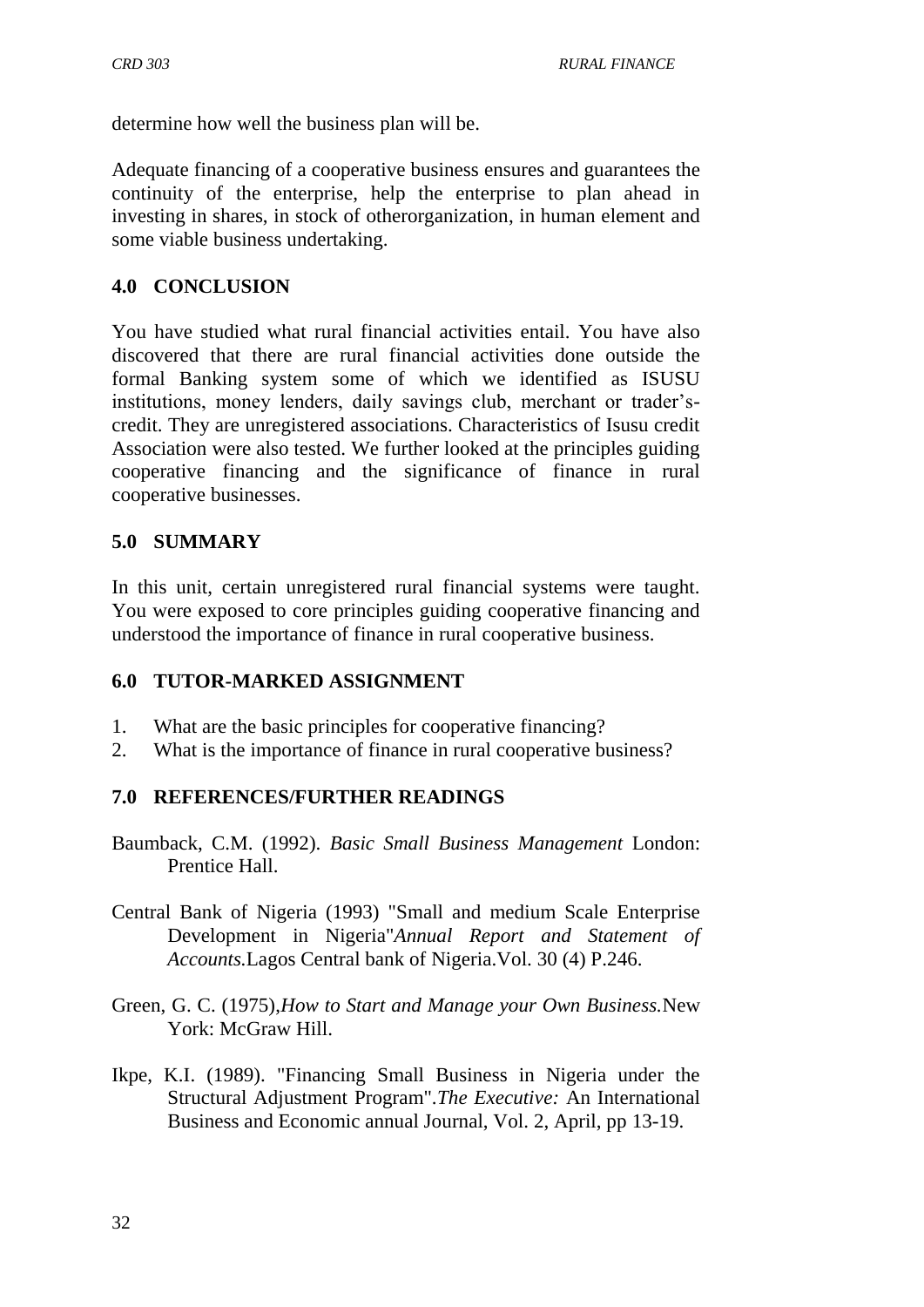- INSTRAW (1991), *Analysis of Women's Participation in the informal Sector.* (Report of the Consultative Meeting of Experts on Macroeconomic Policy), Rome: United Nations PP 6-10.
- Ho, M.S. and Urata (1994). Small and Medium Size Entreprises Support Policy in Japan Washington D.C.: World Bank policy Research Department.
- Ijere, M. A. (1992). *Prospects of Nigerian Cooperatives.*Nigeria: A Johnson Publishers Ltd.
- Nweze, N.J. (1997). *Essentials of Cooperative Economic* Nigeria: A Johnson publishers Ltd.
- Okonkwo, J.N. (2001). Introduction to Cooperatives Nigeria: Dulacs Press Ltd.
- Iwuafor, E.N. (1986). "Business organization, in Ezeaku, L. C. et al, (eds) *Principles and practices of Management and Business Studies.* Nigeria Educational publication Nig. Ltd.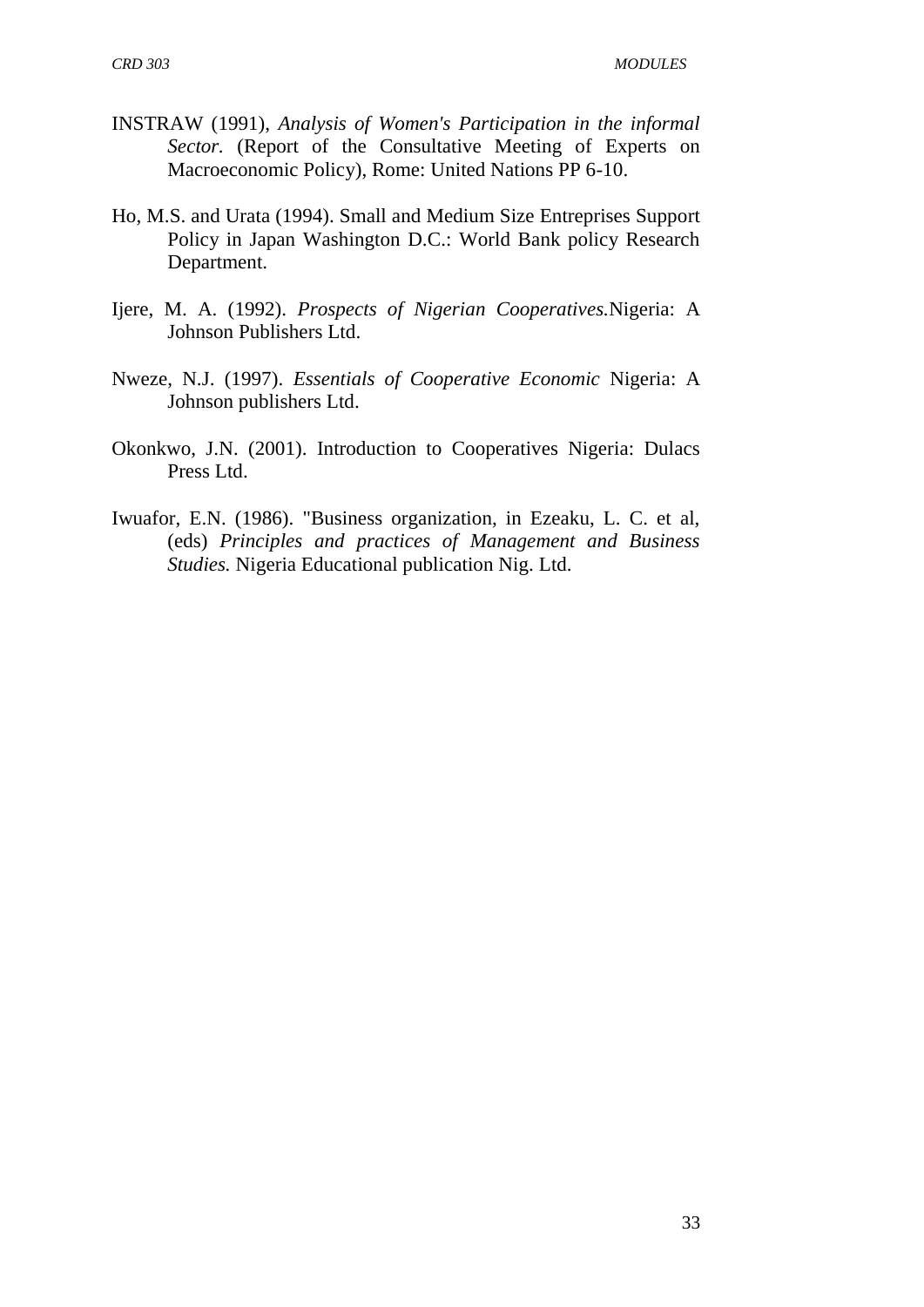# **UNIT 3 NATURE OF NIGERIAN RURAL FINANCIAL SYSTEM**

### **CONTENTS**

- 1.0 Introduction
- 2.0 Objectives
- 3.0 Main Content
	- 3.1 Financial Structure of Cooperatives
	- 3.2 The Structure of Cooperative Financial System
	- 3.3 Access to Finance through Cooperative Financial Institutions, Banks and Insurance
	- 3.4 Determining Capital Need of a Cooperative Enterprise
- 4.0 Conclusion
- 5.0 Summary
- 6.0 Tutor-Marked Assignments
- 7.0 References/Further Readings

### **1.0 INTRODUCTION**

Nigeria rural sector can be said to consist of all economic activities outside the urban community. Akinbide stated that rural settlement can be regarded as those whose population engaged primarily in economic activities involving the direct and indirect exploitation of the land by under-taking crop production, animal husbandry, fishery, food processing and cottage industries including rural crafts, mining, trading and transportation services. Mbagwu (1978) says that many people believe that rural community as in Nigeria are characterized by traditional agriculture gathering, hunting and fishing practice. As a result of this, he claimed that many people give thought to the existence of primary sectors in the occupational mix of the rural population of the country. He recognized the existence of traditional industries which exist side by side with agriculture in the rural sector.

Olashore (1979) in his contributions said that economic indicators showed that about 70 percent of the population of Nigerians live in the rural areas and most of them have been denied access to banking facilities. The significance of this lack of access to banking facilities is better appreciated when one realizes that the bulk of the rural population is engaged in agriculture, handicraft and other basic small-scale industries long finances. The urban development bank opened for business with an authorized equity capital of N800 million subscribed by the three tiers of government (federal, state and local), the Nigeria Labour Congress and individual Nigerians .Another N800 million for on lending to customers for project development. The bank is expected to operate strictly as an independent institution and to provide financial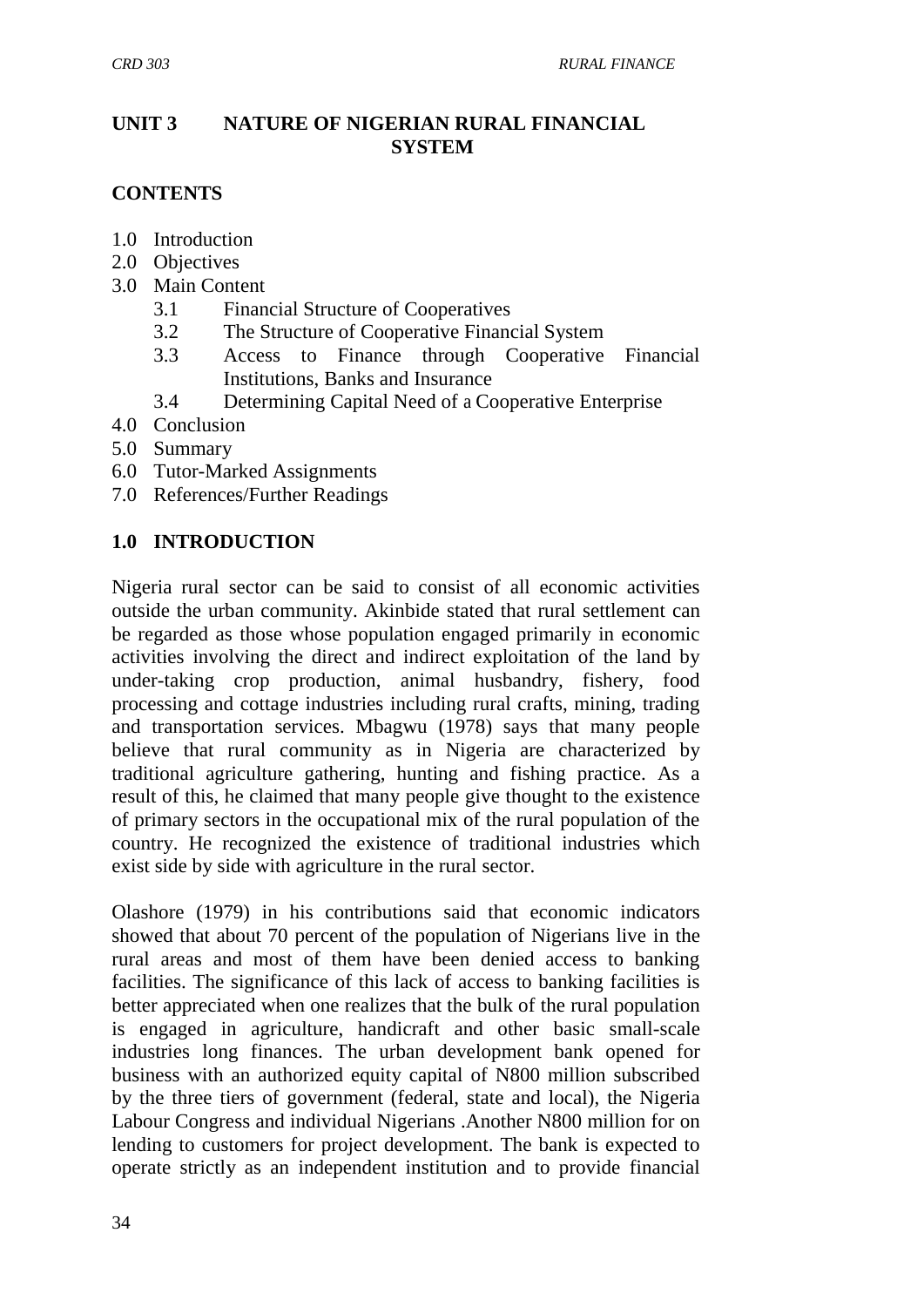assistance to both public and private sectors of the economy for the development of dwellings, mass transportation and public utilities.

### **2.0 OBJECTIVES**

At the end of this unit, you should be able to:

- understand the cooperative financial structure
- know the structure of cooperative financial system
- discuss ways to access finance using cooperative financial institutions, banks and insurance
- determine the capital need of a cooperative enterprise.

### **3.0 MAIN CONTENT**

### **3.1 Financial Structure of Cooperatives**

This structure reveals what makes a cooperative distinct from other types of businesses. A review of some of the key operating principles of cooperatives will illustrate how these differences are related to cooperative financing.

- **1. User-owner principle:** This principle suggests that the cooperative members those who use the cooperative-should provide equity (ownership financing) in proportion to their use of the cooperative.
- **2. User-benefit principle:** Financial benefits of cooperative membership are distributed to members in proportion to their use of the cooperative, unlike other types of businesses, where benefits are distributed according to the amount of investment.
- **3. User- control principle:** The one member-one vote rule by which cooperatives operate serves to distribute power equally among all the current member owners.
- **4. Limited return on equity:** Investors' return is limited by law. By limiting the return available on investment, cooperatives limit the accumulation of wealth by a few owners.

### **3.2 The Structure of Cooperative Financial System**

a. At the primary society level) every member must subscribe a minimum amount as share capital. A non-refundable entry fee is charged which each co- operator decides how much he/she will save regularly at stated intervals. Additional funds may be collected through fines imposed for infringement of cooperative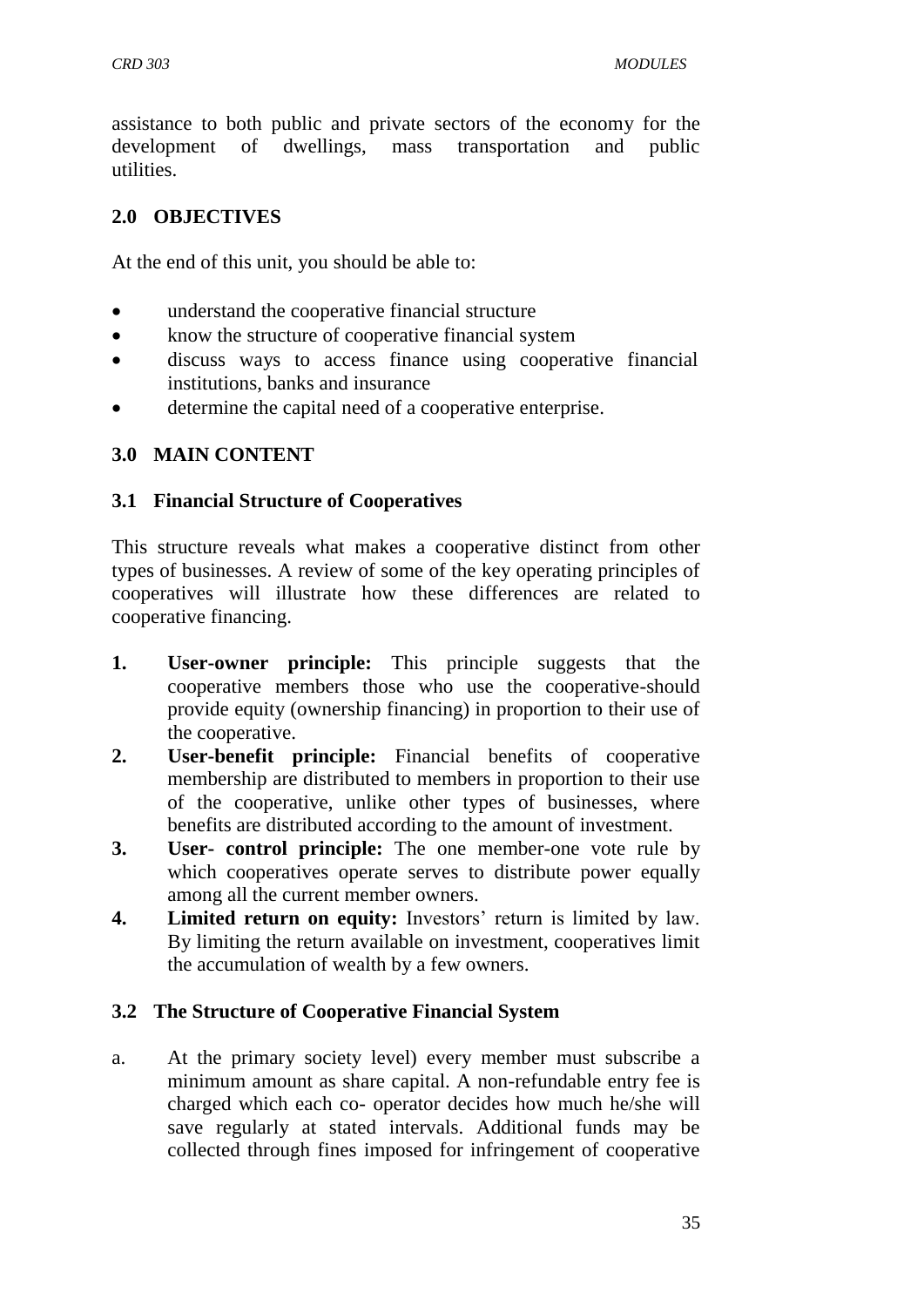by-laws, or fees charged for specific services. The by-laws spell out the details, which may vary from society to society.

- b. At the union level, every affiliated society subscribes a democratically determined amount while additional funds are generated through business transactions. The affiliated societies are expected to pass their businesses through the union so that the union makes profits, which accrue to the societies and partly to the union. This happens whether it is a product marketing or savings/credit operation.
- c. At the apex or Federation level, every union subscribes to the funds that are used for managing the body. It is important that the apex helps the unions to achieve their business objectives. Funds gathered through the three tiers of cooperatives are accumulated to form a substantial base for cooperative financing.

### **3.3 Access to Finance through Cooperative Financial Institutions, Banks and Insurance**

- *a.* **Special Cooperatives** are set up to cater for the provision of financial intermediation. These include finance houses such as Cooperative Finance Association (CFAs) and Banks which receive savings from cooperative societies and extend credit to the needy individuals and societies charging moderate interest rates. Some banks have been established using the savings of the cooperative society members plus grants or subventions from government or other donor agents. The key to success is financial probity and good management.
- *b.* **Cooperative Insurance** is another good means of mobilizing funds for cooperative development. As millions of co-operators pay small premiums across the country, the amount of money accumulated will be very large. Such capital will form the basis of financing payments to those who incur losses and for loan operation in the Movement.

# **3.4 Determining Capital Need of a Cooperative Enterprise**

No business organization can survive without adequate flow of finance which can either be short or long term capital.

**LONG-TERM CAPITAL:** Long term capital is made up of funds to, acquire long term assets such as land, building equipment, vehicles, in addition it include stock investment made in other cooperative or cooperation such as membership in a federated buying or selling cooperative societies.

**SHORT-TERM CAPITAL:** These are funds used for making crop and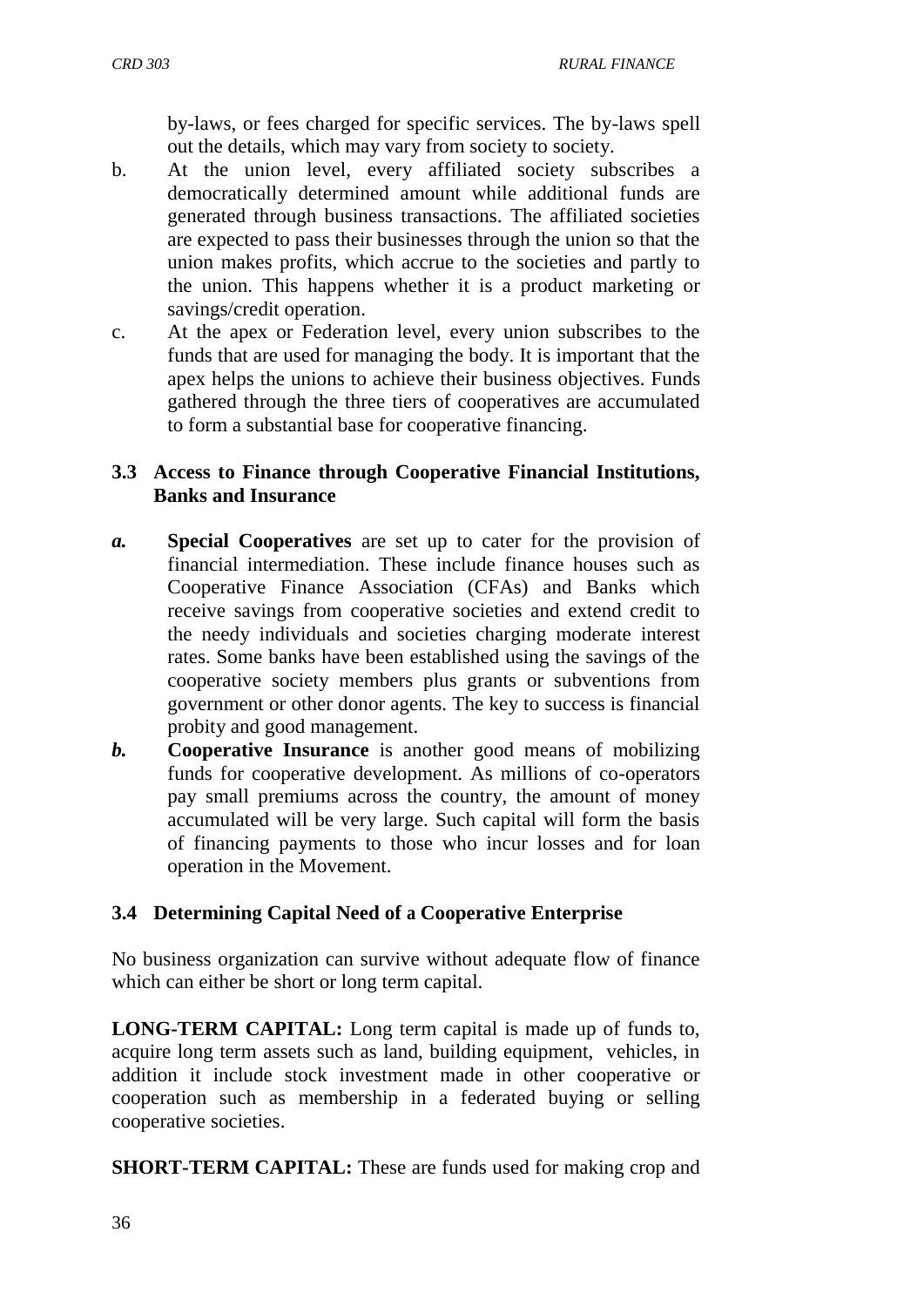livestock advances, inventories, supplies, wages and other current expenditure. If cooperative extends credit, financing of accounts receivable is also included as short-term capital.

**ORGANISATIONAL FUNDS:** These are funds used for legal and recording fees, business permit, incorporation fees, promotional supplies and expenses incurred in forming the cooperatives.

The exact amount of capital necessary for cooperative organization depends on:

- 1. The type and size of cooperative anticipated
- 2. The extent of ownership or rental of fixed facilities
- 3. The pledges of business volume
- 4. The availability of borrowed funds and the ability of members to subside for capital.
- 5. The type and extent of services to be provided such as whether credit will be extended.

### **4.0 CONCLUSION**

The cooperative financial structure reveals thee distinctiveness of cooperatives compared to other business types using: its core principle of user-owner principle, user-benefit-principle, user control principle and limited return on equity. Also, we discussed the structure of cooperative financial system at the primary union, and apex or federation level. In accessing finance using cooperatives, we considered special cooperative and cooperative insurance. We further explained the capital need of cooperatives enterprise.

### **5.0 SUMMARY**

Cooperative financial structure and cooperative financial system have been explained in this unit. You were also exposed to ways of obtaining finance through cooperatives and lastly we saw the essential importance of capital to cooperatives

### **5.0TUTOR-MARKED ASSIGNMENT**

- 1. Discuss ways to access finance using cooperative financial institutions, banks and insurance.
- 2. Discuss the structure of financial system at the primary society level.

# **7.0 REFERENCES/FURTHER READINGS**

Baumback, C.M. (1992). *Basic Small Business Management.*London: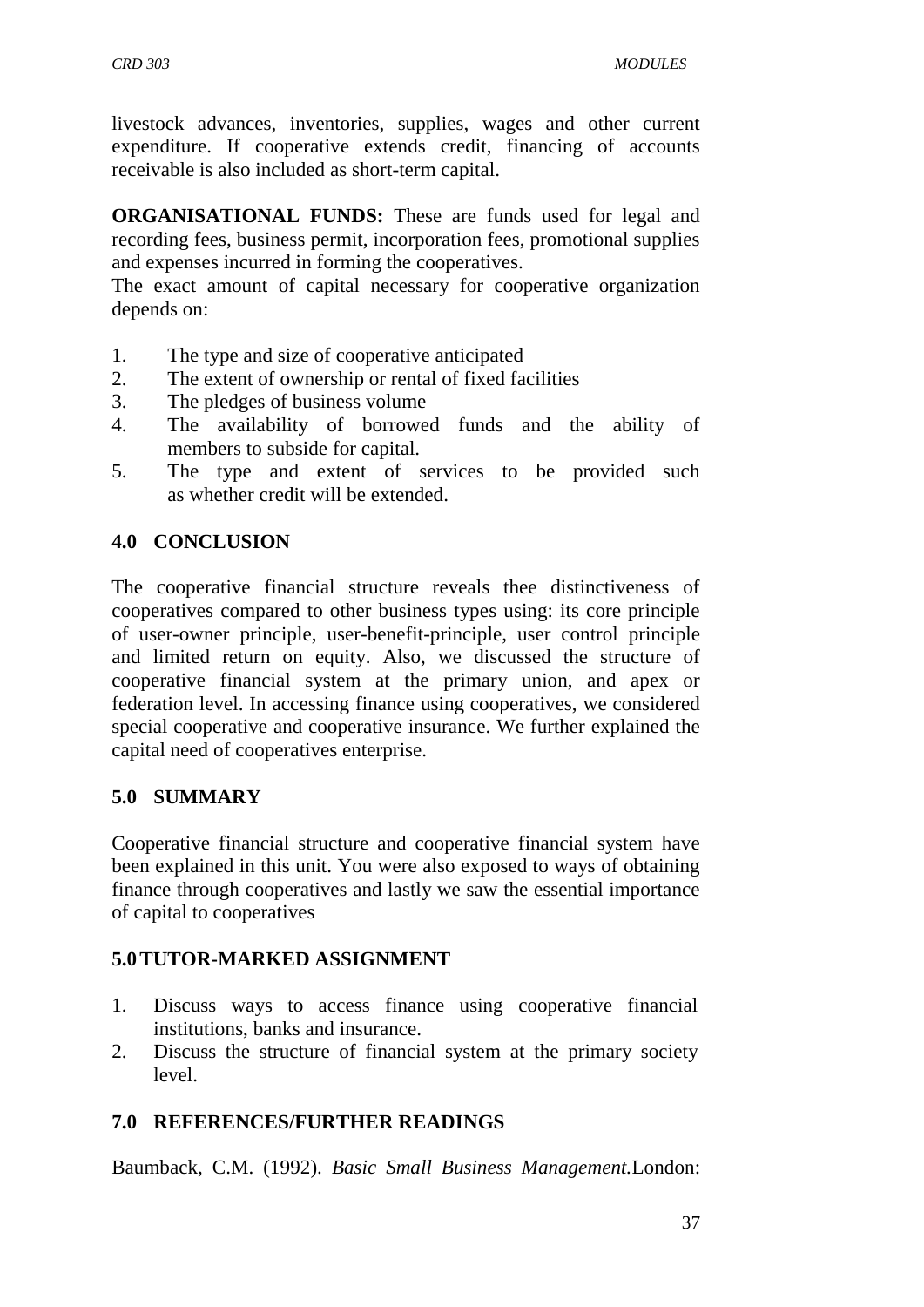Prentice Hall.

- Central Bank of Nigeria (1993) "Small and medium Scale Enterprise Development in Nigeria".*Annual Report and Statement of Accounts.*Lagos Central bank of Nigeria.Vol. 30 (4) P.246.
- Green, G. C. (1975), *How to Start and Manage your Own Business.*New York: McGraw Hill.
- Ikpe, K.I. (1989). "Financing Small Business in Nigeria under the Structural Adjustment Program".*The Executive:* An International Business and Economic annual Journal, Vol. 2, April, pp 13-19.
- INSTRAW (1991), *Analysis of Women's Participation in the informal Sector.*(Report of the Consultative Meeting of Experts on Macroeconomic Policy), Rome: United Nations PP 6-10.
- Ho, M.S. and Urata (1994). Small and Medium Size Entreprises Support Policy in Japan Washington D.C.: World Bank policy Research Department.
- Ijere, M. A. (1992). *Prospects of Nigerian Cooperatives.*Nigeria: A Johnson Publishers Ltd.
- Nweze, N.J. (1997). *Essentials of Cooperative Economic* Nigeria: A Johnson publishers Ltd.
- Okonkwo, J.N. (2001). Introduction to Cooperatives Nigeria: Dulacs Press Ltd.
- Iwuafor, E.N. (1986). "Business organization, in Ezeaku, L. C. et al, (eds) *Principles and practices of Management and Business Studies.* Nigeria Educational publication Nig. Ltd.
- Siropolis, N. (1994), *Small Business Management:* A Guide *to Entrepreneurship.* USA: Boston Houghton, Mifflin Company 5<sup>th</sup> Edition.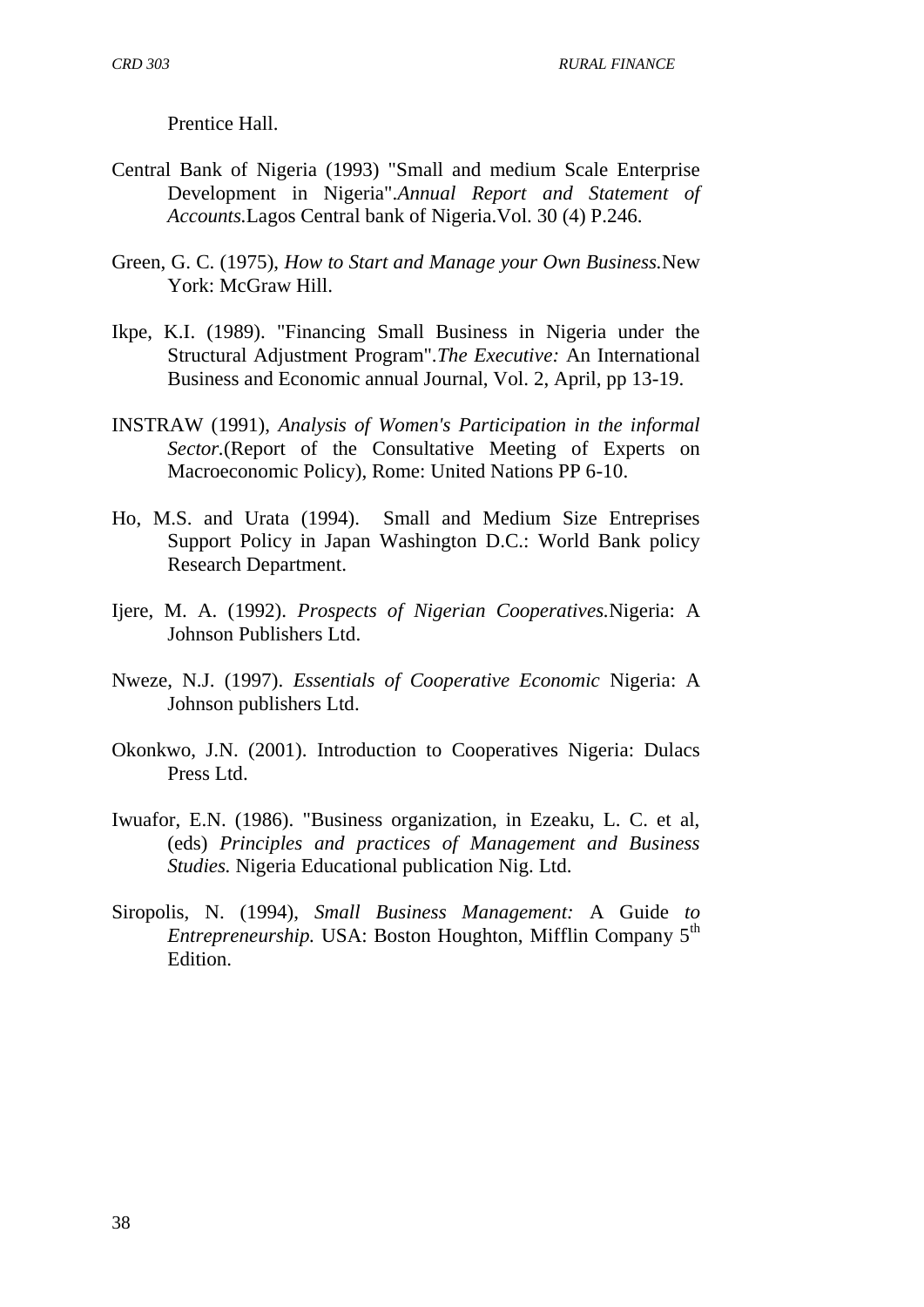# **UNIT 4 FINANCING OF COOPERATIVES**

### **CONTENTS**

- 1.0 Introduction
- 2.0 Objectives
- 3.0 Main Content
	- 3.1 Internal Financing
	- 3.2 External Financing
	- 3.3 Disadvantages of Cooperative
- 4.0 Conclusion
- 5.0 Summary
- 6.0 Tutor-Marked Assignment
- 7.0 References/Further Readings

# **1.0 INTRODUCTION**

Cooperatives are businesses and they need finance to function. Capital is the blood of every business. Cooperatives obtain such capital either through, internal funds or source for external finding. But, nonetheless, cooperatives have some identified constraints in obtaining such funds as discussed in this unit.

# **2.0 OBJECTIVES**

At the end of this unit, you should be able to:

- discuss the sources of finance to cooperatives.
- enumerate limitation of cooperatives in obtaining funds.

# **3.0 MAIN CONTENT**

Sources for the financing of the cooperatives can be grouped into internal financing and external financing.

# **3.1 Internal Financing**

- **a. Share Capital-** Share capital is one of the equal parts into which the ownership of a cooperative is divided. This is the main source of capital at the beginning of the life of the cooperative society. The members fix the minimum share capital to be contributed by each member. This fund enables the cooperative to operate its business enterprises.
- **b. Thrift savings -** This refers to the wise and careful use of money, so that none is wasted. That little surplus of money accruing to a member is brought to the cooperative society and it is recorded as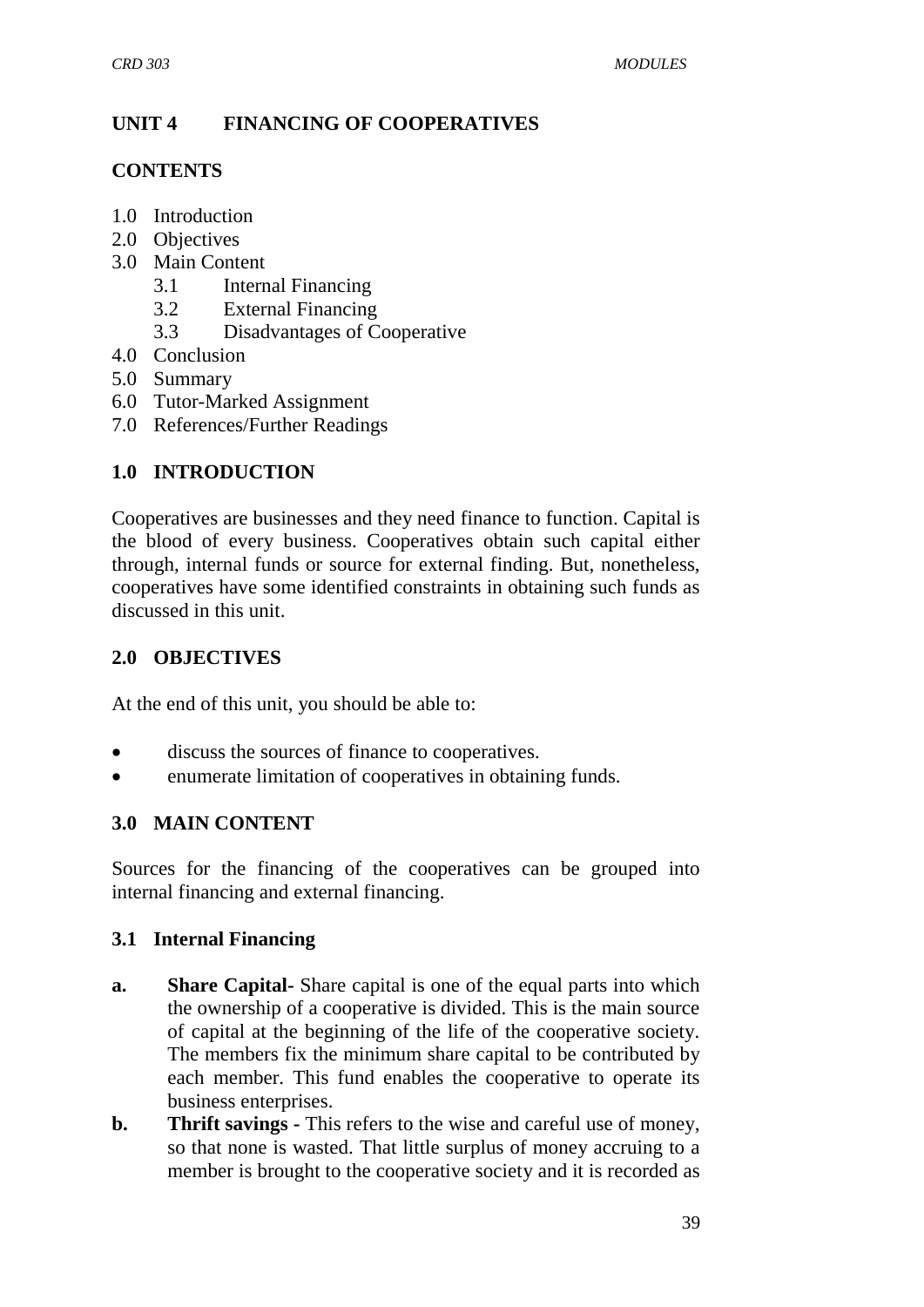savings for the member, who also has a savings passbook for this purpose. The cooperative society can utilize the accumulation of the thrift savings to run its enterprises, make profits (margins) and still reimburse members accordingly. It is important to note that thrift and credit cooperative societies develop from this setting.

- **c. Entrance fee -** Cooperative societies make the payment of entrance fee a requirement or qualification or condition for membership. The entrance fee is used to buy such items as books of accounts, passbooks, byelaws, stamps, etc.
- **d.** Members' Deposit This is a lump sum of money paid into an account as special savings. It is from these savings or deposit that the society is able to give out loans. Credit cooperative societies accept members deposit/saving as their main source of income.
- **e. Levies-** This is an additional amount of money which members of the cooperatives impose oil themselves in order to raise money to execute a programme or project.
- **f. Fines-** This refers to the fee or payment required from a member as a penalty or punishment for breaking a cooperative rule or law or legal agreement. Examples are noisemaking, disturbances during functions, unruly behaviours and failure to pay agreed sums of money.
- **g. Donations-** Donations can trickle in from members of the cooperative society for the purpose of improving the financial strength of the cooperative or to off-set a particular item or project. With this strategy, a lot of money can be generated from good spirited and philanthropic members of the cooperative.

# **3.2 External Financing**

- a. Loans and Overdrafts These amounts of money can be sourced from the banks and other financial institution. Loans are monies borrowed from the banks(86) participation of members in the management of cooperatives.
- b. Small income earners can make meaningful savings and investment.
- c. It is the most appropriate way for rural mobilization and organization. Agricultural cooperatives serve as the most suitable channel for delivery of inputs and services to rural farmers (Ijere, 1992).

### **3.3 Disadvantages of Cooperative**

- Required expertise in business may not be exhibited especially where members have low level of education.
- Capital contributed may not be enough to stock the consumer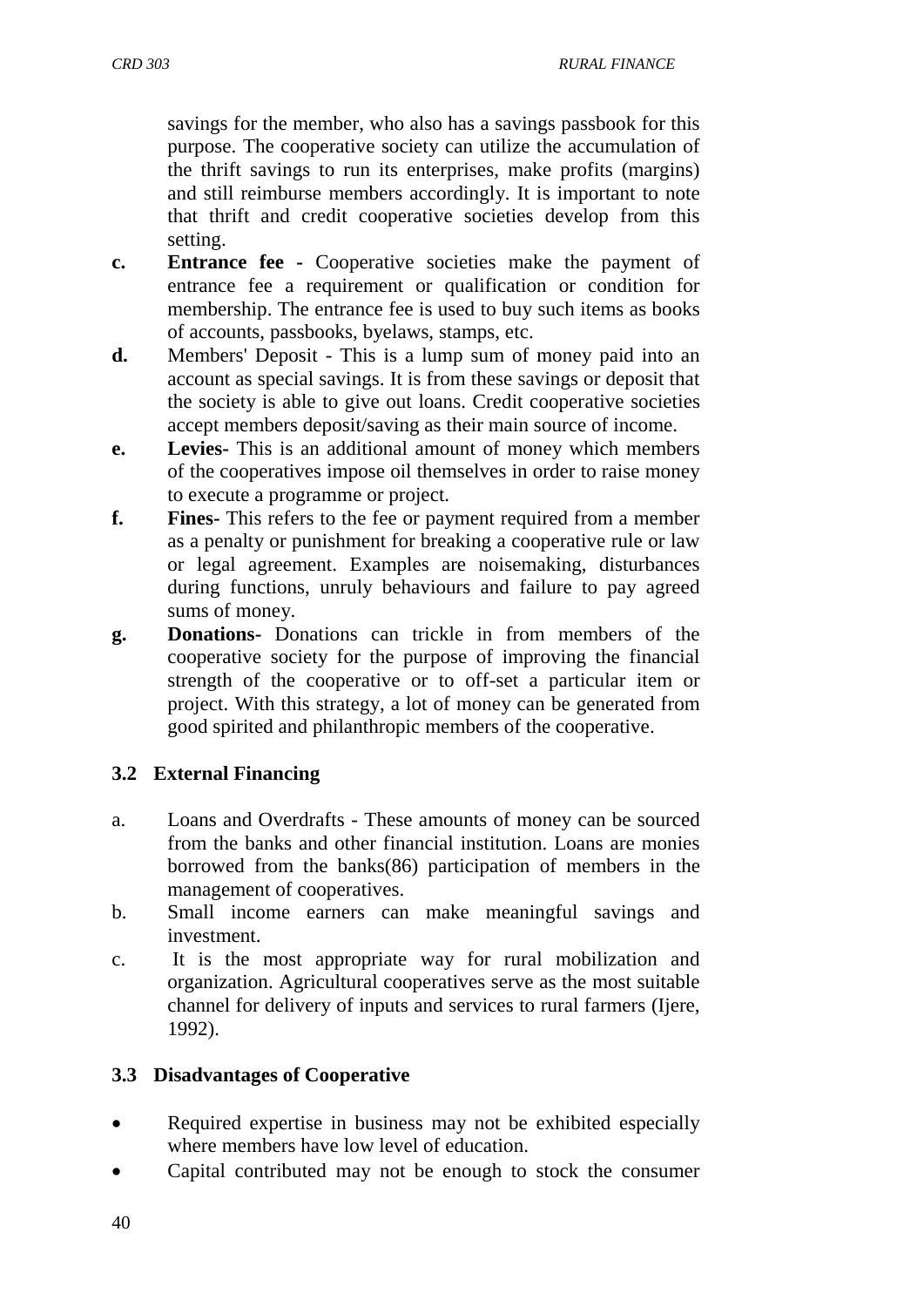shop. This results in low patronage by members and may result in lack of commitment by members.

- Where assistance from government or other non-governmental bodies is not forth, coming (especially where formation is premised on that) it will lead to the cooperative going moribund.
- Where assistance from government or other non governmental bodies is not forthcoming (especially where formation is premised on that) it will lead to the cooperative going moribund.

# **4.0 CONCLUSION**

Cooperatives can obtain funds internally or externally. Internally includes: share capital, thrift savings, entrance fee, members' deposit, levies, fines, donations. Externally includes: loans and overdrafts, small income earners can make meaningful savings and investment, it is the most appropriate way for rural mobilisation and organisation. However, compared to various other types of business, cooperatives are faced with some disadvantages limiting their capacity to obtain funds.

# **5.0 SUMMARY**

In this unit, we looked at the various internal and external sources of finance available to cooperatives. Also, we looked at disadvantages cooperative faces in funding.

# **6.0 TUTOR-MARKED ASSIGNMENT**

- 1. Discuss the sources of finance to cooperatives.
- 2. Enumerate limitation of cooperatives in obtaining funds.

# **7.0 REFERENCES/FURTHER READINGS**

- Baumback, C.M. (1992). *Basic Small Business Management.*London: Prentice Hall.
- Central Bank of Nigeria (1993) "Small and medium Scale Enterprise Development in Nigeria".*Annual Report and Statement of Accounts.*Lagos Central bank of Nigeria.Vol. 30 (4) P.246.
- Green, G. C. (1975), *-How to Start and Manage your Own Business.*New York: McGraw Hill.
- Ikpe, K.I. (1989). "Financing Small Business in Nigeria under the Structural Adjustment Program".*The Executive:* An International Business and Economic annual Journal, Vol. 2, April, pp 13-19.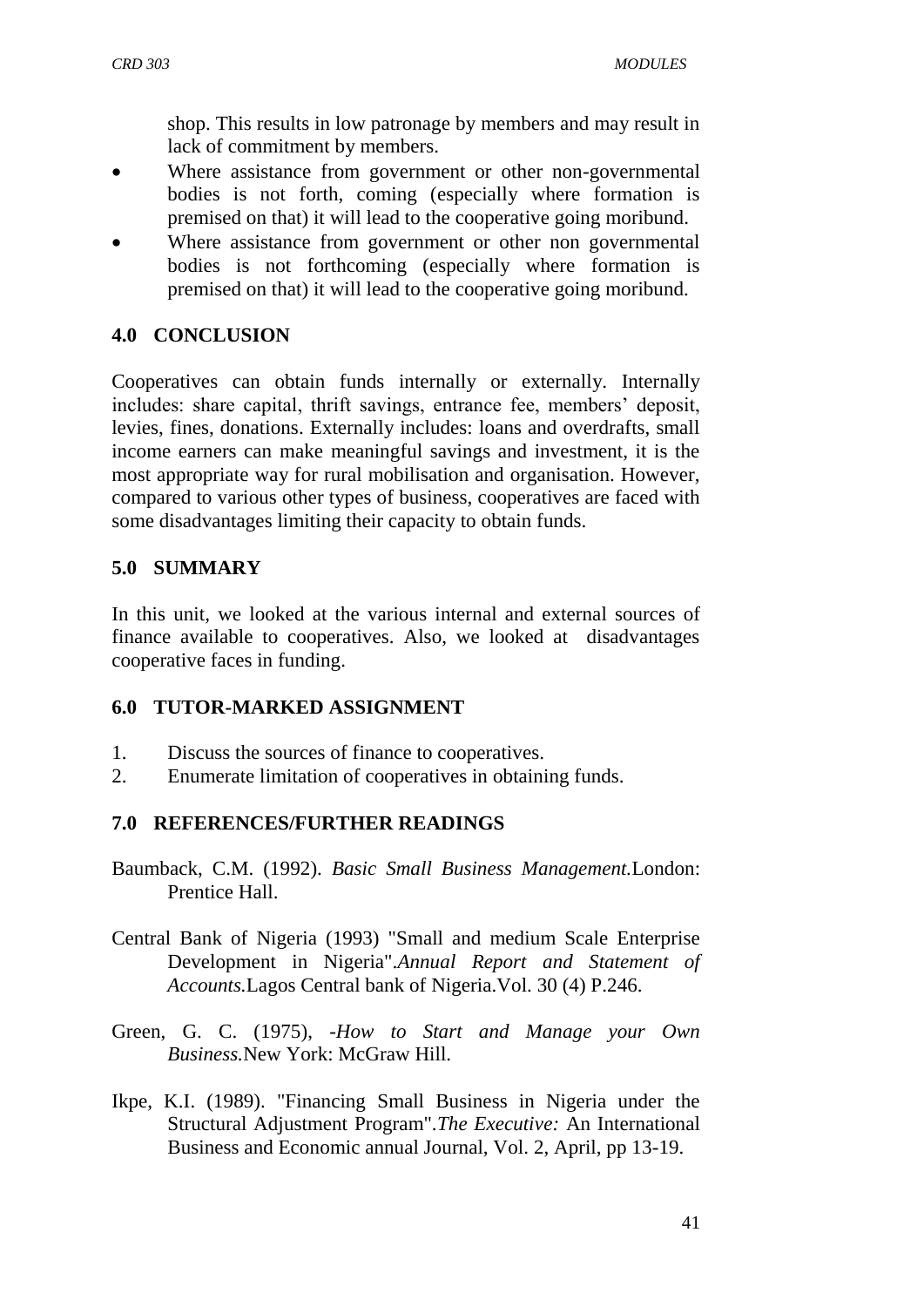- INSTRAW (1991), *Analysis of Women's Participation in the informal Sector.*(Report of the Consultative Meeting of Experts on Macroeconomic Policy), Rome: United Nations PP 6-10.
- Ho, M.S. and Urata (1994). Small and Medium Size Entreprises Support Policy in Japan Washington D.C.: World Bank policy Research Department.
- Ijere, M. A. (1992). *Prospects of Nigerian Cooperatives.*Nigeria: A Johnson Publishers Ltd.
- Nweze, N.J. (1997). *Essentials of Cooperative Economic* Nigeria: A Johnson publishers Ltd.
- Okonkwo, J.N. (2001). Introduction to Cooperatives Nigeria: Dulacs Press Ltd.
- Iwuafor, E.N. (1986). "Business organization, in Ezeaku, L. C. et al, (eds) *Principles and practices of Management and Business Studies.* Nigeria Educational publication Nig. Ltd.
- Siropolis, N. (1994), *Small Business Management:* A Guide *to Entrepreneurship.* USA: Boston Houghton, Mifflin Company 5<sup>th</sup> Edition.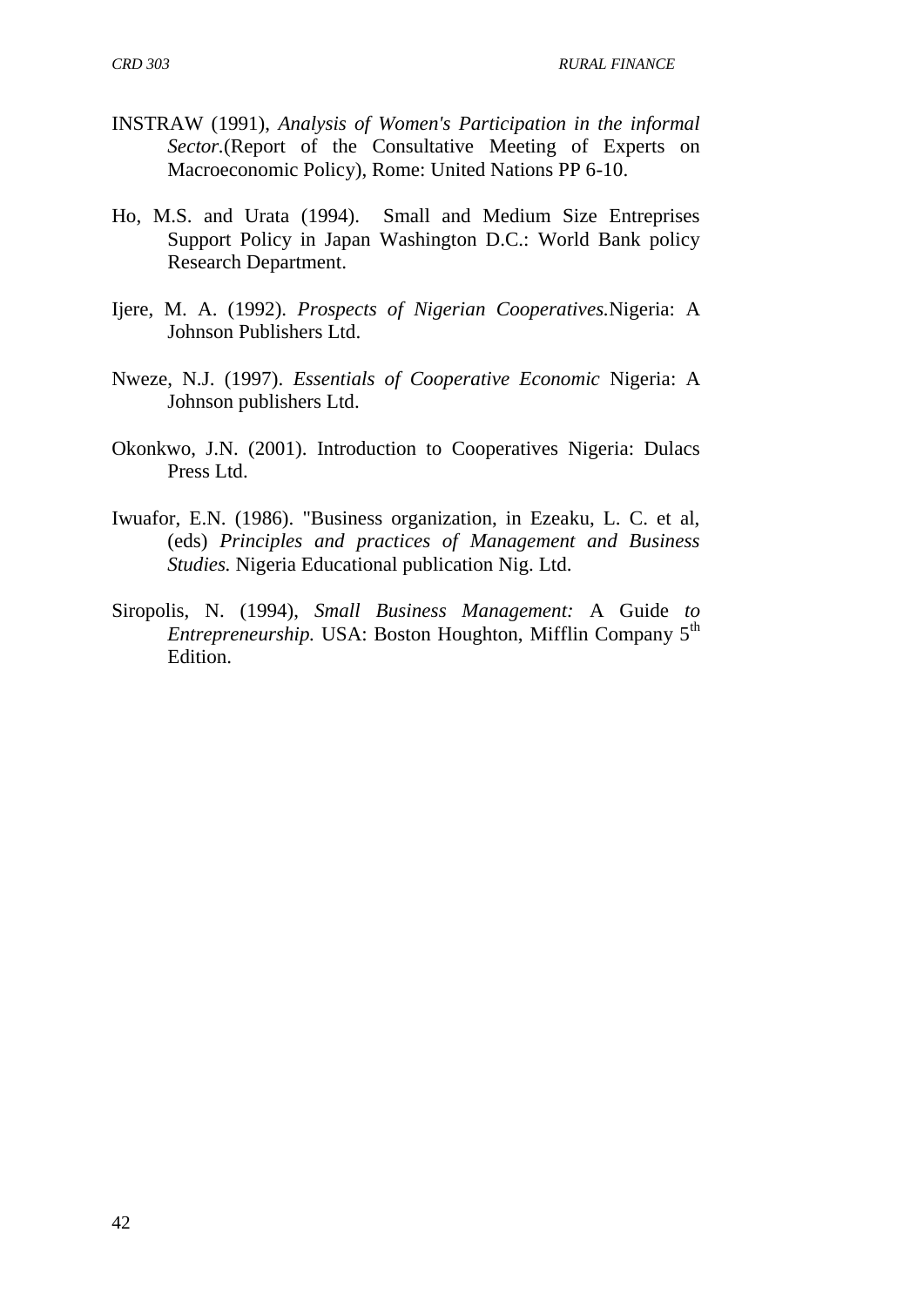# **UNIT 5 TIME VALUE OF MONEY**

### **CONTENTS**

- 1.0 Introduction
- 2.0 Objectives
- 3.0 Main Content
	- 3.1 Time Value of Money
		- 3.1.1 Time Preference for Money
		- 3.1.2 The Time Preference Rate
	- 3.2 Compound Value
		- 3.2.1 Compound Value of a Lump Sum of Money
		- 3.2.2 Compound Value of an Annuity
	- 3.3 Present Value
		- 3.3.1 Present Value of a Lump Sum
		- 3.3.2 Present Value of an Annuity
		- 3.3.3 Present Value of a Perpetual Annuity
		- 3.3.4 Sinking Funds
- 4.0 Conclusion
- 5.0 Summary
- 6.0 Tutor-Marked Assignments
- 7.0 References/Further Readings

# **1.0 INTRODUCTION**

In most of our financial discussions, money is an absolute terms. Time is not considered when computing the value of money. If a firm borrows N5,000,000 (five million naira only) from a bank in January 2007 to finance the acquisition of plant and machinery and repays the money in December 2007, a lot of people may not see the difference between the  $N5,000,000$  in January 2007 and the other  $N5,000,000$  in December 2007. But in real terms, the two sums of money do not have the same value because of what is known as the time value of money. In this Unit, we shall discuss the concept of the time value of money which is very important. The applications of the time value of money will feature repeatedly throughout this be course. Understanding the concept will be useful to you as you go along in your study.

# **2.0 OBJECTIVES**

At the end of this unit, you should be able to:

- discuss the concept of the time value of money
- explain the methods used to adjust the impact of time on money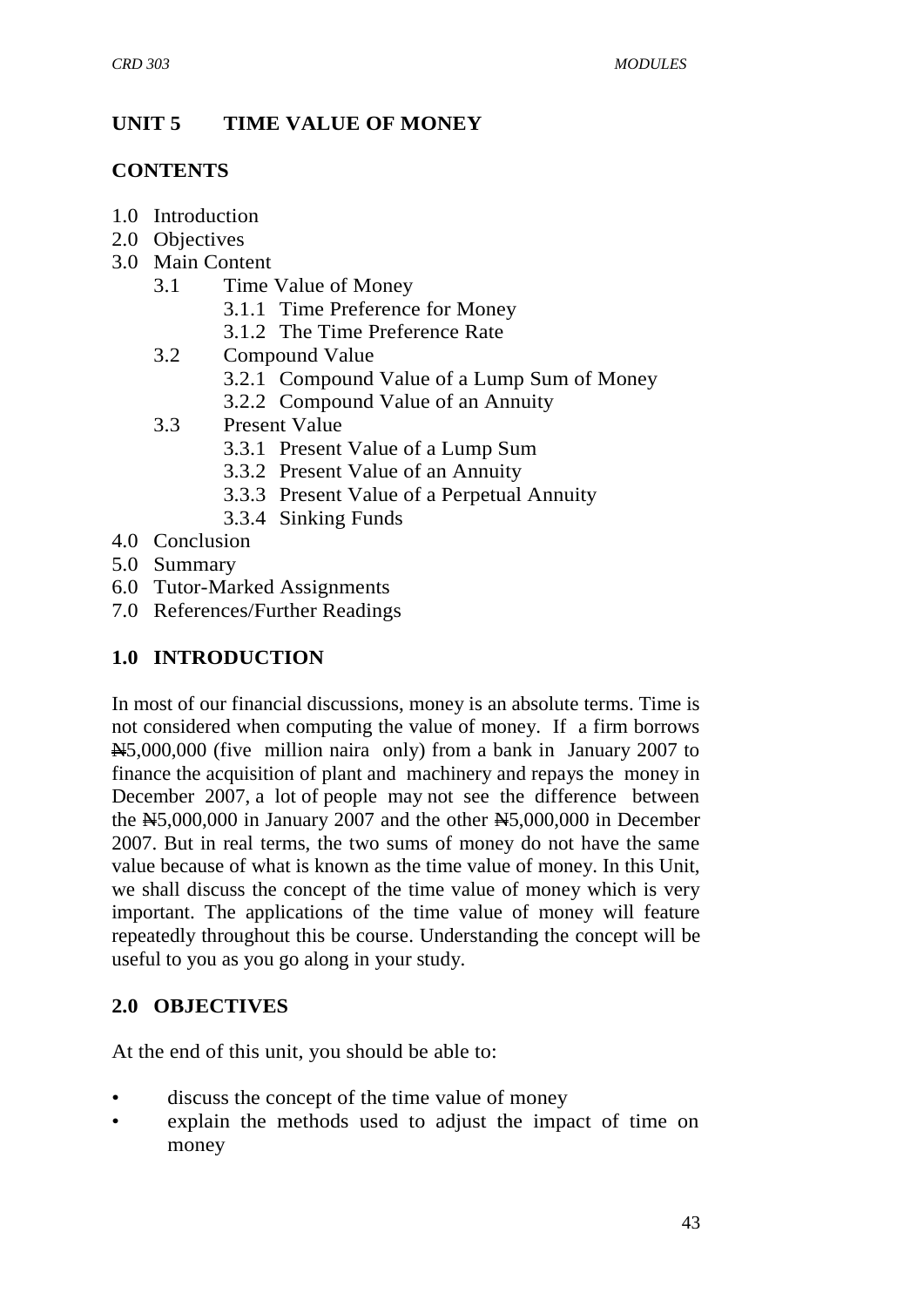# **3.0 MAIN CONTENT**

# **3.1 Time Value of Money**

In practical terms, time usually separates the firm's receipt of cash and its disbursement of cash in its day to day operations.

Expenditures and other movements of cash out of the firm are usually termed outflows of cash while revenues and other movements of cash into the firm are termed inflows. Outflows and inflows are separated usually by time. But it is important to recognize the fact that the inflows that a firm expects to receive and the outflows should be logically comparable especially if they are separated by time. To explain the time value of money, we shall proceed by discussing the time preference for money.

# **3.1.1 Time Preference for Money**

A rational person who is offered to collect the sum of  $\mathbb{N}1,000,000$  in January 2007 or December 2007 would prefer to collect the money in January 2007 instead of December 2007. There are many reasons for this namely:

The future is uncertain and anything can happen to cancel the opportunity of receiving the money later. The desire to spend now instead of later. The money could be invested immediately to earn interest. Most people know profitable avenues to invest money. This attitude of preferring money now instead of in the future is referred to as an individual's time preference for money.

So we shall define "time preference for money" as an individual's preference for possession of a given sum of money now rather than at a future date.

The concept of the time preference for money does not apply only to individuals. It also applies to the firm. Firms are usually supposed to be rational investors and therefore properly recognize time preference for money. Ordinarily, a firm recognizes the fact that a future cashflow involves a lot of risks which arise from the market place.

# **3.1.2 The Time Preference Rate**

We have recognized the fact that the same sum of money separated by time may not have the same value for a rational investor. If the time value of money exists, is there any way that it can be expressed? Yes. The time preference for money is usually expressed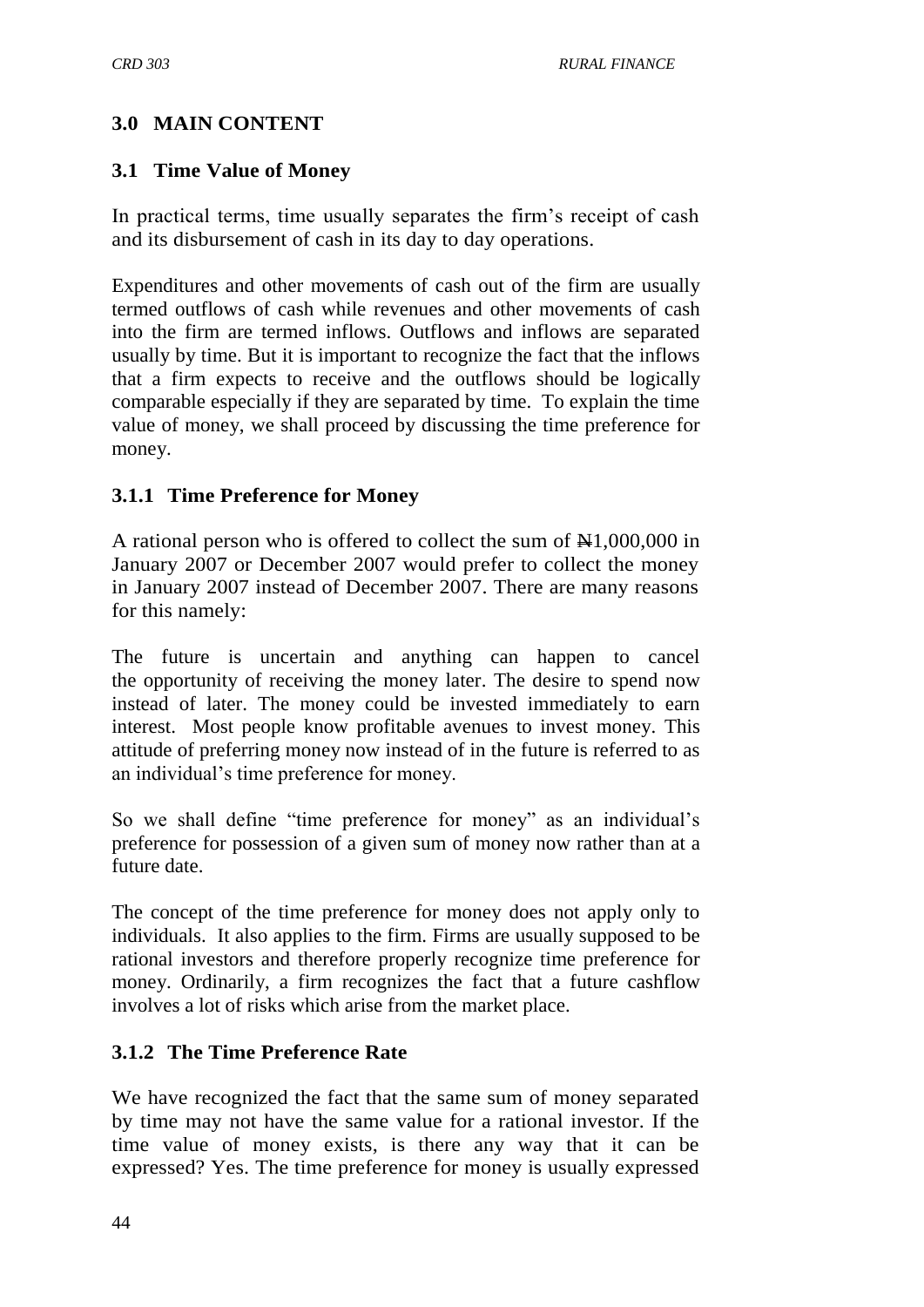by an interest rate. This interest rate is usually known as the time preference or discount rate. This discount rate is very important in investment analysis and evaluation. Different individuals or firms will have different discount rates. But in all, the discount rate is expressing the same thing.

For example, if an individual has a time preference rate of 20%, it means that he can forgo the opportunity of collecting  $\mathbb{H}1,000,000$ now if he is offered  $\mathbb{N}1,200,000$  a year later. It means he is going to be satisfied by earning 20% interest on his investment. Also firms have their own time preference rates which assist them in taking their investment decisions. As we shall see in subsequent units, the discount rate is a very crucial rate which cannot be glossed over in financial evaluations.

### **SELF-ASSESSMENT EXERCISE**

How is the time preference for money expressed?

### **3.2 Compound Value**

Consider an individual called Peter Panwhoon 1st January, 2007 deposits the sum of  $\text{\#}1,000,000$  in a savings account in Diamond bank at an interest rate of 10% per annum. By 31<sup>st</sup> December, 2007 the savings deposited with the bank would have earned an interest of N100,000 (one hundred thousand naira only). You will recall that in financial analysis, interest  $1 = P \times T \times R$ 

Where

 $P = Principal$  $T = Time$  $R =$ Interest rate

By the end of December 2007, the value of Peter Pan's money in his savings account will be  $\text{N1},000,000 + \text{N100},000 = \text{N1},100,000$ . On 1<sup>st</sup>January2008, Peter Pan may decide to reinvest his money  $(\mathbb{N}1,100,000)$  in the same savings account in his bank. This sum will grow at the interest rate of 10% per annum. By  $31<sup>st</sup>$  December 2008, the money would have grown to  $\mathbb{H}1,210,000$  (one million two hundred and ten thousand naira only).

So generally if the investor (in this case Peter Pan) insists on earnings interest on his original sum  $\mathbb{H}1,000,000$  and also further interest on his interest of  $\mathbb{N}100,000$  earned for the year 2007, the concept is known as compound interest. Having understood the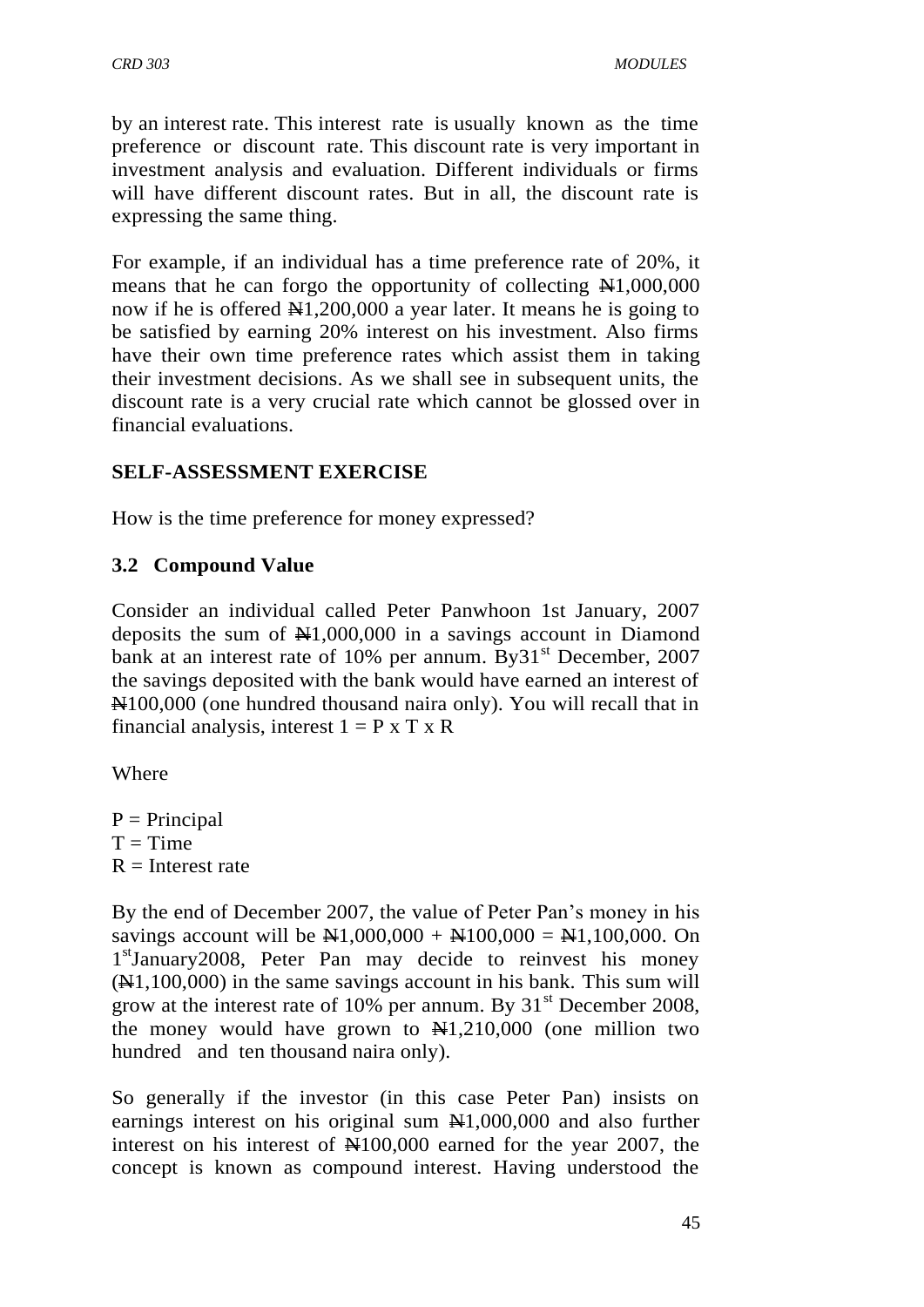concept of compound interest, we will go a step further to examine the various forms that compound interest may take.

# **3.2.1 Compound Value of a Lump Sum of Money**

Let  $P = Lump$  sum placed in a savings account  $r =$ Interest rate in decimal points e.g. 0.100  $n = no$  of years the sum is placed then I (interest) = P x r x n

At the end of one year, the total sum of the previous lump sum can now be called A1.

 $A1 = P + 1$  (principal + Interest)  $= P + Pr n$ , where  $n = 1$  $A1 = P(1 + r)$ 

In year 2, Interest  $1 = A1$ .  $x r = A1$ . r

The Sum at the end of year 2 now called A2 is

 $A2 = A1 + A1$ . r (the Interest Component)  $A2 = A1 + A1. r = A1 (1 + r)$ 

If we continue the process to n years,

We can now write generally that:

An=  $P(1 + r)$  n. So generally, the equation for calculating the future value of a lump sum may be written as follows:

 $An = P(1 + r) n$ 

# **Worked Example**

A sum of N1000 is placed in a savings account that promises10% interest annually.

What will be the compound value at the end of 2years.

Note that 10% interest rate is also 0.10

# **Solution**

Interest in year 1 can be derived as follows:  $1 = P x r x n$ 

 $=$  N1000 x 0.10 x 1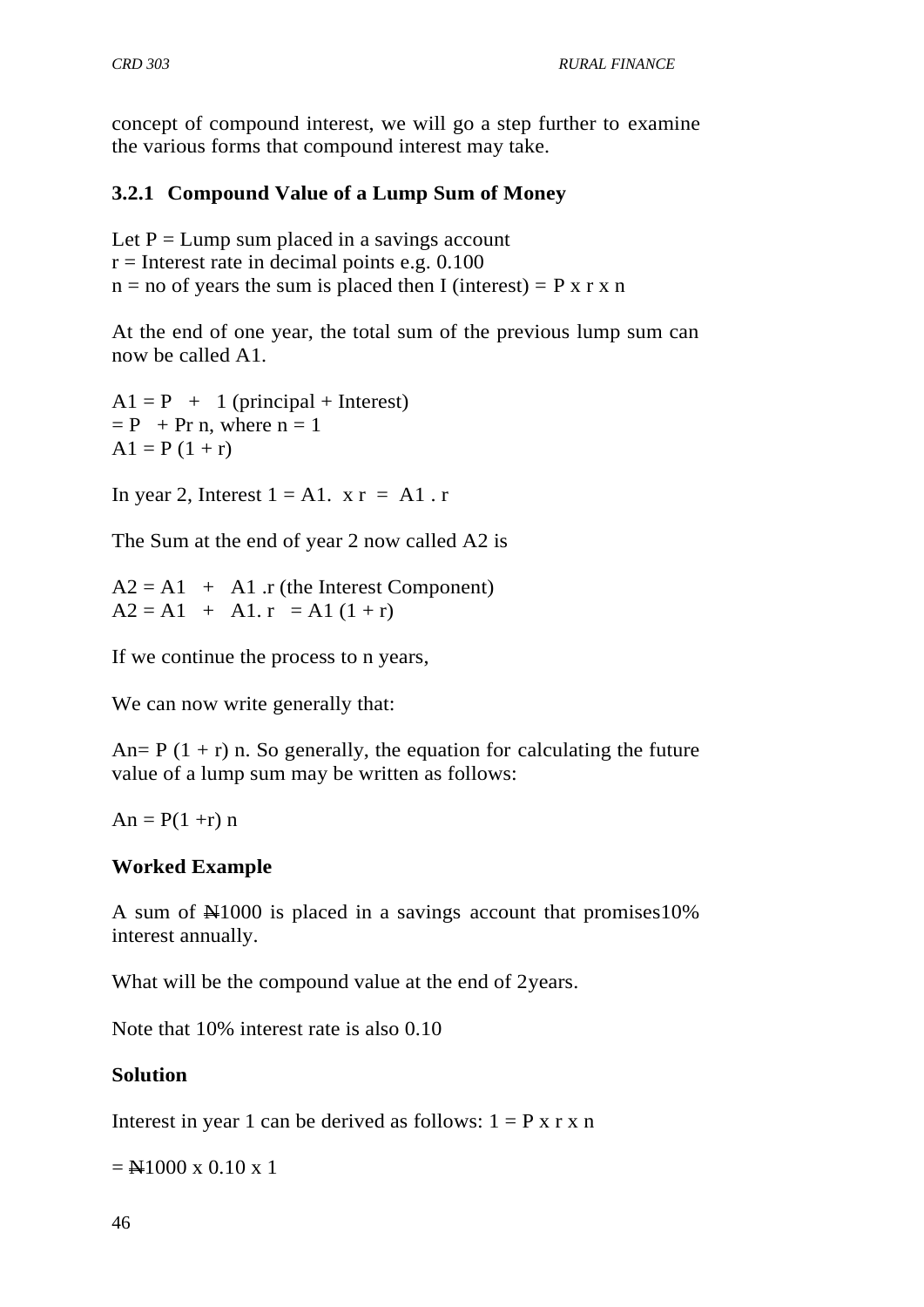*CRD 303 MODULES*

#### $=$  N100

A1 (amount at the end of year 1) =  $N1000 + N100 = N1,100$ 

The principal sum at the beginning of year 2 is N1,100

Interest in year  $2 = A1$ .

 $=$  N1,100 x .10

 $= N110$ 

A2 (amount at end of year 2) = A1 + A1.  $r = \frac{N+1}{100} + \frac{N+10}{100} =$ N1,210

Using the formula, the compound value of the same amount can be computed by

$$
A2 = P(1+r) 2
$$

 $=$  N1,000 (1 + 0.10) 2

 $=$  N1,000 (1.21) = N1,210 If you have followed this discussion very closely you will realize that if the number of years that a sum is invested is very long, the computation becomes rather difficult.

The solution can be obtained by the use of compound value tables. Generally, to compute compound value, the principal sum (Lump Sum) is multiplied by the appropriate compounding factor.

### **Worked Example**

A man deposits N50, 000 in a bank deposit paying 10% per annum for a period of 5 years. What is the compound value of the sum of the end of 5 years?

#### **Solution**

The first step is to determine the compounding factor from the table. Since the interest rate is 10%, open to the page for 10% under compound factor.

In the year column, the appropriate year is 5.The corresponding compound value factor is 1.610510.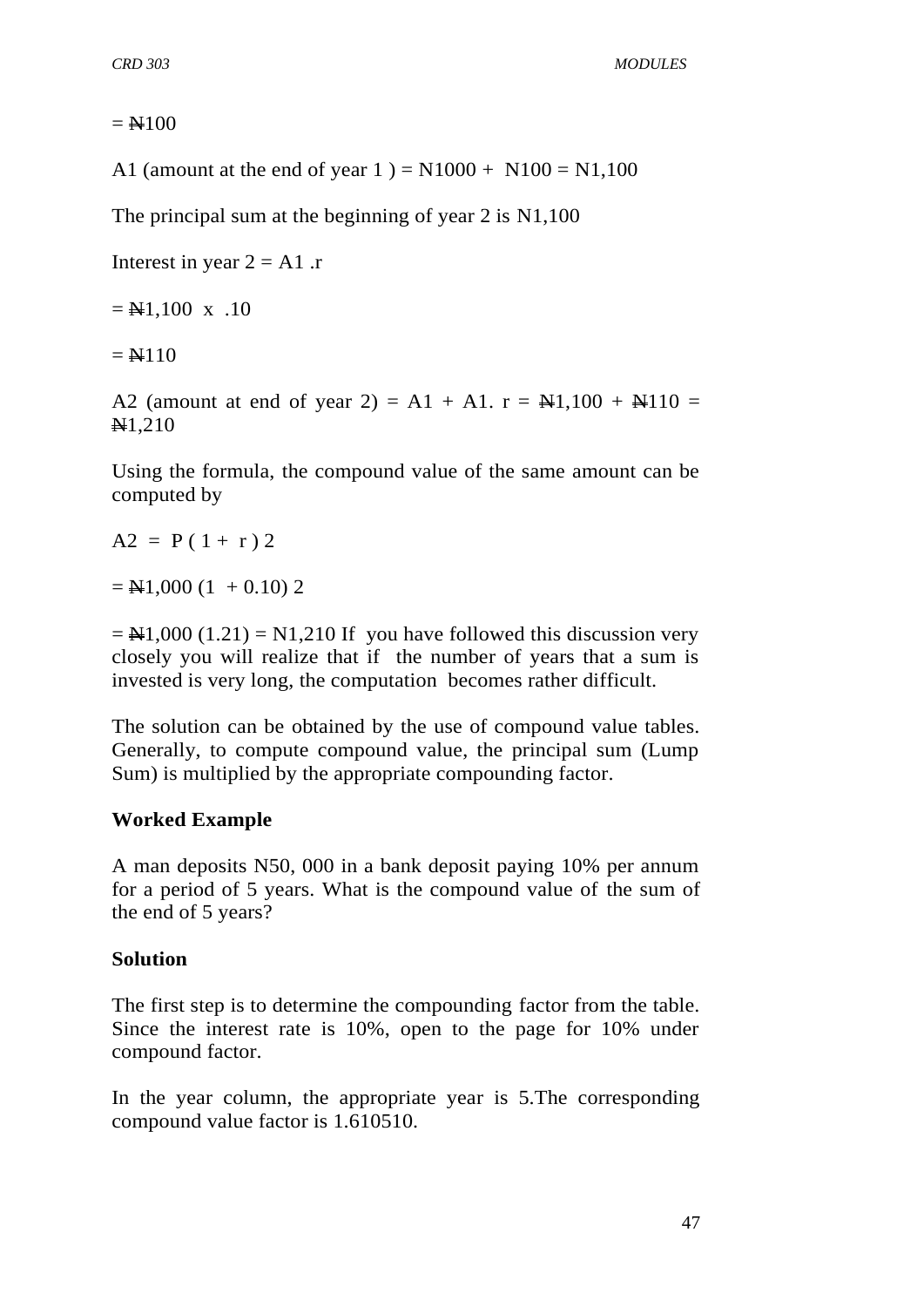Multiply the principal sum by the compound value factor i.e. N50,000 x 1.610510

 $=$  N80,525.50

# **3.2.2 Compound Value of an Annuity**

We have discussed the compound value of a lump sum of money. We will now discuss the compound value of an annuity.

An annuity is a sequence of periodic equal payments. Ordinarily an annuity may be paid at the end of say each year. In investments, interests are also paid on the annuities.

The difference between a lump sum and an annuity is that while a lump sum is one sum that increases with interest and time, and annuity is paid at the end of a period possibly a year.

### **Example**

On 31<sup>st</sup> December of each year, International Manufacturing Company Limited pays in the sum of  $H<sub>5</sub>,000$  into an Investment fund yielding 10% interest annually for a period of 5 years. How much is the worth of the annuity?

### **Solution**

You will need to use the compound value of an annuity table to get the answer. From the compound value of an annuity table, you get the compounding factor to be 6.105100.

The sum of the annuity will be  $\text{A}5,000 \times 6.105100$  $=$  N30.525.50 The interpretation of this is that if you invest  $\overline{N}$  = 5000 annually for 5 years at an interest rate of 10%, the sum of money will grow to

# **3.3 Present Value**

N30,525.50 at the end of five years.

When we treated compound value, we arrived at a technique for estimating any amount of cash into its future value. In the present value technique it is the opposite. The central question to be asked is "What is the present value of a future sum of money given an investors time preference rate?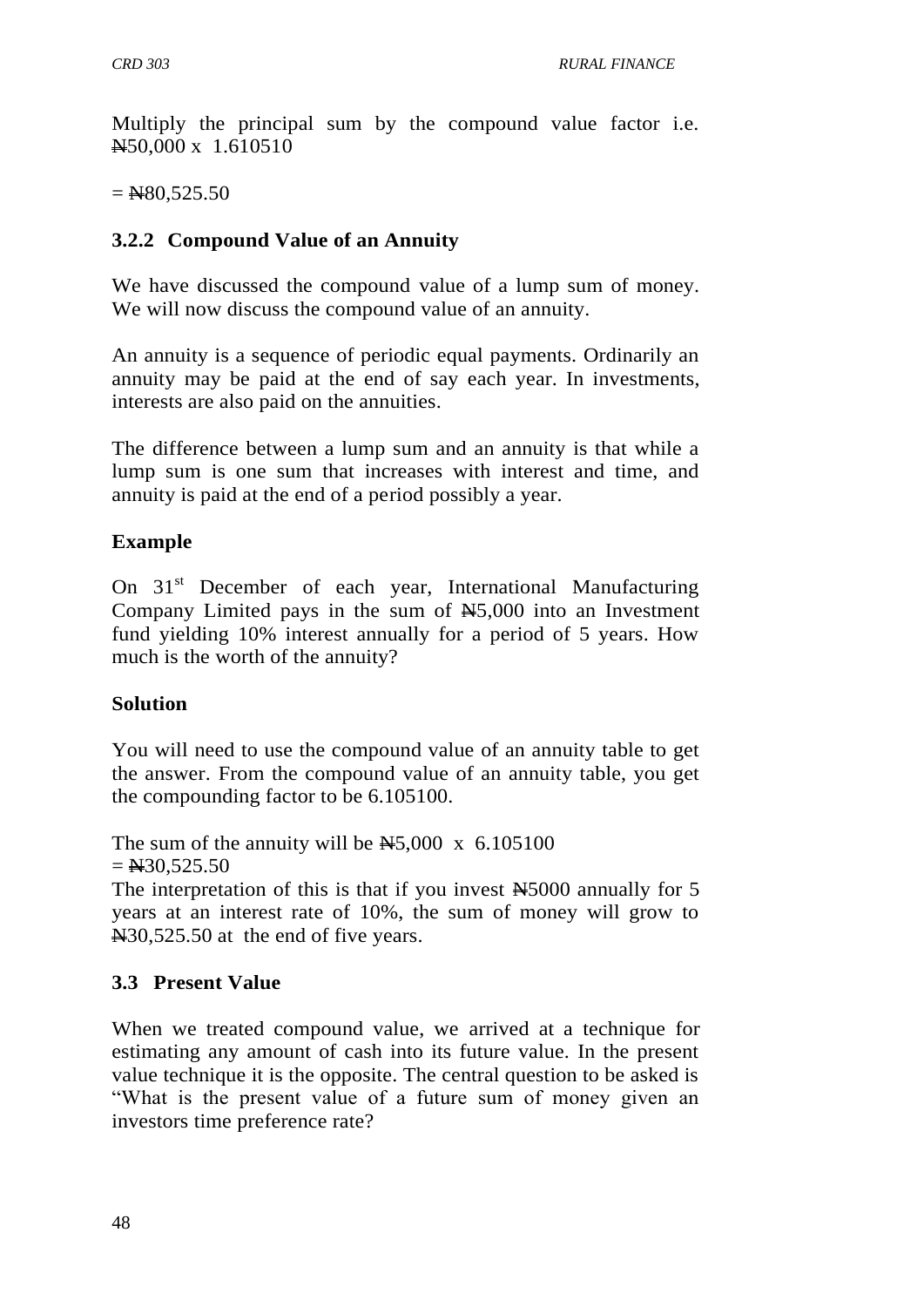The present value of a future cash inflow or outflow is defined as the amount of current cash that is of equivalent desirability, to the decision maker, to a specified amount of cash to be received or paid at a future date.

### **3.3.1 Present Value of a Lump Sum**

We have seen so far in our discussions that cash inflows and outflows that are separated by time can be logically comparable.

They are comparable only if there is a time preference rate or interest rate being used by the decision maker or investor.

By implication, if a person is promised a sum of money in the future, it must also have a present value for the person today.

We shall define present value of any future cash inflow or outflow as the amount of present cash that has an equivalent value with a sum to be received at a future date or spent in the future.

You will recall that when treating compound value, we said that the compound value of a lump sum of money is usually expressed by the equation:  $An = P(1 + r)n$ 

Substituting for P becomes

 $P = An$  $(1 + r) n$ 

P is the present value of an amount An to be received in n period.

Generally we can state thus:

To get the present value of any future amount, all that you need to do is to multiply the future amount by the discount factor.

You will need to refer to a discount factor table to be able to do this.

### **Example**

A sum of N1000 is to be received by Mr. Bola in 5years time. The interest rate or discount rate is 10%.

What is the present value of the N1000 that will be received in 5years time?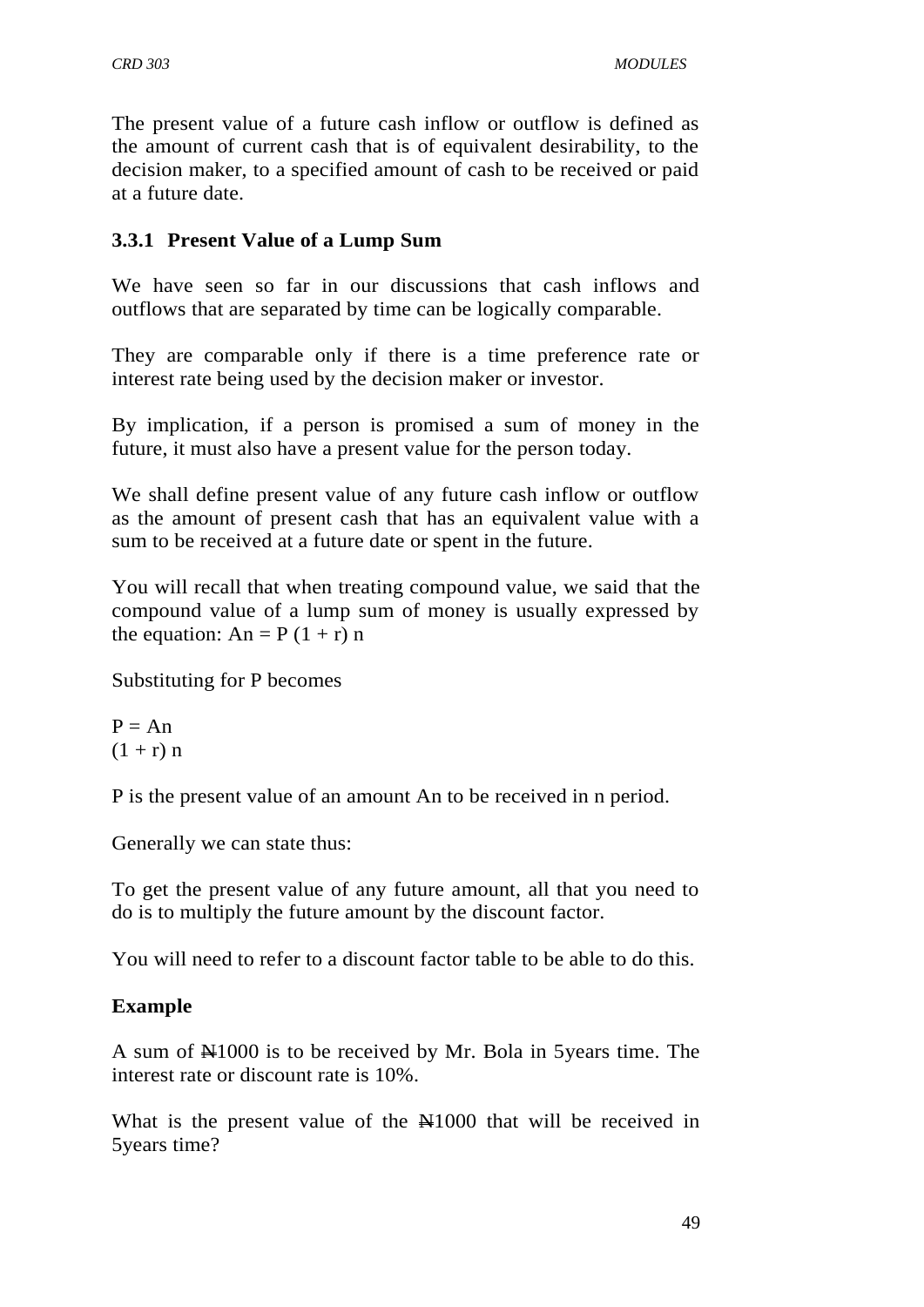### **Solution**

The first step is to get the correct discount factor. The correct discount factor can be got from the discount table. Open the section on 10% in the table. You will notice that the appropriate discount factor is .620921 (from the year 5 column).

Present value =  $\text{H}1,000 \text{ x}$ . 620921

 $= N620.921.$ 

The Interpretation given to this result is that N620.921 today is the same as  $\mathbb{H}1000$  to be received in 5 years time if the interest rate is 10% per annum.

Generally thus, to estimate present value of a lump sum, the basic technique is to multiple the future sums by the discount factor.

You can now write thus:

PV (present value) = future sum x discount factor.

### **3.3.2 Present Value of an Annuity**

We have just discussed the present value of a lump sum of money.

In that same way, we could equally discuss the present value of an annuity.

You will recall that we have earlier defined an annuity to be a sequence of periodic equal payments. Since the payments are made at the end of each period, it is possible to compute the present value of an annuity.

Consider an investor who receives a series of annuities A1 indifferent years.

In year 1, he receives an annuity. In year 2, he receives an annuity. We can write that the present value of all the annuities can be estimated thus:

Year1. Present value of annuity  $= A$ 

 $1 + r$ 

Year2. Present value of annuity  $= A$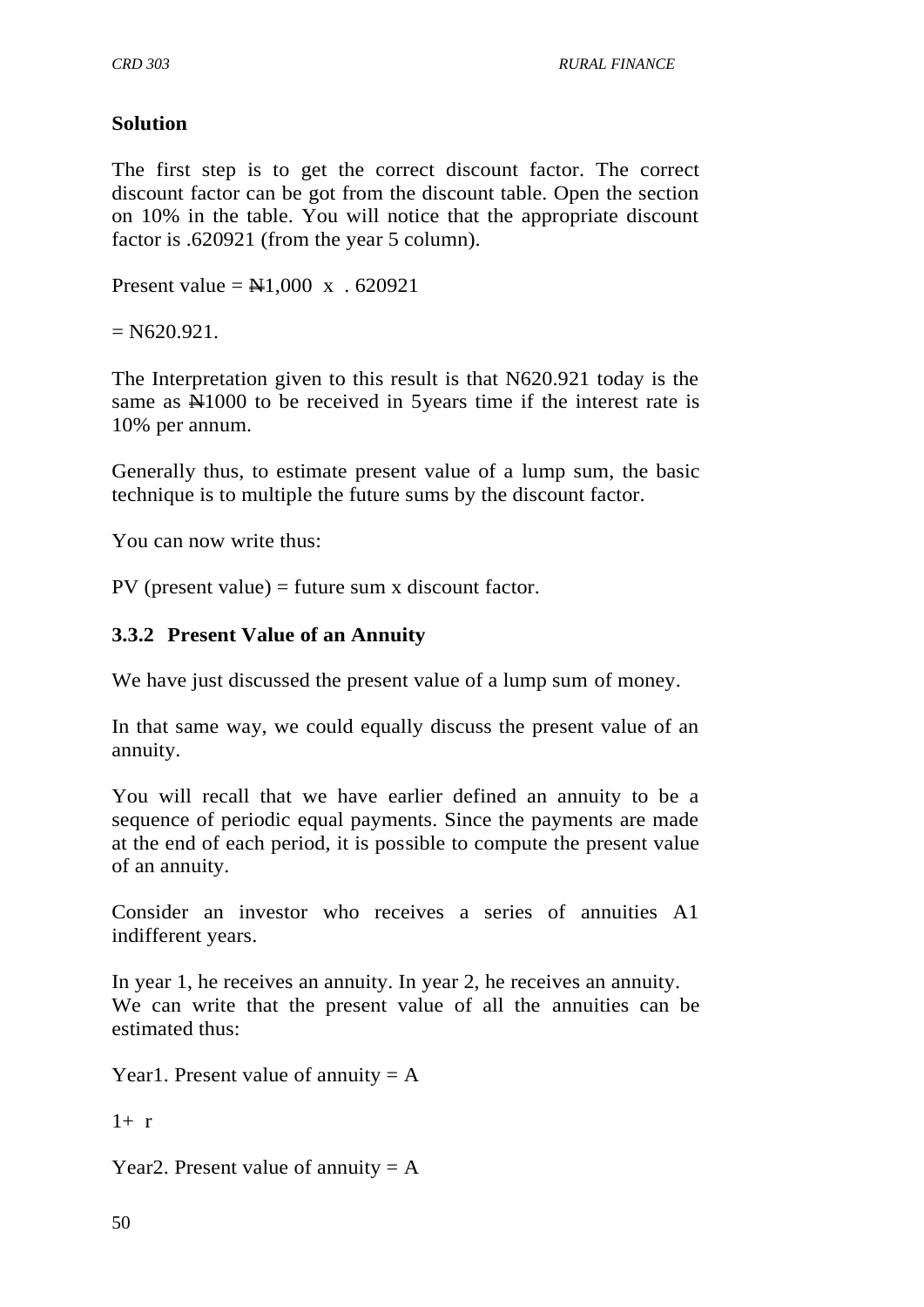*CRD 303 MODULES*

 $(1+r)$  2

Year 3. Present value of annuity  $= A$ 

 $(1+r)$  3

If we add up all the present values, we will get the total present value of all the annuities.

However you will realize that if the number of years involved is very large, then the calculation of the present value of an annuity becomes rather difficult and cumbersome.

The computation of the present value of an annuity can be made easier with the use of an appropriate table known as the present worth ofan annuity factor table.

### **Example**

At the end of 31st December of each year Alhaji Bashir deposits N500 into his bank savings account for a period to cover 15 years. The interest rate is 8% per annum. What is the present value of the annuity?

### **Solution**

The first step is to get the correct present worth of an annuity factor.

From the table, the factor is 8.559479.

Present Value of annuity =  $\text{H}_2$ 500 x 8.559479  $=$  N4,279.7395

### **SELF-ASSESSMENT EXERCISE**

Laraba is 25 years old. How much should she invest each year so that by the age of 40, she would have the sum of  $\mathbb{N}100,000$  in her savings account in the bank. The interest rate is 10% per annum.

### **3.3.3 Present Value of a Perpetual Annuity**

When we discussed the present value of an annuity, we did attach a time frame. However, there are situations where annuities are expected to run for ever.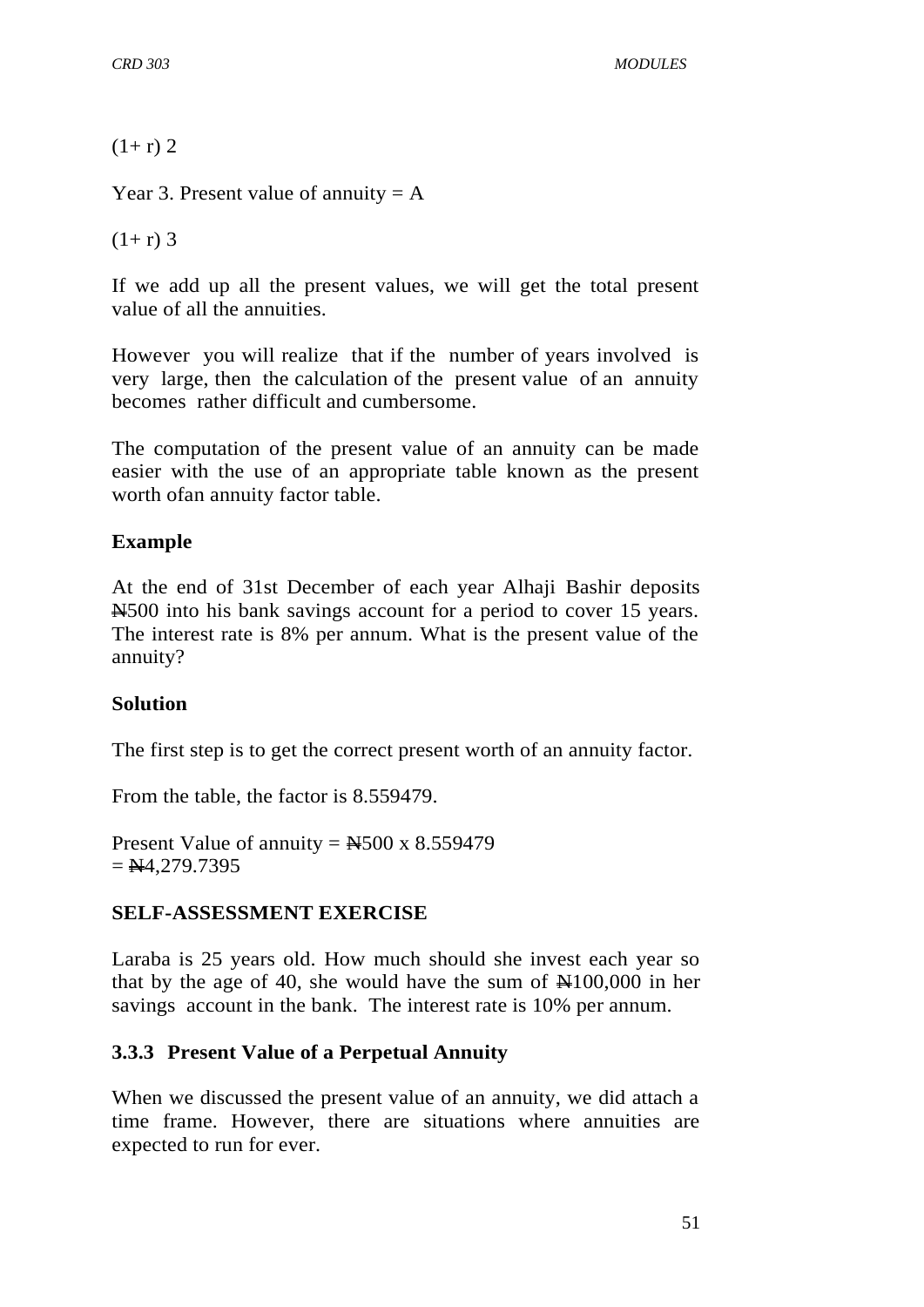When a series of constant periodic sum (annuities) is expected to be go on perpetually (forever), the perpetual constant periodic sum is called a perpetuity.

Let  $A =$  Perpetual Sum of money

 $r =$ Interest rate

Then P (Present value of a perpetuity)  $= A r$ 

# **Example**

Harry expects to receive a perpetual sum of  $\text{\#}500$  annually from his investment in shares. What is the present value of this perpetuity if his time preference or discount rate is 10%.

### **Solution**

The present value of the perpetuity can be determined thus  $\text{N}500$ 

 $P = r$  or 0.10

 $P = N5000$ 

The present value of the perpetuity is  $\text{N5000}$ .

# **3.3.4 Sinking Funds**

Most often, it is very difficult to raise money at very short notice. And so, most forward looking firms plan their investments so that acquisition of much needed equipment will not be problematic. Such firms keep money aside periodically to purchase or replace equipment.

When such a fund is created, it is called a sinking fund. Also when a country borrows money from other countries, it is fair to create a sinking fund to accumulate the value of the principal loan amount and interest as at the target date of repayment.

# **Example of Sinking Fund**

Master Ebo is 8 years old. In the next 10 years, he will enroll at the University of Ibadan to read medicine. His father intends to save N250,000 for his University education by Investing in an industrial stock yielding 10% interest.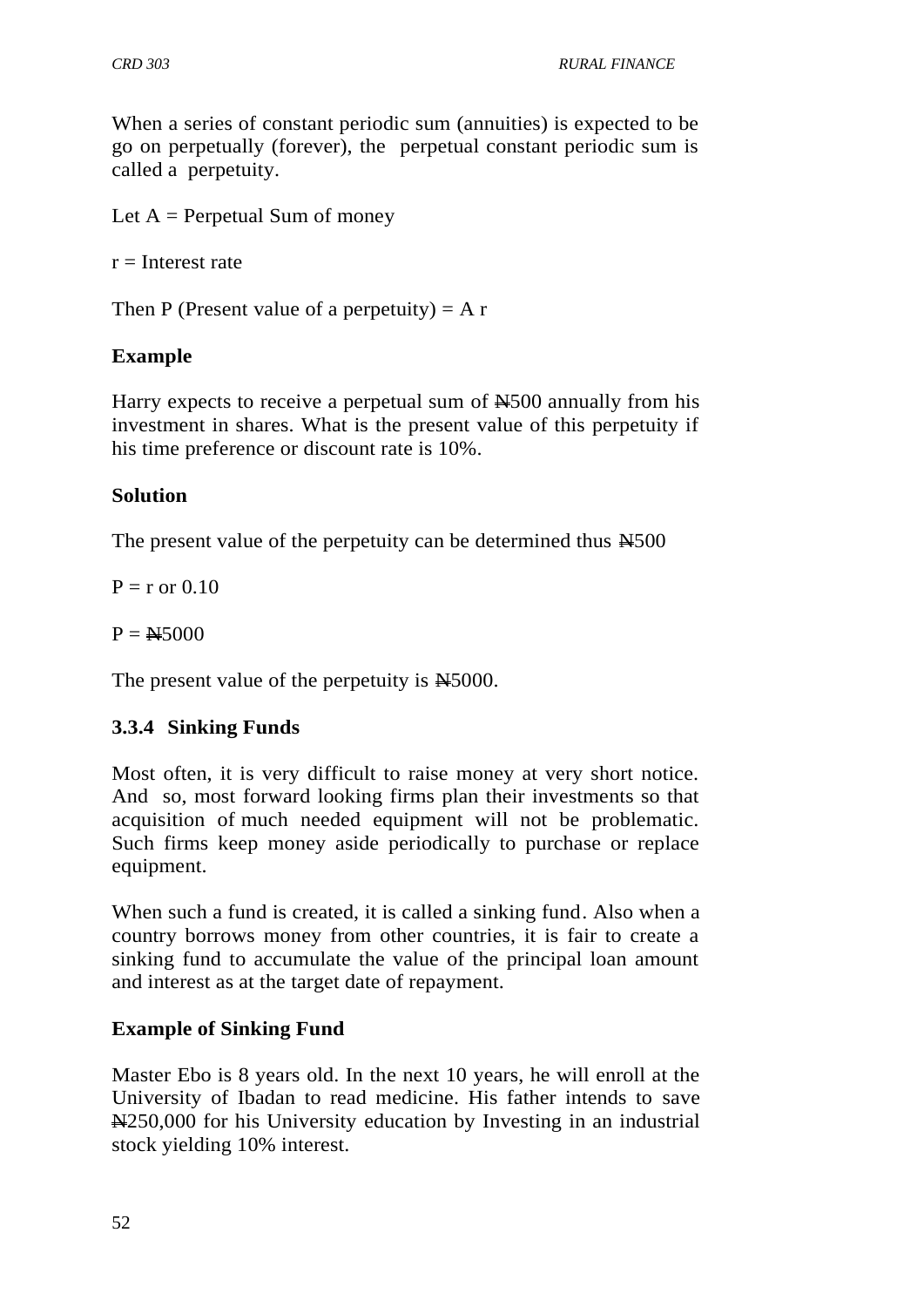How much should Ebo's father invest annually so that he will be able to get N250,000 for his son's education in the next 10 years.

### **Solution**

The most important step is to determine the sinking fund factor from the table. From the sinking factor table, the appropriate sinking fund factor is 0.062745.

 $N250,000 \times 0.062745 = N15,686.25$ 

Sum required for Sinking fund money to be invested master Ebo's factor for 10 annually by Ebo's father education years at 10%

# **ANSWER TO SELF-ASSESSMENT EXERCISE**

1. The time preference for money is usually expressed by an interest rate. This interest rate is usually known as the time preference or discount rate. The discount rate varies between Individuals.

2. The difference between 40 years and 25 years is 15 years. The future sum Laraba expects is  $\mathbb{N}100,000$ . Let the amount she will invest annually be A

 $\text{N}100,000 = A \times$  Compound value of annuity at 10% for 15 yrs  $\mathbf{N}100,000 = \mathbf{A} \times 31.772$ 

 $A = N$  100,000 31.772

 $A = N3147.43.$ 

So Laraba will need to invest  $\frac{13147.43 \text{annually}}{201}$  for 15 years so as to get N100, 000 by the time her age will be 40 years.

# **4.0 CONCLUSION**

In this first unit, we have discussed fully the concept of time value of money which is very crucial in our study. We also looked at time preference for money. We treated compound values and also annuities. Finally, we discussed sinking funds.

### **5.0 SUMMARY**

This unit treats the time value of money, time preference for money, compound value of a lump sum of money, compound value of an annuity, present values of an annuity and perpetuities.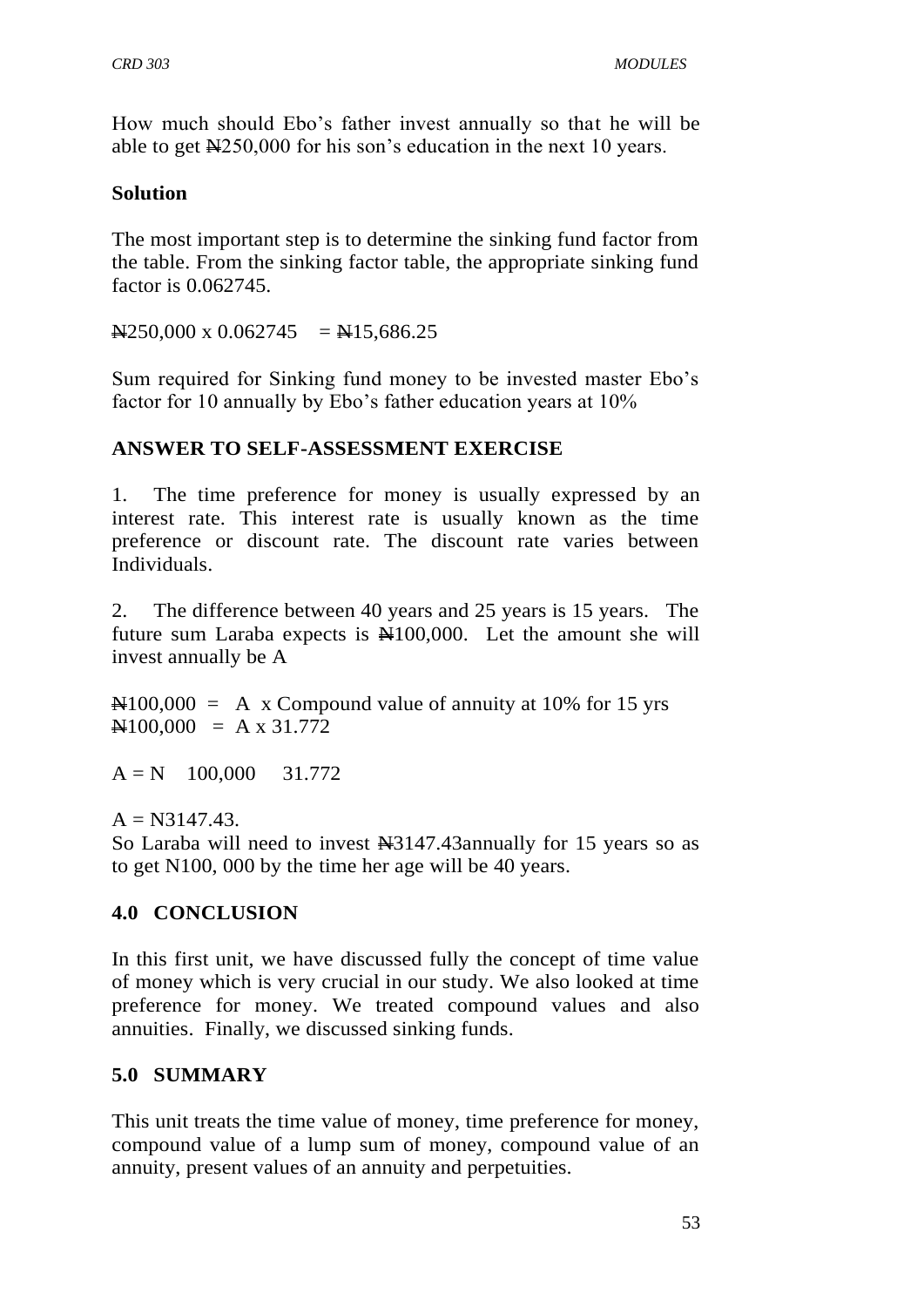All these provide us with the necessary background for further discussions. Now that the background has been built, in the next unit, we shall discuss Basic Valuation Models

### **6.0 TUTOR-MARKED ASSIGNMENT**

- 1. Why is the consideration of time important in financial decision making?
- 2. How can time be adjusted?

### **7.0 REFERENCES/FURTHER READINGS**

- Leon,Ikpe (1999). Project Analysisand Evaluation, ImpressedPublishers, Lagos.
- Pandey, I.M (2002). Financial Management, Vikas Publishing House, PVT Ltd, 8th Edition.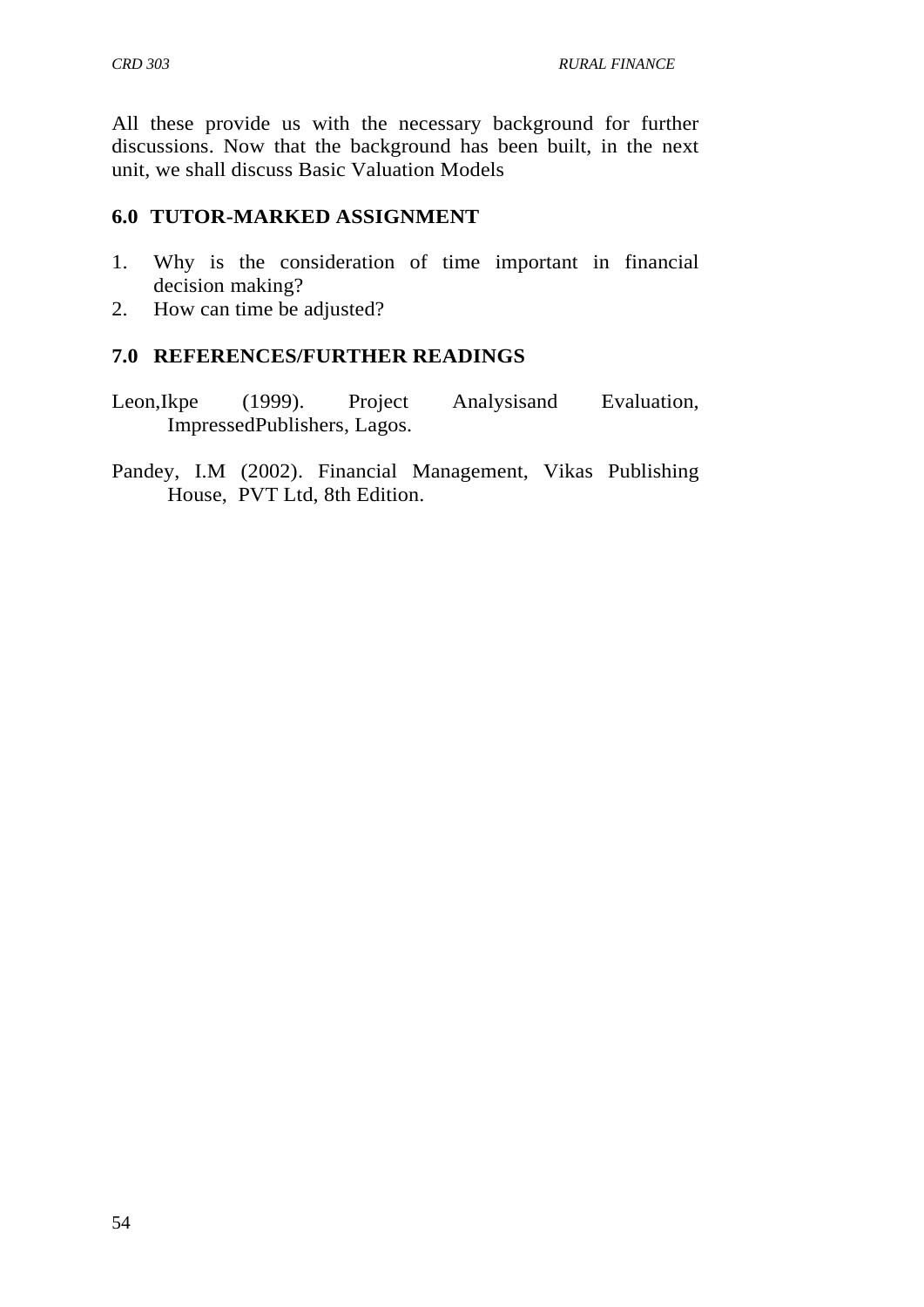# **MODULE 3**

- Unit 1 Discounted Cash Flow Criteria
- Unit 2 Net Present Value (NPV) Vs Internal Rate of Return (IRR)
- Unit 3 Cooperative Banks
- Unit 4 Problems of Loan Repayment in Cooperative Banks
- Unit 5 Cooperative Organizational Structure

# **UNIT 1 DISCOUNTED CASH FLOW CRITERIA**

# **CONTENTS**

- 1.0 Introduction
- 2.0 Objectives
- 3.0 Main Content
	- 3.1 Discounted Cash Flow Criteria
		- 3.1.1 The Net Present Value (NPV) Method
		- 3.1.2 Interpretation of Net Present Value (NPV)
		- 3.1.3 Evaluation of Net Present Value Method
	- 3.2 The Internal Rate of Return (IRR) Method
		- 3.2.1 Interpretation of IRR
		- 3.2.2 Measurement of Cash Flows
		- 3.2.3 Depreciation and Cash Flows
		- 3.2.4 Fixed Assets and Cash Flows
		- 3.2.5 Salvage Value and Cash Flows
- 4.0 Conclusion
- 5.0 Summary
- 6.0 Tutor-Marked Assignment
- 7.0 References/Further Readings

# **1.0 INTRODUCTION**

In previous units the two approaches for investment appraisal were discussed. We also examined their advantages and of course their deficiencies. In this unit we shall discuss Discounted Cash Flow Criteria.

# **2.0 OBJECTIVES**

At the end of this unit, you should be able to:

- understand discounted cash flow criteria in investment decision making
- discuss their practical applications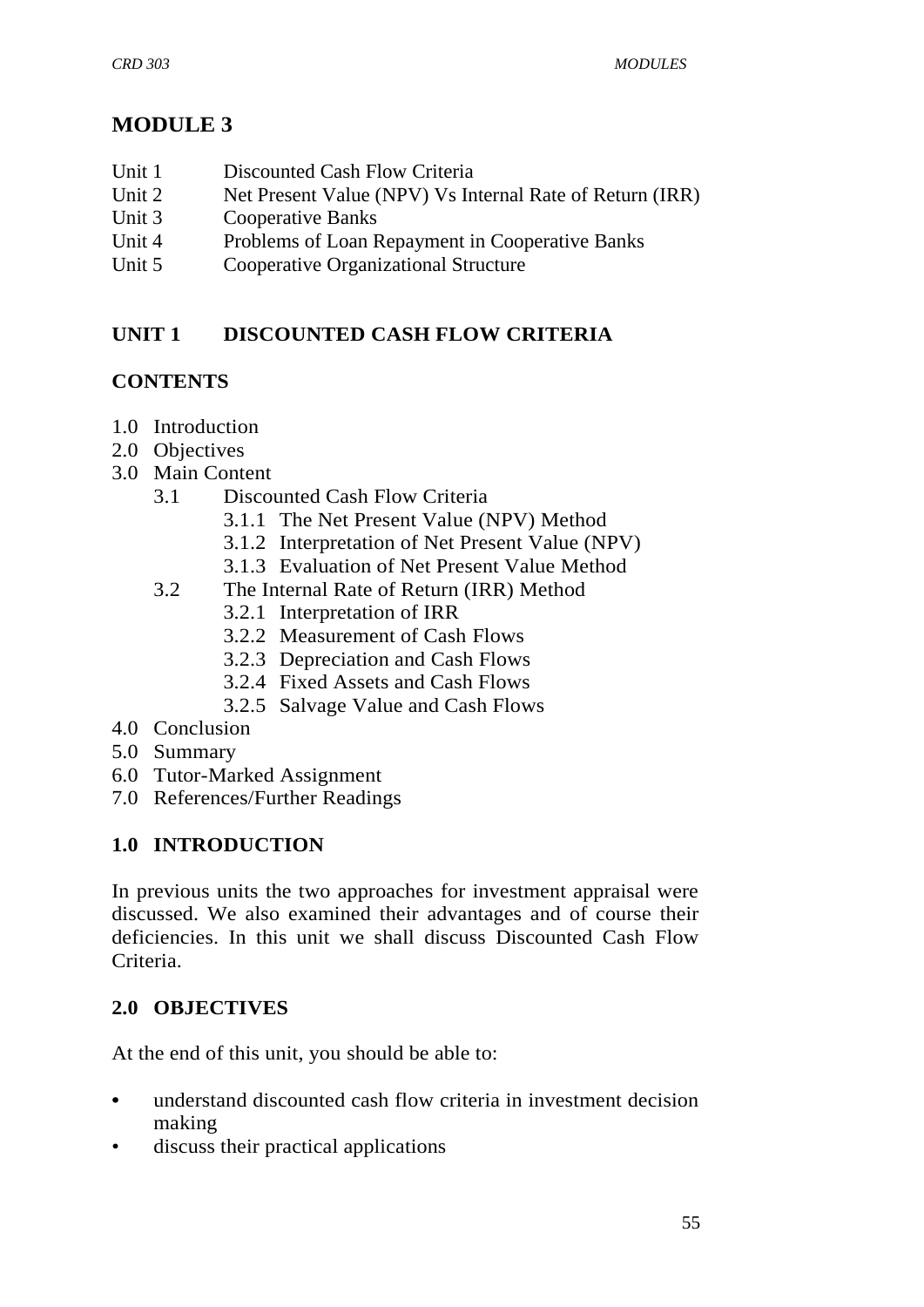### **3.0 MAIN CONTENT**

#### **3.1 Discounted Cash Flow Criteria**

Our task in this unit is to discuss investment criteria that recognize the time value of money in evaluating investment proposals. The two methods are the net presentvalue(NPV) method and the internal rate of return (IRR) method. As a group they are known as the discounted cash flow methods. We shall now devote more time discussing them.

#### **3.1.1 The Net Present Value (NPV) Method**

The net present value method is the most admired amongst thediscounted cash flow methods of evaluation. This is so because it recognizes the time value of money. At the background,it correctly postulates that cash flows which arise at different periods have different values. And that they can only be comparable when their present values have been computed.

In the analysis, there are three basic steps to be taken to compute the net present value (NPV).

First, an appropriate rate of interest is selected which will be used to discount cash flows. Technically, the appropriate rate of interest to be used is the firm's cost of capital which as we said is theminimum rate of return expected by the investors to be earned by the firm on any of its investment proposal.

Secondly, the present values of investment proceeds (inflows)are computed and the present values of investment outlays (outflows)are computed also using the cost of capital as the discount rate.

Thirdly, the netpresentvalue (NPV) iscomputed by subtracting thepresent value of cash outflows from the present value of cash inflows. If the present value of cash inflows is greater than that of outflows, then the project has a positive net present value. However if the present value of cash inflows is lesser than the present value of cash outflows, then the net present value of the investment proposal will be negative. We shall now proceed to define the net present value NPV method.

The net present value method is a process of calculating the present value of cash flows (inflows and outflows) of an investment proposal using the cost of capital as an appropriate discount rate.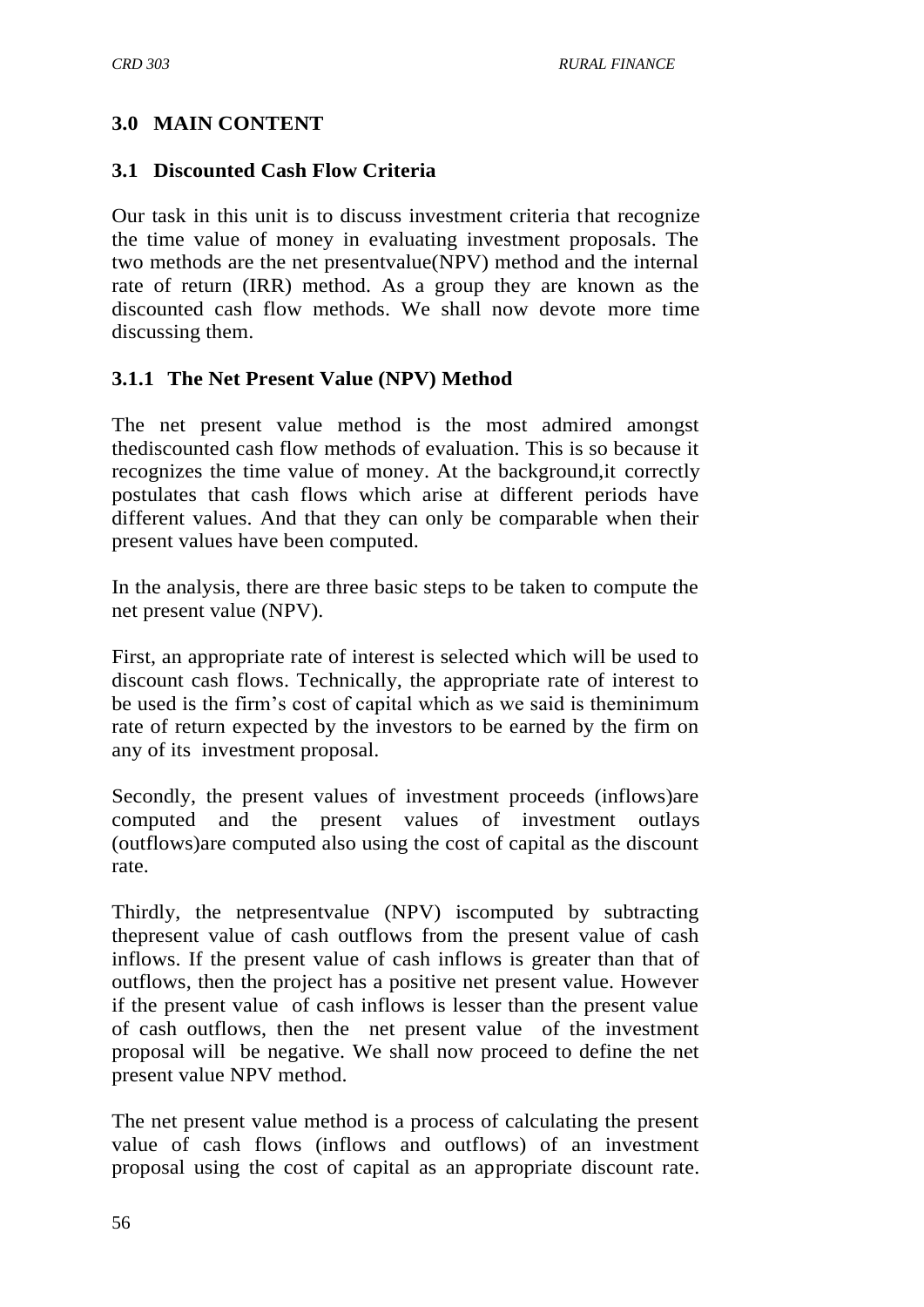And like we said, the net present value is found out by deducting the present value of cash outflows from the present value of cash inflows.

Assuming that all cash outflows of an investment are made in year to, then the equation for the net present value is given by:

 $NPV = A1 + A2 + ... + An - C (1 + k) (1 + k) 2 (1 + k) n$ 

Where A1, A2  $\dots$  + + An = Cash inflows

 $K =$  the firm's cost of capital  $C =$  cost of the investment proposal n = expected life of the investment proposal

Under the net present value method, the acceptance rule is to accept the investment proposal if the net present value (NPV) is positive and to reject it if the net present value is negative.

### **Worked Example**

A bakery project costs  $\frac{N2,000}{N}$ , 000 to set up and generates yearend cashinflows of N800,000, N900,000, N1,000,000 and N800,000 over a four year period .The required rate of return is 10%. Calculate the Net present value of the bakery project.

# **Solution**

Year Cash Inflow Discount Factor Present Value at 10% of Cash Inflow ( $\leftrightarrow$ ) 1.  $\leftrightarrow$  800, 000 .909 727, 200 2. $\leftrightarrow$  900, 000 .826 743, 400 3.N1,000,000 .751 751,000 4. N800, 000 .683 546,400 2,768,000

Less Project Cost 2,000,000

Net Present Value  $= 768,000$ 

# **3.1.2 Interpretation of Net Present Value (NPV)**

We have used the example of the bakery project to compute net present value (NPV). But we need to understand what NPV is and be able to interpret it.

The positive net present value may be interpreted as the immediate increase in the firm's wealth if the investment proposal is accepted. It is equivalent to an unrealized capital gain. The unrealized capital gain will be when the expected cash inflows materialize.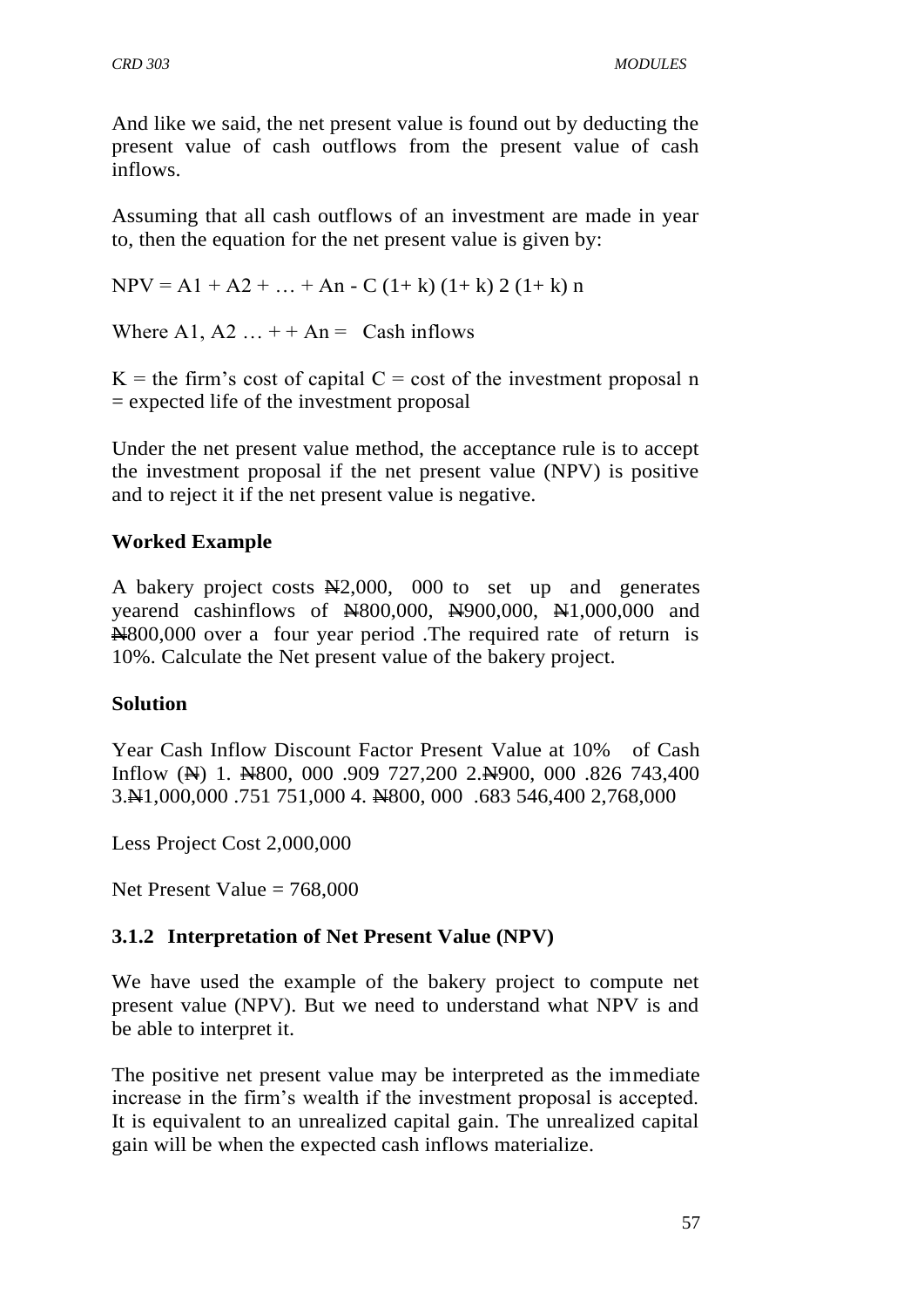### **3.1.3 Evaluation of Net Present Value Method**

We have discussed the net present value concept and used an example to compute the NPV of a project. We shall go ahead to evaluate NPV method.

The most important merit of the NPV method is that it recognizes the time value of money. Also it considers all the cash flows that arise throughout the duration of the investment project. The NPV method is consistent with the objective of maximizing the objective of the firm.

However the Net present value method suffers from some limitations. Firstly, it is difficult to use. It involves the use of discount tables and also computers.

Secondly, in calculating NPV, it is assumed that the appropriate discount rate is known. The discount rate to be used is the firm's cost of capital. The cost of capital is not very easy to compute. The NPV method may not give satisfactory answers when the projects in question have different initial outlays.

NPV result may be misleading when we are dealing with alternative projects – under capital rationing situations.

### **3.2 The Internal Rate of Return (IRR) Method**

We have discussed the net present value method and did a computation of NPV. We shall now discuss the internal rate of return (IRR) method.

The internal rate of return is another discounted cash flow technique which recognizes the time value of money and apparently the magnitude and timing of cash flows.

The internal rate of return (IRR) can be defined as that rate which equates the present value of cash inflows with the present value of cash outflows of an investment. At that rate (IRR), the net present value of the investment is zero (0).

It is called an internal rate because it depends entirely on the outlays and inflows of the investment and not any other rate outside the investment. If we write the equation;

 $C = A1 + A2 + ...$  An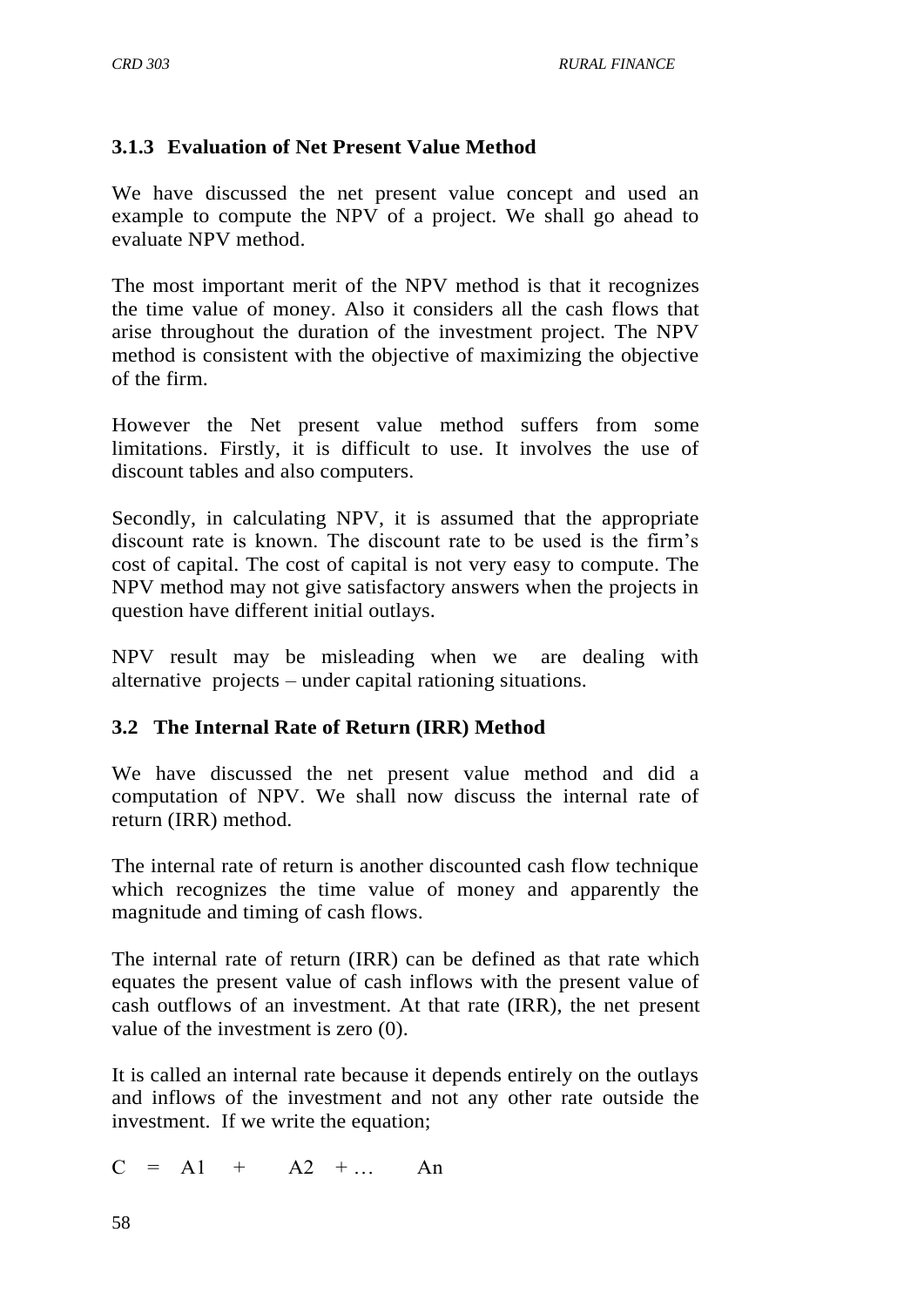$(1+r)$   $(1 + r) 2$   $(1 + r) n$ Where  $C =$  the Investment outlay

A1,  $A2 + + \dots$  An = Cash inflows

Then  $0 = A1 + A2 + ...$  An C  $(1+r)$   $(1+r) 2$   $(1 + r) n$ 

The value of r in the equation where the cash inflows and the investment outlay is zero is known as the internal rate of return.

Under the internal rate of return (IRR) method, a project is accepted if the internal rate of return is higher than or equal to the minimum required rate of return. This minimum required rate of return is known as the firm's cost of capital.

### **3.2.1 Interpretation of IRR**

The interpretation of IRR is that it is the highest rate of interest that a firm will be ready to pay on the funds borrowed to finance a project without being financially worse off after repaying the principal and interest. In a technical sense, the IRR is the break – even rate of borrowing from a bank.

Obviously if a firm is able to borrow at a rate lower than the internal rate of return, the investment project will be profitable.

### **3.2.2 Measurement of Cash Flows**

In the earlier section of this unit, we discussed two of the discounted cash flow methods – the Net present value (NPV) and the internal rate of return (IRR) methods. And we saw that the two methods used information on cash flows for the investment analysis.

In discussing both methods, we discussed cash inflows and cash outflows. But at this point in time, we are going to take a technical look at cash flows and make sure we understand how they are used in the investment analysis.

A lot of students do confuse profit and cash flows. And so we must first draw a line between the two. Changes in profits may not lead to changes in cash flows.

Increase in profit may be tied up in credit sales with no increase in cash flow. So a firm may be very profitable but at the same time will be experiencing severe cash flow problems.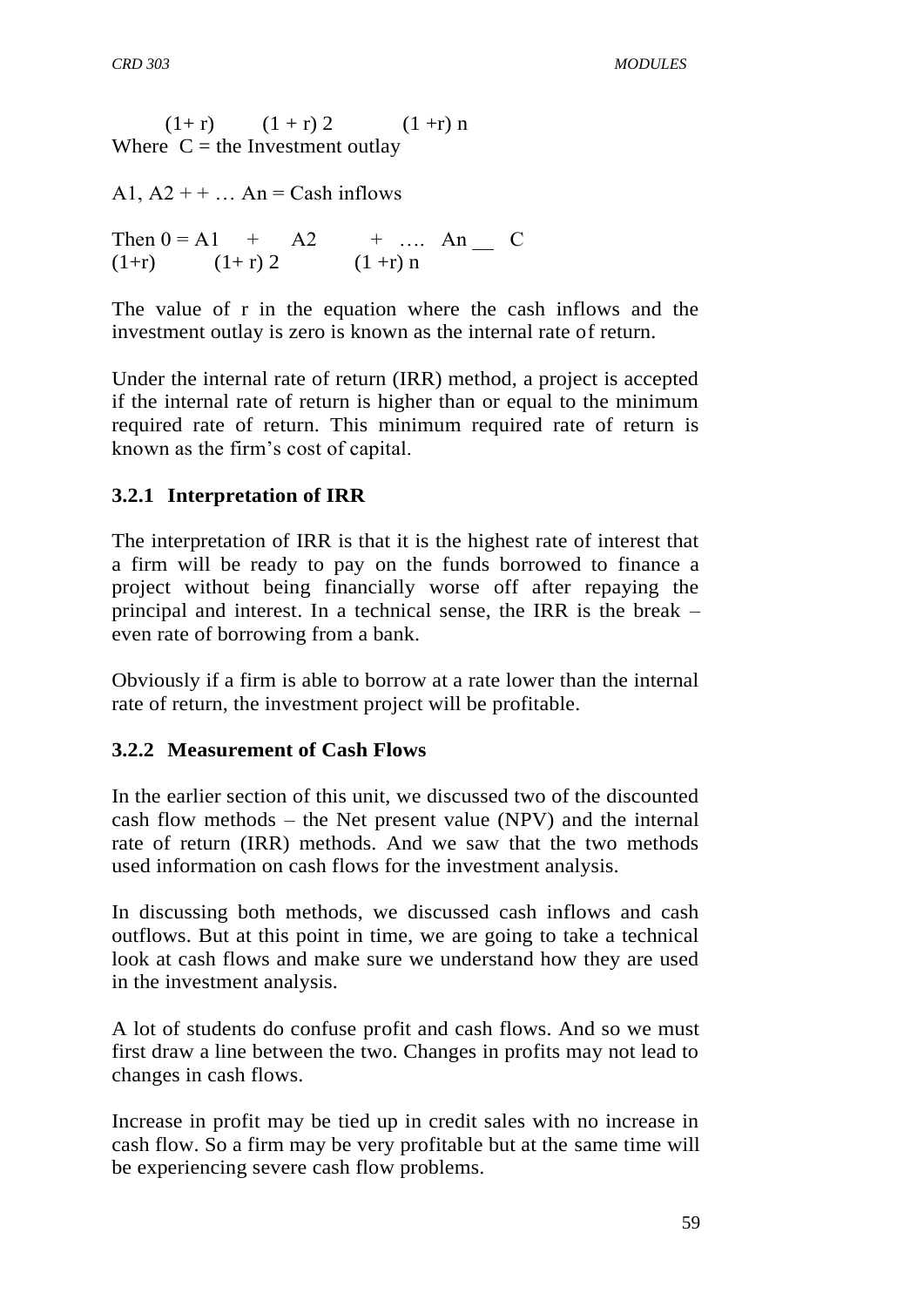So it is to be stated that in the Investment Analysis, it is the inflows and outflows of cash that is important. In an ideal situation, the receipt of cash is a clearly defined corporate objective.

### **3.2.3 Depreciation and Cash Flows**

In computing cash flows, the net cash flow is usually on an after  $$ tax – basis. That is to say that taxation should be deducted before arriving at the net cash flow. In the computation of after-tax net cash flows, the treatment of non-cash items deserve special treatment. One of those non-cash items is depreciation. Depreciation is a way of allocating cost of fixed assets. In accounting, depreciation is usually charged to the profit and loss account as a way of matching cost of fixed assets with their benefits. Depreciation however does not involve any outflow of cash. And so depreciation is usually ignored in cash flow computation. And in a situation where depreciation has been deducted before arriving at profit after tax, the practice is to add back depreciation to arrive at after tax net cash flow.

### **Worked Example**

Below is the projected income statement of Fellowship Aluminum Limited. Compute the net cash flow after taxation.

**Note:** The Company has an outstanding loan for which it pays N10, 600,000 per annum.

### **PROJECTED INCOME STATEMENT FELLOWSHIP ALUMINIUM LIMITED**

YEAR ENDING 31/12/2007 N REVENUE

| Sales revenue                                                  | 839,280,000 |
|----------------------------------------------------------------|-------------|
| Direct Cost of Production Production raw materials 567,927,360 |             |
| Electricity and gas                                            | 6,880,000   |
| Repairs and maintenance                                        | 500,000     |
| Depreciation of machinery                                      | 3,346,000   |
| <b>TOTAL DIRECT COSTS</b>                                      | 578,653,360 |
| <b>INDIRECT COSTS Management and Labour</b>                    | 2,508,000   |
| Interest and bank charges                                      | 3,000,000   |
| Selling expenses                                               | 7,250,000   |
| Insurance of assets                                            | 50,000      |
| <b>TOTAL INDIRECT COSTS</b>                                    | 12,808,000  |
| <b>TOTAL DIRECT + INDIRECT COSTS</b>                           | 591,461,360 |
| <b>PROFIT</b> before taxation                                  | 247,818,640 |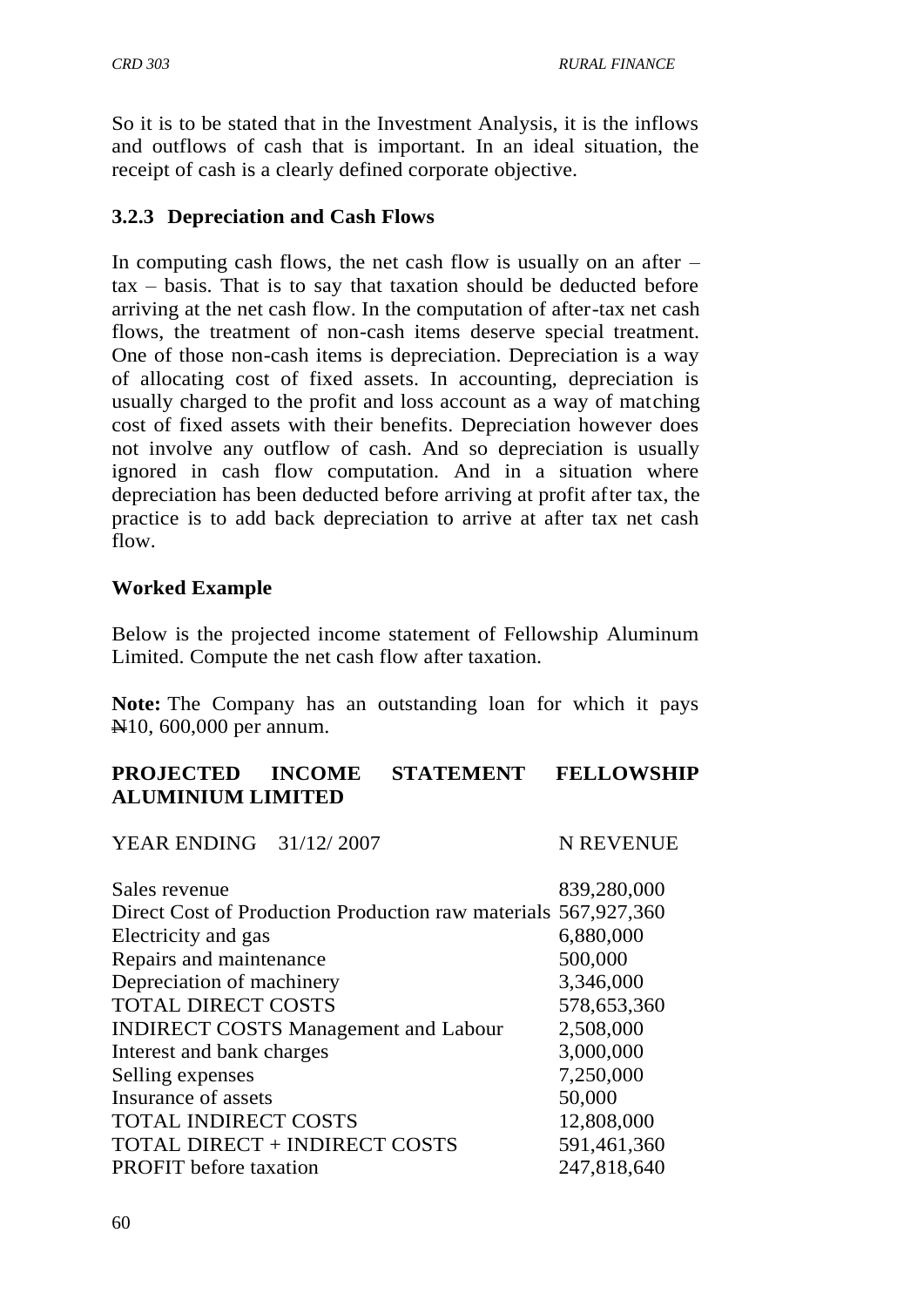*CRD 303 MODULES*

| Taxation              |  |
|-----------------------|--|
| Profit after taxation |  |

74,000,000 173,818,640

# **PROJECTED CASH FLOW STATEMENT FELLOWSHIP ALUMINIUM LIMITED**

# **CASH INFLOWS N**

Profit before taxation 247,818,640 Add back depreciation 3,346,000 Total cash inflows 251,164,640

# **CASH OUTFLOWS Loan**

repayment 10,600,000 Taxation 74,000,000 TOTAL OUTFLOWS 84,600,000 Cash inflows less cash outflows 166,564,640 Opening cash balance -----Closing cash balance 166,564,640

# **3.2.4 Fixed Assets and Cash Flows**

After treating depreciation, another item which we need to understand properly is fixed assets. What we are really interested in is the treatment of the purchase of fixed assets. In the cash flow analysis, when an asset is purchased, the purchase cost is treated as an outflow. The entire purchase price is an outgoing.

# **3.2.5 Salvage Value and Cash Flows**

When we talk of salvage value, we are talking of the estimated value of an asset at the completion of its useful life for the firm. Normally, salvage value is of two types namely:

- Book salvage value is the cost of the asset at the end of its useful life.
- Cash salvage value is the market value of the asset at the end of its useful life.

# **SELF-ASSESSMENT EXERCISE**

List four expense items that you consider as cash outflows in a firm's profit and loss account.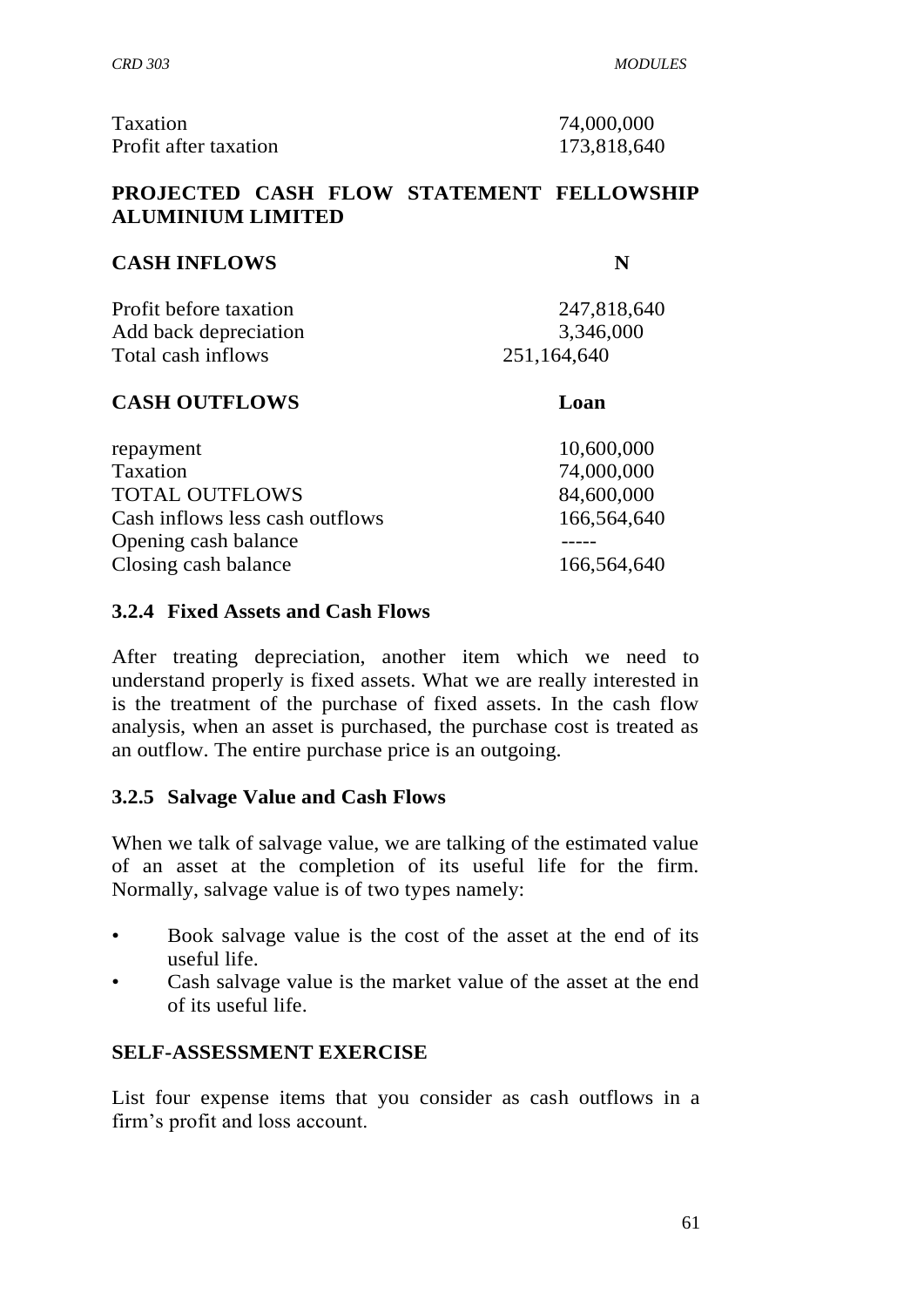# **ANSWER TO SELF-ASSESSMENT EXERCISE**

Four expense items I consider as cash outflows in a firm's profit and loss account are:

1. Salary and wages 2. Raw material expenses 3. Advertising expenses 4.Telephone expenses.

### **4.0 CONCLUSION**

In this unit, we have discussed discounted cash flow criteria. We discussed the net present value (NPV) and the internal rate of return (IRR).

### **5.0 SUMMARY**

In this unit, we have treated discounted cash flow criteria which are more sophisticated than the traditional criteria. We also discussed cash flows.

In the next unit, we shall discuss net present value (NPV) Vs internal rate of return (IRR).

### **6.0 TUTOR-MARKED ASSIGNMENT**

A hospital costs N5,000,000 to set up and generates year end cash flows of  $\mathbb{H}1,000,000$ ,  $\mathbb{H}1,500,000$ ,  $\mathbb{H}2,000,000$ ,  $\mathbb{H}3,000,000$ . The cost of capital is 10%. Calculate the Net present value of the hospital investment.

### **7.0 REFERENCES/FURTHER READINGS**

- Leon, Ikpe (1999). Project Analysis and Evaluation, Impressed Publishers, Lagos.
- Pandey, I. M. (2002). Financial Management, Vikas Publishing House, PVT Ltd, 8th Edition.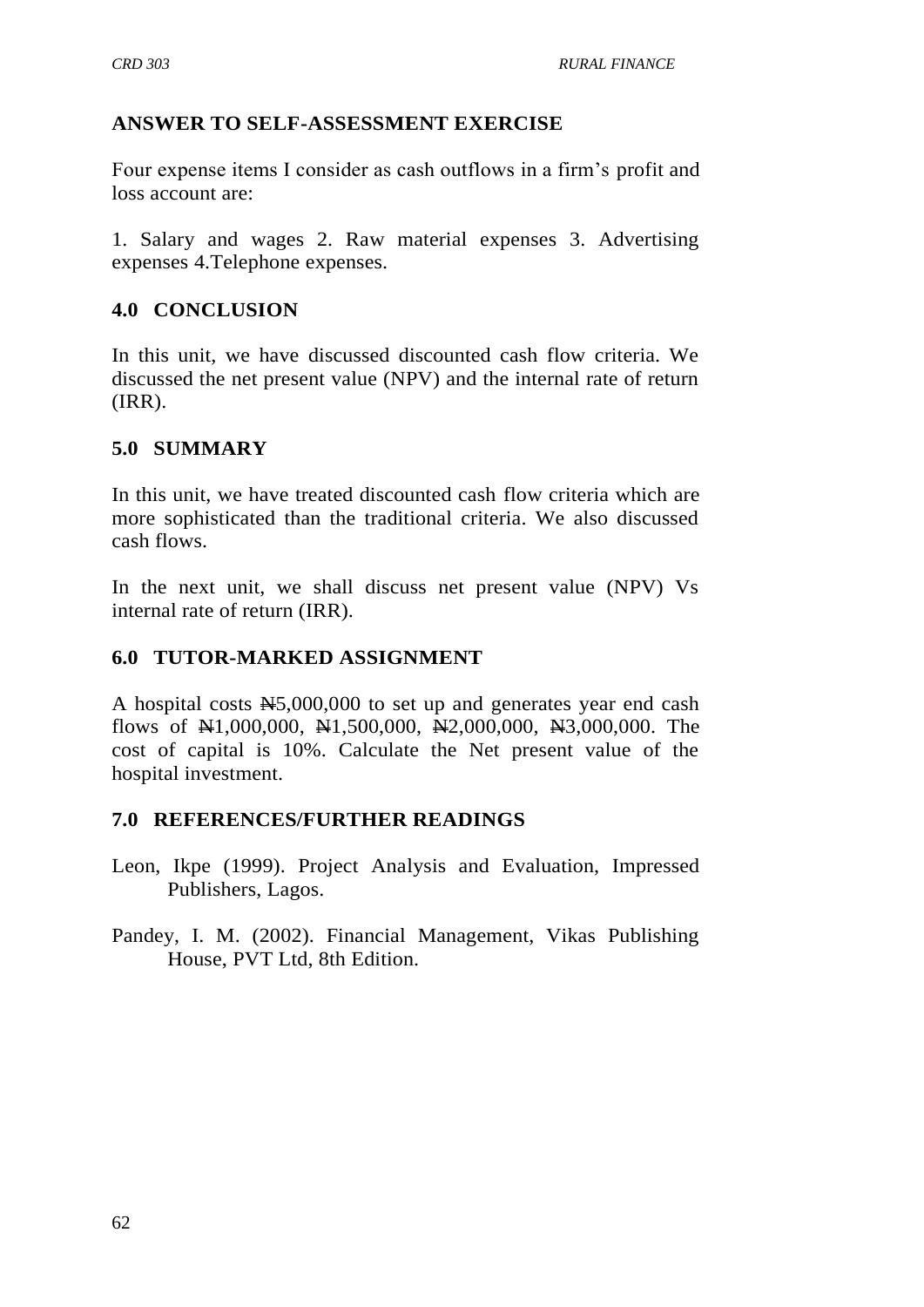### **UNIT 2 NET PRESENT VALUE (NPV) VS INTERNAL RATE OF RETURN (IRR)**

# **CONTENTS**

- 1.0 Introduction
- 2.0 Objectives
- 3.0 Main Content
	- 3.1 Net Present Value (NPV) Vs the Internal Rate of Return (IRR)
		- 3.1.1 Equivalence: Independent Projects
		- 3.1.2 Difference: Ranking of Dependent Projects
		- 3.1.3 Sources of Conflicting Results NPV Vs IRR
		- 3.1.4 Incremental Approach
		- 3.1.5 NPV and IRR: Choice of Method
- 4.0 Conclusion
- 5.0 Summary
- 6.0 Tutor-Marked Assignment
- 7.0 References/Further Readings

# **1.0 INTRODUCTION**

In this unit, we shall discuss Net present value (NPV) Vs the Internal rate of return. The relevance as well as peculiarities of these important methods of appraising investment shall also be discussed.

# **2.0 OBJECTIVES**

At the end of this unit, you should be able to:

- compare the Net present value (NPV) with the Internal rate of return (IRR)
- identify the source of their differences.

# **3.0 MAIN CONTENT**

### **3.1 Net Present Value (NPV) Vs the Internal rate of return (IRR)**

In our earlier studies we discussed the net present value (NPV) method of investment evaluation. The net present value method is a process of calculating the present value of cash flows (Inflows and outflows) of an investment proposal using the cost of capital as an appropriate discount rate. We also discussed the internal rate of return (IRR).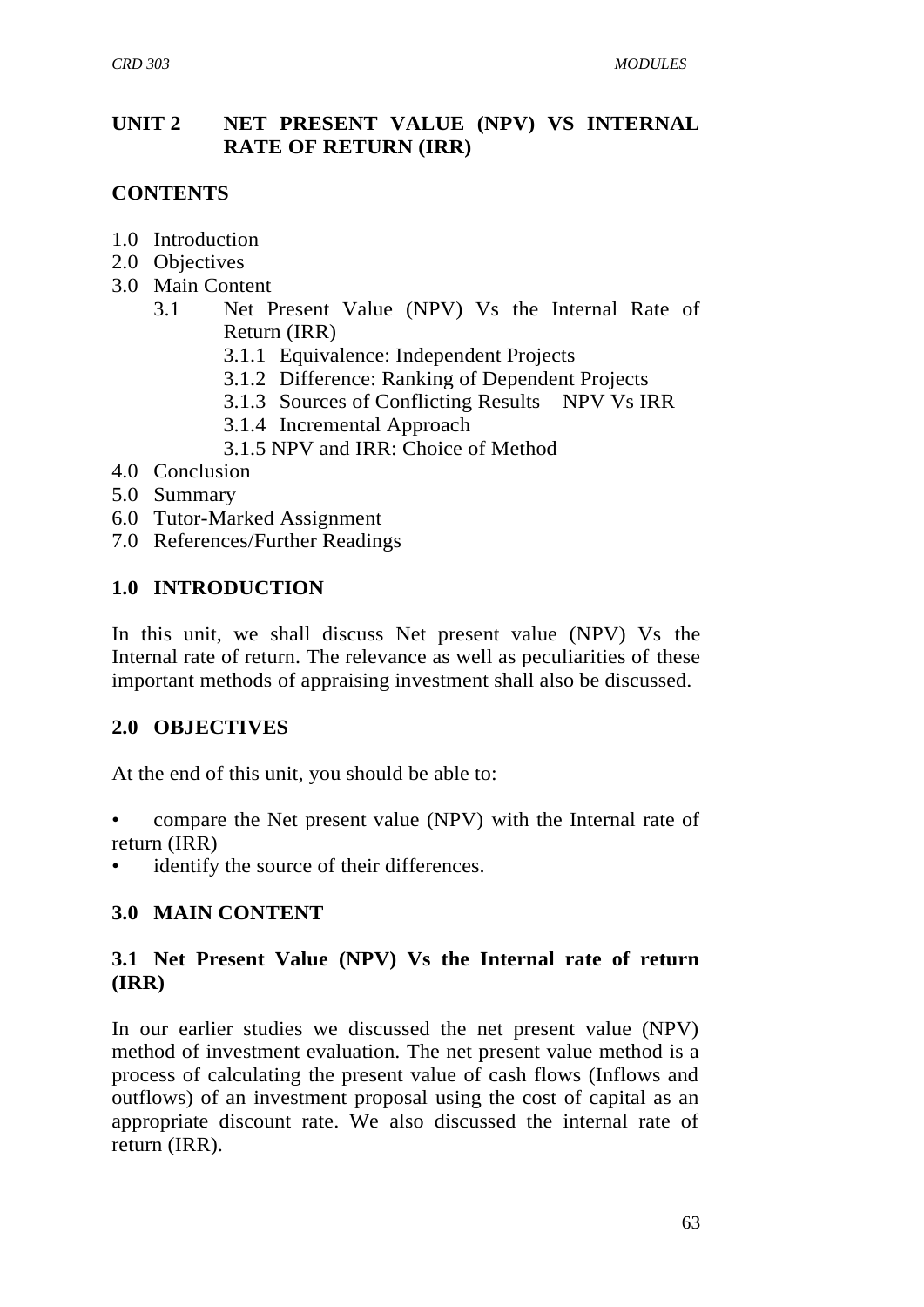We defined the internal rate of return (IRR) as the rate which equates the present value of cash inflows with the present value of outflows. At that rate, the net present value of an investment is zero (0).

We note that the net present value and the internal rate of return are closely related as discounted cash flow methods.

Firstly, both are time-adjusted methods for measuring the worth of an investment.

But the two methods do not invariably lead to the same decisions – accept or reject. It is the source of the differences that we now want to examine as evaluators.

# **3.1.1 Equivalence: Independent Projects**

As a starting point, we shall first distinguish between what is known as conventional and non-conventional investments. In the analysis a conventional investment is defined as one whose cash flow take the pattern of an initial cash outlay (Outgoing) followed by cash inflows. Therefore the conventional investment will have only one change in sign.

For example a conventional investment may be stated thus:  $- + + +$  $+ \ldots$ 

Where – represents the initial cash outlay and  $+$  represents the cash inflows.

Truly when the investment is undertaken, it is followed by spending of financial resources called outlays. After the investment has been undertaken, what follows is the return in the form of cash inflows.

Now let us look at a non-conventional investment. A nonconventional investment is one whose cash outflows are not restricted to the initial period. For example a non-conventional investment can be expressed thus:  $- + + - - + +$ 

Where – represents cash outflows and + represents cash inflows.

If you examine the cash flow pattern of the non-conventional investment, you will note that a cash outflow can occur at any time and not only at the commencement of the investment.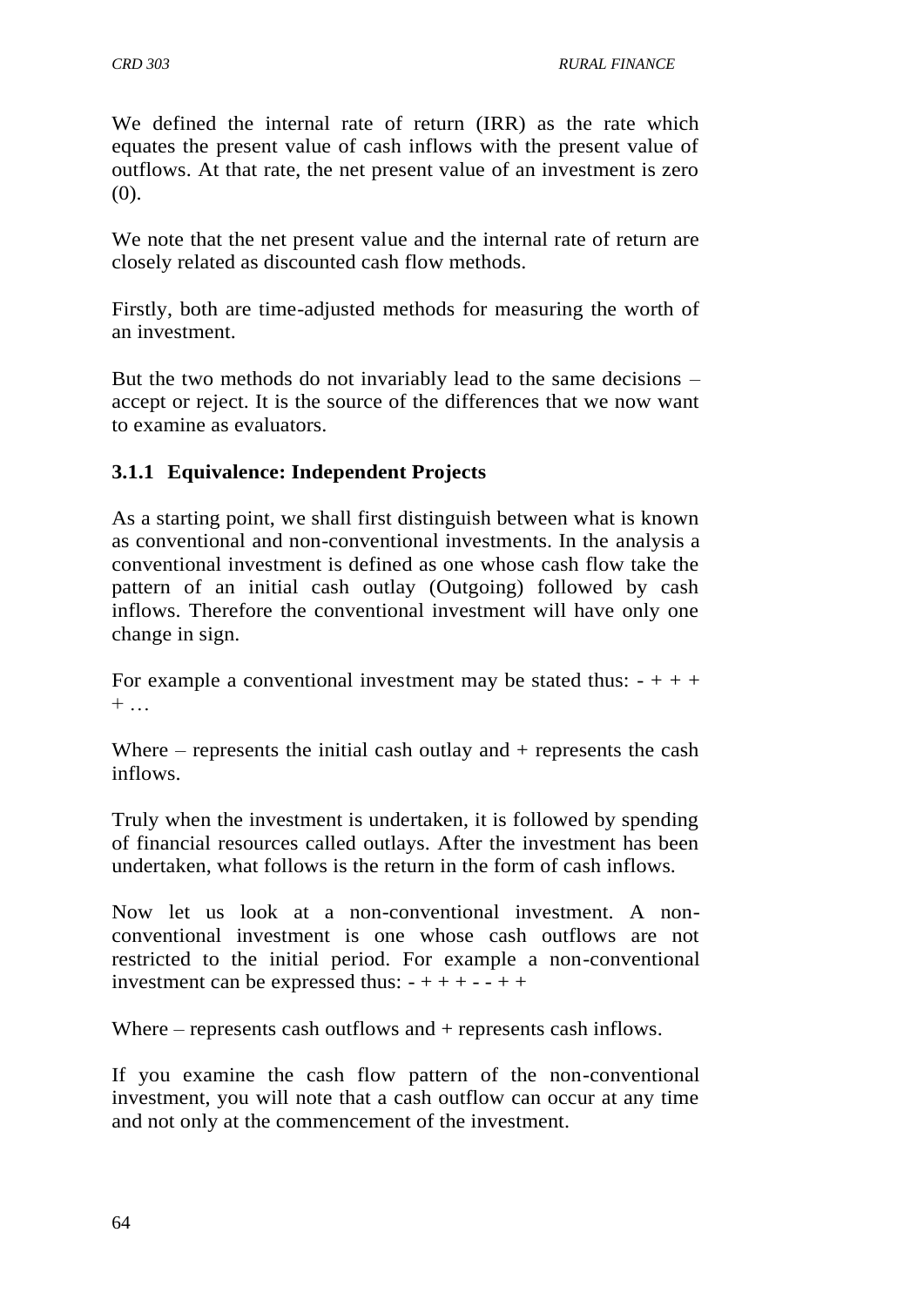Generally, we can state that in the case of conventional investments which are economically independent of each other, the net present value (NPV) and internal rate of return (IRR) methods result in same accept or reject rules if the firm is not constrained in any way in accepting all the profitable projects.

Put in a simpler way, what we are saying is that if the firm has all the funds it requires for investment, and has an array of conventional investments facing it, both NPV and IRR methods will arrive at consistent accept or reject decisions.

If a project is indicated to be profitable by the NPV method, then the IRR method will also indicate it to be profitable. In that case, we say that both methods are showing consistency. The reason is not farfetched.

You will recall that we stated earlier that if the NPV method is used, all projects having NPV greater than zero (NPV  $> 0$ ) would be accepted.

Similarly, we also stated that all projects for which the internal rate of return is greater than the required rate of return  $(r > k)$  will be accepted if the IRR method is used. The last or marginal project to be accepted under the NPV method is that which has zero (0).

NPV i.e. (NPV = 0). Also if we are using the IRR method, the last or marginal project to be accepted will have internal rate of return equal to the required rate of return  $(r = k)$ .

Therefore it is easy to picture that any project which has a positive net present value (NPV) will have the internal rate of return greater than the required rate of return.

# **3.1.2 Difference: Ranking of Dependent Projects**

We have seen that the NPV and IRR methods arrive at the same accept or reject decisions when conventional independent projects are being evaluated. However, they tend to yield differences when ranking dependent projects or investments. Practically the firm does not always have the resources to undertake all of the investment proposals brought before it.

So that when faced with a variety of projects, accepting a project will mean not accepting the other projects. That leads us to the concept of mutual exclusiveness.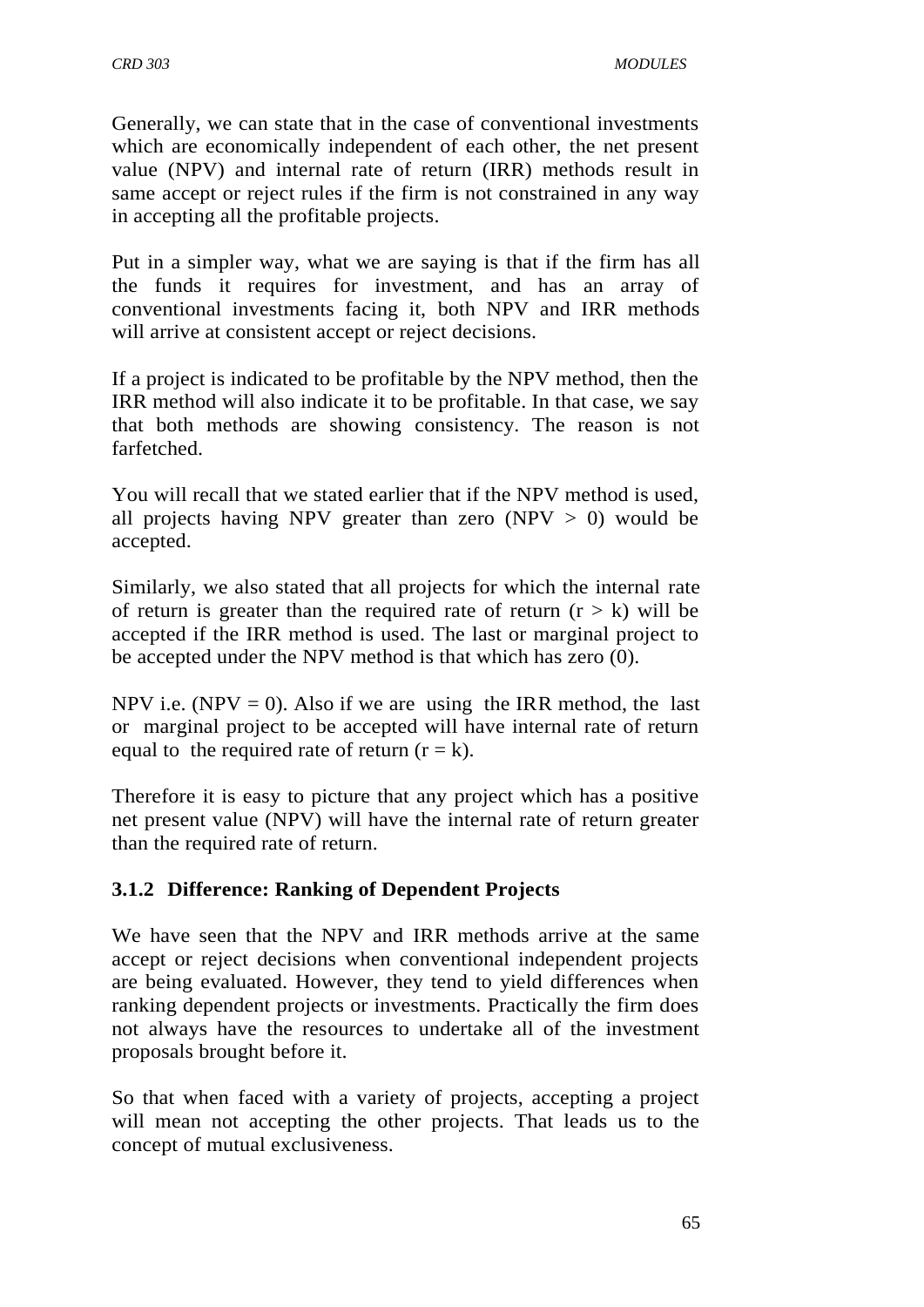Investment projects are said to be mutually exclusive if acceptance of one investment completely eliminates the expected proceeds of other investments. For example a car manufacturer has to choose between making and buying tyres. Also a distributor of baby food has to choose between selling through distributors or through direct sales to the consumers.

Also there is what we refer to as financial exclusiveness. If a firm has a financial constraint, it will not be able to accept all investment projects. It will either accept Project A or Project B. In such a situation, we say that there is financial exclusiveness or capital rationing.

Under a situation of mutually exclusive projects, the NPV and IRR can give conflicting ranking to projects submitted for evaluation.

# **Worked Example**

There are two investment proposals A and B facing a firm. Project A involves a capital cash outlay of  $\mathbb{N}20$ , 000 and year end cash inflow of  $\mathbb{N}24$ , 000. Project B involves a capital outlay of  $\mathbb{N}30$ , 000 and year end cash flow of N35, 400. If the firm's cost of capital is 12%, which of the investment proposals should the firm accept if it uses NPV and IRR methods of project evaluation?

# **Solution**

# **Project A**

Cash Inflow Discount Factor At 12% Present Value (N) N 24,000 0.893 21,432 Less initial cash outlay 20,000 Net Present Value  $=$  1,432

# **Project B**

Cash Inflow Discount Factor At 12% Present Value (N) N 35,400 0.893 31,612.20 Less initial cash outlay 30,000.00 Net Present Value  $=$  1612.20

SUMMARY OF RESULTS Project Cash outlay (N) Inflow (N) NPV at 12% IRR (%) A. 20,000 24,000 N 1432 20% B. 30,000 35,400 N 1612.20 18%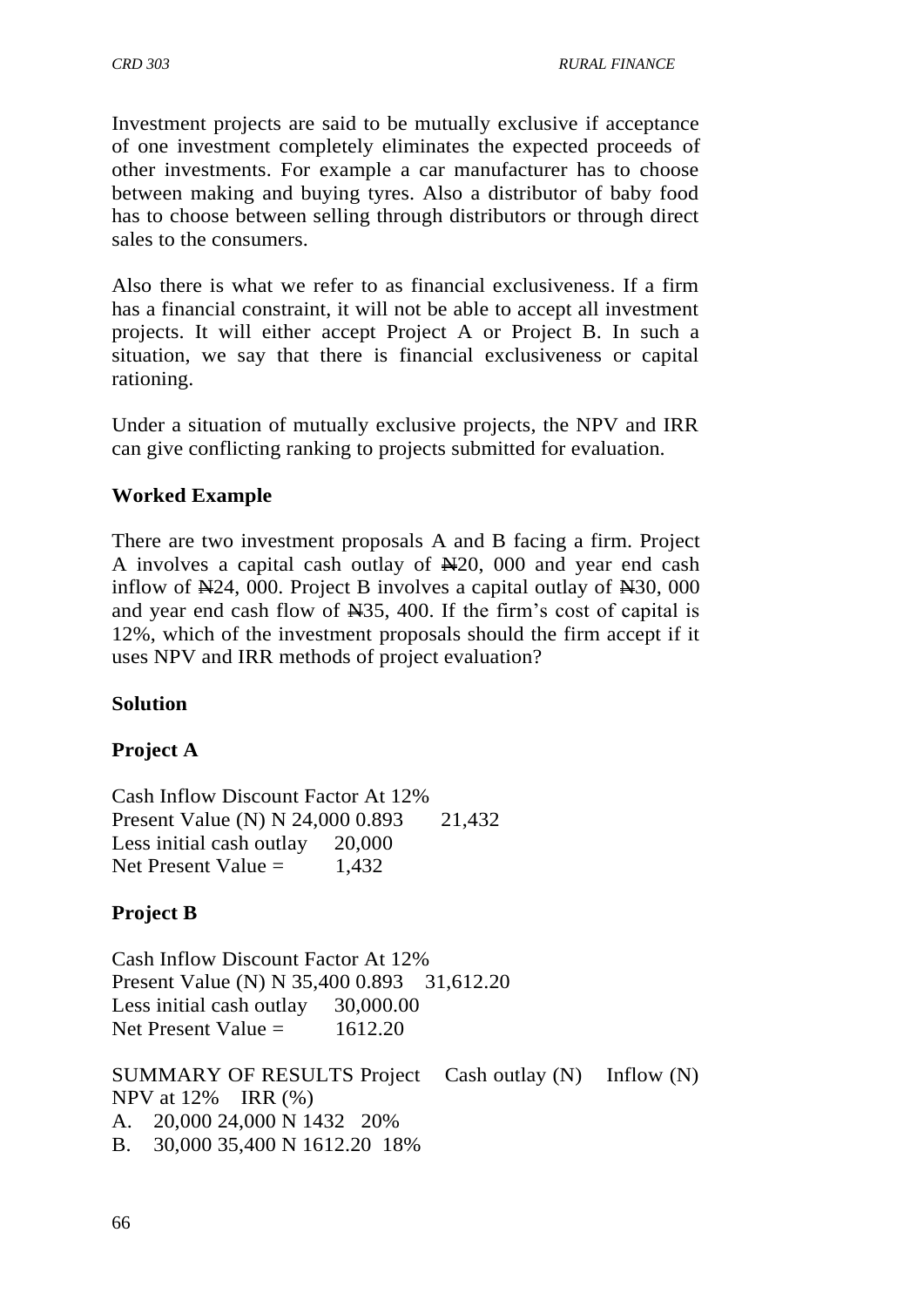You will note that if Project A and Project B are independent projects, both of them will be acceptable by both NPV and IRR methods.

However if they are mutually exclusive projects then NPV and IRR can give us conflicting results. It is important to note this fact.

It is seen from the result that under the NPV method, Project B has a higher net present value and is ranked higher than Project A.

However, if the IRR method is used to evaluate the two projects, Project A will be ranked higher than Project B.

# **3.1.3 Sources of Conflicting Results -NPV Vs IRR**

We have just seen through the last example that under exclusiveness, the NPV and IRR will give conflicting results when ranking projects.

The conflicting results arise under the following conditions: Projects have different expected lives.

The life span of a project goes a long way to determine the nature of the cash flows and how they affect both NPV and IRR computations.

### **Different capital outlays**

Another condition under which NPV and IRR will yield conflicting ranking of projects is when the outlays of projects are of different sizes. Differences in capital outlay for projects usually lead to conflicting ranking of the projects using the NPV and IRR methods.

### **Differences in cash flow pattern**

Another condition under which the NPV and IRR will yield contradicting results is where the cash flow patterns are different. In some projects, the cash inflows may arrive earlier than in other projects. Some projects are like that.

# **3.1.4 Incremental Approach**

The apparent conflict between the NPV and IRR methods of evaluation can be resolved through using the incremental approach. Consider for example two projects with the following cash flows Cash Flows (N).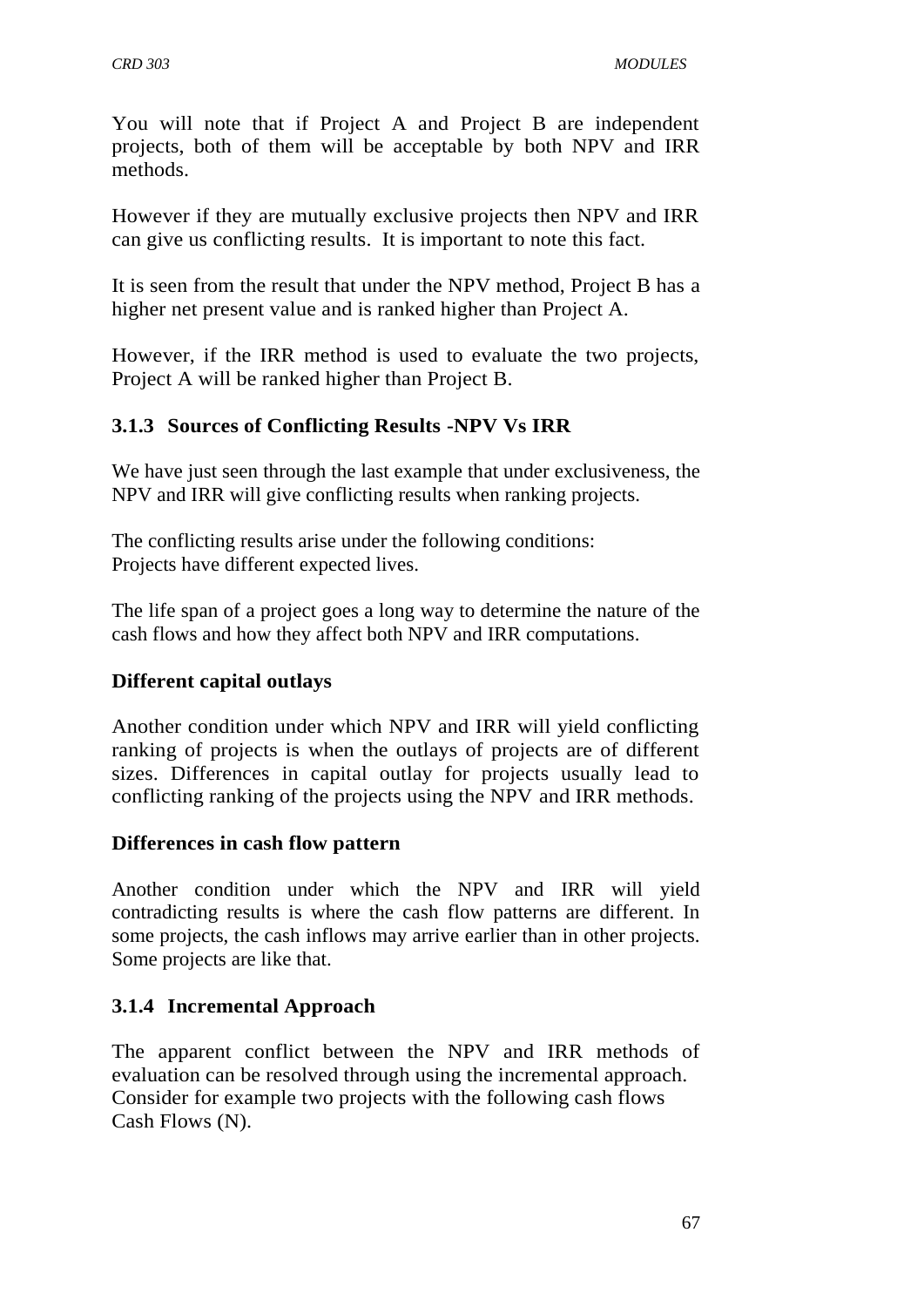| f()                                 | f L | $+2$ | NPV at 8% |       |     |
|-------------------------------------|-----|------|-----------|-------|-----|
| IRR Project A - 20,000 20,000       |     |      | 4,800     | 2.633 | 20% |
| $B - 30,00020,000$ $16,680$ $2,818$ |     |      | 15%       |       |     |

It is to be observed that the incremental project is called Project  $B -$ A, and the incremental cash flow is expected thus:

Incremental Cash Flow (N)

t0  $t1$   $t2$ 

IRR Project (A- B) -10,000 0 11,880 9%

We need to perfectly understand what we are trying to reach at. You will note that Project A has a lower NPV (N 2633) but a higher IRR at 20%. Project B has a higher NPV (N 2818) but a lower IRR.

Under the incremental approach, we can define a project called B - A. Project B- A is an algebraic deduction of Project A from Project B.

Ordinarily one would be tempted to prefer Project A under the IRR method because it has an IRR of 20%. But if you take a critical look at the incremental project, Project B-A, you will realize that the incremental project offers an extra 9% IRR over and above the 20% offered by project A. So one would be inclined to prefer or select Project B-A.

As far as the NPV and IRR conflict exists, the most satisfactory solution is to use the incremental approach. A good financial manager should be interested in evaluating the impact of incremental cash flows on the investment proposal.

### **SELF-ASSESSMENT EXERCISE**

Project A has outlay of N30,000 and cash inflow of N50, 000. Project B has an outlay of N50, 000 and cash inflow of N90,000. What is the incremental project?

### **3.1.5 NPV AND IRR: Choice of Method**

We have discussed the NPV and IRR methods. Although both methods are discounted cash flow methods, they give conflicting answers under conditions of capital rationing or financial exclusiveness. So the key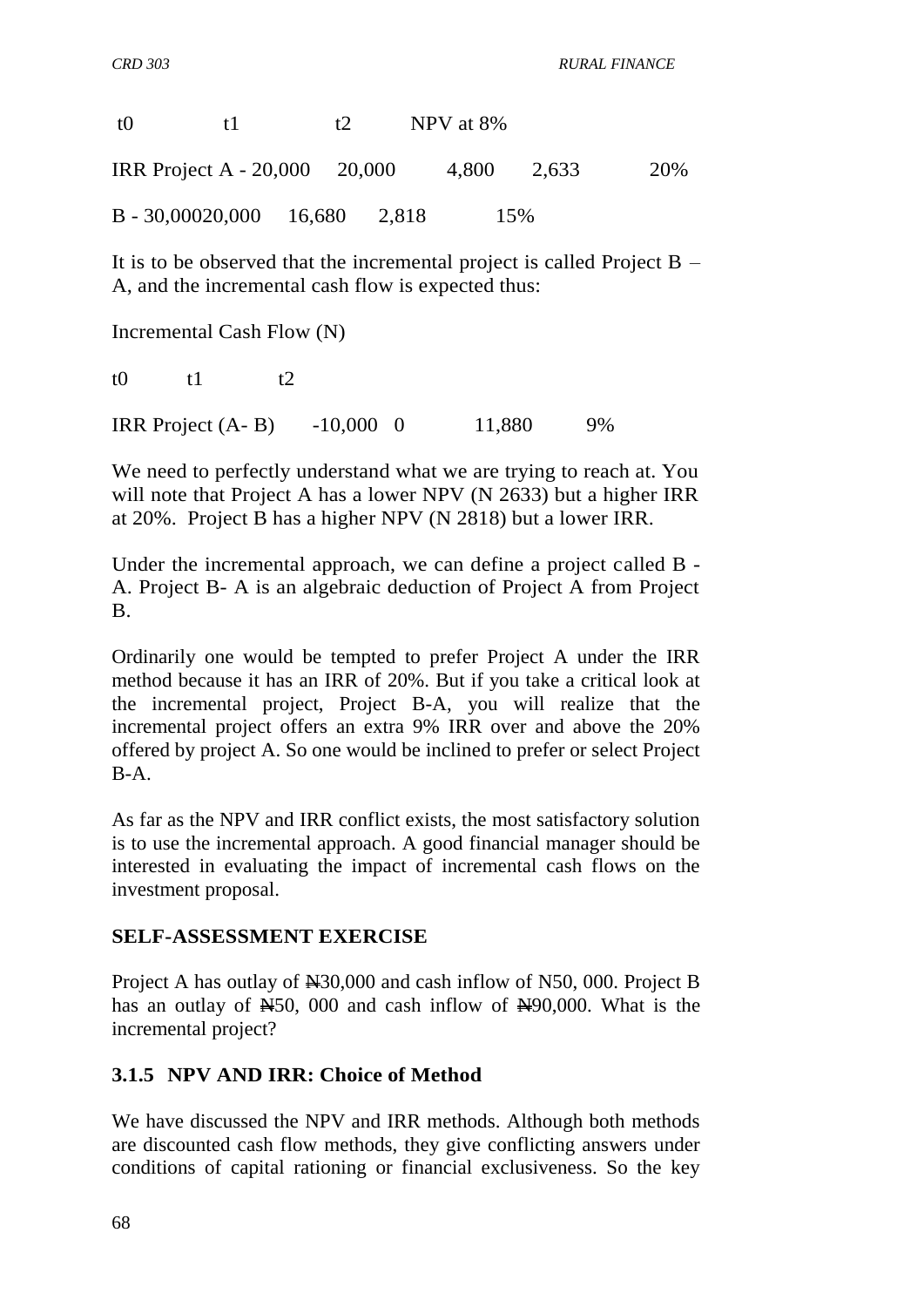problem facing financial decision makers is that of choosing between the two.

The NPV gives a consistent solution to investment analysis problems. This is because it gives a figure known as NPV which can be easily comparable. It is also easier to compute and so many analysts prefer to use the NPV method in their analysis.

On the other hand, some other analysts prefer to use the IRR method. First, IRR appeals a lot to businessmen because it is a rate that can be used to compare with a required rate of return. It is therefore according to them, easier to understand IRR than Net Present Value. Also in the IRR method, the analyst is saved the problem of calculating the cost of capital which is the starting point of the NPV analysis.

### **ANSWER TO SELF-ASSESSMENT EXERCISE**

The incremental project is Project B-A. It can be expressed thus:

t0 t1 Project  $(B-A) - \frac{N20,000}{N40,000}$ 

### **4.0 CONCLUSION**

In this unit, we have discussed the Net Present Value (NPV) Vs the Internal Rate of Return (IRR).We tried to look at the sources of conflict between the two methods. There unique roles in investment appraisal were also discussed.

### **5.0 SUMMARY**

The NPV method and the IRR method are both discounted cash flow methods used in the investment analysis and evaluation. This unit treated comparison between the methods, bringing out their differences. It also traced the sources of their apparent conflicting solutions to the investment decisions. In the next unit, we shall discuss Risk Analysis in Capital Budgeting.

### **6.0 TUTOR-MARKED ASSIGNMENT**

In the cases of financial exclusiveness, the IRR and NPV do not yield consistent answers in evaluating projects. What are the reasons for the inconsistencies?

### **7.0 REFERENCES/FURTHER READING**

Van, Horne (1989). Financial Management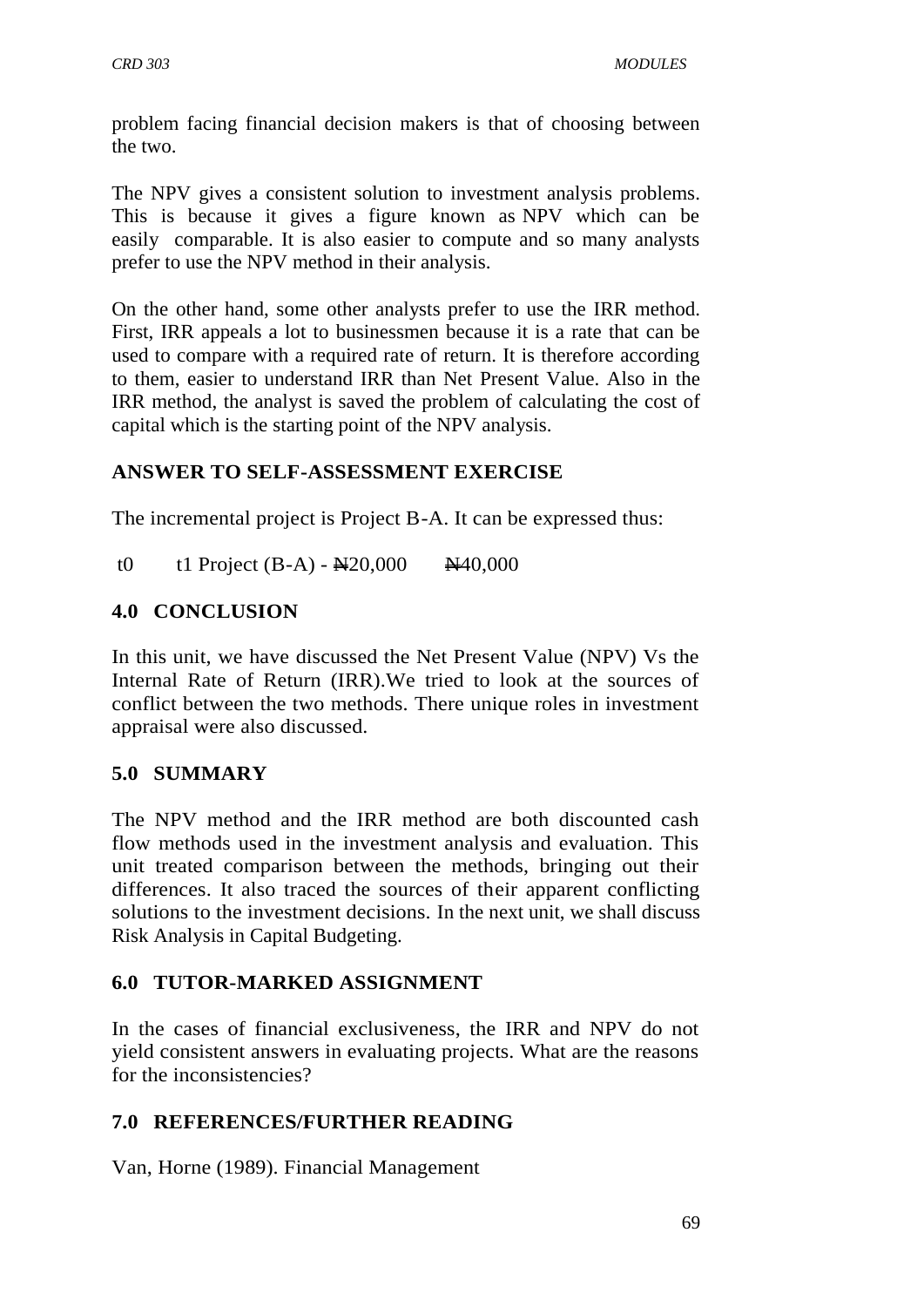# **UNIT 3 COOPERATIVE BANKS**

### **CONTENTS**

- 1.0 Introduction
- 2.0 Objectives
- 3.0 Main Content
	- 3.1 Characteristics of Cooperative Banks
	- 3.2 Objective of Cooperative Bank
- 4.0 Conclusion
- 5.0 Summary
- 6.0 Tutor-Marked Assignment
- 7.0 References/Further Readings

# **1.0 INTRODUCTION**

A cooperative bank is a financial institution specially set up to offer greater access to savings and borrowing facilities for cooperative societies and their members at relatively cheaper costs. A cooperative bank can be defined as a cooperative society carrying on the business as other banks but in such a manner that they fill the financial gaps created by the conservative financing practices of other commercial banks:

# **2.0 OBJECTIVES**

At the end of this unit, you should be able:

- explain the characteristics of cooperative banks.
- discuss the objectives of cooperative banks.

# **3.0 MAIN CONTENT**

### **3.1 Characteristics of Cooperative Banks**

- i. Being service-oriented and not profit-oriented, they can operate at minimal profit and cheap credit to the farmers. Moreover their funds cannot be channeled into projects other than those set up by their members and hence the opportunity cost of agricultural finance is nil.
- ii. Being rural-based their administrative charge will not be as high as those of commercial banks since their staff do not need additional training In rural banking.
- iii. Being intimate with the borrowers, their procedures need not to be as intricate as those of commercial banks. Infact their procedures readily explained by their staff to the illiterate farmer borrowers.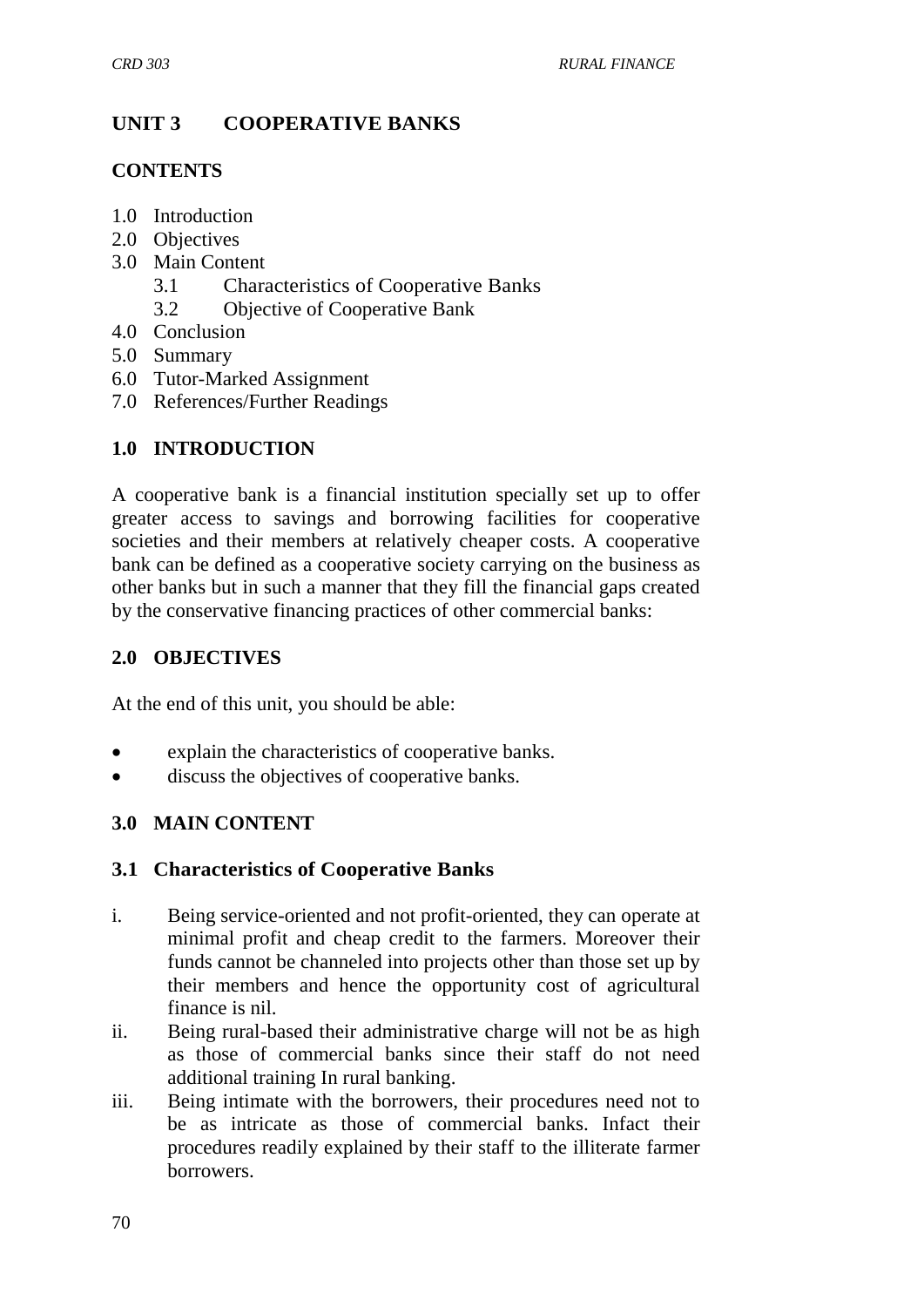- iv. Being acquainted with the borrowers business and his character, they can easily evaluate the viability of his proposal and need not insist on adequate security.
- v. The incidence of bad debts among the borrowers of cooperative banks are less because a defaulter is likely to face loss in the circle of his friends and relations who are all members of bank. Hence recovery cooperative bank advances is achieved through extra-legal means.
- vi. Being rural-based, cooperative banks can monitor the advance more easily thereby reducing the possibility of banking frauds like diversion of funds.
- vii. Although they initially receive a helping hand from the state, the rural cooperative bank can gradually generate their funds so that in the long run they will not suffer the burden of subsidizing credit to agriculture. Thus rural cooperative bank are ideal financial institution of poor, by the poor, and for the poor.

# **3.2 Objective of Cooperative Bank**

Cooperative bank has among other things the following objectives:

- i. To operate as a secondary financing agency for securing finance from available resources to cater for the needs of the registered cooperative societies within its operational area.
- ii. To promote thrift among its members by offering them an opportunity to accumulate their savings.
- iii. To develop, assist and co-ordinate the financial aspect of registered societies within the area of operation.
- iv. To have power to accept savings and/or deposits from members.
- v. To have the power to contract financially with the approval of the Registrar on behalf of cooperative societies and to pledge assets of the societies.
- vi. To have the power to invest or dispose of the surplus funds of the societies in the overall interest of the cooperative movement.
- vii. To have the power to borrow for the purpose of its business from sources whatsoever with the approval of the Registrar.
- viii. To have the power to acquire assets of any nature in the interest of the bank considered necessary, and conducive to the nature of their business.
- ix. To harness all available resources within the cooperative movements for the overall benefits of all the members and to undertake other work that will promote the cause of cooperation.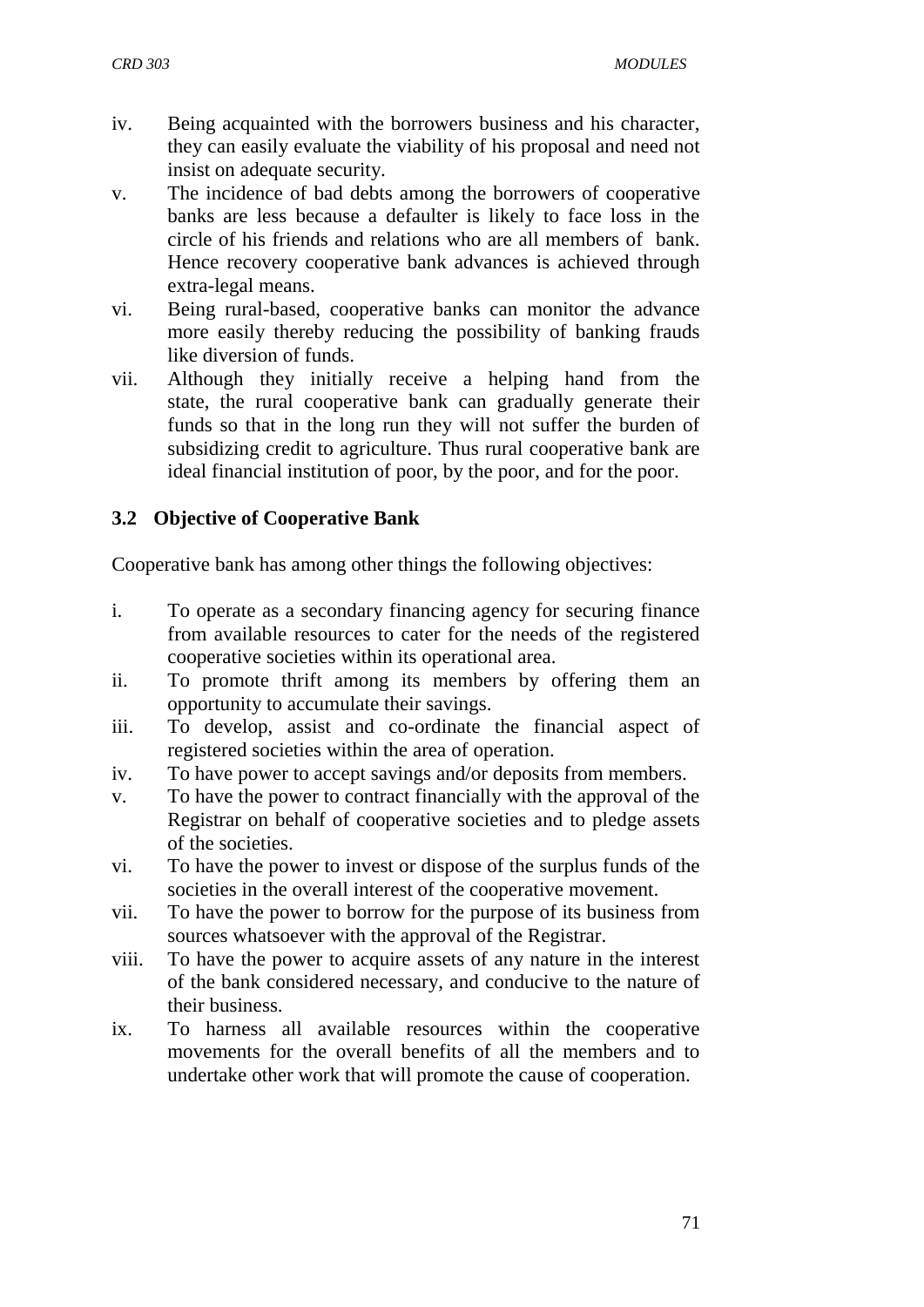# **4.0 CONCLUSION**

In this unit, cooperative banks are seen as financial institutions carrying on the business as other banks but in such a manner that they fill the financial gaps created by the conservative financing practices of other commercial banks. The peculiar characteristics of cooperative banks as well as their objectives were explained.

### **5.0 SUMMARY**

Students can appreciate the role of cooperative bank more when they situate the operations of these banks in rural areas. They play significant role and exhibit flexibility, balancing economic motives with social and friendly services. Cooperative banks have emerged into a potent tool in financial inclusion and poverty reduction in many developing economies.

# **7.0TUTOR-MARKED ASSIGNMENT**

- 1. Discuss the concept of the time value of money.
- 2. Explain the methods used to adjust the impact of time on money.

# **7.0 REFERENCES/FURTHER READINGS**

- Baumback, C.M. (1992). *Basic Small Business Management.* London: Prentice Hall.
- Central Bank of Nigeria (1993) "Small and medium Scale Enterprise Development in Nigeria". *Annual Report and Statement of Accounts.* Lagos Central bank of Nigeria. Vol. 30 (4) P.246.
- Green, G. C. (1975), *-How to Start and Manage your Own Business.*  New York: McGraw Hill.
- Ikpe, K.I. (1989). "Financing Small Business in Nigeria under the Structural Adjustment Program". *The Executive:* An International Business and Economic annual Journal, Vol. 2, April, pp 13-19.
- INSTRAW (1991), *Analysis of Women's Participation in the informal Sector.*(Report of the Consultative Meeting of Experts on Macroeconomic Policy), Rome: United Nations PP 6-10.
- Ho, M.S. and Urata (1994). Small and Medium Size Entreprises Support Policy in Japan Washington D.C.: World Bank policy Research Department.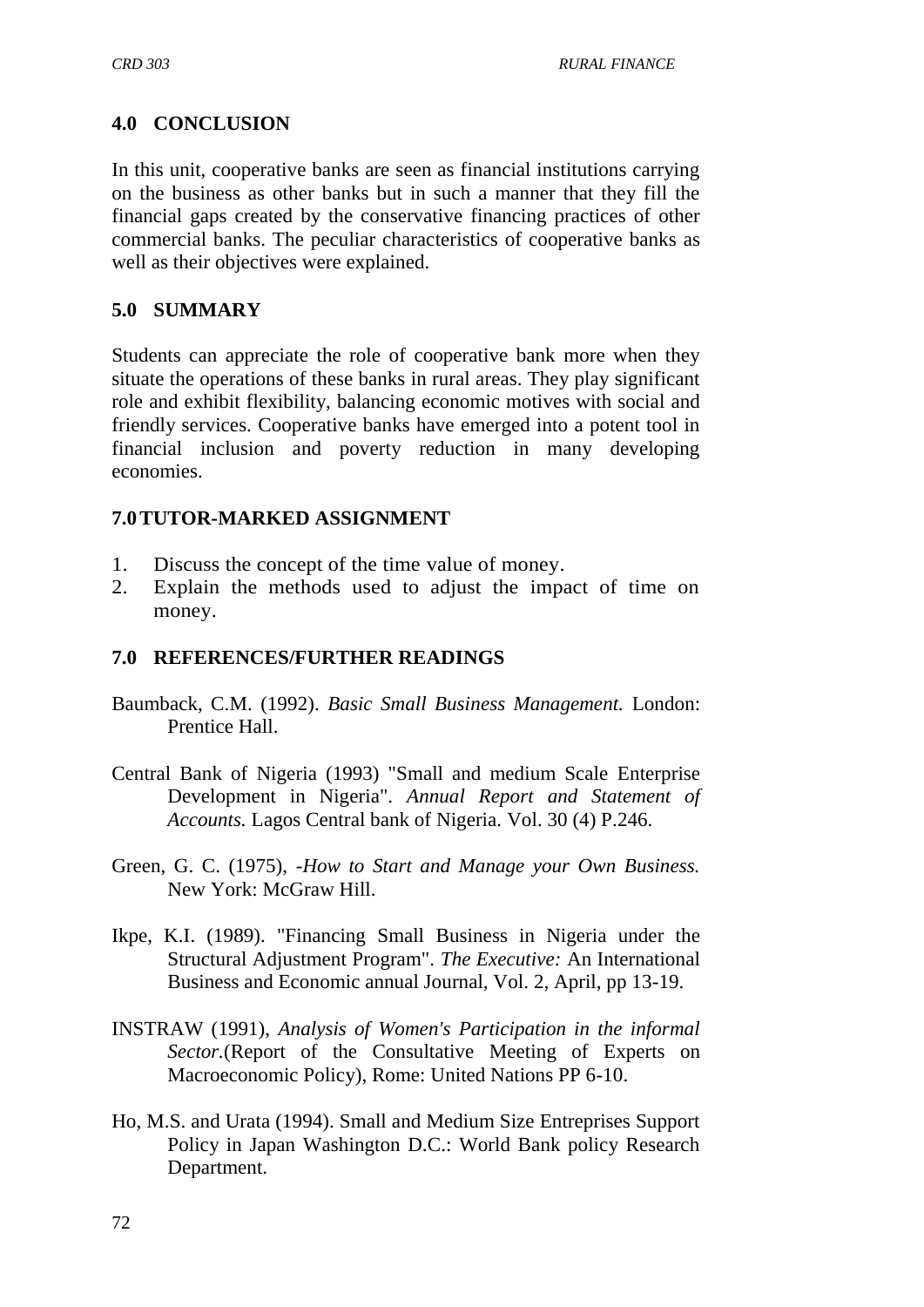- Ijere, M. A. (1992). *Prospects of Nigerian Cooperatives.* Nigeria: A Johnson Publishers Ltd.
- Nweze, N.J. (1997). *Essentials of Cooperative Economic* Nigeria: A Johnson publishers Ltd.
- Okonkwo, J.N. (2001). Introduction to Cooperatives Nigeria: Dulacs Press Ltd.
- Iwuafor, E.N. (1986). "Business organization, in Ezeaku, L. C. et al, (eds) *Principles and practices of Management and Business Studies.* Nigeria Educational publication Nig. Ltd.
- Siropolis, N. (1994), *Small Business Management:* A Guide *to Entrepreneurship.* USA: Boston Houghton, Mifflin Company 5th Edition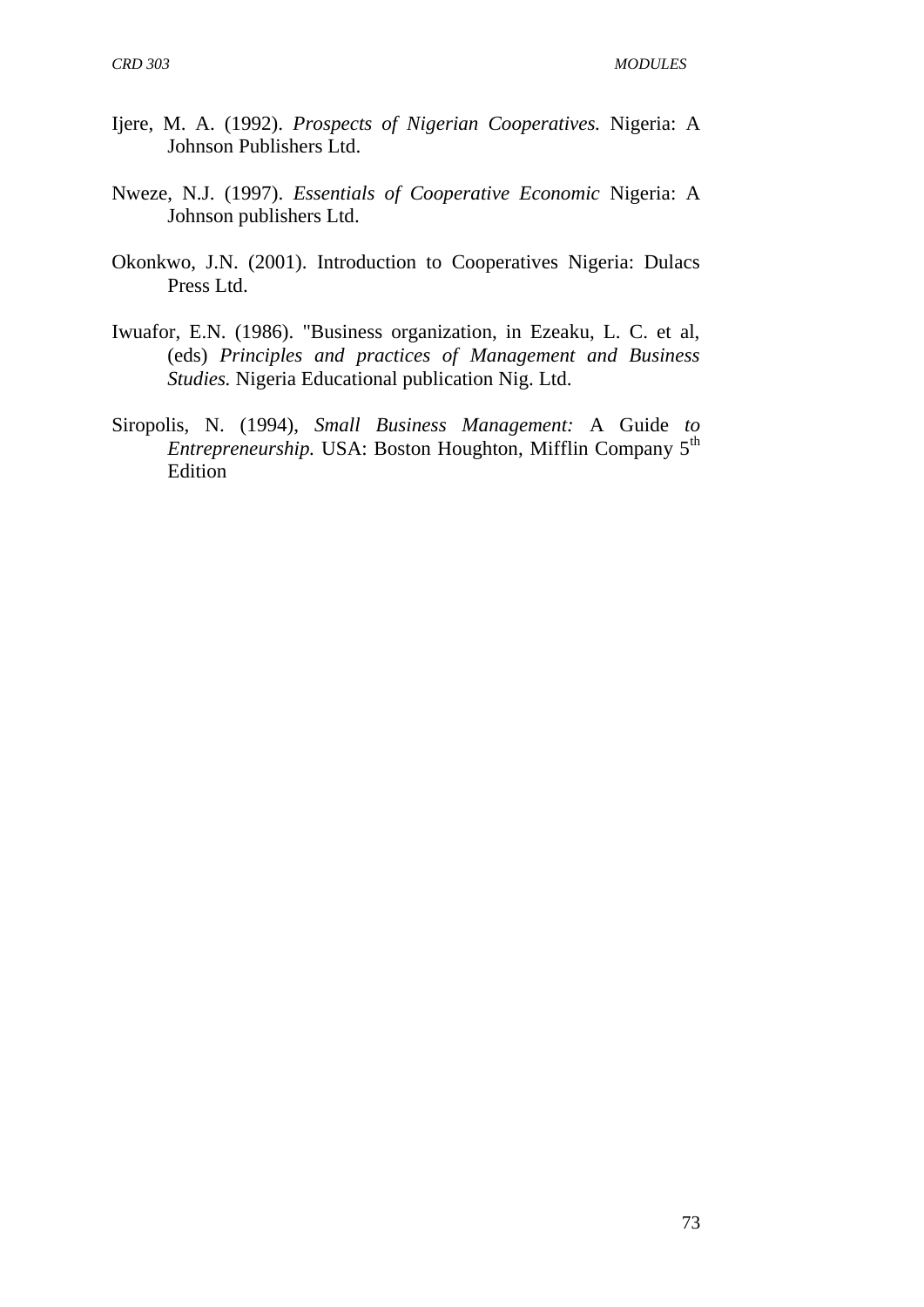### **UNIT 4 PROBLEMS OF LOAN REPAYMENT IN COOPERATIVE BANKS**

### **CONTENTS**

- 1.0 Introduction
- 2.0 Objectives
- 3.0 Main Content
	- 3.1 Absence of Non Factual Project Feasibility Studies
	- 3.2 Giving loan to societies when not required
	- 3.3 Attitude of Societies to Loan
	- 3.4 Illiteracy of Co-operators
	- 3.5 Improper Loan Disbursement and Poor Supervision
	- 3.6 Lack of Securities for Loans
	- 3.7 Economic Problem
- 4.0 Conclusion
- 5.0 Summary
- 6.0 Tutor-Marked Assignment
- 7.0 References/Further Readings

### **1.0 INTRODUCTION**

Previously, we discussed cooperative banks, its characteristics and its objectives. In this unit, we focused on the problems encountered during loan repayment in cooperative banks.

### **2.0 OBJECTIVES**

At the end of this unit, you should be able to:

- ascertain the problems of loan repayment in cooperative banks.
- help to proffer advice both to the bank and clients on how to minimize default

### **3.0 MAIN CONTENT**

### **3.1 Absence of Non Factual Project Feasibility Studies**

Feasibility studies are very necessary in establishing projects and in obtaining loan from any financial institutions.

Basically, feasibility studies shows all the expenses to be made and mote to determining the viability of the project through economic indicators such as net present value (NPV) internal rate of return (IRR), benefit cost ratio (B/C). In the absence of non-factual project feasibility studies, it will be difficult to determine the viability of the project. If it happens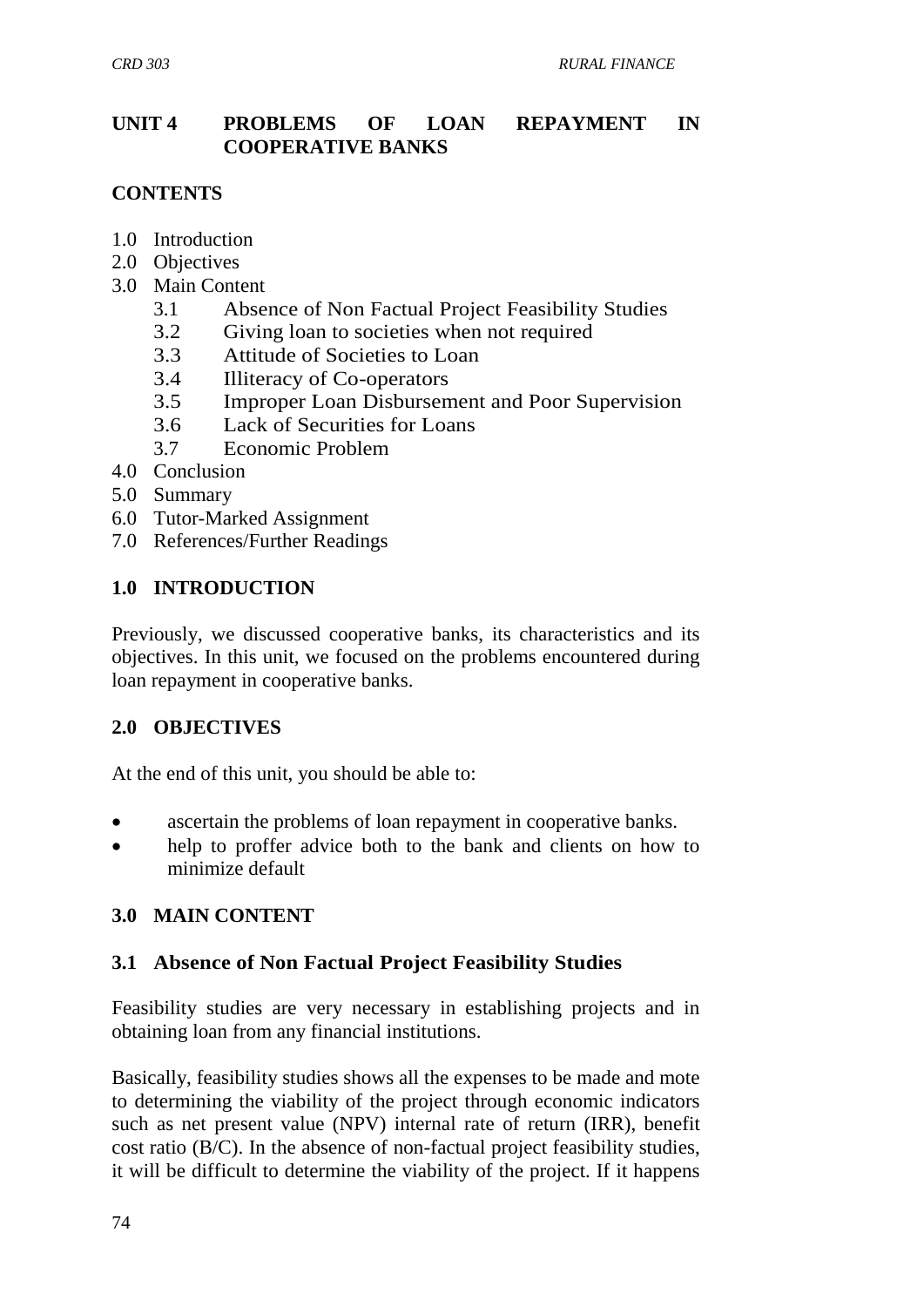that loan is obtained for such a project, there will be a high probability of the project not yielding a good result and the resources committed will not be recovered. Invariably, the society that owns such a project will stand to default.

### **3.2 Giving Loan to Societies when not required**

It is not uncommon to observe that some societies obtain loan when they do not need them or the loan are received when the operational periods have elapsed. They may divert such loan to non-profit projects, which may be difficult to recover for repayment.

# **3.3 Attitude of Societies to Loan**

Some cooperative regards loans especially loans from the government as 'national cake'. They have the misconception that securely getting the loan is their own share of the national cake, they therefore share the money and deliberately refuse to repay when such loans are due.

# **3.4 Illiteracy of Co-Operators**

Many of the co-operators are illiterates and most of them are poorly educated. Hence they are not in a position to organize their business activities. Even with a good feasibility report, they find it extremely difficult to adhere to the specification made in the report. Again accurate records of the business are not kept and hence loans are managed and repayment becomes difficult.

# **3.5 Improper Loan Disbursement and Poor Supervision**

Improper loan disbursement and poor supervision could lead to loan default. For instance if the loan is disbursed at a stretch (bulk), it is likely to be mismanaged. Lack of adequatesupervision of the loan by the Agency could result in diversion of the loan and may face repayment problem.

# **3.6 Lack of Securities for Loans**

Submission of securities for securing loans will inspire societies to work harder and make surplus for easy repayment. Loans granted without adequate securities may face repayment problems because the cooperators may not be inspired to work in order to recover the loan and repay as and when due.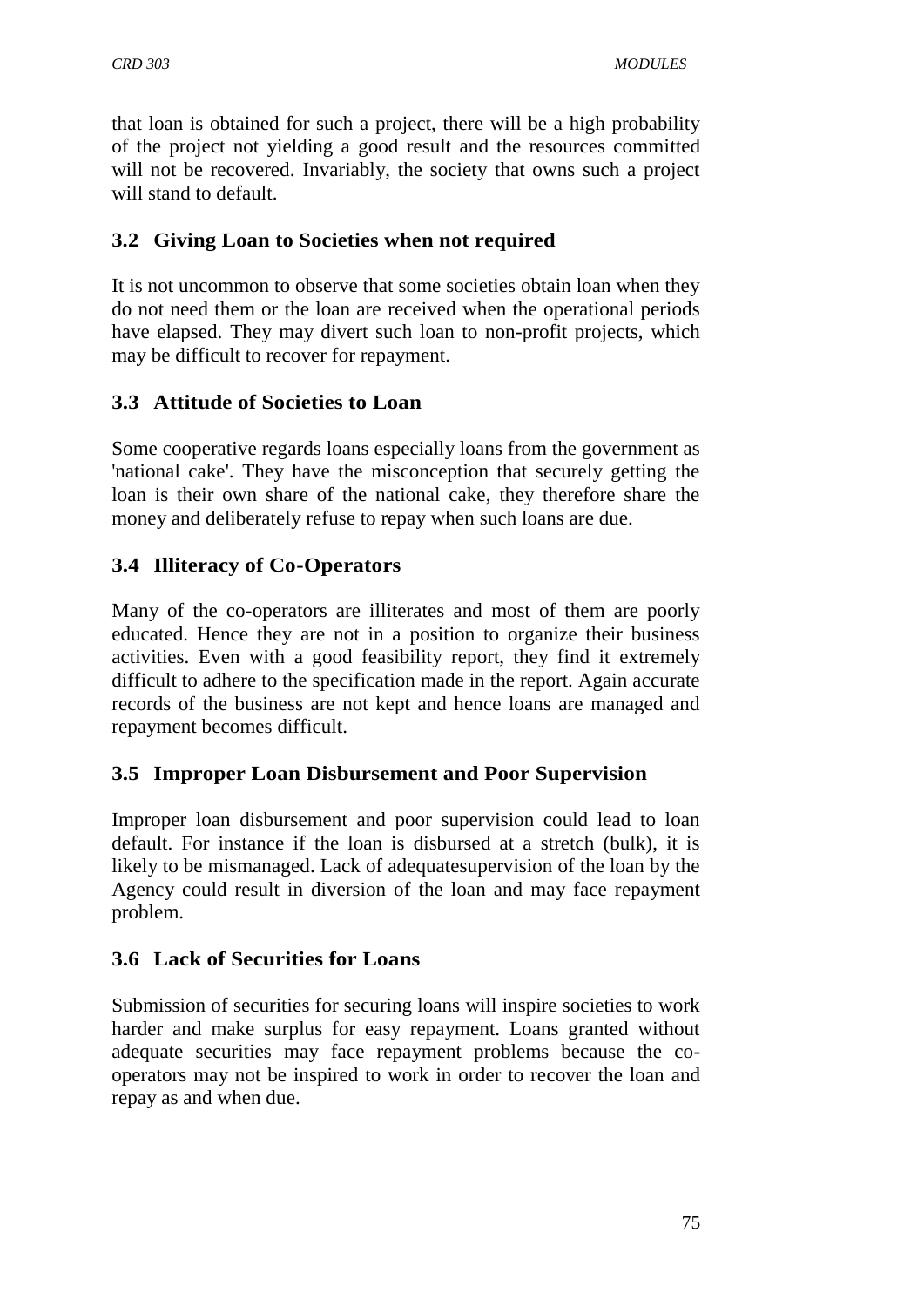- i. Poor leadership of the society: Poor leadership may result in poor management of the loanand it may be difficult for the society to repay the loan.
- ii. Natural Disaster and Weather vagaries: Natural disaster such as fire outbreak, flooding erosion, oil spoilage pollution etc. and weather vagaries such as draught, too much rain will adversely affect projects carried out by the societies especially the agricultural projects, it may be difficult to recover loan and invariably its payment becomes difficult.
- iii. Poor facilities for project performance: Poor facilities in areas where the societies operate especially the rural areas will adversely affect the performance of the project. For instance, unavailability of processing and storage .facilities will result in farm produce losses especially during bumper harvest, which may reduce income. Again lack of spare parts could delay production. All these will affect repayment of loan as and when due.

### **3.7 Economic Problem**

Inflation results in high cost of production and if there is significant fall in prices of farm produce the society stand to less and recovering the capital will be difficult which will affect repayment.

### **4.0 CONCLUSION**

Cooperative banks have been identified with some obstacles which it faces during its period of loan repayment. Some of these obstacles amongst others have been ascertained to be absence of nonfactual project feasibility studies, giving loan to societies when not required, attitude of societies to loan, illiteracy of cooperators, improper loan disbursement and poor supervision, lack of securities for loans and economic problem. Improved understanding of these problems will assist the bank to improve operation and loan administration.

### **5.0 SUMMARY**

In this chapter, we have been able to study and understood some problems faced by cooperative banks during loan repayment. It has been made clear that due diligence and effective monitoring is needed in order to minimize default.

### **8.0TUTOR-MARKED ASSIGNMENT**

- 1. Discuss the problems of loan repayment in cooperative banks.
- 2. Provide solution on how bank and clients can minimize default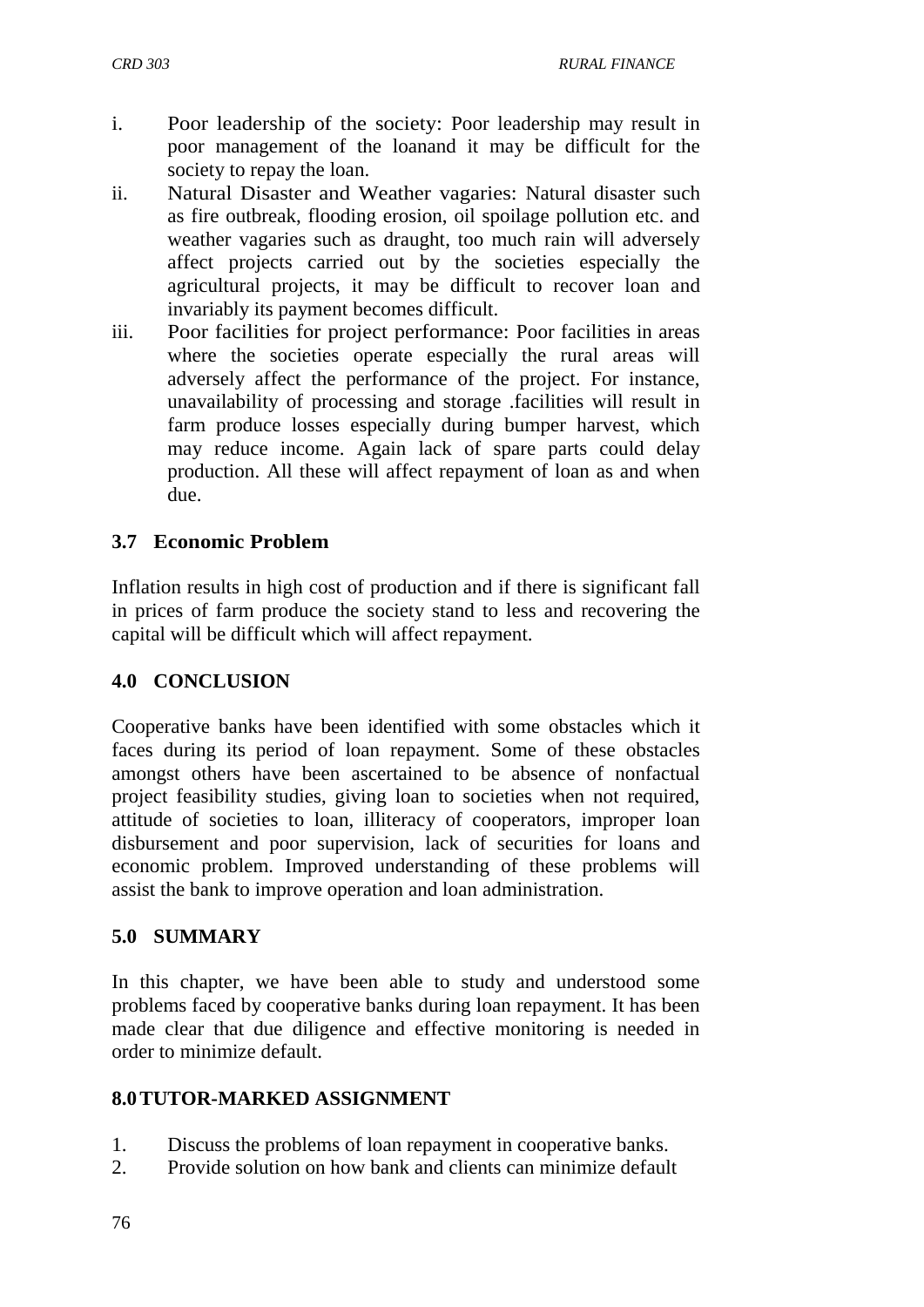#### **7.0 REFERENCES/FURTHER READINGS**

- Baumback, C.M. (1992). *Basic Small Business Management.*London: Prentice Hall.
- Central Bank of Nigeria (1993) "Small and medium Scale Enterprise Development in Nigeria"*Annual Report and Statement of Accounts.*Lagos Central bank of Nigeria.Vol. 30 (4) P.246.
- Green, G. C. (1975), *How to Start and Manage your Own Business.*New York: McGraw Hill.
- Ikpe, K.I. (1989). "Financing Small Business in Nigeria under the Structural Adjustment Program".*The Executive:* An International Business and Economic annual Journal, Vol. 2, April, pp 13-19.
- INSTRAW (1991), *Analysis of Women's Participation in the informal Sector.*(Report of the Consultative Meeting of Experts on Macroeconomic Policy), Rome: United Nations PP 6-10.
- Ho, M.S. and Urata (1994). Small and Medium Size Entreprises Support Policy in Japan Washington D.C.: World Bank policy Research Department.
- Ijere, M. A. (1992). *Prospects of Nigerian Cooperatives.*Nigeria: A Johnson Publishers Ltd.
- Nweze, N.J. (1997). *Essentials of Cooperative Economic* Nigeria: A Johnson publishers Ltd.
- Okonkwo, J.N. (2001). Introduction to Cooperatives Nigeria: Dulacs Press Ltd.
- Iwuafor, E.N. (1986). "Business organization, in Ezeaku, L. C. et al, (eds) *Principles and practices of Management and Business Studies.* Nigeria Educational publication Nig. Ltd.
- Siropolis, N. (1994), *Small Business Management:* A Guide *to Entrepreneurship.* USA: Boston Houghton, Mifflin Company 5<sup>th</sup> Edition.
- Giltinger J.P, *Economic Analysis of Agricultural Projects.* The Johins Hoplains University press, Baltimore and London.
- Nzewi C.U. and Ozoh O.E, *Strategies for Nigerian Economic Recovery.* Polytechnic Press, Oko, Anambra State, Nigeria.P.3.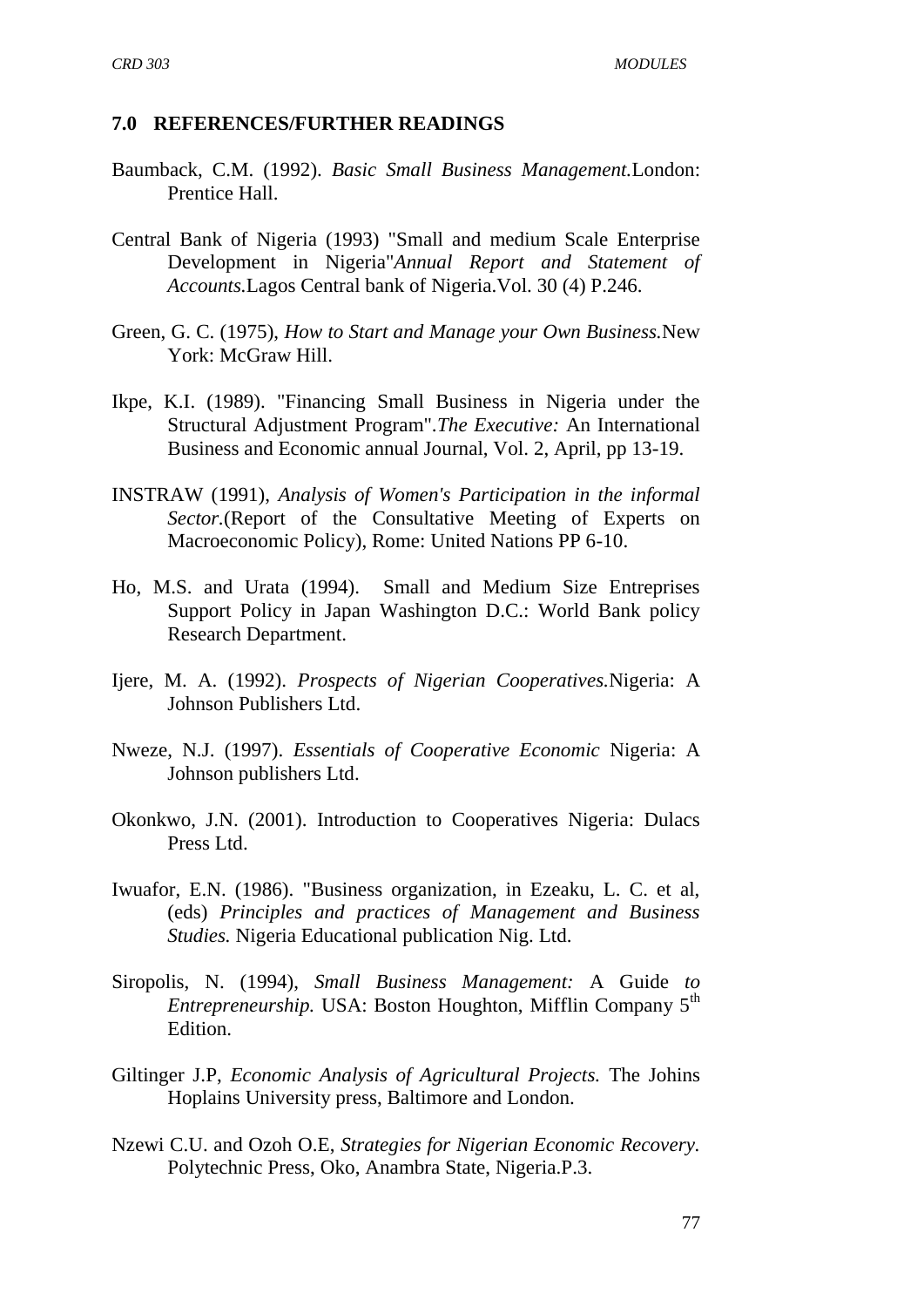Nwankwo C (1987) *Nigerian Financial System:* Ibadan Macmillan.

- Okonkwo C.M. (1985) "Use of Cooperative Societies as an Instruments of Economic Development" A paper presented at the state seminar on the preparation of the  $5<sup>th</sup>$  National Development Plan (1986-1990) Anambra State Enugu p.3.
- Richard H, (1972) *Co-operative of Business,* Oka Tree Press Texas. Richard D. IRWIN *Credit Management, Handbook,*  National Association of Credit Management: INC Illinois.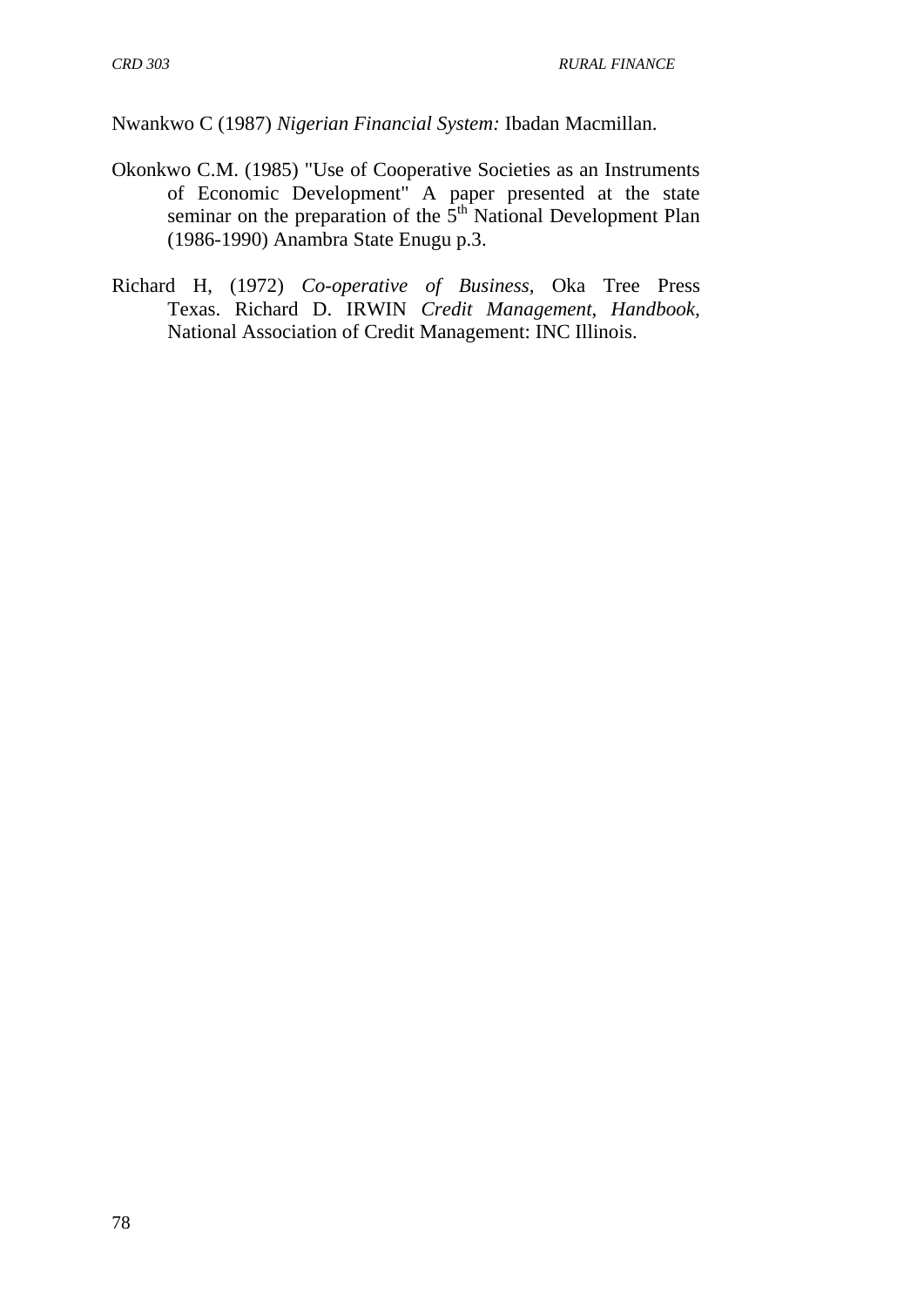# **UNIT 5 COOPERATIVE ORGANISATIONAL STRUCTURE**

### **CONTENTS**

- 1.0 Introduction
- 2.0 Objectives
- 3.0 Main Content
	- 3.1 Societies
	- 3.2 Unions
	- 3.3 Apexes
- 4.0 Conclusion
- 5.0 Summary
- 6.0 Tutor-Marked Assignment
- 7.0 References/Further Readings

# **1.0 INTRODUCTION**

Every organizational setup has a structure to which it organizes its activities. Cooperatives likewise have an organizational structure that enables it to manage its activities and comply with statutory provisions. Cooperatives are usually organized in a four tier structure.

# **2.0 OBJECTIVES**

At the end of this unit, you should be able to discuss the cooperative organizational structure.

# **3.0 MAIN CONTENT**

Cooperatives are usually organised in a four tier structure. There are primary (societies), secondary (unions), state and national apexes. In Nigeria each state has a Federation while a Federation of Federations forms the culminating apex. It is called Cooperative Federation of Nigeria (CFN).

# **3.1 Societies**

- *a.* The organization of primary cooperatives into societies at village (rural) level and ward level (urban) is ideal as it permits people who live close to each other to participate in and patronize the society's business. In future, efforts must be made to ensure optimal membership sizes based on the types and functions of Cooperative Societies. This is important to ensure viability and sustainability.
- *b.* One important approach to establishing optimal membership size is to encourage voluntary coalescing of small sized societies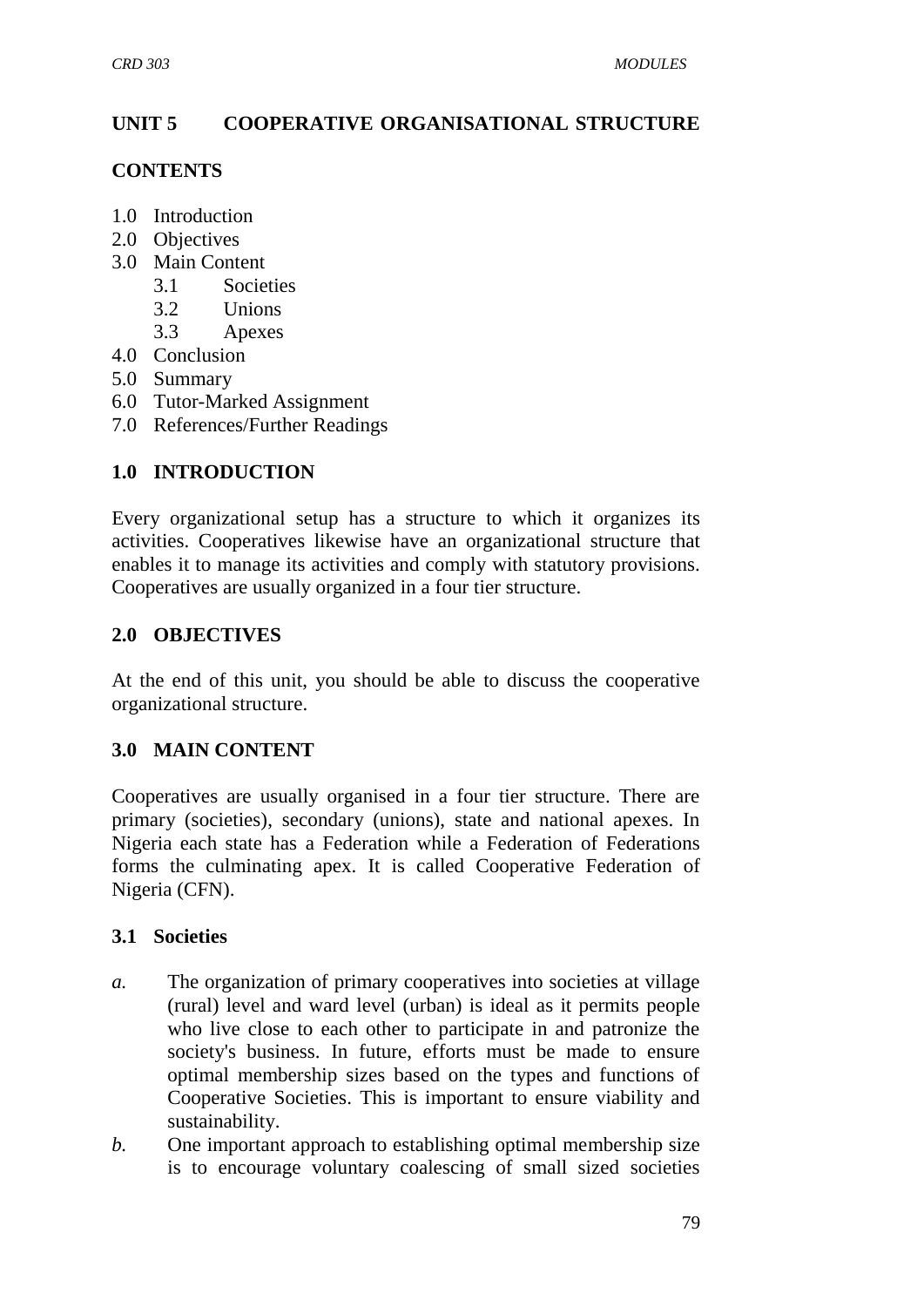doing the same types of businesses within an area. This should be encouraged whenever and wherever feasible.

*c.* Horizontal linkages between primary societies within and between Local governments and States should be encouraged for mutual benefits, for example, a grain producer cooperative in a northern state should be in touch with a garri processing/consuming society in a southern state. Both will gain from information exchange and price negotiations.

# **3.2 Unions**

The advantages of having primary Societies coming together to form unions are well known. However, future union formations should be voluntary among societies which carry out the same or similar businesses. They should come together voluntarily, not by force. It is hoped that cooperative development will proceed rapidly in all parts of the country so that several unions of similar societies can replace the single union in each Local government area. This will reduce friction and encourage cooperation among cooperatives.

Cooperative unions should henceforth strive to be relevant and to fulfil the felt needs of the societies that make up such unions. The societies will then be encouraged to pay their subscriptions and stop agitation for direct affiliation to an apex (or Federation).

In addition to revenues accruing to them from subscriptions by affiliated societies, Cooperative Unions must have profitable ventures to reduce dependency on the subscriptions.

The unions must act firmly as mouth-piece for the societies that they represent. This will boost their relevance and ensure success.

# **3.3 Apexes**

In the context of the democratic space subsisting in the country, all apexes must be seen to be the outcome of the needs and wishes of members of cooperative societies and unions that form the apex.

The CFN must operate in a way to earn the recognition and respect of all Cooperative apexes nation-wide so that they can make the prescribed subscriptions to it annually.

All unions and other state "apexes" must be affiliated to the State Cooperative Federation. They must make prescribed subscriptions to the Federation and be represented on its Board. Where many unions are involved, a method of proportional (or rotational) representation must be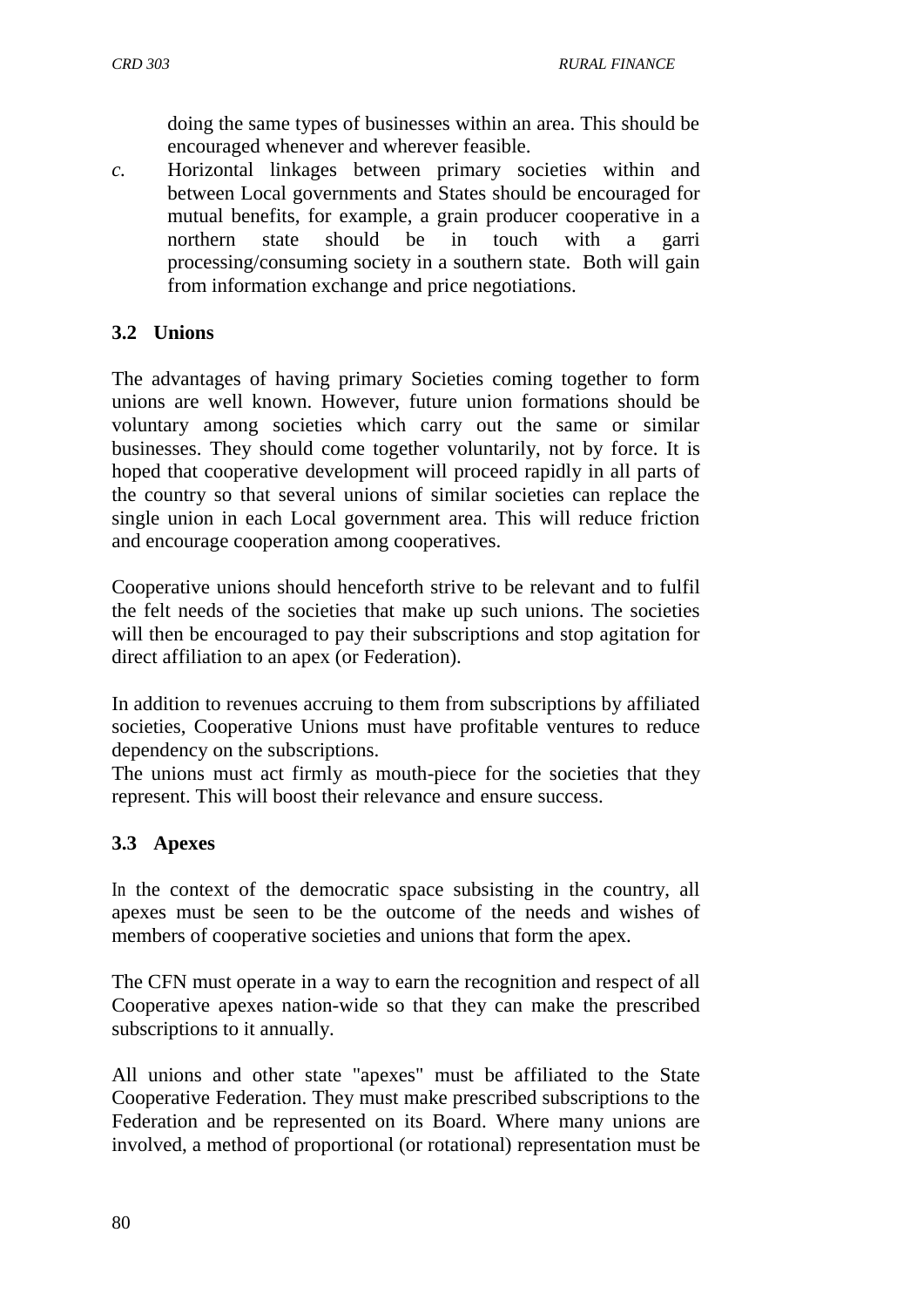worked out. State apexes must stay relevant to the grassroots societies which form them.

The plethora of apexes at the national and state levels must be critically reviewed to remove the confusion and streamline them for effective administration. Only the relevant apexes which are likely to contribute positively to the overall cooperative development efforts should be retained. The CFN must set in motion the process of this review.

Placement of Cooperative Matters at Federal and State Levels:

Cooperative matters at National and State Levels should be upgraded and placed in full-fledged. Ministry of Cooperatives and Rural Development to facilitate proper coordination and relationship among cooperatives at all levels.

#### **4.0 CONCLUSION**

In this unit, we explained the various tiers to which cooperative functions. These tiers were identified as societies at the primary level, unions at the secondary level, the state and then the National apexes. Nevertheless, we clarified that each state in Nigeria consists of a federation while a federation of federations forms the culminating apex called the cooperative Federation of Nigeria (CFN).

### **5.0 SUMMARY**

In this unit, you have been made to understand that cooperatives exist within a four tier organizational structure of primary societies (primary), unions (secondary), state and Apexes. This arrangement enables it to discharge its function and achieve its mandate

#### **6.0 TUTOR-MARKED ASSIGNMENT**

Discuss the organizational structure

- a) Union
- b) Apexes
- **c)** Primary

#### **7.0 REFERENCES/FURTHER READINGS**

Baumback, C.M. (1992). *Basic Small Business Management.*London: Prentice Hall.

Central Bank of Nigeria (1993) "Small and medium Scale Enterprise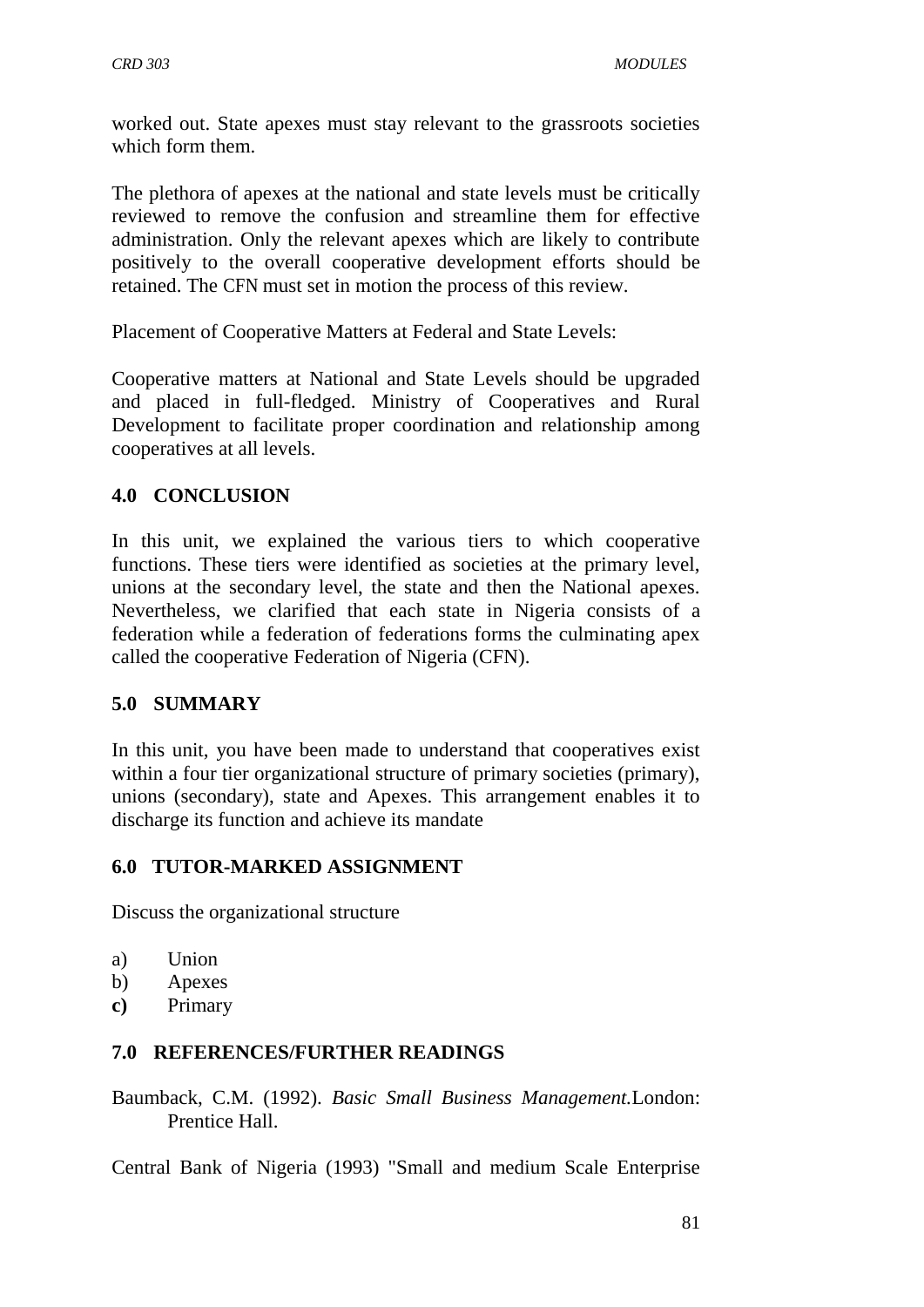Development in Nigeria". *Annual Report and Statement of Accounts.* Lagos Central bank of Nigeria. Vol. 30 (4) P.246.

- Green, G. C. (1975), *How to Start and Manage your Own Business.* New York: McGraw Hill.
- Ikpe, K.I. (1989). "Financing Small Business in Nigeria under the Structural Adjustment Program". *The Executive:* An International Business and Economic annual Journal, Vol. 2, April, Pp 13-19.
- INSTRAW (1991), *Analysis of Women's Participation in the informal Sector.*(Report of the Consultative Meeting of Experts on Macroeconomic Policy), Rome: United Nations PP 6-10.
- Ho, M.S. and Urata (1994). Small and Medium Size Entreprises Support Policy in Japan Washington D.C.: World Bank policy Research Department.
- Ijere, M. A. (1992). *Prospects of Nigerian Cooperatives.* Nigeria: A Johnson Publishers Ltd.
- Nweze, N.J. (1997). *Essentials of Cooperative Economic* Nigeria: A Johnson publishers Ltd.
- Okonkwo, J.N. (2001). Introduction to Cooperatives Nigeria: Dulacs Press Ltd.
- Iwuafor, E.N. (1986). "Business organization, in Ezeaku, L. C. et al, (eds) *Principles and practices of Management and Business Studies.* Nigeria Educational publication Nig. Ltd.
- Siropolis, N. (1994), *Small Business Management:* A Guide *to Entrepreneurship.* USA: Boston Houghton, Mifflin Company 5<sup>th</sup> Edition.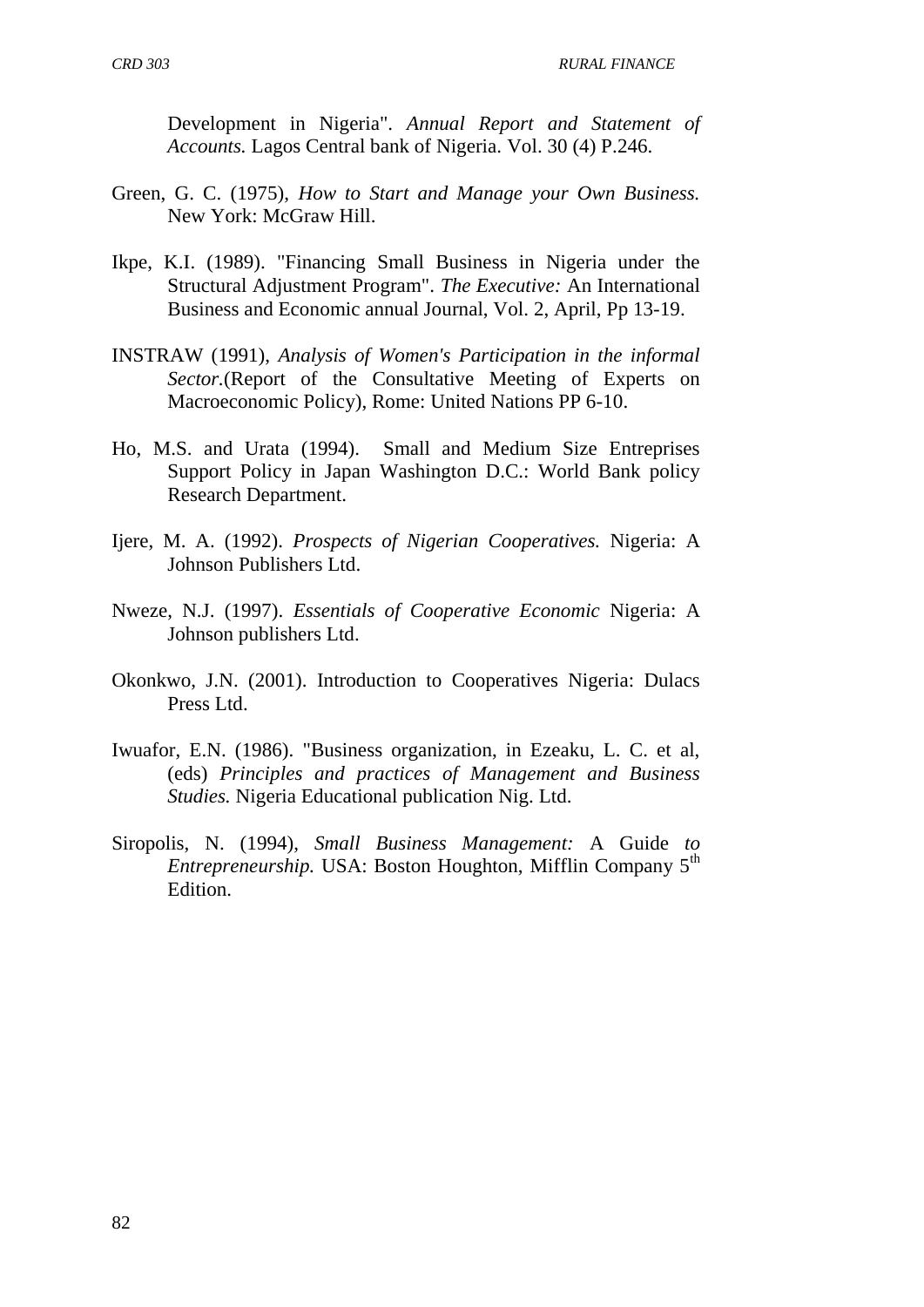# **MODULE 4**

- Unit 1 Cooperative Institutions
- Unit 2 Rural Development Programmes In Nigeria
- Unit 3 Rural Financial Institutions
- Unit 4 Micro Finance Banks (MFB)
- Unit 5 Credit Unions in Canada
- Unit 6 Administration and Management of Cooperative Businesses in Rural Setting
- Unit 7 Credit Cooperative Societies

# **UNIT 1 COOPERATIVE INSTITUTIONS**

# **CONTENT**

- 1.0 Introduction
- 2.0 Objectives
- 3.0 Main Content
	- 3.1 Formal Financial Institutions
	- 3.2 Lending Operations of Bank of Agriculture
	- 3.3 National Cooperative Development Fund
	- 3.4 Role of Microfinance Institutions in Rural Economy **Credit**
	- 3.5 Microenterprise Development
	- 3.6 Employment Generation
	- 3.7 Improvement in Skill Acquisition
	- 3.8 Facilitates Poverty Alleviation
- 4.0 Conclusion
- 5.0 Summary
- 6.0 Tutor-Marked Assignment
- 7.0 References/Further Readings

# **1.0 INTRODUCTION**

Many institutions were established to play important roles among members and in local economies, serving both economic and social purposes. They come in all shapes and sizes and all sectors of the economy performing such functions as providing access to market and building members socioeconomic capacities, providing access to credit and building required skills.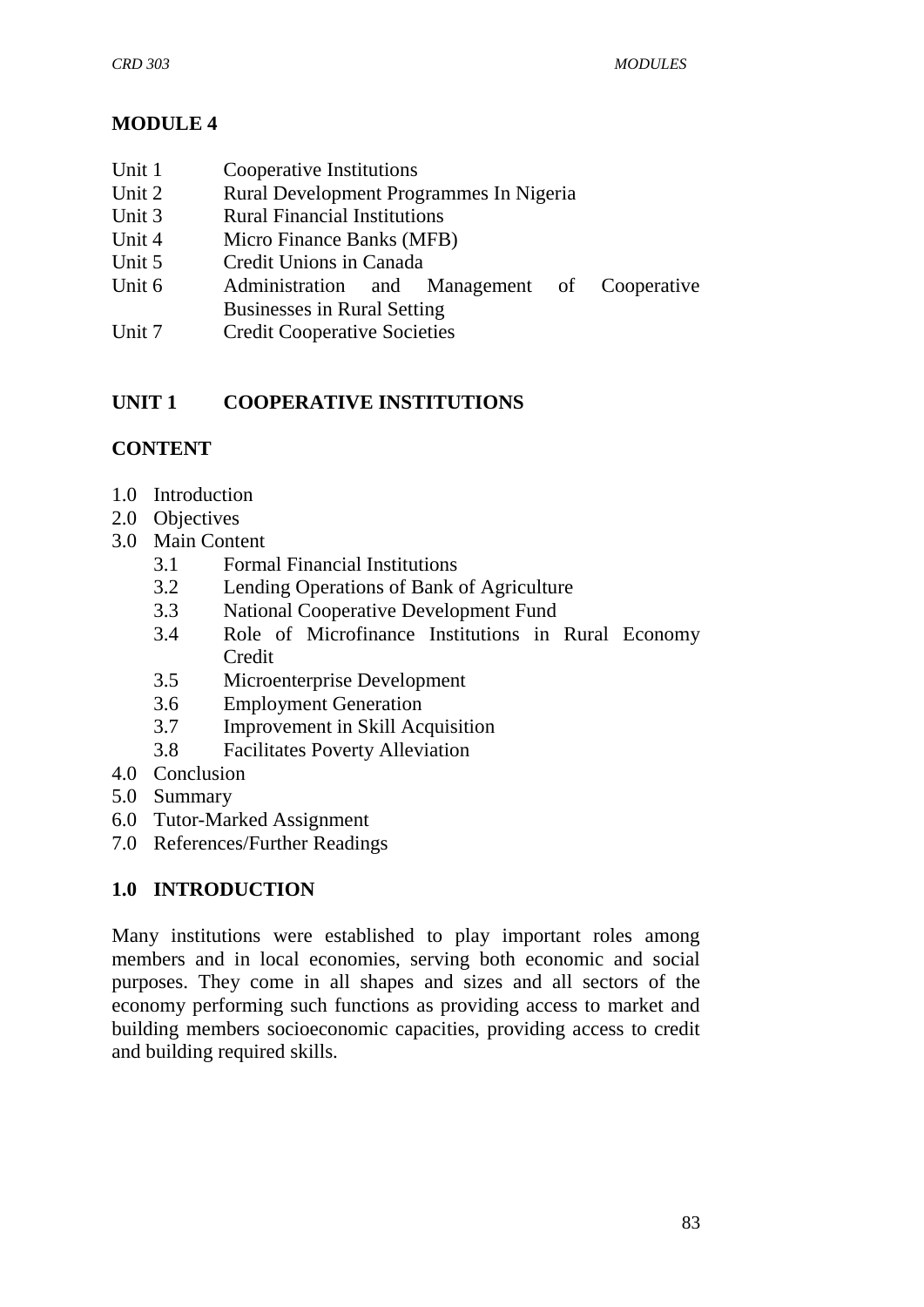### **2.0 OBJECTIVES**

At the end of this unit, you should be able to:

- Understand the history and operations of formal financial institutions
- Roles of these institutions in rural credit economy

### **3.0 MAIN CONTENT**

#### **3.1 Formal Financial Institutions**

Bank of Agriculture (BOA) formerly called or known as Nigeria Agricultural, Co-operative and Rural Development Bank (NACRDB).

### **History**

- Was established on  $6^{th}$  March, 1973
- Was informed by the experience of frustration and dissatisfaction with the system of Agricultural credit in Nigeria over the years.
- It was established for the provision of medium and long term credit for the creation or expansion of mostly agricultural activities
- This was established by the government to fill the financial gap in the agricultural sector, specifically, low savings, inadequate investment and lack of entrepreneurial skill are among the various factors that necessitated the establishment of BOA

### **Objectives**

As a development finance institution, it was established:

- To deliver credit to the agricultural sector, to the co- operative societies
- To provide agriculture and rural development with finance.
- To improve the income and welfare of Nigerians in the rural areas.
- To contribute to the overall growth and development of the economy
- To mobilize savings from low-income earners and advance it to small scale enterprises
- To provide microcredit
- To provide funds for processing and marketing of agricultural products.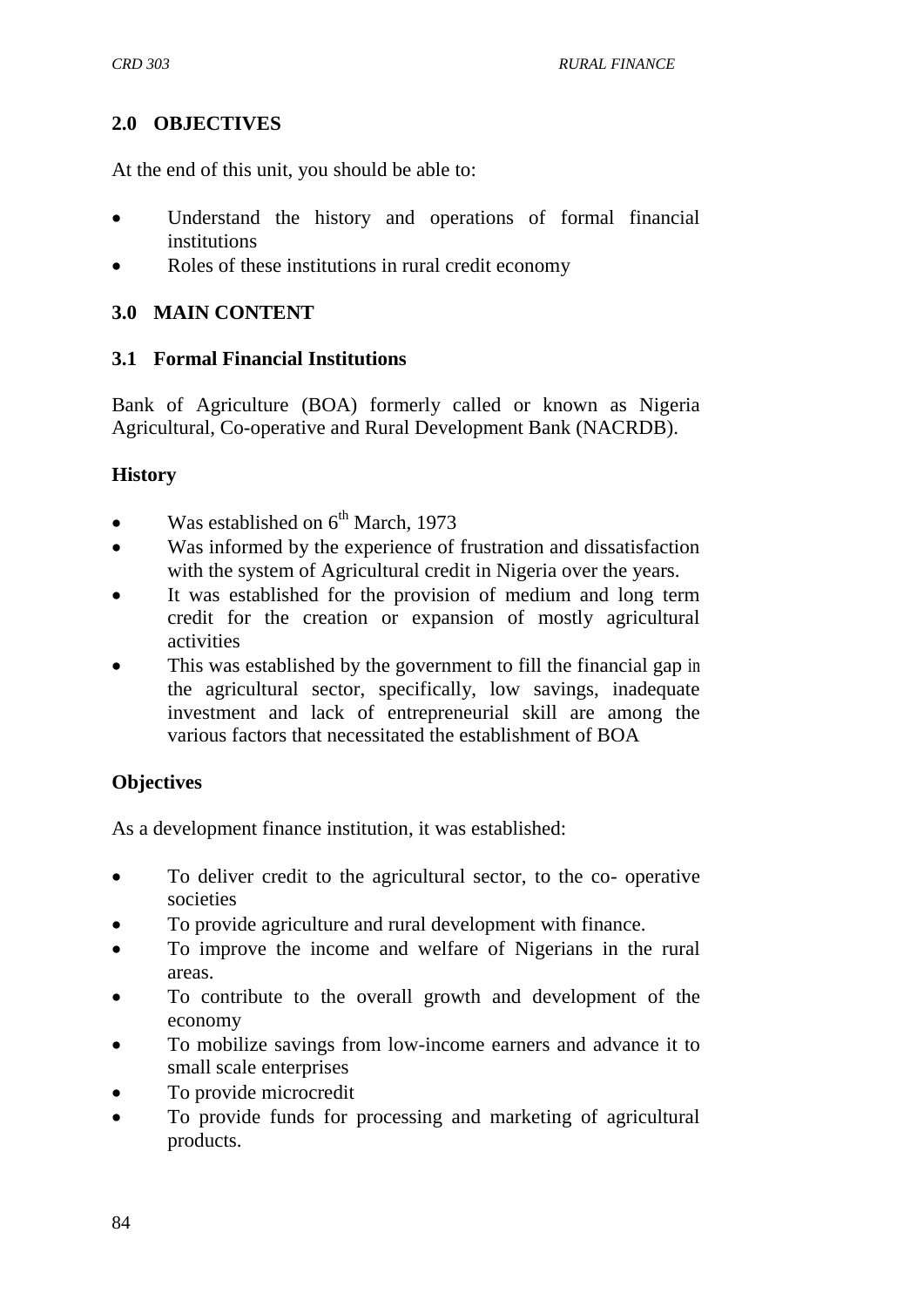### **3.2 Lending Operations of Bank of Agriculture**

The BOA's major banking function is granting loans. It is also engage in the provision of some non-banking services such as project identification and articulation and the search for the appropriate technical and managerial know-how which will benefit clients. The banks operate three major categories of loan schemes for farmers, though, now greatly improved in its services, and namely:

- The small holder loan scheme
- The on-lending scheme and;
- The investment loan scheme.

The small holder scheme is meant for farmers whose loan requirements are too small, mostly initiated and repayment of both principal and interest completed within two years and this type goes without collateral demand by the bank. The On-lending scheme involves channeling of loans through state government or state apex financial institutions or organization for on-lending to farmers, farmers group or co-.operative or corporate bodies, subject to the state government accepting to guarantee such loans. The loan is granted at a lower rate of interest to the state or its apex organization which in turn on-lends to the ultimate beneficiaries at a mark of rate. Also the investment loan scheme takes care of those farmers whose loan request is bigger in size, this is associated with a lot of requirement from the applicant (Onyemenam, 2013).

### **3.3 National Cooperative Development Fund**

- a. A National Cooperative Development Fund (NCDF) shall be set up to provide a major source of cooperative financing. All cooperators shall subscribe to the fund, which will accumulate to form the basis for guaranteeing all cooperative credit transactions. With the fund in place, any society or union will be able to approach a bank or finance house for a loan using the fund as guarantor. In addition to co-operators subscription, the fund's assets shall be increased through government grants, donor funds etc.
- b. Private organizations which appreciate the contributions of cooperatives to the democratic governance, the peaceful coexistence and the improvements in the income, the welfare and living standards of large numbers of Nigerians should also be willing to make grants and donations towards the movement's activities. There could also be international assistance in various forms, for example, such united Nations' Institutions like the UNDP, ILO, WHO, FAO could provide assistance to the movement in specific areas of need from time to time. In the past,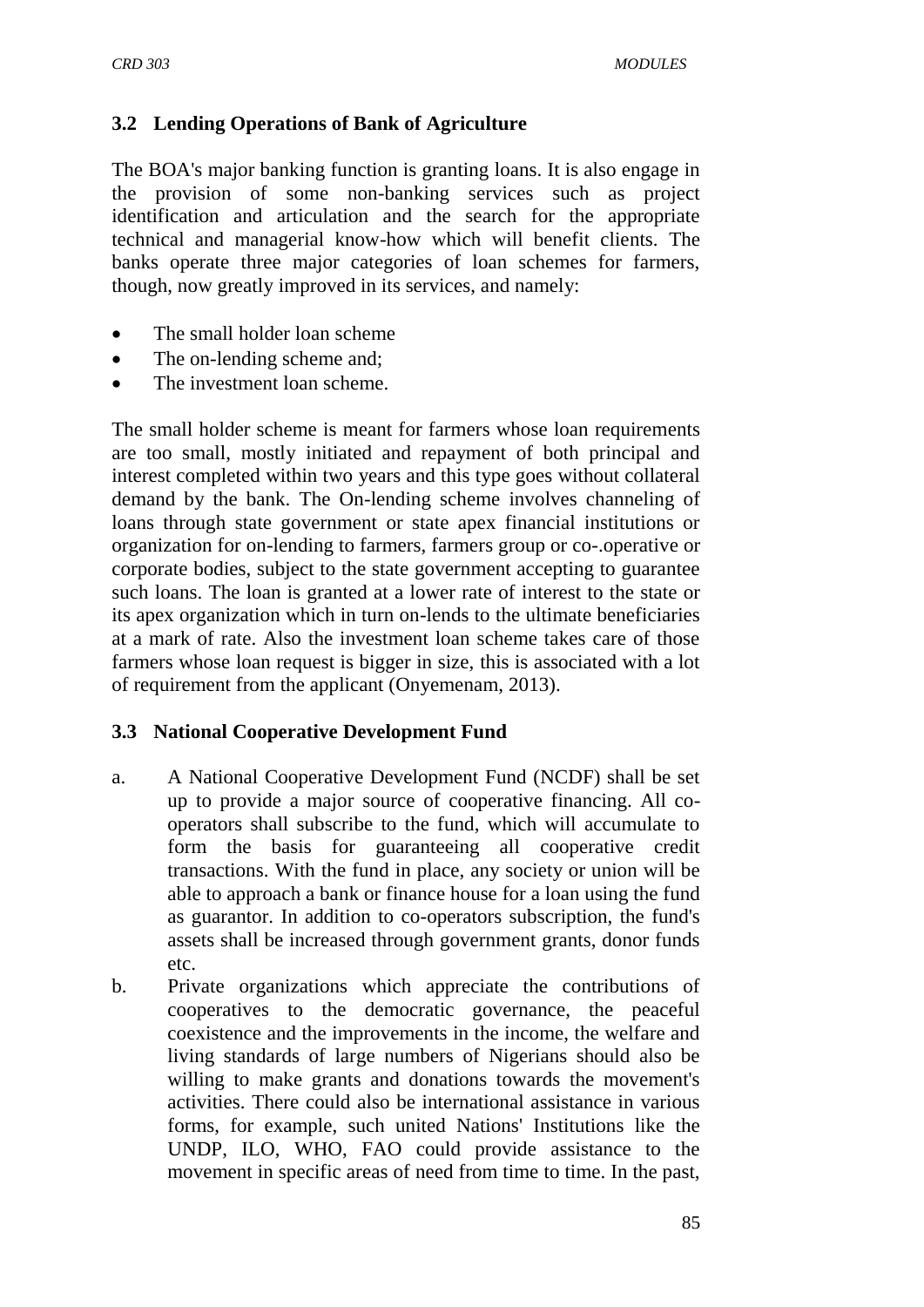they have provided specialists to find solution to specific problems or to plan a new venture for the Movement.

# **3.4 Role of Microfinance Institutions in Rural Economy Credit**

This is perhaps one of the most important roles of microfinance banks, as the loans extended are used to expand existing businesses and in some cases to start new ones. According to CBN (2008) microfinance loans granted to clients is increasing from 2007 to date and most of it goes to financing microenterprises in rural areas. Thus improving the entrepreneurial capacity of the farmers.

# **3.5 Microenterprise Development**

It is believed that about 60% of poor people live in the rural areas and 80% of them are farmers and artisans (NBS, 2005). Microfinance banks have been the main sources of funding to these less disadvantaged groups. Rural people are empowered through micro finance loans and services and hence small scale agricultural practice and micro enterprise is development.

### **3.6 Employment Generation**

Agriculture and microenterprise contributes immensely to job creation, and are of particular interest to a microfinance institution in rural areas. Microfinance banks have so far engaged in extending credits and other services to many rural enterprises and hence generating employment and promoting entrepreneurship. The employment generated in the rural areas, "- covers the following areas; barbing, food selling, carpentry, bricklaying, drumming etc.

### **3.7 Improvement in Skill Acquisition**

Improvement of the condition of women through the provision of, skills acquisition and adult literacy is another role played by microfinance banks. This is done through building capacities for wealth creation among enterprising poor people and promoting sustainable livelihood by strengthening rural responsive banking methodology and the introduction of simple cost-benefit analysis in the conduct of businesses.

# **3.8 Facilitates Poverty Alleviation**

Employment and income generation are important aspects of poverty alleviation efforts. Microfinance banks have accelerated the operation of government poverty alleviation programmes and in doing that promising entrepreneurs are supported and new ones emerged. When the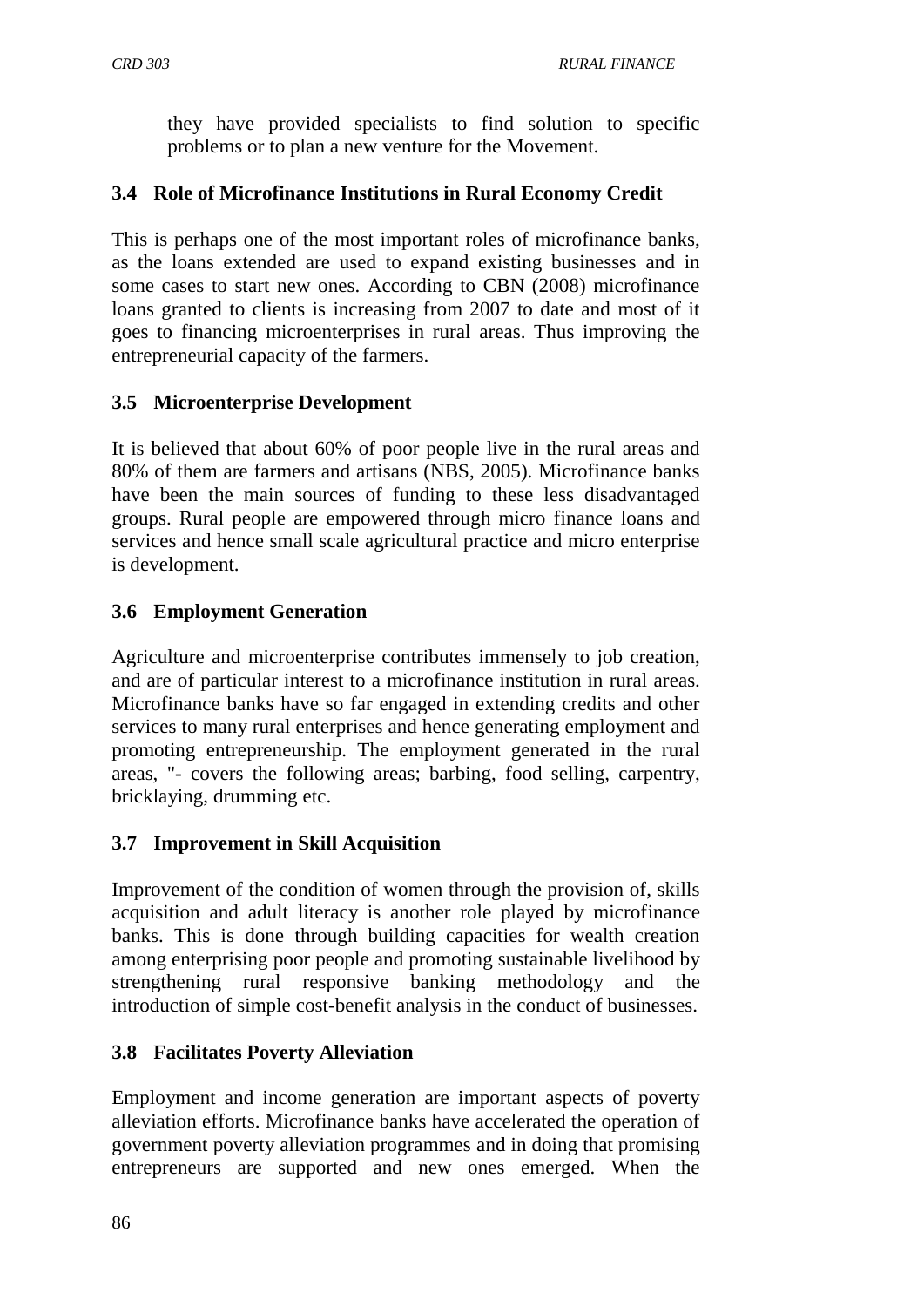entrepreneur organizes production process, they are engaged in wealth creation and subsequent reduction in the level of poverty (Muktar, 2009).

### **4.0 CONCLUSION**

Despite well documented and positive impacts of the rural finance institutions on the livelihood of the rural poor, rural finance should not be considered as a panacea for poverty reduction. It is but one of several important areas for investment in poverty reduction, and its impact is fully felt only when conducive policies are in place, markets are functioning and non-financial services are available. The poorest of the poor and destitute may be more effectively reached through income transfers, safety nets and improved social infrastructure.

### **5.0 SUMMARY**

These financial institutions were established by successive government administration as means of achieving their goals for rural areas. They play important role in mobilizing credit and in building capacities of rural dwellers to enable them pull out of poverty.

# **5.0 TUTOR-MARKED ASSIGNMENT**

- 1. What are the 3 major challenges of loan scheme for farmers?
- 2. Discuss each loan scheme

# **7.0 REFERENCES/FURTHER READINGS**

- Central Bank of Nigeria (2008), "Guidelines and Procedures for the Establishment of Microfinance Banks in Nigeria".Published by the CBN.
- Central Bank of Nigeria: Microfinance Certification Programme. MCP Training Module 1(2011).
- Ekpo, I.A and Umoh, O.J. (2012), "Co-operative Finance in Developing Economies" International Year of Co- operatives, edited by Onafowokan O. Oluyombo.
- Gabrielle, A., Having A, C., and Moi, J. (2008), "Inventory of Policies, Practices and Challenges Regarding Support to Rural (Micro) Finance among Netherlands' Micro NedMembers.
- Geertz, (2009), "Pre-Cooperative Microfinance" Institute for Advanced Study, Princeton, New Jersey.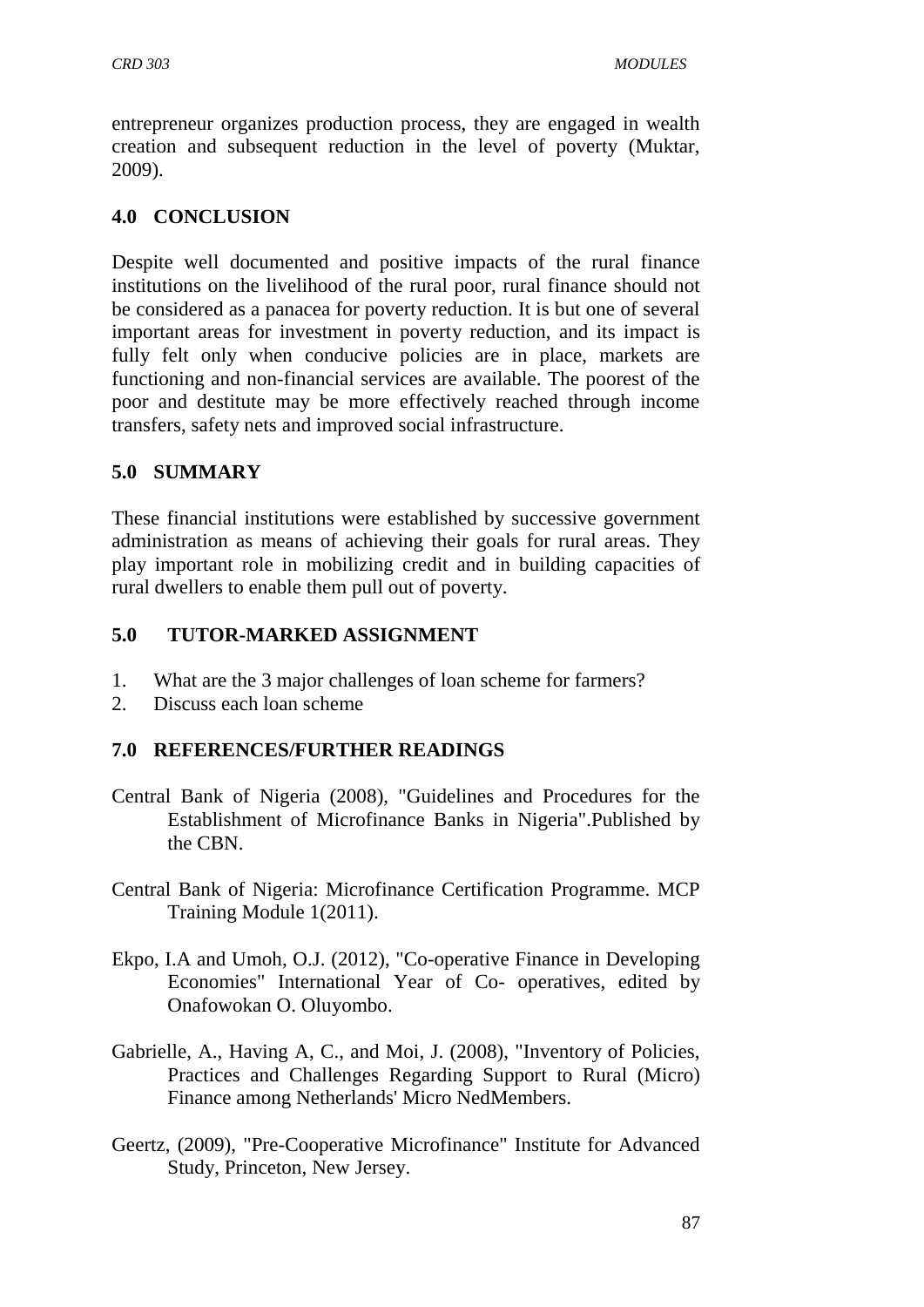- Klein, Michael (2008), "The Cooperative Work of Friedrick Wilhelm Raifteisen and its Christian Roots". IRU Courier Number 1, Heidelberg University, Federal Republic of Germany.
- Muktar, M. (2009), The Role of Microfinance Banks in the Promotion and Development of Entrepreneurship in Semi-Urban and Rural Areas. Department of Economics, Bayero University, Kano.
- Nagarajan, G. and Meyer, R. (2005), "Rural Finance: Recent Advances and Emerging Lessons, Debates, and Opportunities". Reformatted Version of Working Paper AEDE-WP-0041-05, Department of Agricultural, Environmental, and Development Economics, Ohio State University (Columbus, Ohio, USA).
- NBS (2OS), "Social Statistics in Nigeria". Published by National Bureau of Statistics.Technical Guide to Rural Finance Products.tech.pdf.
- Ojiagu, N.C., and Nwankwo F.O. (2014), "Effect of Co- operatives in Rural Capital Mobilization.A Perception Approach". Unpublished Journal Paper, Department of Co-operative Economics and Management, ".NnamdiAzikiwe University, Awka.
- Onyemenam, T. (2013), "Agricultural Financing The Role of Bank of Agriculture" www/l/c:/user - August, 2013.
- Tenaw, S. and Zahidul Islam, K.M. (2009), "Rural Financial Services and Effects of Microfinance on Agricultural Productivity and on Poverty". University of Helsinki, Department of Economics and Management Discussion Papers, No: 37.
- WOCCU (2003), "A Exploring Technical Guide to Rural Finance". Exploring Products.

[http://www.woccu.org/development/g](http://www.woccu.org/development/)uidel/RF

[http://www.woccu.org/development/g](http://www.woccu.org/development/)uide/lRF

Published by World Council of Credit Unions

Web Address

[www.mfrc.co.zaie](http://www.mfrc.co.zaie/) MFRC, Newsletter.

[http://en.wikipedia.org/wiki/RotatingS](http://en.wikipedia.org/wiki/Rotating)av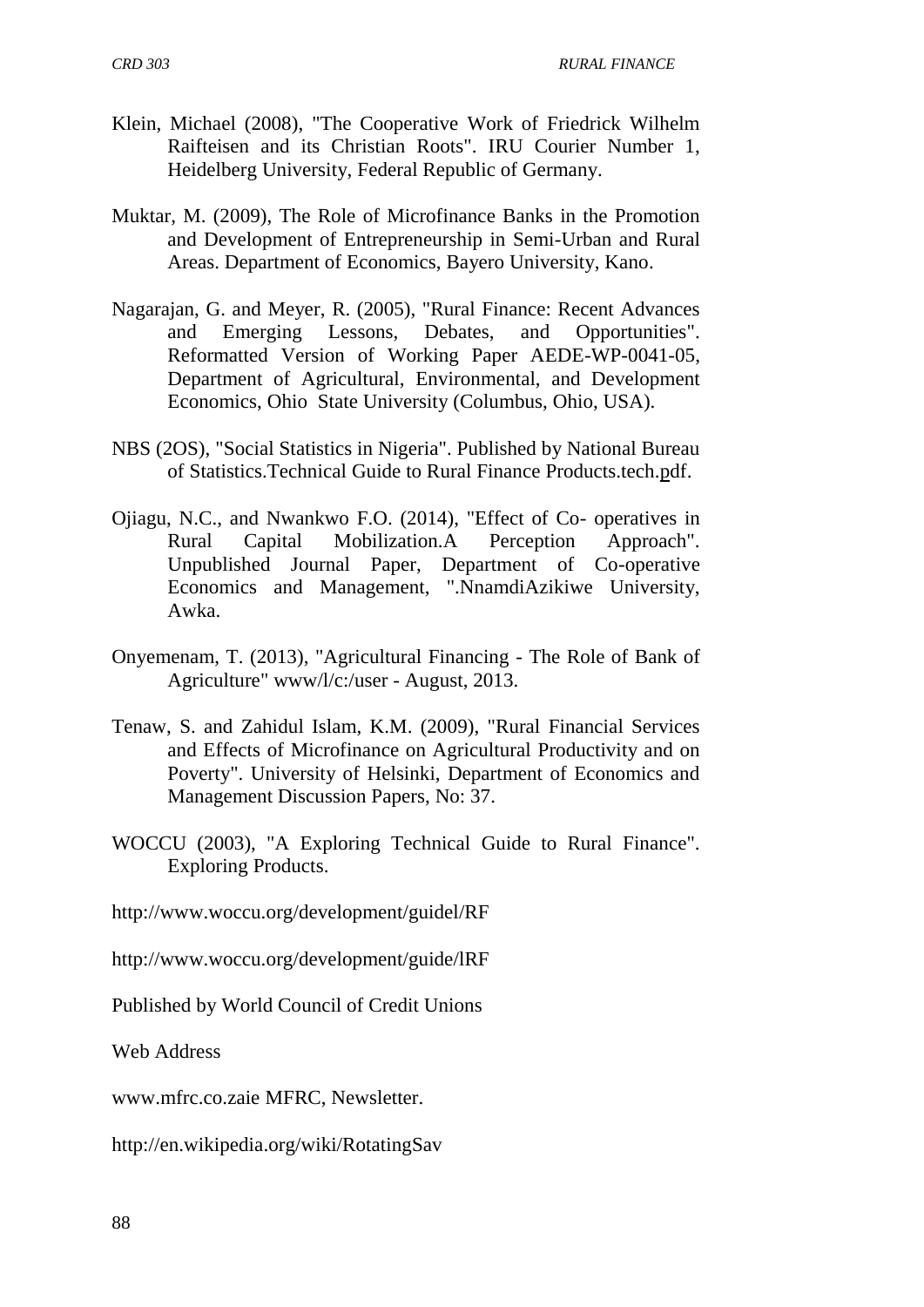[www.investopedia.comlterms/r/rotat.](http://www.investopedia.comlterms/r/rotat.) <http://www.basis.wisc.edullive/rfc/cslSa.pdf> http://www.basis.wisc.edullive/rfc/themeproducts.pdf. [http://www.basis.wisc.edu/live/rfc/themer](http://www.basis.wisc.edu/live/rfc/theme)isk.pdf. <http://www.basis.wisc.edu/live/rfc/cs> lSb.pdf

89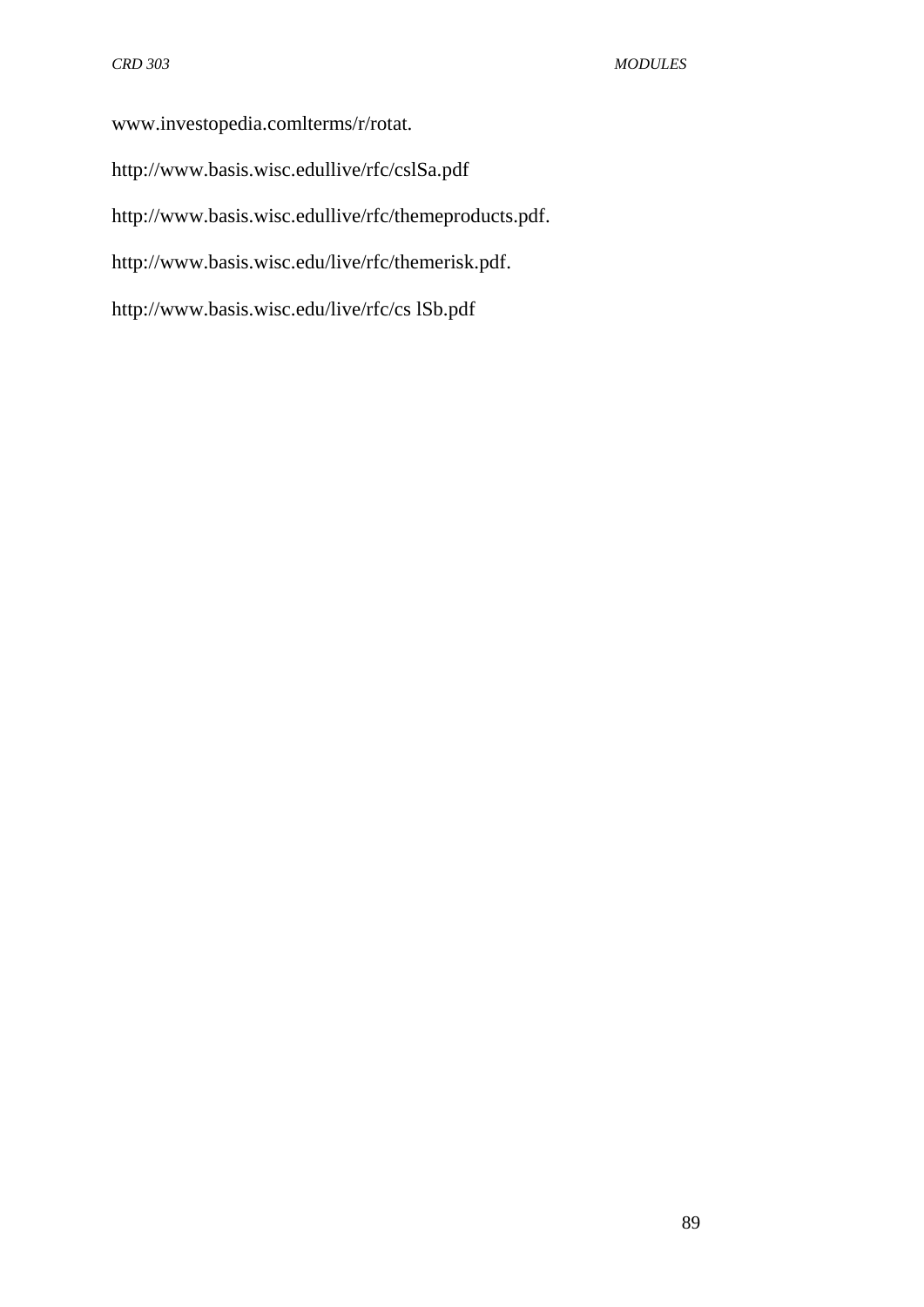# **UNIT 2 RURAL DEVELOPMENT PROGRAMMES IN NIGERIA**

# **CONTENT**

- 1.0 Introduction
- 2.0 Objectives
- 3.0 Main Content
	- 3.1 National Poverty Eradication Programme (NAPEP)
	- 3.2 National Economic Empowerment and Development Strategy (NEEDS)
- 4.0 Conclusion
- 5.0 Summary
- 6.0 Tutor-Marked Assignment
- 7.0 References/Further Readings

# **1.0 INTRODUCTION**

Several efforts have been made towards rural development in Nigeria through the establishment of various programmes like NAPEP, NEEDS and DFRRI. They play critical role in different sectors of the economy, assisting the poor to build capacity and helping government to achieve its rural development goals.

# **2.0 OBJECTIVES**

At the end of this unit, you should be able to:

- Reasons for establishing these initiatives,
- Their modes of operation and
- Challenges they faced by these initiatives

# **3.0 MAIN CONTENT**

### **3.1 National Poverty Eradication Programme (NAPEP)**

National Poverty Eradication Programme (NAPEP) was established in 2001 as a central coordination point for all anti- poverty efforts from the local government level to the national level by which schemes would be executed with the sole purpose of eradicating absolute poverty. The government arranged NAPEP into four schemes. These are Youth Empowerment Scheme (YES), Rural Infrastructure Development (RIDS), Social Welfare Schemes (SOWESS) and the National Resource Development and Conservation Scheme (NRDCS).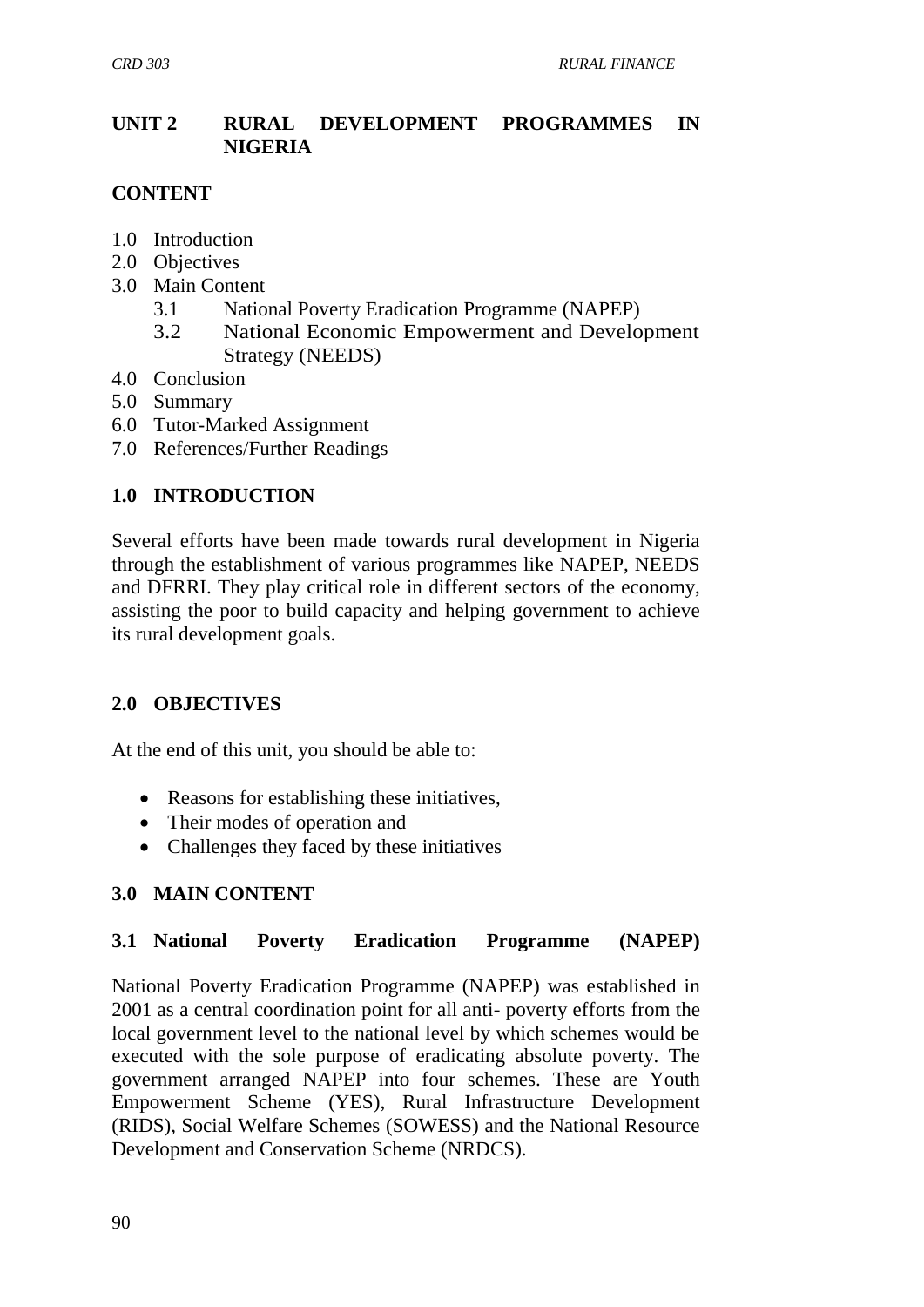The Youth Empowerment Schemes (YES) is concerned with providing unemployed youth opportunities in skills acquisition, employment and wealth generation. To achieve this, the scheme was further subdivided into Capacity Acquisition Programme, Mandatory Attachment Programme and Credit Deli very Programme.

The second is the Rural Infrastructure Development Scheme (RIDS). The objective of this scheme is to ensure that the provision and development of infrastructure needs in the areas of transport, energy water and communication especially in rural areas. The scheme was broken into four parts: the Rural Transport Programme, the Rural Energy Programme, the Rural Water Programme and the Rural Communication Programme.

The Social Welfare Services Scheme (SOWESS) aims at ensuring the provision of basic social services including quality primary and special education, strengthening the economic power of farmers, providing primary health care, and so on. This third scheme consists of four broad sub-categories, which are, the Qualitative Education Programme, Primary Health Care Programme, Farmers Empowerment Programme and Social Services Programme. The last is the Natural Resources Development and Conservation Scheme (NRDCS). The vision of this scheme is to bring about a participatory and sustainable development of agricultural, mineral and water resources through the following subdivisions: Agricultural Resources Programme, Water Resources Programme, Solid Minerals Resources Programme and Environment Protection Programme.

So far, about 140,000 youths have been trained in more than 190 practical hand-on trades over a period of three months. Every trainee in this intervention project was paid N3, 000 (\$21) per month while N3, 500 (\$25) was paid to each of the trainer. The training programme was packaged with the understanding that beneficiaries would subsequently set up their own businesses in line with the skills.

They have acquisition. To actualize this, 5,000 beneficiaries were resettled with assorted tailoring and fashion designing equipment. Also under the Mandatory Attachment Programme for unemployment graduates, 40,000 beneficiaries were attached in 2001, each of whom was paid a monthly stipend of  $\mathbb{N}10,000$  (\$71). The installation of equipment under the Rural Telephone Project is currently in progress, while the KEKE NAPEP project is currently being vigorously implemented (Elumilade, Asaolu and Adereti, 2006).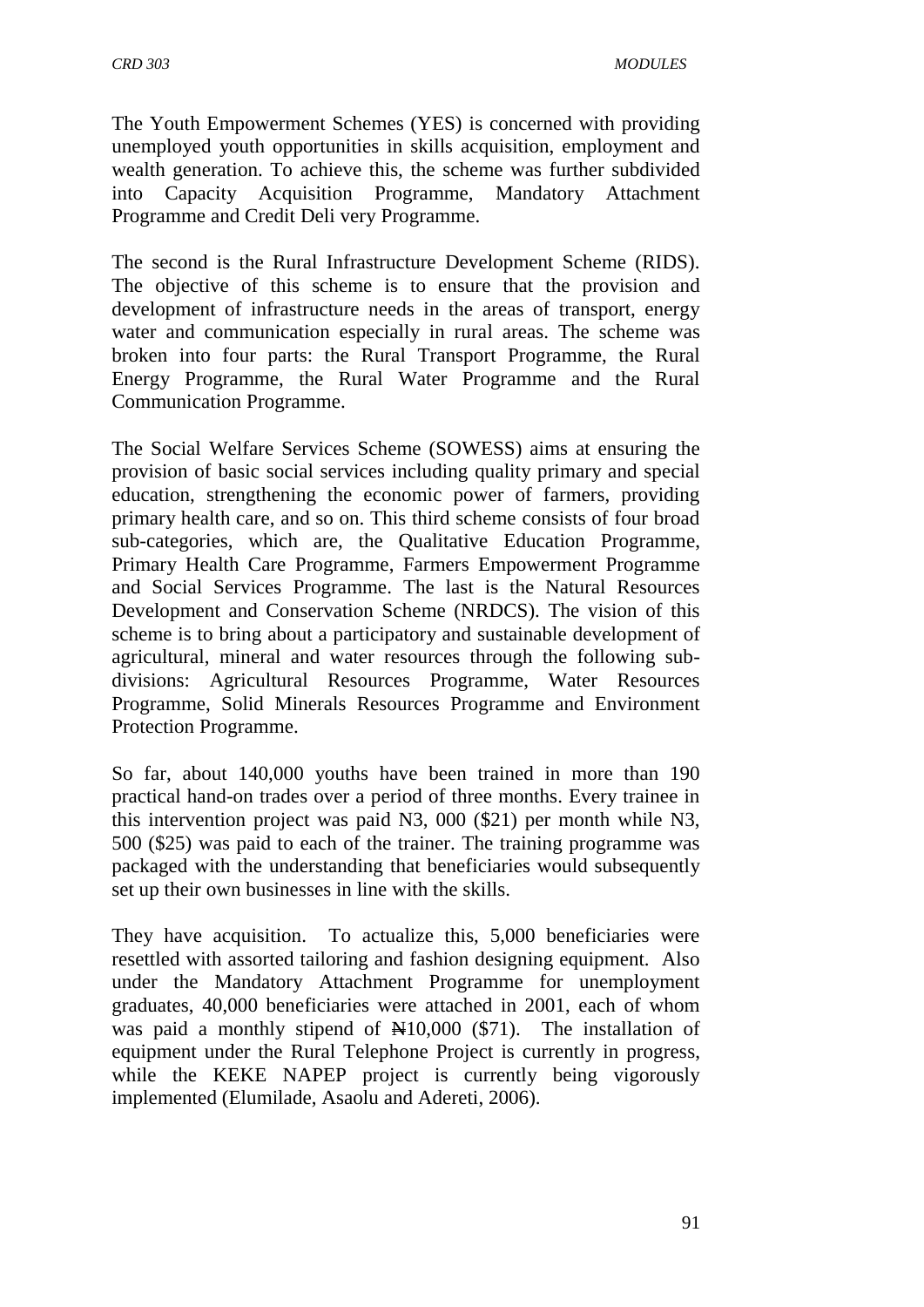# **3.2 National Economic Empowerment and Development Strategy (NEEDS)**

NEEDS is a federal government plan, which also expected the states and local governments to have their counterpart plans- the State Economic Empowerment and Development Strategy (SEEDS) and the Local Government Economic Empowerment and Development Strategy (LEEDS) respectively.

The objective of NEEDS is to enable Nigeria achieve a turn around and grow a broad based market oriented economy that is private sector - led and in which people can be empowered so that they can, as a minimum, afford the basic needs of life. It is therefore a pro-poor development strategy with sources of economic empowerment being gainful employment and provision of social safety nets for vulnerable groups. NEEDS is not only a macro-economic plan document, but also a comprehensive vision, goals and principles of a new Nigeria that would be made possible through re-enacting core Nigerian values like respect for the elders, honesty and accountability, cooperation, industry,

discipline, self-confidence and moral courage.

NEEDS strategy of wealth creation and by implication, employment generation and poverty reduction, is through the empowerment of the people and promotion of private enterprise. The NEEDS document asserts:

*By allowing the private sector to thrive, NEEDS creates opportunities for employment and wealth creation. It empowers people to take advantage of these opportunities by creating a system of incentive that reward hard work and punish corruption, by investing in education and by providing special programmes for the most vulnerable members of the society (National Planning Commission and Central Bank of Nigeria, 2005).* 

The achievements of NEEDS have centered on macroeconomic stabilization of the Nigerian economy by improving budgetary planning and execution, and provided a platform for sustained economic diversification and non-oil growth (Okonjo-Iweala and Osafo-Kwaako, 2007). The reform fiscal policy had enabled accumulation of government savings for back-up purposes. Government expenditure estimates were based on a prudent oil price benchmark.

# **4.0 CONCLUSION**

Experience showed that Millennium Development Goals, specifically the first two goals, which focus on reducing hunger and poverty' by half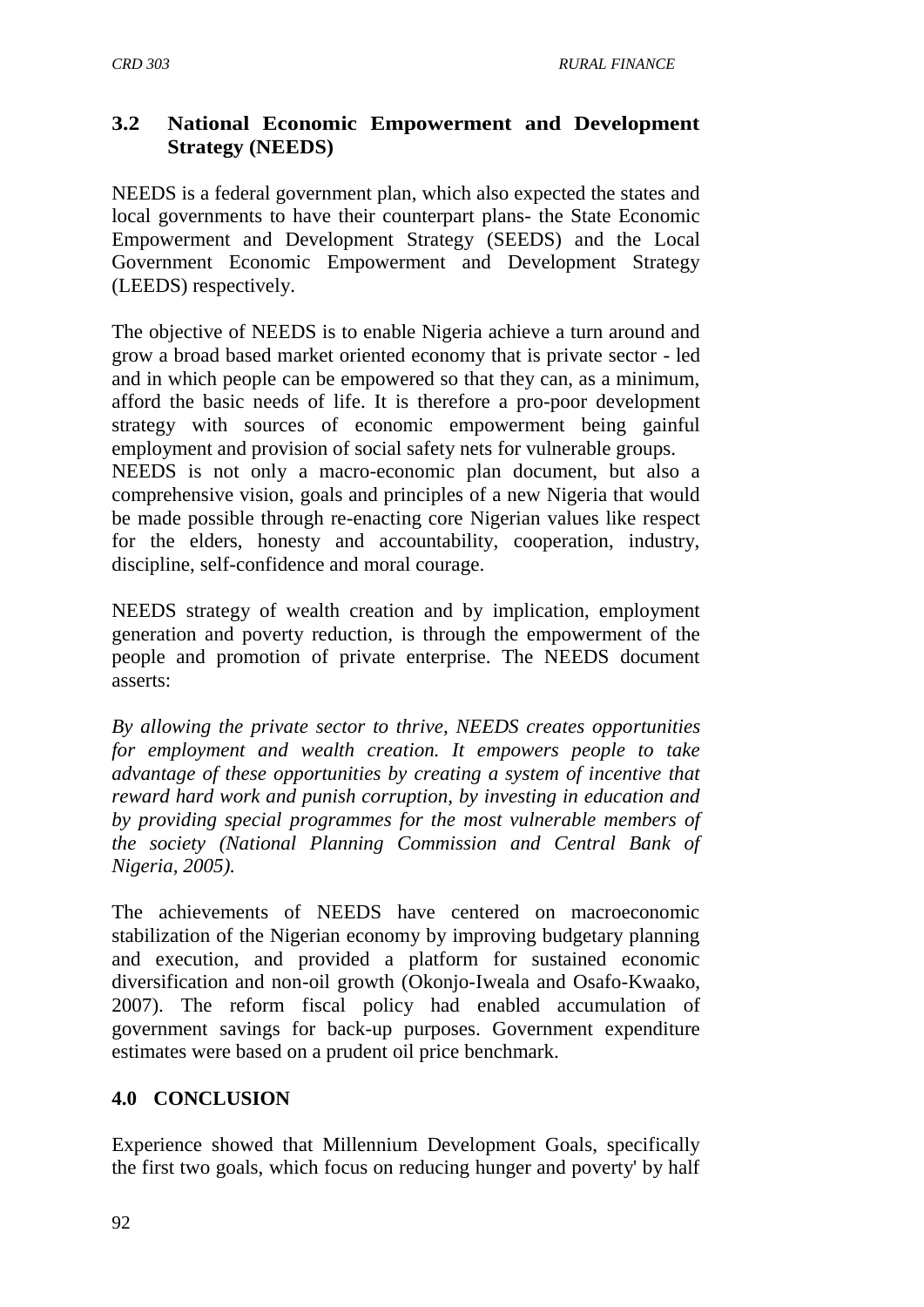and ensuring universal primary education by 2015 were not achieved. There is the need to change the traditional working modalities of international aid agencies and address the needs of the world's biggest neglected majority - rural people. This can be achieved through new multi-sectoral and interdisciplinary alliances and partnerships among aid specialists working in education and those working in agriculture and rural development.

### **5.0 SUMMARY**

In this unit, you learnt the objects for establishing these initiatives, their modes of operation and challenges they faced. It is important to note why they did not achieve their targets as expected in order to incorporate the lessons in new programmes that will be initiated.

### **6.0TUTOR-MARKED ASSIGNMENT**

- 1. What are the objectives of NAPEP?
- 2. What are the objectives of NEEDS?

# **7.0 REFERENCES/FURTHER READINGS**

- Abdul J.B. (2011), National Economic Empowerment Development Strategy &Poverty Reduction in Nigeria: A Critique, Economics and Finance Review 1(1), www.Efr.Businessjournalz.Org.
- Alfred, A.D.Y., Ewuola, S.O., Adebanjo, A. &Mundi, N. E. (2010), Introduction to Rural Life, *National Open University of Nigeria Course Guide,* [www.nou.edu.ngA](http://www.nou.edu.ng/)nriquez, G. &Stamoulis K. (2007), Rural Development and Poverty Reduction: Is Agriculture Still the Key? *ESA Working Paper No. 07-02,*  [www.fao.org/es/esa.](http://www.fao.org/es/esa)
- Ataha, J. I., Onwe, O.J &Nkom M. U. (2010), Rural Development, *National Open University of Nigeria Course Guide,* Lagos.
- Atchoarena, D &Gasperini, L (2003), Education for rural development: towards new policy Responses, UNESCO and FAO.
- Clancy, K., Grow, S.&Oberholtzer, L. (2003), Agriculture as a Tool for Rural Development: Workshop Proceedings, Workshop Held in Collaboration with the National Rural Development Partnership.
- Elumilade D.O., Asaolu T.O. &Adereti S.A. (2006), Appraising the Institutional Framework for PovertyAlleviation Programmes in Nigeria, *International Research Journal of Finance and Economics,* Euro Journals Publishing, Inc.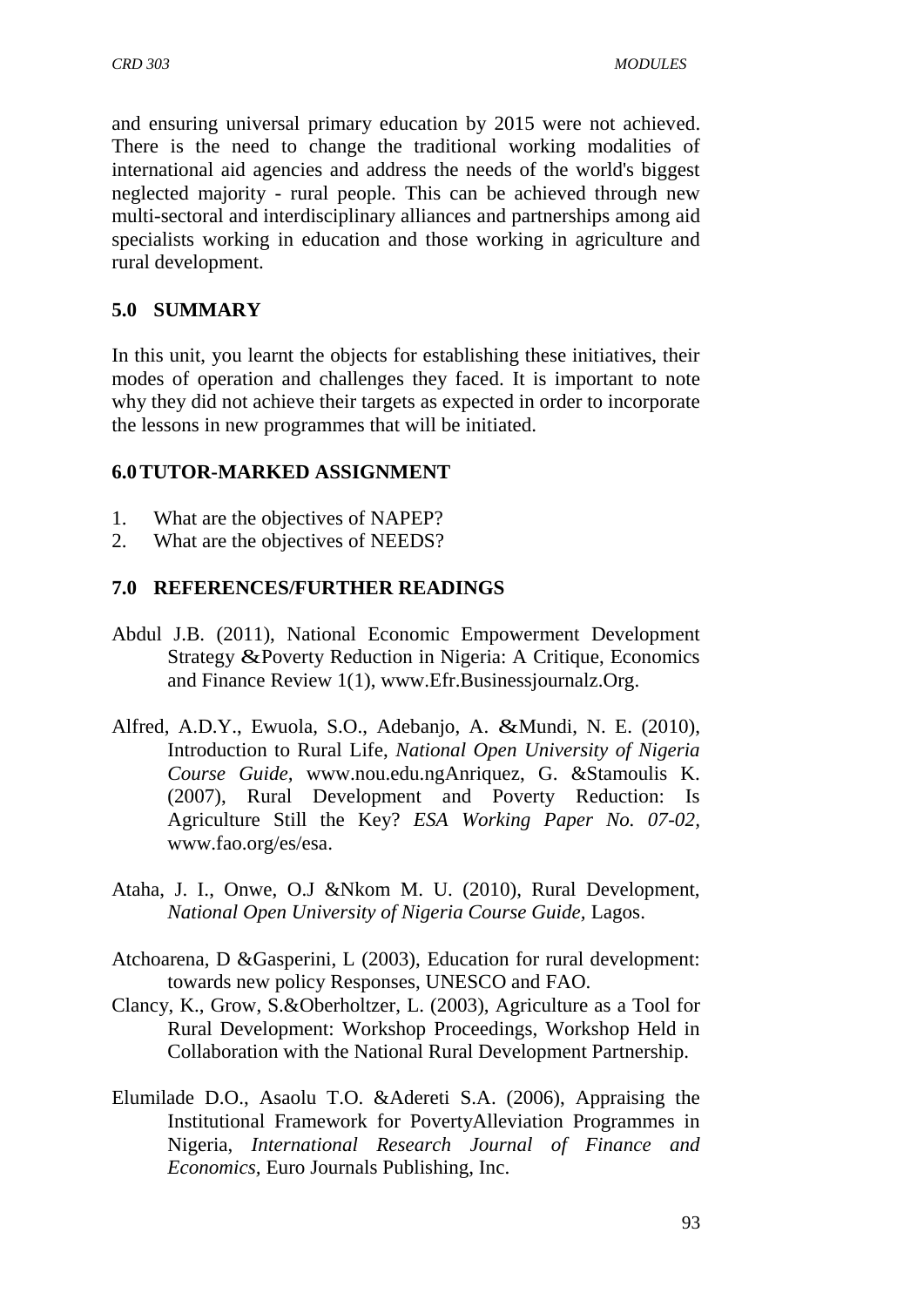- Gofwen, R, N (1999), Community Development in Nigeria: What is new and what is New, *Nigerian Journal on Social Works vol 3*
- Ikeanyibe, O.M. (2009), Development Planning in Nigeria: Reflections on the National Economic Empowerment and Development Strategy (NEEDS) 2003-2007, *Kamla-Raj.*
- Nwobi, T. (2007), *Rural Development: Theories and Strategies,* Rex Charles and Patrick Ltd, Nimo.
- Nyagba, S. (2009), Review of Nigeria's Rural Development Policy for Sustainable Growth, Presentation at the West African Regional Conference on Smart, Appropriate Technologies for Rural Communities.
- Sundar, K. &Srinivasan, T. (2009), Rural Industrialisation: Challenges and Proposition, *Journal of Social Science,* Karnla-Raj.
- Ugoh, S. C.&Ukpere, *V.I.* (2009), Appraising the Trend of Policy on Poverty Alleviation Programmesin Nigeria with Emphasis on a National Poverty Eradication Programme (NAPEP), *African Journal of Business Management Vol.3 (12).*
- Wise, G. (1998), DEFINITIONS: Community Development, Community based Education about the Environment, An EP AIUSDA Partnership to Support Community- Based Education Paper.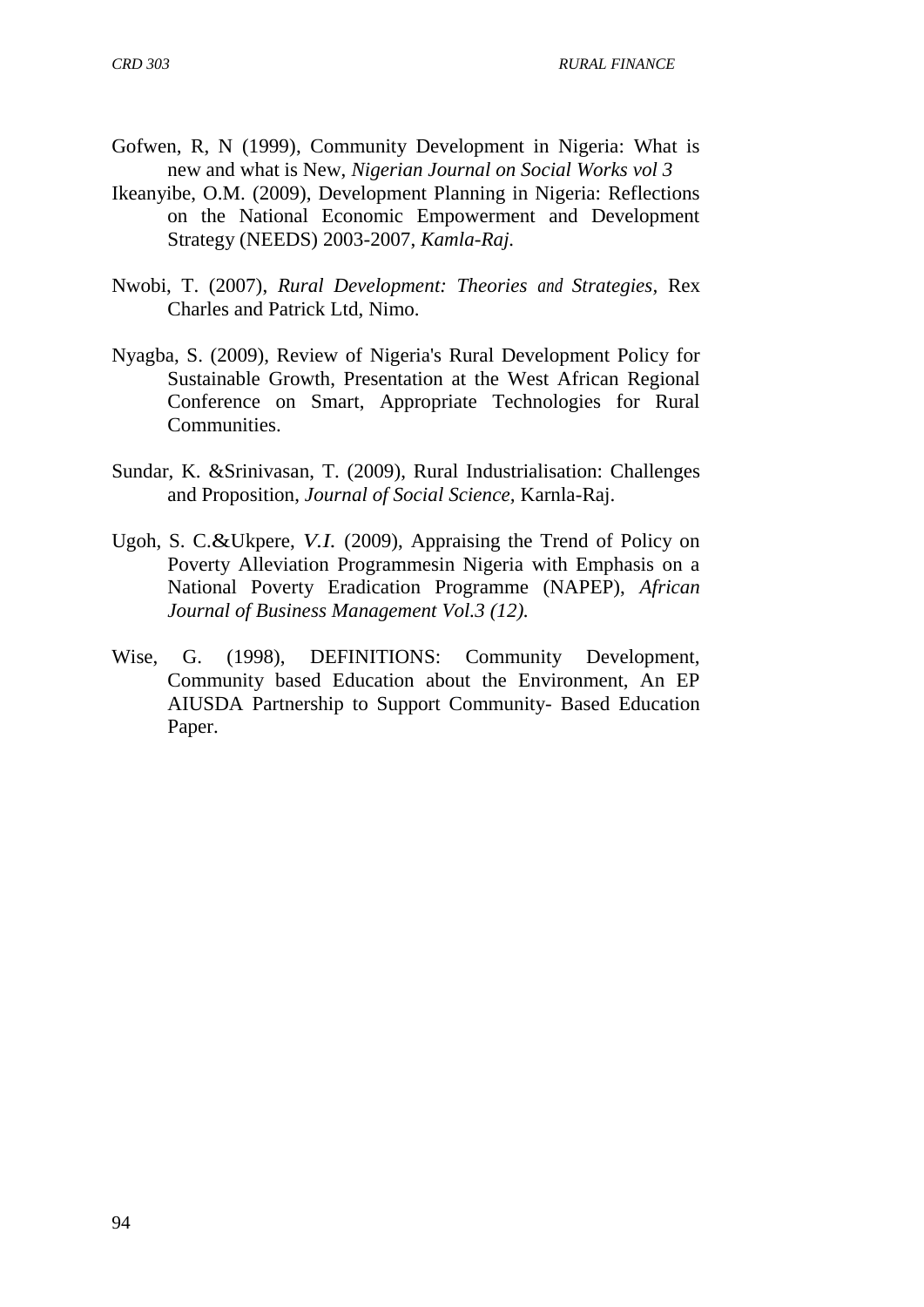# **UNIT 3 RURAL FINANCIAL INSTITUTIONS**

### **CONTENT**

- 1.0 Introduction
- 2.0 Objectives
- 3.0 Main Content
	- 3.1 Rotating Savings and Credit Association
	- 3.2 Structure
	- 3.3 Diversity and Distribution
	- 3.4 Role of Rural Financing
- 4.0 Conclusion
- 5.0 Summary
- 6.0 Tutor-Marked Assignment
- 7.0 References/Further Readings

# **1.0 INTRODUCTION**

Rural finance institutions are institutions involved with the provision of financial services in the rural areas. They could be formal or informal in nature. Some of these associations operating outside the formal financial systems like the traditional rotating savings and credit association (ROSCA).

Formal financial providers are "those that are subject not only to general laws but also to specific banking regulation and supervision (development banks, savings and postal banks, commercial banks and non-financial intermediaries).

Semi-formal providers are registered entities that are subject to commercial laws but are not necessarily regulated or supervised by banks, including financial NGOs, credit unions and co-operatives, although these may also fall into the category of informal groups.

Informal financial providers, on the other hand, refers largely to traditional methods of trading and financial exchanges that emerge organically and are shaped by cultural values and norms. They are outside the purview of government regulations.

# **2.0 OBJECTIVES**

At the end of this unit, you should be able to:

- understand formal, semi-formal and informal financial providers
- examine the rotating savings and credit association (rosca)
- list the role of rural financing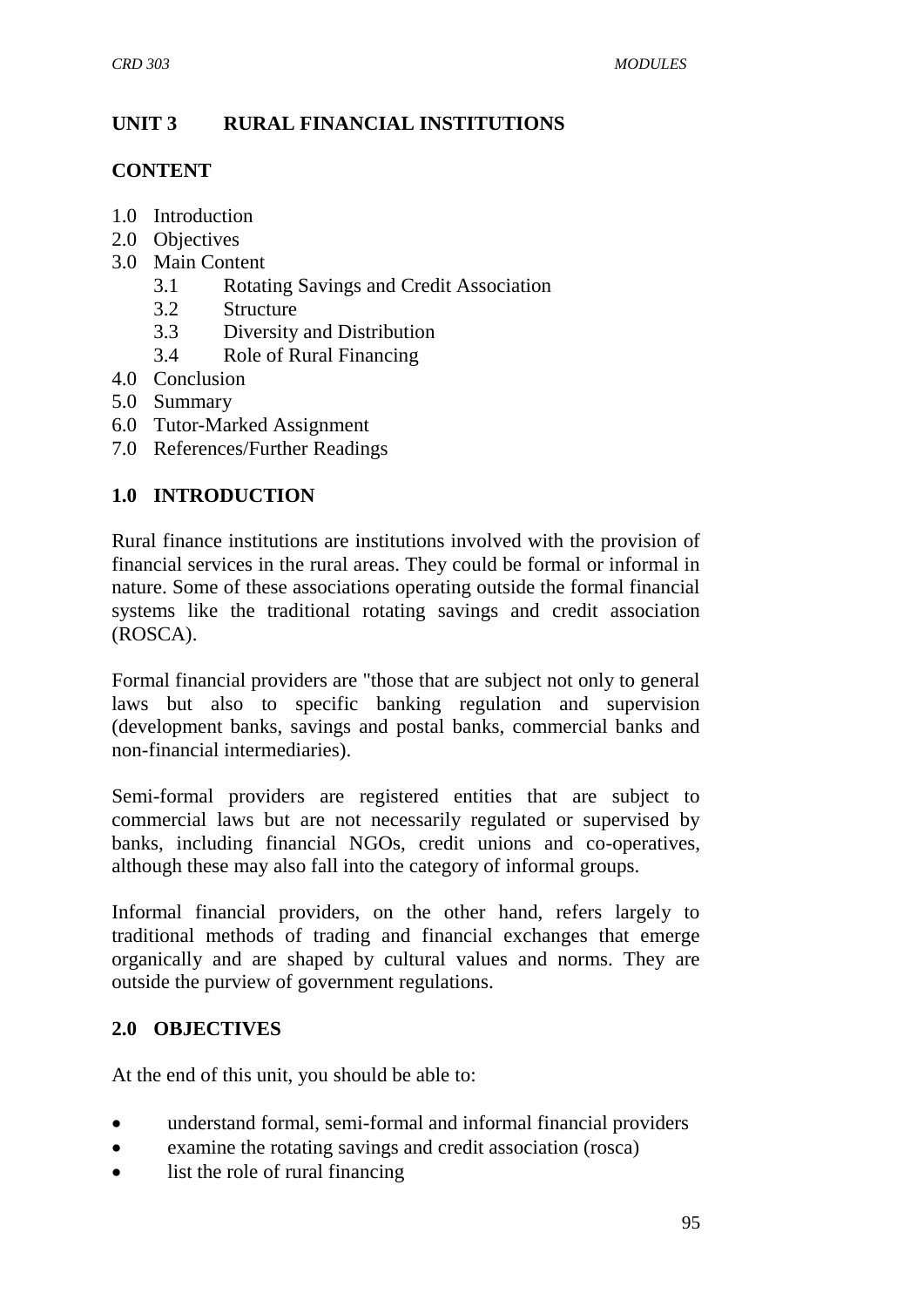# **3.0 MAIN CONTENT**

### **3.1 Rotating Savings and Credit Association**

A Rotating Savings and Credit Association or ROSCA is a group of individuals who agree to meet for a de 1 in order to save and borrow together. "ROSCAs are the man's bank, where money is not idle for long but changes hands, rapidly, satisfying both consumption and production need".

# **3.2 Structure**

Meetings can be regular or tied to seasonal cash flow cycles in rural communities. Each member contributes the same amount at each meeting, and one member takes the whole sum once. As a result, each is able to access a large sum of money during the life of the ROSCA and use it for whatever purpose she or he wishes. This method of saving is a popular alternative to the risks of saving at home, where family and relatives may demand access to savings.

Every transaction is seen by every member during the meetings. Since no money has to be retained inside the group, no records have to be kept. These characteristics make the system a model of transparency and simplicity that is well adapted to communities with low levels of literacy. The system further reduces the risk to members because it is time limited - typically lasting no more than 6 months. Each member receives at least once the amount collected. This reduces the size of the loss, should someone take funds early and not pay back.

# **3.3 Diversity and Distribution**

ROSCAs are informal microfinance groups that have been developing world.

ROSCAs are "intermediate" within peasant social structure, economic patterns with commercial ones, to act as a bridge between peasant and trader attitudes toward money and its uses. The individuals in the ROSCA select each other, which ensure that participation is based on trust and social forces.

Variously called "committee" in India and Pakistan "Ekub" in Ethopia, "Susus' in Southern African and the Caribbean, "Seettuva" in Srilanka, "Tontines" in West Africa "Gye" in Korea, "Arisan" in Indonesia, "Likelembas" in the Democratic Republic of the Congo, "Xitique" in Mozambiqu: and "Djanggis" in Cameroon.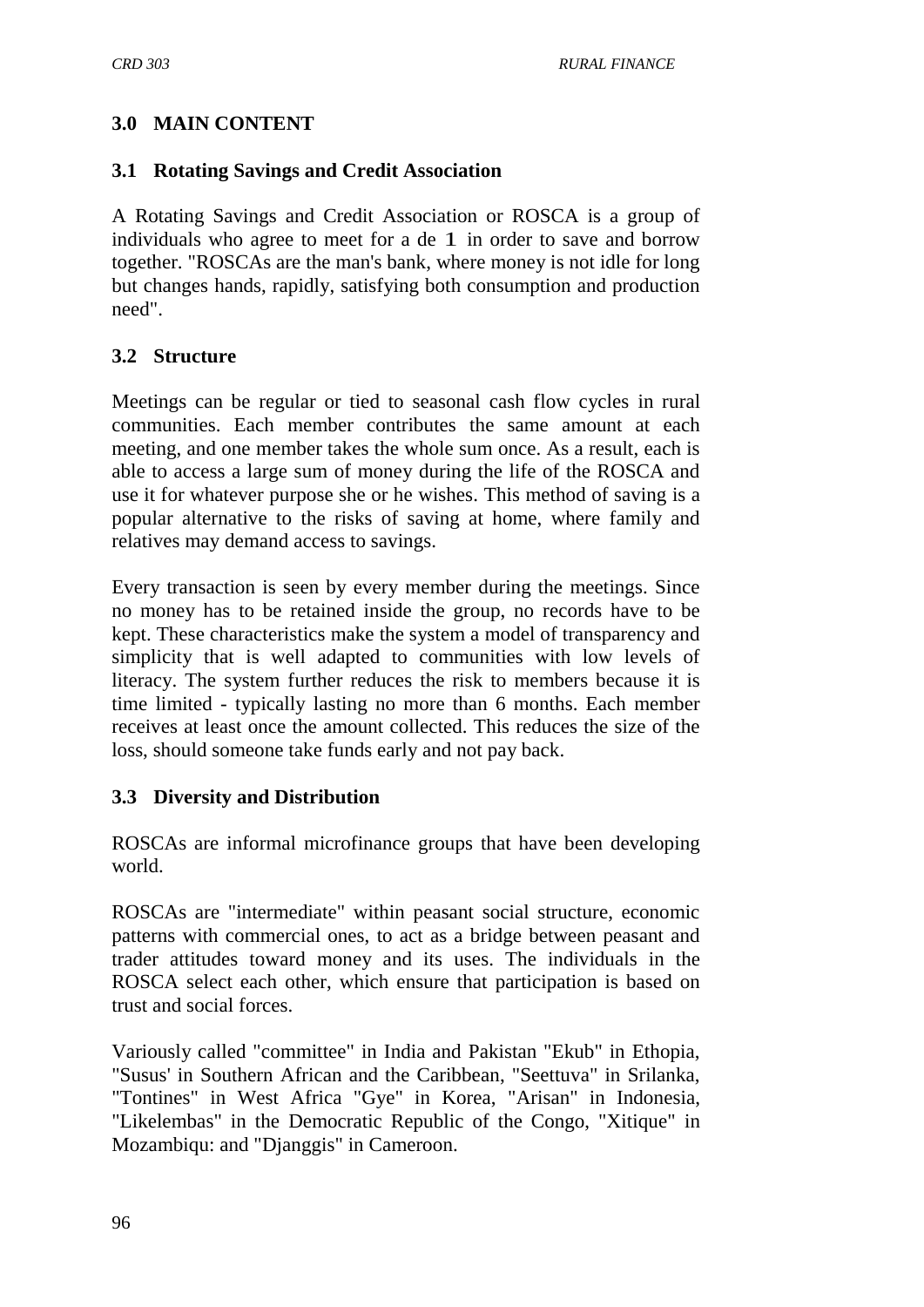Most often, they exist as unregistered association an: operate outside the banking system not regulated. It is the preferred mechanism for many micro entrepreneurs. Example of this informal micro finance (institutions or associations) sometimes are tagged. Non-institutional savings methods are Isusu or Esusu or Adashi Clubs Money Lenders, Daily Saving Clubs, Trader's Credit.

#### **Advantages**

- 1. It offers an opportunity for members to save.
- 2. Social capital getting to know contacts or information within the ROSCAs.
- 3. ROSCAs offer a personal source of income for members.
- 4. Protect an individual savings against immediate consumption.
- 5. The savings of many are transformed into a lump sum for one person. This is often used to improve household's livelihoods to invest in a new business or to pay school fees.
- 6. Transparency due to group regulation.
- 7. Offers a protection against theft as savings are not lei within houses.
- 8. Reducing pressures on free cash, i.e. cash on hand i subject to the pressure of family members and friends Savings allows members to shed the pressure placed on their free cash by husbands, neighbours, and friends. Ultimately, this enables people to commit their surplus cash towards future purchases with the potential to improve their quality of life.
- 9. Enabling access to funds for unexpected life events or large purchases. Participating in a group creates additional flexibility and builds a social structure that creates discipline.
- 10. Increasing the strength of social networks -Working together towards the same financial goal as part of a group that meets each month creates strong bonds. Individuals are able to leverage other members of the group to further create opportunities for themselves.

#### **Disadvantages**

- 1. Relatively ineffective as a means of capitalizing productive investment.
- 2. The amount of money is fixed and may be inadequately matched to person's investment plans.
- 3. There is no return on people's investment in a ROSCA, except a marginal time - value of money benefit of receiving a lump sum at no interest cost before reimbursement.
- 4. No legal status, in that, they are not registered scheme.
- 5. No regulation and supervision of activities and records.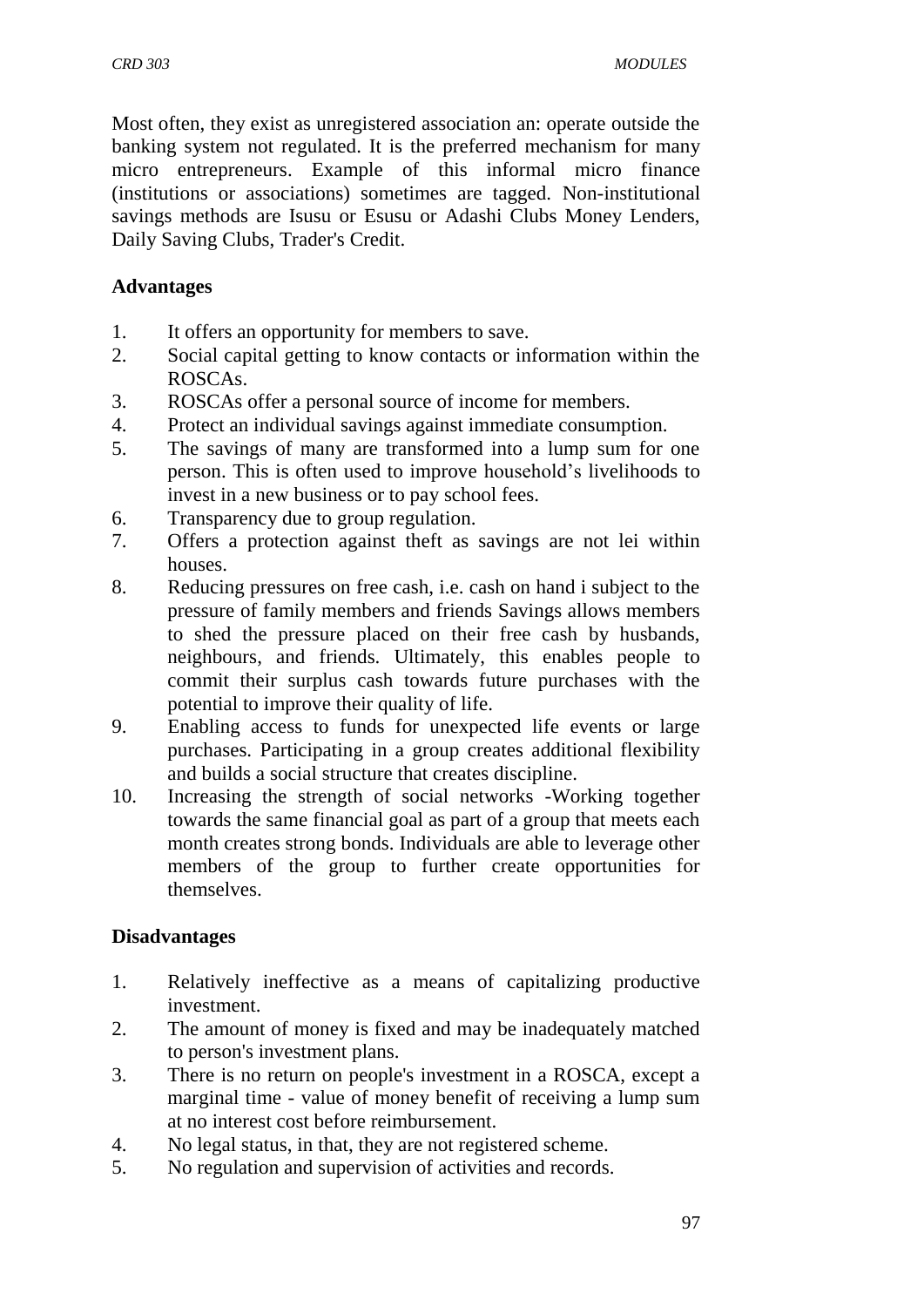6. Activities limited only to the economically weak of the society.

### **Ways to Stimulate Rural Savings and Capital Formation**

- 1. Opening of rural financial institution like MFIs.
- 2. Developing a savings borrower relationship.
- 3. Adoption of simple but convenient system of servicing deposits.
- 4. Education to rural people on the need to be bankable.
- 5. Creating an atmosphere of mutual confidence and trust between the bank and community, an assurance of safety of deposits.
- 6. Insurance of deposit up to a certain level of promote public confidence.

# **3.4 Role of Rural Financing**

- i. Ensures transformation of informal to formal rural financial system with all the benefit derivable there from.
- ii. Inculcates the habit of contributing, saving among rural people and depositing same with formal financial institutions.
- iii. Accumulated deposits with banks could serve as collaterals to loans granted to people.
- iv. Enhances the viability and liquidity of the rural areas for savings mobilized can be used for investment purpose.

# **4.0 CONCLUSION**

In this unit, we have studied the Rotating Savings and credit Association. The structure which is basically how they operate or function has been discussed as well as the advantages it provides and also the disadvantages it faces. Furthermore, the importance of rural finance was also brought to light.

# **5.0 SUMMARY**

The Rotating Savings and Credit Association are informal groups that save ad borrow together. In this unit, we analyzed its structure, diversity and distribution, advantages and disadvantages. Also, we learnt ways used in stimulating Rural Savings and capital formation together with the role of rural financing.

#### **6.0TUTOR-MARKED ASSIGNMENT**

- 1. Examine the Rotating Savings and Credit Association (ROSCA)
- 2. List the role of rural financing.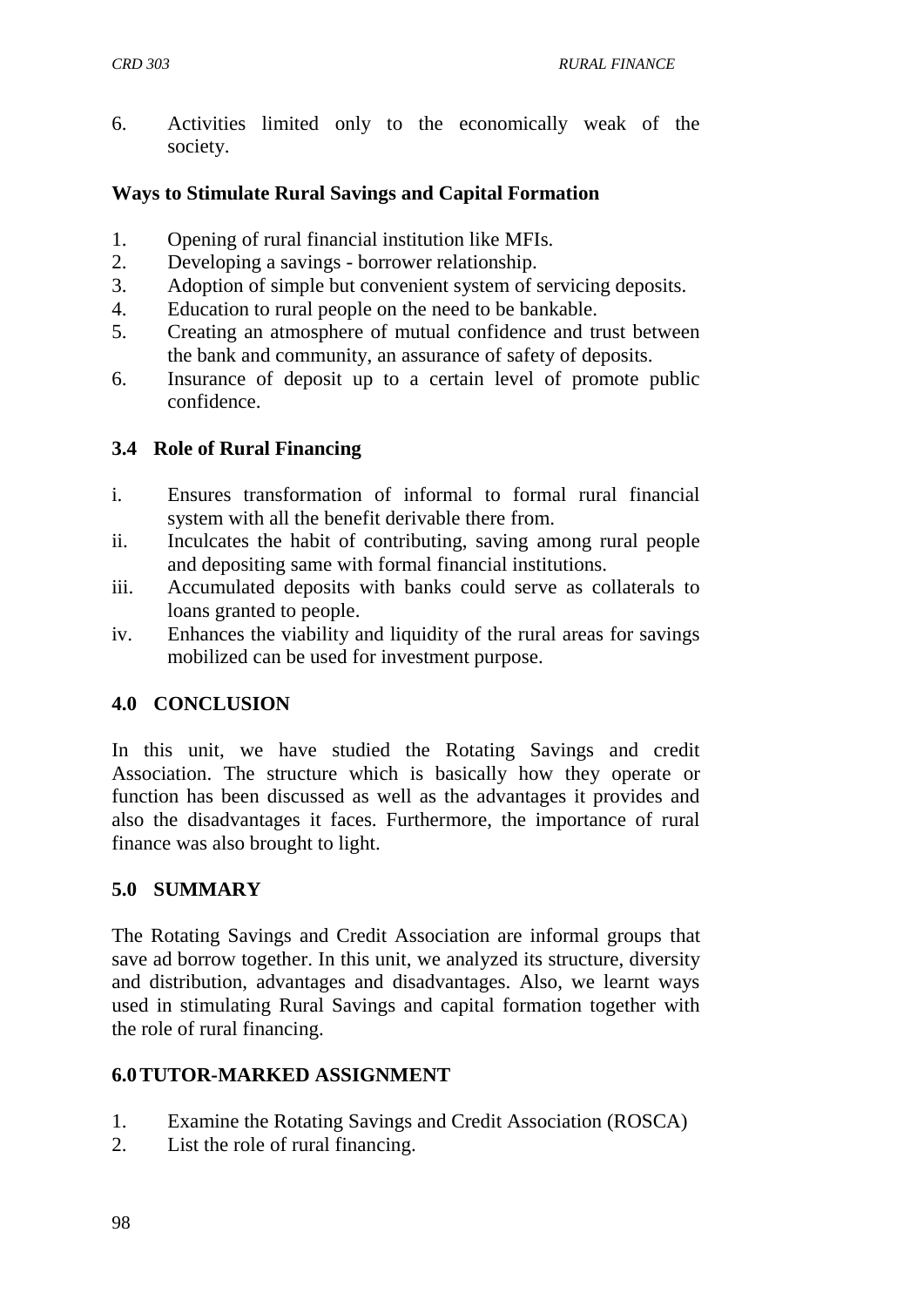#### **7.0 REFERENCES/FURTHER READINGS**

- Abdul J.B. (2011), National Economic Empowerment Development Strategy&Poverty Reduction in Nigeria: A Critique, Economics and Finance Review 1(1), [Www.Efr.Businessjournalz.Org.](http://www.efr.businessjournalz.org/)
- Alfred, A.D.Y., Ewuola, S.O., Adebanjo, A.&Mundi, N. E. (2010), Introduction to Rural Life, *National Open University of Nigeria Course Guide,* [www.nou.edu.ngA](http://www.nou.edu.ng/)nriquez, G. &Stamoulis K. (2007), Rural Development and Poverty Reduction: Is Agriculture Still the Key? *ESA Working Paper No. 07-02,*  [www.fao.org/es/esa.](http://www.fao.org/es/esa)
- Ataha, J. I., Onwe, O.J &Nkom M. U. (2010), Rural Development, *National Open University of Nigeria Course Guide,* Lagos.
- Atchoarena, D &Gasperini, L (2003), Education for rural development: towards new policy Responses, UNESCO and FAO.
- Clancy, K., Grow, S.&Oberholtzer, L. (2003), Agriculture as a Tool for Rural Development: Workshop Proceedings, Workshop Held in Collaboration with the National Rural Development Partnership.
- Elumilade D.O., Asaolu T.O. &Adereti S.A. (2006), Appraising the Institutional Framework for PovertyAlleviation Programmes in Nigeria, *International Research Journal of Finance and Economics,* Euro Journals Publishing, Inc.
- Gofwen, R. N (1999), Community Development in Nigeria: What is new and what is New, *Nigerian Journal on Social Works vol 3.*
- Ikeanyibe, O.M. (2009), Development Planning in Nigeria: Reflections on the National Economic Empowerment and Development Strategy (NEEDS) 2003-2007, *Kamla-Raj.*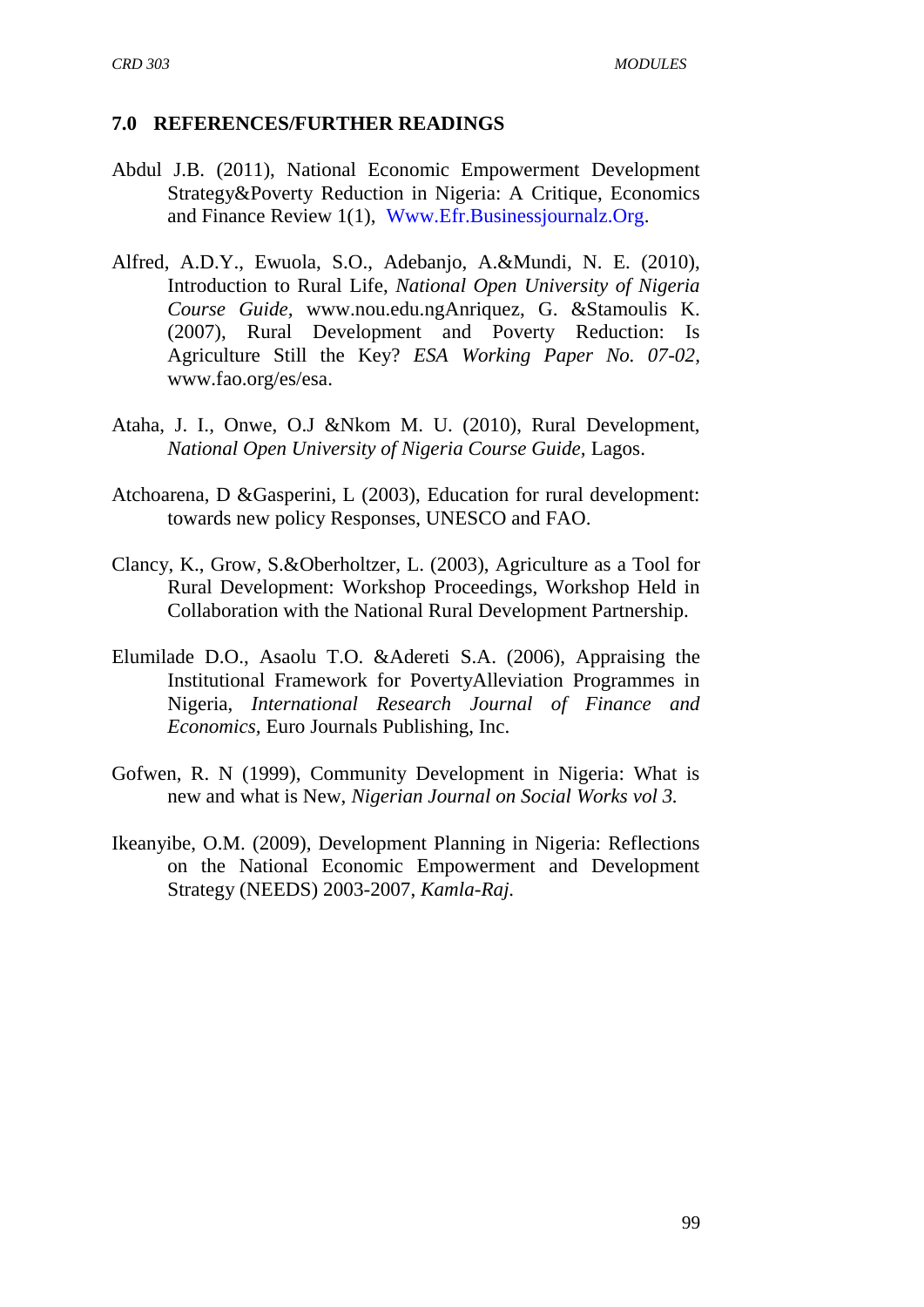# **UNIT 4 MICRO FINANCE BANKS (MFB)**

#### **CONTENTS**

- 1.0 Introduction
- 2.0 Objectives
- 3.0 Main Content
	- 3.1 Definition of 'Microfinance'
	- 3.2 Background
	- 3.3 Microfinance: A Development Tools
	- 3.4 Understanding the Country Context (Supply Side) of MFIs
	- 3.5 Microfinance Target Market (Demand Side)
	- 3.6 Growth of Microfinance
	- 3.7 Principles of Microfinance
	- 3.8 Evolution of Microfinance in Nigeria
- 4.0 Conclusion
- 5.0 Summary
- 6.0 Tutor-Marked Assignment
- 7.0 References/Further Readings

# **1.0 INTRODUCTION**

The significance of Microfinance Banks especially to the growth and development of the rural areas cannot be overemphasized. It specifically issues micro loans, micro savings, micro insurance and micro credit products that are easily accessible to the people or organizations. There have been profound improvements in its activities over the years and it has greatly impacted the economy thereby contributing to its advancement through empowering those in the rural areas.

# **2.0 OBJECTIVES**

At the end of this unit, you should be able to:

- explain the concept of microfinance
- ascertain the reasons for the growth of microfinance
- know the principles of microfinance
- describe the evolution of microfinance in Nigeria

#### **3.0 MAIN CONTENT**

#### **3.1 Definition of 'Microfinance'**

A microfinance bank is a financial institution that extends small loans to people, business and unemployed or low-income individuals. Ultimately, the goal of microfinance is to give low income people an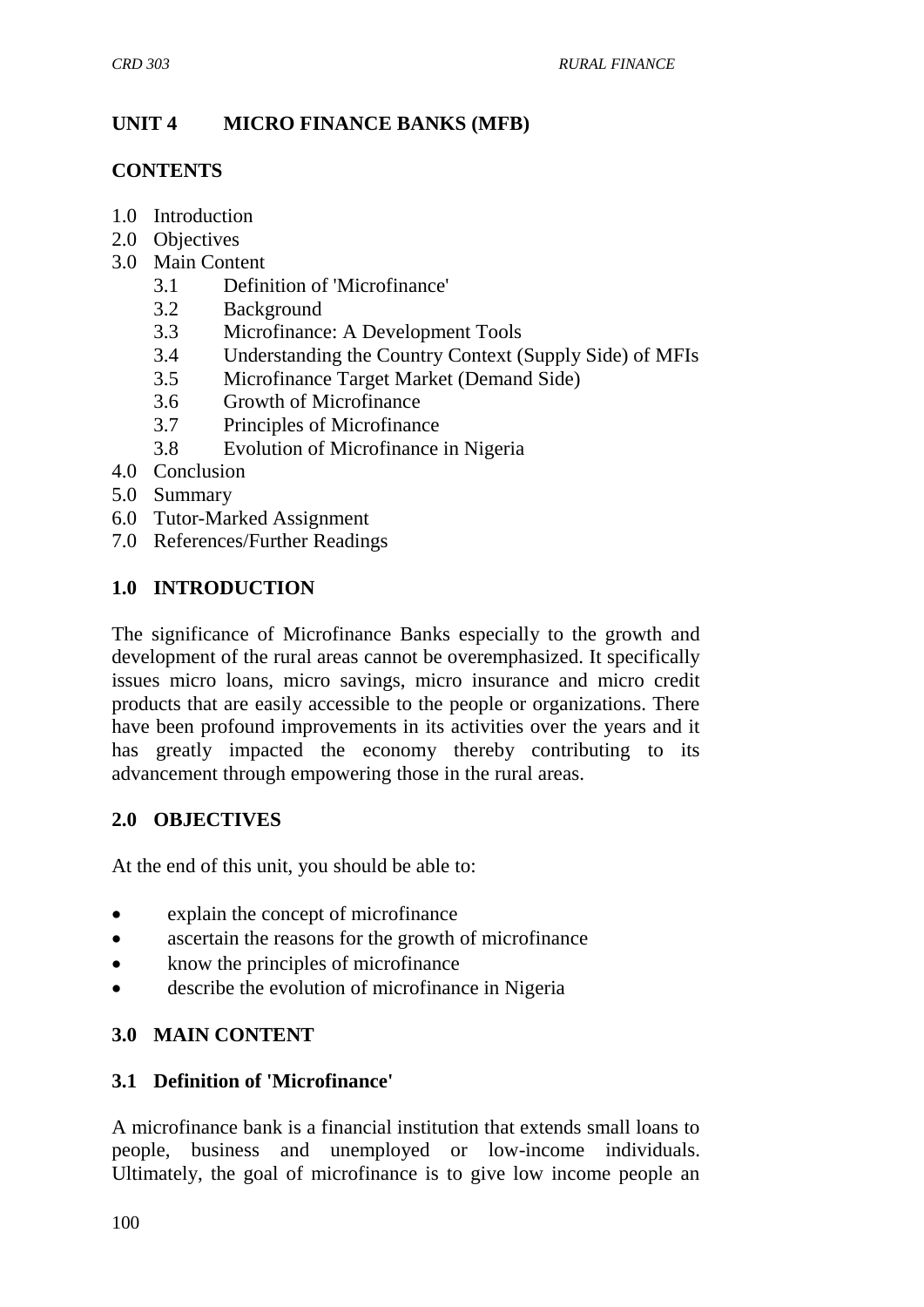opportunity to become self- sufficient by providing a means of saving money, borrowing money and insurance.

### **3.2 Background**

- Microfinance arose in response to doubt about state delivery of subsidized credit to poor farmers.
- Most programs accumulated large loan losses and required frequent recapitalization.
- More market based solutions required.

### **3.3 Microfinance: A Development Tools**

### **Typical microfinance activities involves**

- Small loans, usually for working capital.
- Informal appraisals of borrowers and investment Collateral substitute, such as group guarantees or compulsory savings.
- Access to repeat and long loans, based on repayment performance.
- Streamlined loan disbursement and monitoring
- Secure savings products.

# **Effect of Government Programmes**

- Often perceived as a social welfare.
- Forgive existing debts of the poor.
- Tremendous effect on private sector MFIs.

#### **Facts about Microfinance**

- Subsidized credit undermines sustain ability and development of microfinance.
- Poor people can pay interest rates high enough to cover MFIs' transaction costs and the consequences of imperfect information markets.

**Meaning:** Imperfect Market (Market inefficiencies) A market where information is not quickly disclosed to all participants in it and where the matching of buyers and sellers isn't immediate. Generally speaking, it is any market that does not adhere rigidly to perfect information flow and provide instantly available buyers and sellers.

# **3.4Understanding the Country Context (Supply Side) of MFIs**

1. Formal financial institutions; public/private banks,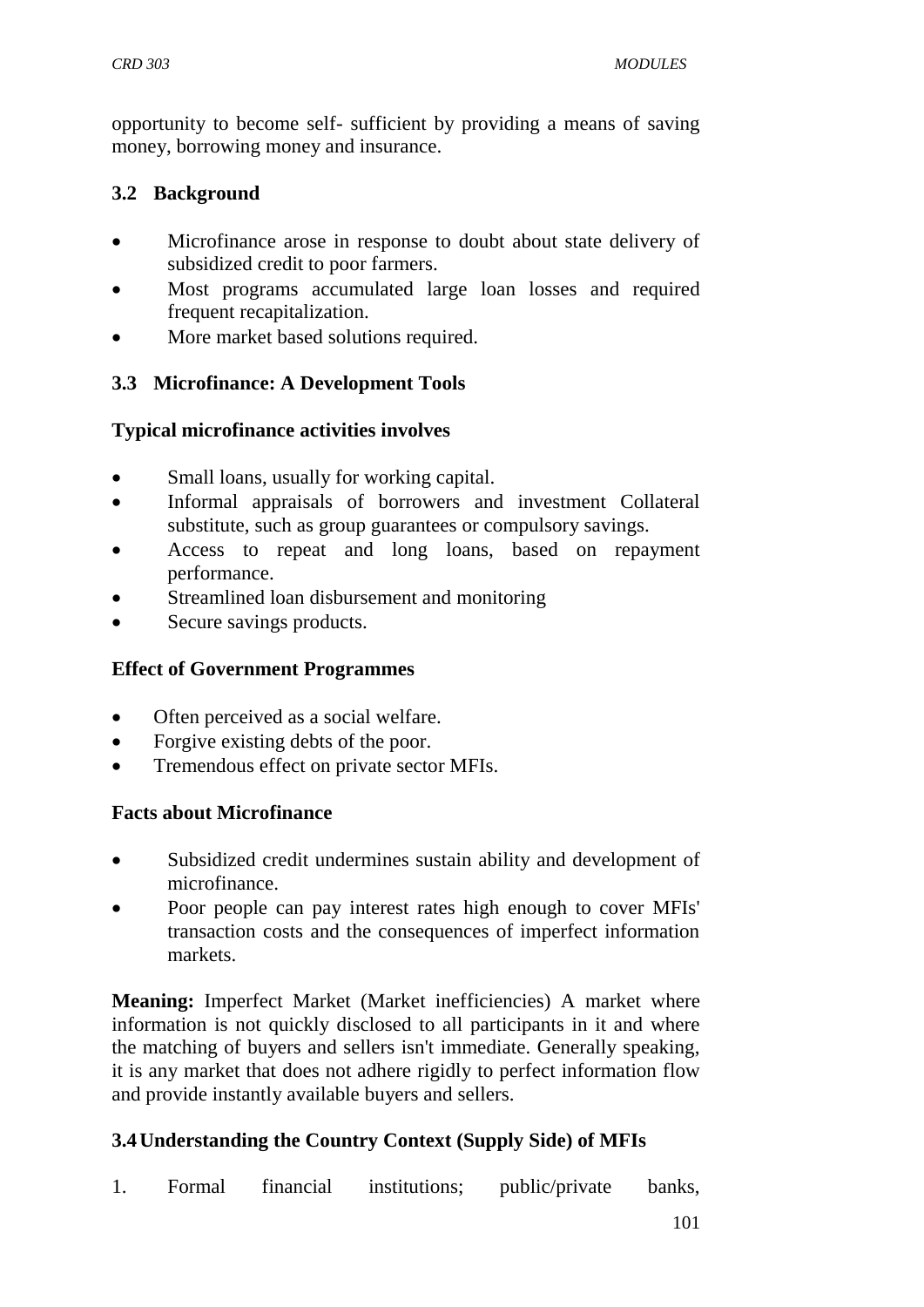insurance firms, finance companies.

- 2. Semi formal: credit unions, co-operative banks.
- 3. Informal: NOOs, self-help groups individuals.

### **3.5 Microfinance Target Market (Demand Side)**

- Allocation of funds to a particular sector of the economy or population.
- Concentrates on production and income generation.
- "Incentive compatibility" unwanted clients will not be interested.
- MFIs need to consider debt capacity (Debt Capacity: amount of addition debt a client can take without running the risk of inadequate cash flow) as opposed to a "credit need" approach.

### **3.6 Growth of Microfinance**

Microfinance has been growing for several reasons:

- The premise of reaching the poor. Microfinance activities can support income activities generation for enterprises operated by low-income households.
- The promise of financial sustainability. Microfinance activities can help to build financially self-sufficient, subsidy-free, often locally managed institution.
- The potential to build on traditional systems. Microfinance activities sometimes emulates traditional systems (such as rotating savings and credit associations).
- The contribution of microfinance to strengthening and expanding existing formal financial system. Microfinance activities can strength existing formal financial institutions, such as savings and loan co- operatives.

# **3.7 Principles of Microfinance**

- The poor needs a variety of financial services
- Micro credit is a powerful instrument for poverty alleviation.
- Microfinance must be able to build financial systems that serve micro enterprises.
- Financial sustainability is necessary to reach a significant number of poor people.
- Microfinance is about building permanent local financial institutions.
- In addition to credit, it provides;
- Financial services
- Social services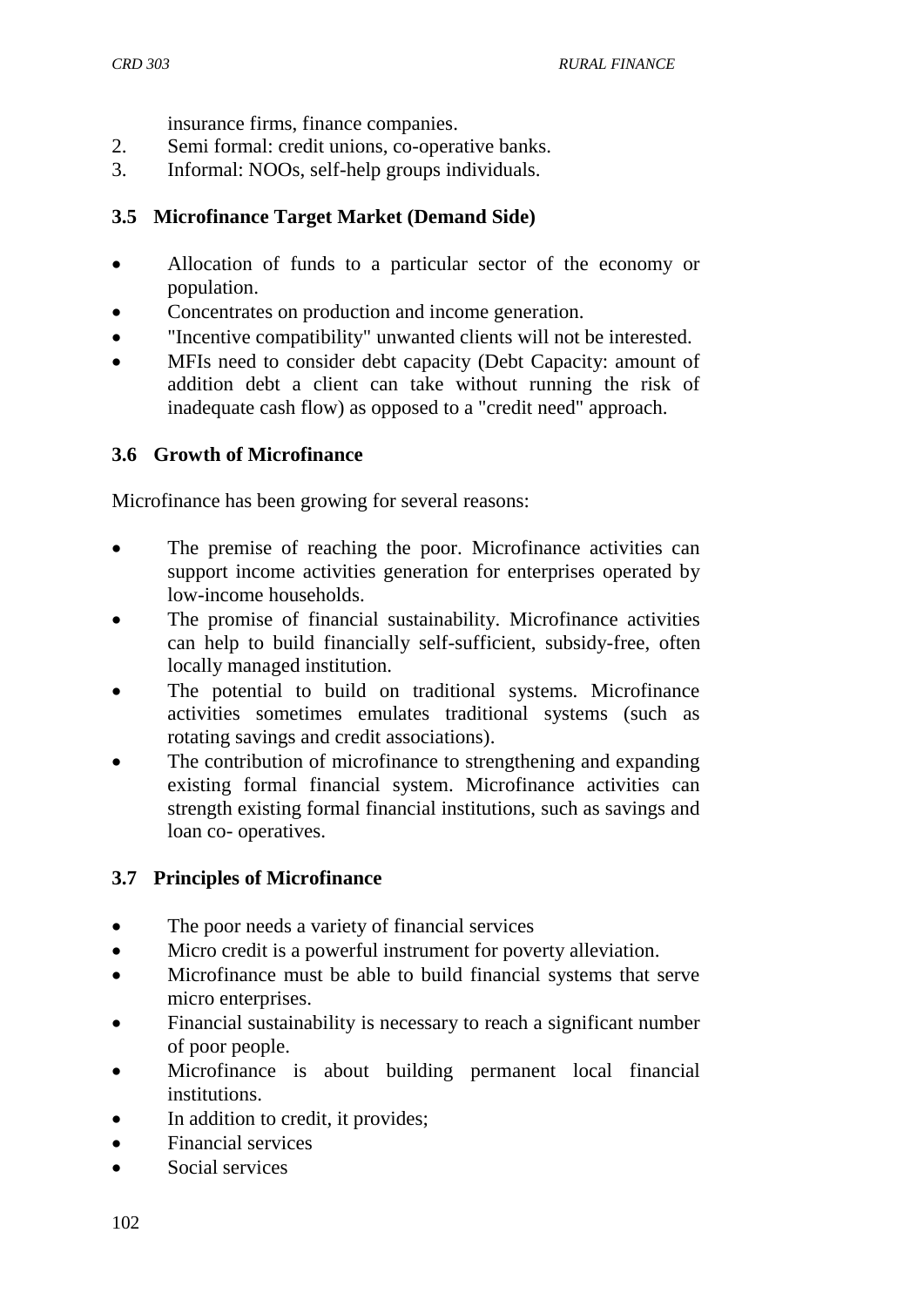- Health services
- Microcredit is not always the answer
- Institutional and human capacity building is imperative.
- There is need for transparency and good corporate governance; herein lies the key issue in Board responsibility.
- Interest rate ceiling hurt poor people by making it harder for them to access credit.
- The role of government is to enable financial services, not to provide them directly.
- Microfinance works best when it measures and discloses its performance.

### **3.8 Evolution of Microfinance in Nigeria**

Nigeria is rated as one of the 20 poorest countries in the world with a worsening poverty incidence of over 70 among its population, (CBN, 2001). The situation contradicts the nations abundant resources in terms of enormous agricultural, oil, gas and several untapped solid mineral resource endowments. Key to any poverty reduction strategy in Nigeria is the provision of .specially tailored financial services to enable the poor engage in economic activities such as trading, tailoring, farming, processing, vulcanizing, restaurant business, etc. By enabling the poor to engage in such economic activities employment would be generated, earnings will be increased and standard of living improved. This will lead to economic growth and development.

#### **4.0 CONCLUSION**

The ultimate goal of microfinance is to give low income people opportunities of becoming self-sufficient by providing a means of saving money, borrowing money and also access to insurance. It arose in response to doubt about state delivery of subsidized credit to poor farmers. There are peculiar activities which it is involved in and operates on both the supply and demand side. The principles guiding microfinance activities were also discussed.

#### **5.0 SUMMARY**

This unit focused on evolution and operations of microfinance in Nigeria. Understanding the demand and supply side of microfinance will enable students to develop a holistic approach to microfinance philosophy as well as appreciate its principles.

#### **6.0 TUTOR-MARKED ASSIGNMENT**

1. Explain the concept of microfinance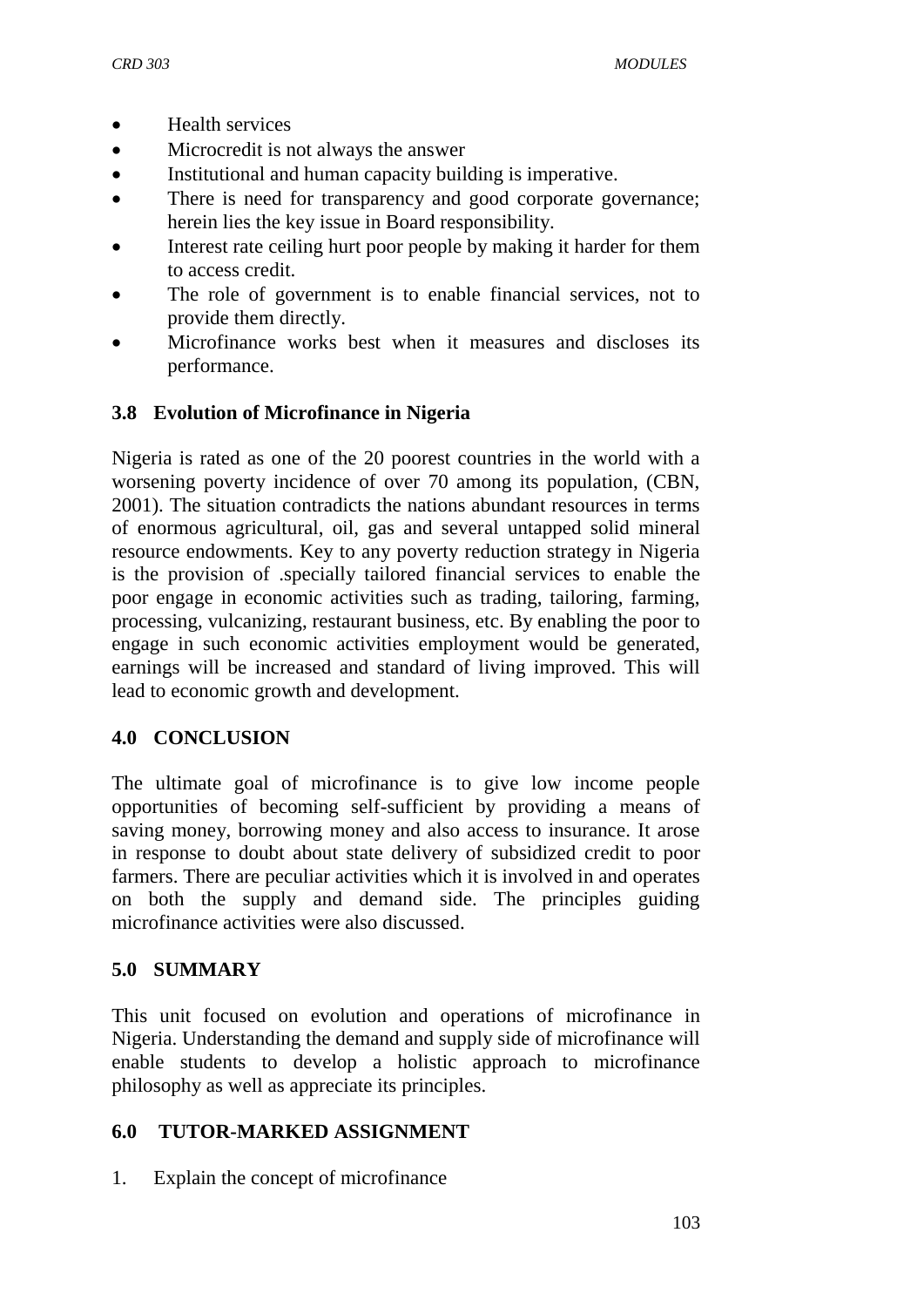- 2. What are the principles of microfinance?
- 3. Describe the evolution of microfinance in Nigeria

#### **7.0 REFERENCES/FURTHER READINGS**

- Abdu J.B. (2011), National Economic Empowerment Development Strategy&Poverty Reduction in Nigeria: A Critique, Economics and Finance Review 1(1), [Www.Efr.Businessjournalz.Org.](http://www.efr.businessjournalz.org/)
- Alfred, A.D.Y., Ewuola, S.O., Adebanjo, A.&Mundi, N. E. (2010), Introduction to Rural Life, *National Open University of Nigeria Course Guide,* [www.nou.edu.ngA](http://www.nou.edu.ng/)nriquez, G. &Stamoulis K. (2007), Rural Development and Poverty Reduction: Is Agriculture Still the Key? *ESA Working Paper No. 07-02,*  [www.fao.org/es/esa.](http://www.fao.org/es/esa)
- Ataha, J. I., Onwe, O.J &Nkom M. U. (2010), Rural Development, *National Open University of Nigeria Course Guide,* Lagos.
- Atchoarena, D &Gasperini, L (2003), Education for rural development: towards new policy Responses, UNESCO and FAO.
- Clancy, K., Grow, S.&Oberholtzer, L. (2003), Agriculture as a Tool for Rural Development: Workshop Proceedings, Workshop Held in Collaboration with the National Rural Development Partnership.
- Elumilade D.O., Asaolu T.O. &Adereti S.A. (2006), Appraising the Institutional Framework for PovertyAlleviation Programmes in Nigeria, *International Research Journal of Finance and Economics,* Euro Journals Publishing, Inc.
- Gofwen, R. N (1999), Community Development in Nigeria: What is new and what is New, *Nigerian Journal on Social Works vol 3.*
- Ikeanyibe, O.M. (2009), Development Planning in Nigeria: Reflections on the National Economic Empowerment and Development Strategy (NEEDS) 2003-2007, *Kamla-Raj.*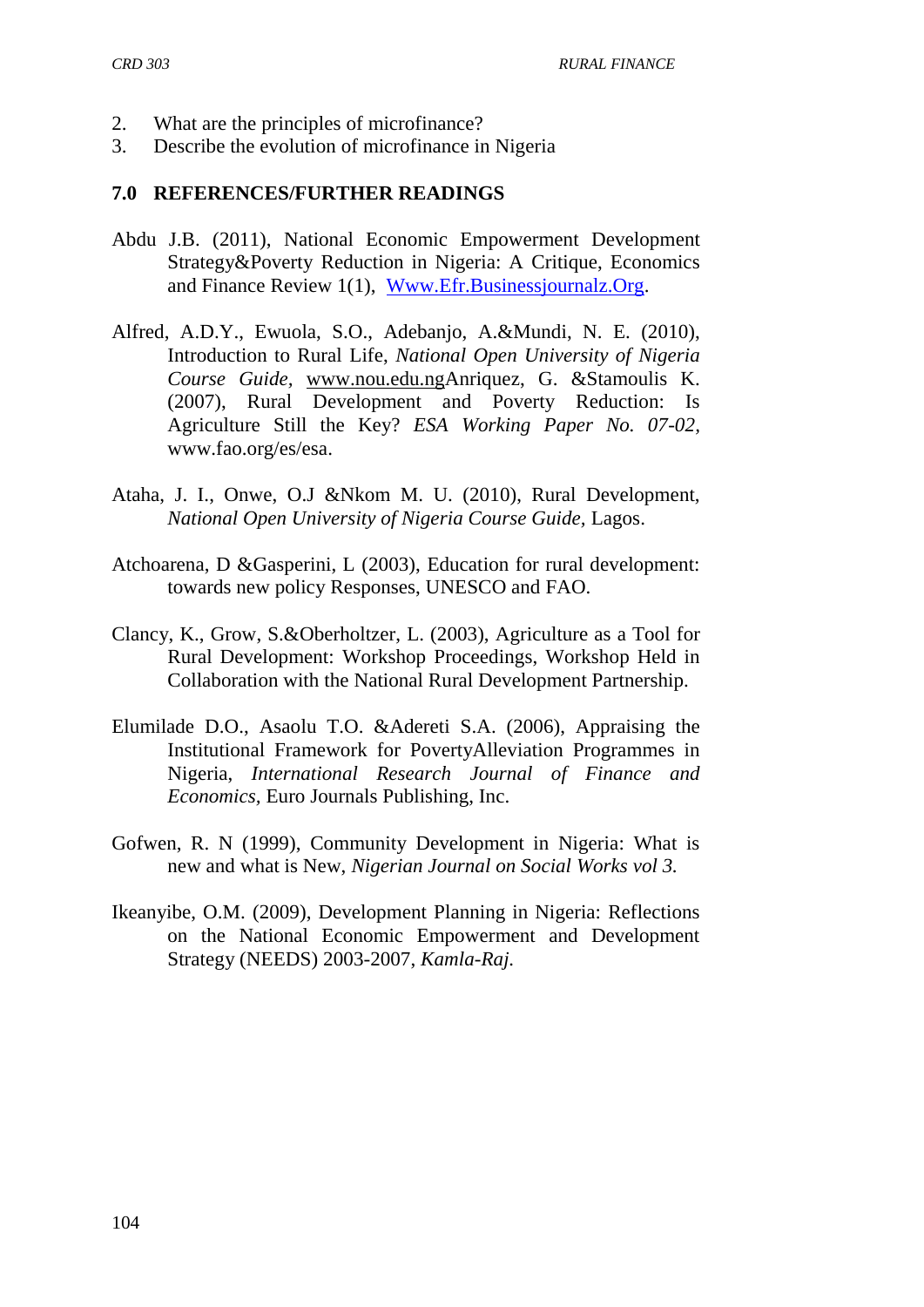# **UNIT 5 CREDIT UNIONS IN CANADA**

#### **CONTENTS**

- 1.0 Introduction
- 2.0 Objectives
- 3.0 Main Content
	- 3.1 In British Columbia
	- 3.2 In Ontario
	- 3.3 Deposit Insurance Guarantees your Money
	- 3.4 Legislation
	- 3.5 Regulation
	- 3.6 Stabilization Authority
- 4.0 Conclusion
- 5.0 Summary
- 6.0 Tutor-Marked Assignment
- 7.0 References/Further Readings

#### **1.0 INTRODUCTION**

Throughout its history, the Canadian credit union system has maintained a record of sound, prudent financial management, solid growth and unparalleled service to members.

Credit unions are financial cooperatives. Their products, services and operations-and even their physical appearance-may resemble those of banks, but there are some major differences. The biggest ones are that they're locally owned and invest their profits in the communities where they operate; where their members live and work.

Unlike banks, credit unions are autonomous. Each one has its own brand identity, management and Board of Directors, but they're united through provincial centrals. These provide financial, technology and trade services to their member credit unions.

The [Canadian Credit Union Association](https://www.ccua.com/) (CCUA) is the national trade association for the Canadian credit union system. It's also a cooperative, owned and governed by Canada's credit unions and caisses populaires (outside Quebec). This unit focus on understanding why they stand out among all cooperatives that are involved in credit mobilization.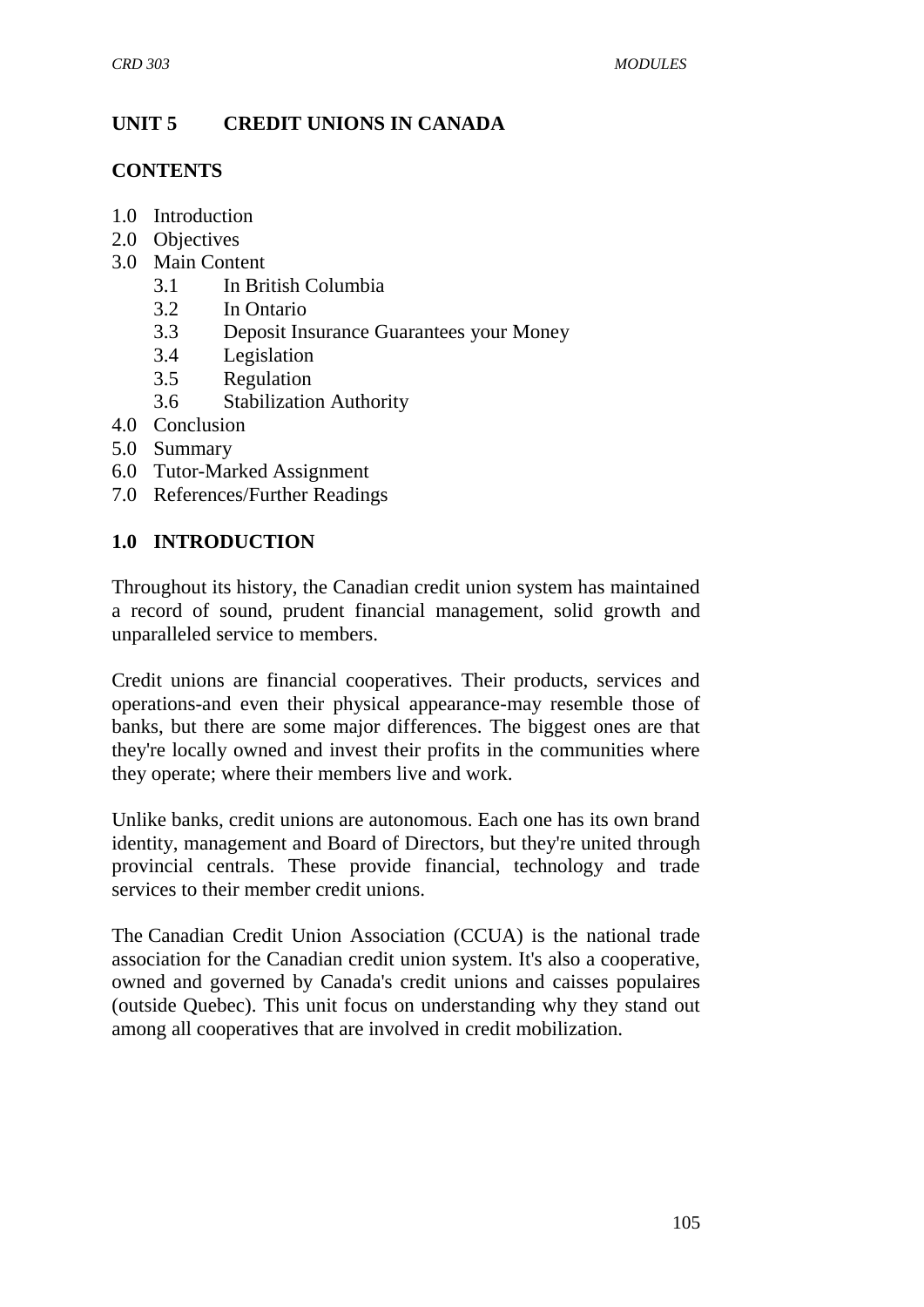# **2.0 OBJECTIVES**

At the end of this unit, you should be able to:

- 1. Give account for the credit union in British Columbia and Ontario
- 2. Explain the Deposit Insurance Corporation
- 3. Discuss the credit union legislation, regulation and stabilization authority.

# **3.0 MAIN CONTENT**

# **3.1 In British Columbia**

- There are 42 independent credit unions with 374 branch locations
- The province's first credit union, Powell River Credit Union, was established in 1939. In 2007, it became First Credit Union
- Credit unions serve more than 1.9 million members (approximately 42 per cent of the provincial population)
- They hold \$72.1 billion in assets (as of September 30, 2016)
- They employ 9,082 British Columbians

# **3.2 In Ontario**

- In total, there are 70 independent credit unions (affiliated and non-affiliated), with 525 branch locations
- The province's first credit union, Civil Service Co-operative Credit Society, was established in 1908. Today, it's part of Alterna Savings and Credit Union Ltd.
- Credit unions serve more than 1.3 million members (approximately 11 per cent of the provincial population)
- They hold \$43.6 billion in assets (as of September 30, 2016)
- They employ 5,888 Ontario residents

# **3.3 Deposit Insurance Guarantees your Money**

In B.C., the [Credit Union Deposit Insurance Corporation](http://cudicbc.ca/) (CUDIC), a statutory corporation, fully guarantees all money on deposit and money invested in non-equity shares, including foreign currencies and accrued interest, accepted by a credit union in British Columbia. CUDIC is administered by the [Financial Institutions Commission,](http://www.fic.gov.bc.ca/) an agency of the provincial government of B.C.

In Ontario, the [Deposit Insurance Corporation of Ontario](http://www.dico.com/design/0_0_eng.html) (DICO), a provincial agency, covers eligible deposits in Canadian dollars up to \$100,000 in each of the [prescribed categories.](http://www.dico.com/design/3_1_Eng.html) Additionally, DICO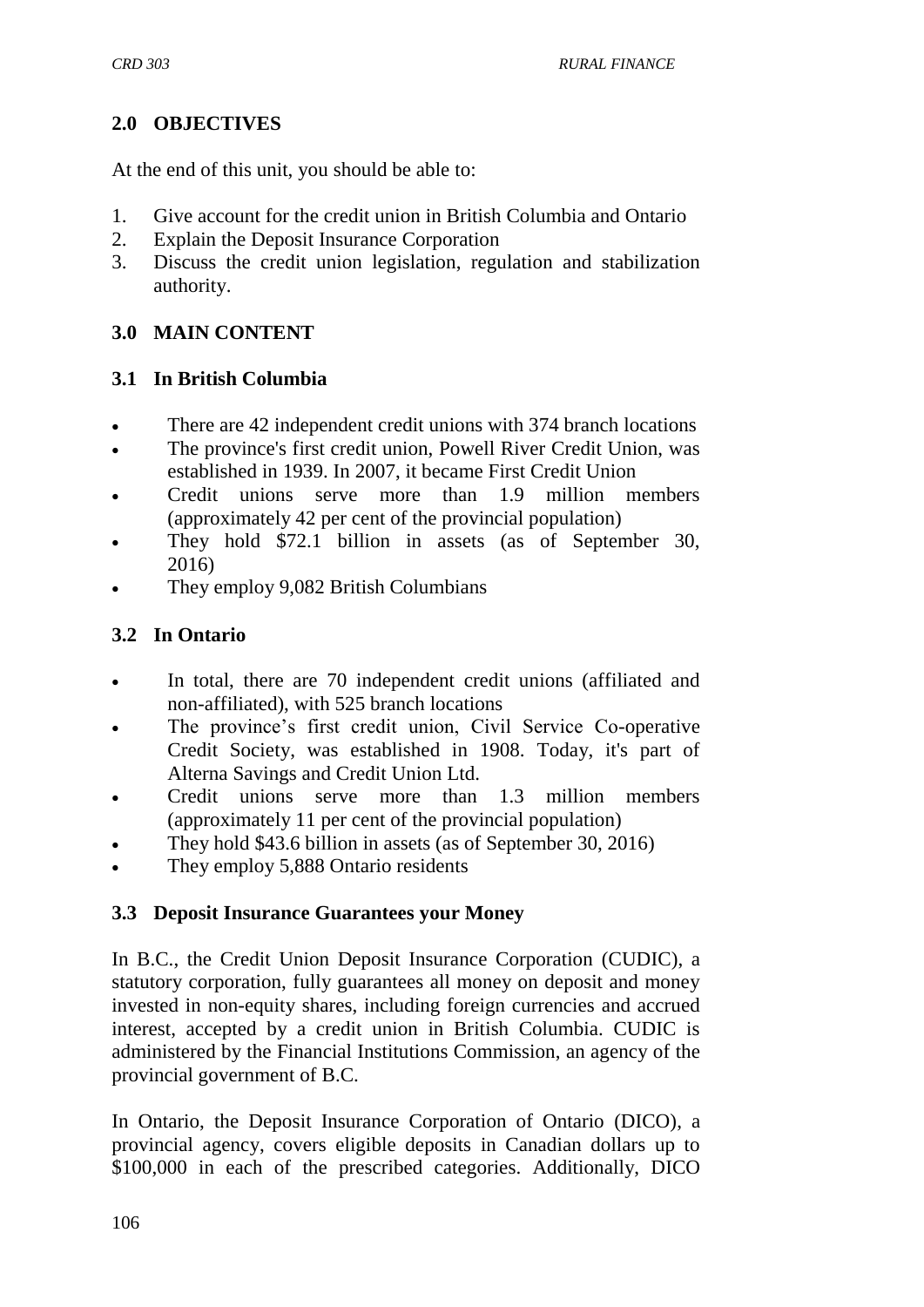provides unlimited insurance for each registered savings plan or contract, including registered retirement savings plans (RRSPs), registered retirement income funds (RRIFs), registered education savings plans (RESPs), registered disability savings plans (RDSPs) and Tax-Free Savings Accounts (TFSAs).

In both provinces, deposit insurance applies automatically.



### **3.4 Legislation**

Credit unions in B.C. and Ontario are incorporated under provincial legislation.

In B.C., they're authorized to conduct deposit business or both deposit and trust business under the *[Financial Institutions Act](http://www.bclaws.ca/EPLibraries/bclaws_new/document/ID/freeside/96141_00)* of British Columbia. The Act confers powers on credit unions to lend, borrow and invest. It also specifies the amount and types of reserves they must maintain.

Provisions relating to credit union membership and shares are set out in the *[Credit Union Incorporation Act](http://www.bclaws.ca/EPLibraries/bclaws_new/document/ID/freeside/00_96082_01)* of British Columbia.

In Ontario, credit unions operate under the provincial *[Credit Unions and](http://www.e-laws.gov.on.ca/html/statutes/english/elaws_statutes_94c11_e.htm)  Caisses [Populaires Act 1994](http://www.e-laws.gov.on.ca/html/statutes/english/elaws_statutes_94c11_e.htm)*, which includes provisions related to credit union membership and shares.

# **3.5 Regulation**

The *Financial Institutions Act* requires that each credit union have an audit committee and be audited by independent auditors. Credit unions are also subject to inspection by the Superintendent of Financial Institutions, an official (or an appointee) of the [Financial Institutions](http://www.fic.gov.bc.ca/)  [Commission.](http://www.fic.gov.bc.ca/) In B.C., financial institutions, including credit unions, are regulated by the Financial Institutions Commission. The Commission is responsible to the provincial Minister of Finance.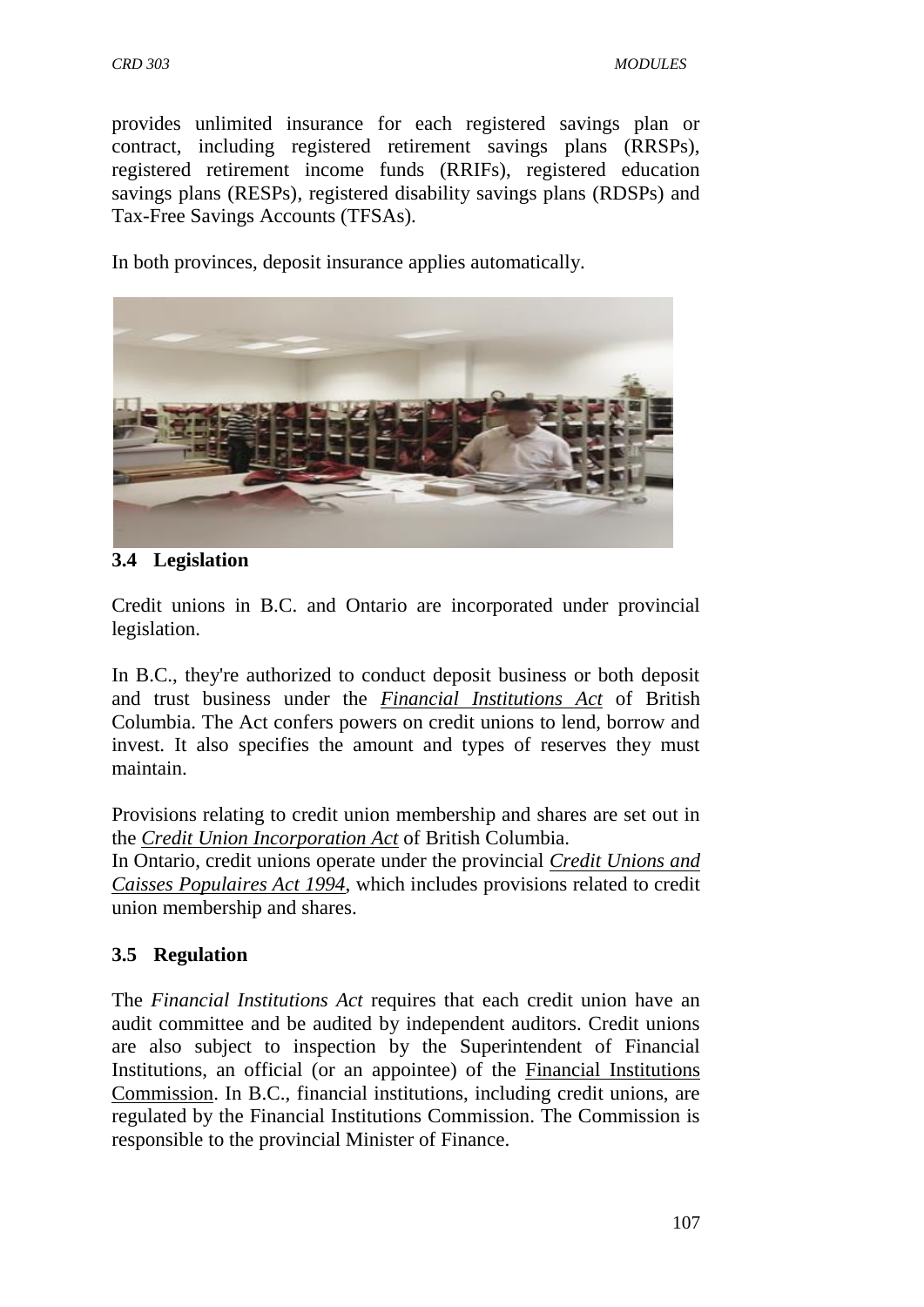In Ontario, credit unions are regulated through a comprehensive framework that involves the [provincial Ministry of Finance,](http://www.fin.gov.on.ca/en/) the [Financial Services Commission of Ontario](http://www.fsco.gov.on.ca/en/Pages/default.aspx) (FSCO) and the DICO. FSCO regulates registration of credit unions and caissespopulaires under the *Credit Unions and CaissesPopulaires Act 1994*. FSCO is responsible for ensuring that credit unions operate in accordance with the requirements of that Act.

DICO is responsible for overseeing compliance with solvency rules and for insuring eligible deposits. As part of this responsibility, DICO has the authority to issue bylaws to ensure that insured institutions operate in accordance with sound business and financial practices.

# **3.6 Stabilization Authority**

[Stabilization Central Credit Union of British Columbia](https://www.stabil.com/) is a selfregulatory organization (SRO) that monitors and assists credit unions with governance, risk management, operational and financial challenges. It strengthens the provincial system through supervision of credit unions that are assigned to it by the Financial Institutions Commission. It also provides services including financial analysis, Enterprise Risk Management (ERM) and IT Governance.

Every local credit union in B.C. must be a member of Stabilization Central as a condition of holding a business authorization. These same credit unions fund the stabilization authority, which is directed by a Board elected by, or appointed from, these members. The transport cooperative can only indulge in a motor fabrication and building. The management of this type of cooperative is same with other of cooperative is same with other types of cooperative societies.

#### **1) Benefits to members**

A member will drive the following benefits Patronage dividend;- This is also called patronage refund and has been working out at a substantial sum of money, depending on the amount of purchase made by the members.

The money paid to the member as dividend can be regarded as a wind fall, for the member could not have gotten it, if they did not buy from the cooperative consumer shop.

#### **2) Best quality commodities at reasonable prices**

The member will be able to purchase best quality commodities of everyday consumption at moderate prices.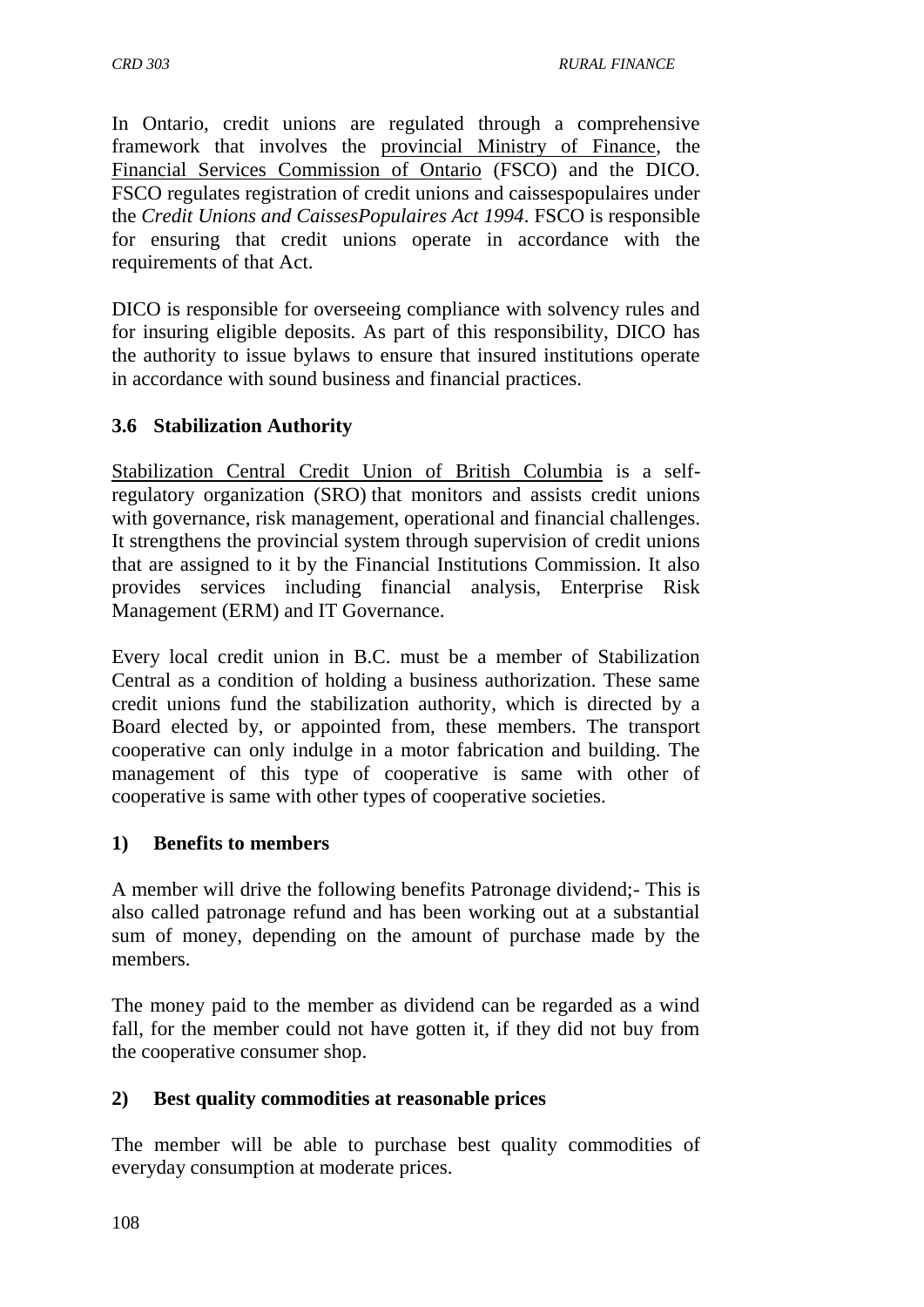There is no adulteration of, goods or giving of short weight. This factor helps to attract customers to the consumer shop. This will result in a Hugh turnover, and eventually to a higher profitability.

#### **3) Dividend on Shares**

This is also another benefit for member of a consumer cooperative society. After the preparation of the society's annual account, there will be division of surplus. From this surplus 'every member is paid the dividend on his shares.

# **4.0 CONCLUSION**

Credit unions are financial cooperatives. In Canada, credit unions trace their roots to the early 1900s with the first caissepopulaire formed by Alphonse Desjardins, in Levis, Quebec. Unlike banks, credit unions are seen to be autonomous with its own brand identity, management and Board of Directors and are accountable to its members. In British Columbia there are 42 independent credit unions with 374 branch locations, serving more than 1.9 million members, holding \$72.1 billion in assets and employing 9,082 British Columbians. In Ontario, there are 70 independent credit unions with 525 branch locations, serving more than 1.3 million members, holding \$43.6 billion in assets and employing 5,888 Ontario residents.

#### **5.0 SUMMARY**

In this unit, you have learnt what credit union in British Columbia and in Ontario entails. Also, we looked at the Deposit Insurance Corporation of British Columbia and of Ontario, the legislation, regulation and stabilization Authority which monitors and assists credit unions**.**

# **7.0TUTOR-MARKED ASSIGNMENT**

- 1. Give account for the credit union in British Columbia and Ontario
- 2. Explain the Deposit Insurance Corporation
- 3. Discuss the credit union legislation, regulation and stabilization authority

# **7.0 REFERENCES/FURTHER READINGS**

Abdu J.B. (2011), National Economic Empowerment Development Strategy & Poverty Reduction in Nigeria: A Critique, Economics and Finance Review 1(1), [Www.Efr.Businessjournalz.Org.](http://www.efr.businessjournalz.org/)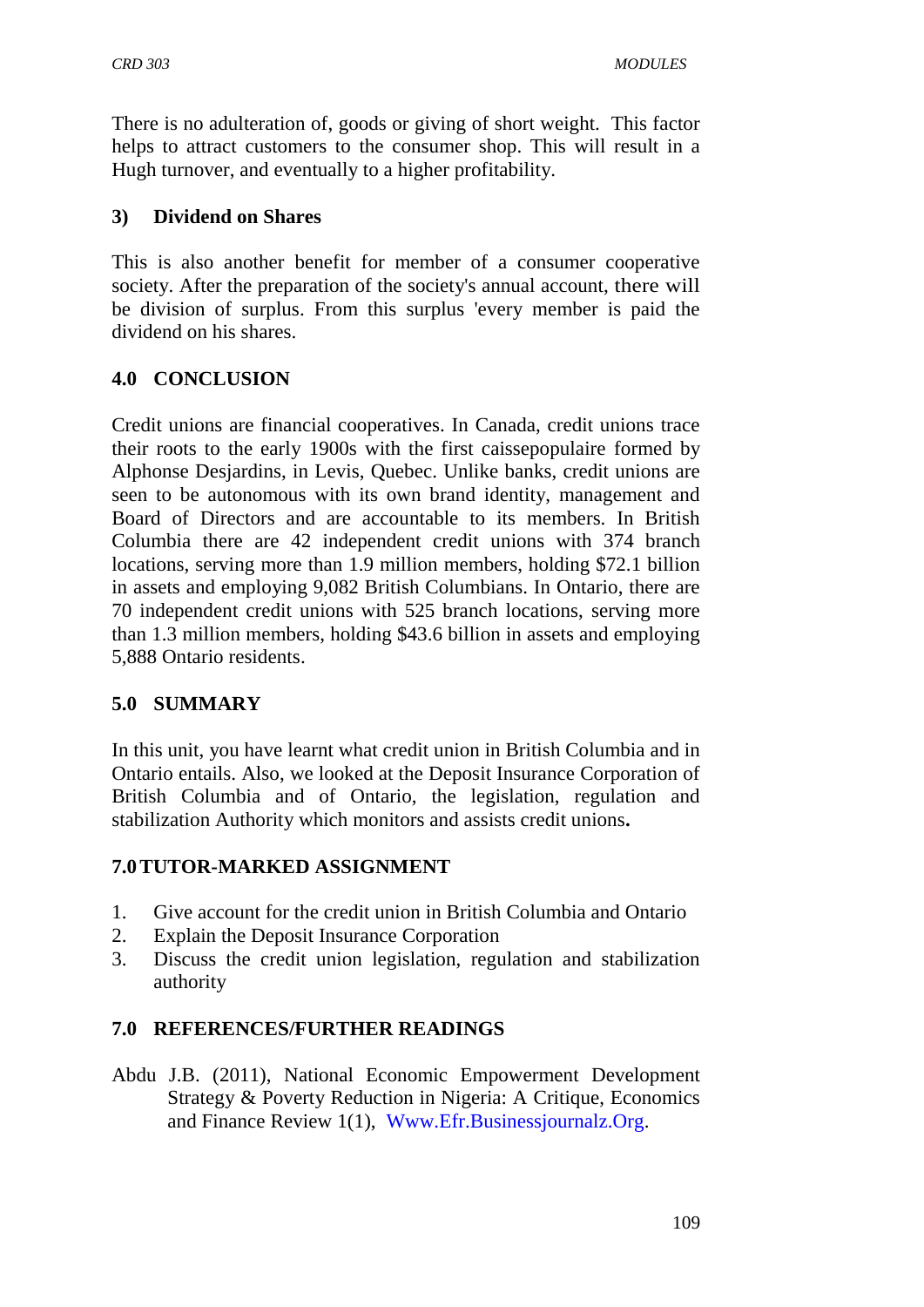- Alfred, A.D.Y., Ewuola, S.O., Adebanjo, A. & Mundi, N. E. (2010), Introduction to Rural Life, *National Open University of Nigeria Course Guide,* [www.nou.edu.ngA](http://www.nou.edu.ng/)nriquez, G. & Stamoulis K. (2007), Rural Development and Poverty Reduction: Is Agriculture Still the Key? *ESA Working Paper No. 07-02,*  [www.fao.org/es/esa.](http://www.fao.org/es/esa)
- Ataha, J. I., Onwe, O.J & Nkom M. U. (2010), Rural Development, *National Open University of Nigeria Course Guide,* Lagos.
- Atchoarena, D &Gasperini, L (2003), Education for rural development: towards new policy Responses, UNESCO and FAO.
- Clancy, K., Grow, S. & Oberholtzer, L. (2003), Agriculture as a Tool for Rural Development: Workshop Proceedings, Workshop Held in Collaboration with the National Rural Development Partnership.
- Elumilade D.O., Asaolu T.O. & Adereti S.A. (2006), Appraising the Institutional Framework for Poverty Alleviation Programmes in Nigeria, *International Research Journal of Finance and Economics,* Euro Journals Publishing, Inc.
- Gofwen, R. N (1999), Community Development in Nigeria: What is new and what is New, *Nigerian Journal on Social Works Vol 3.*
- Ikeanyibe, O.M. (2009), Development Planning in Nigeria: Reflections on the National Economic Empowerment and Development Strategy (NEEDS) 2003-2007, *Kamla-Raj.*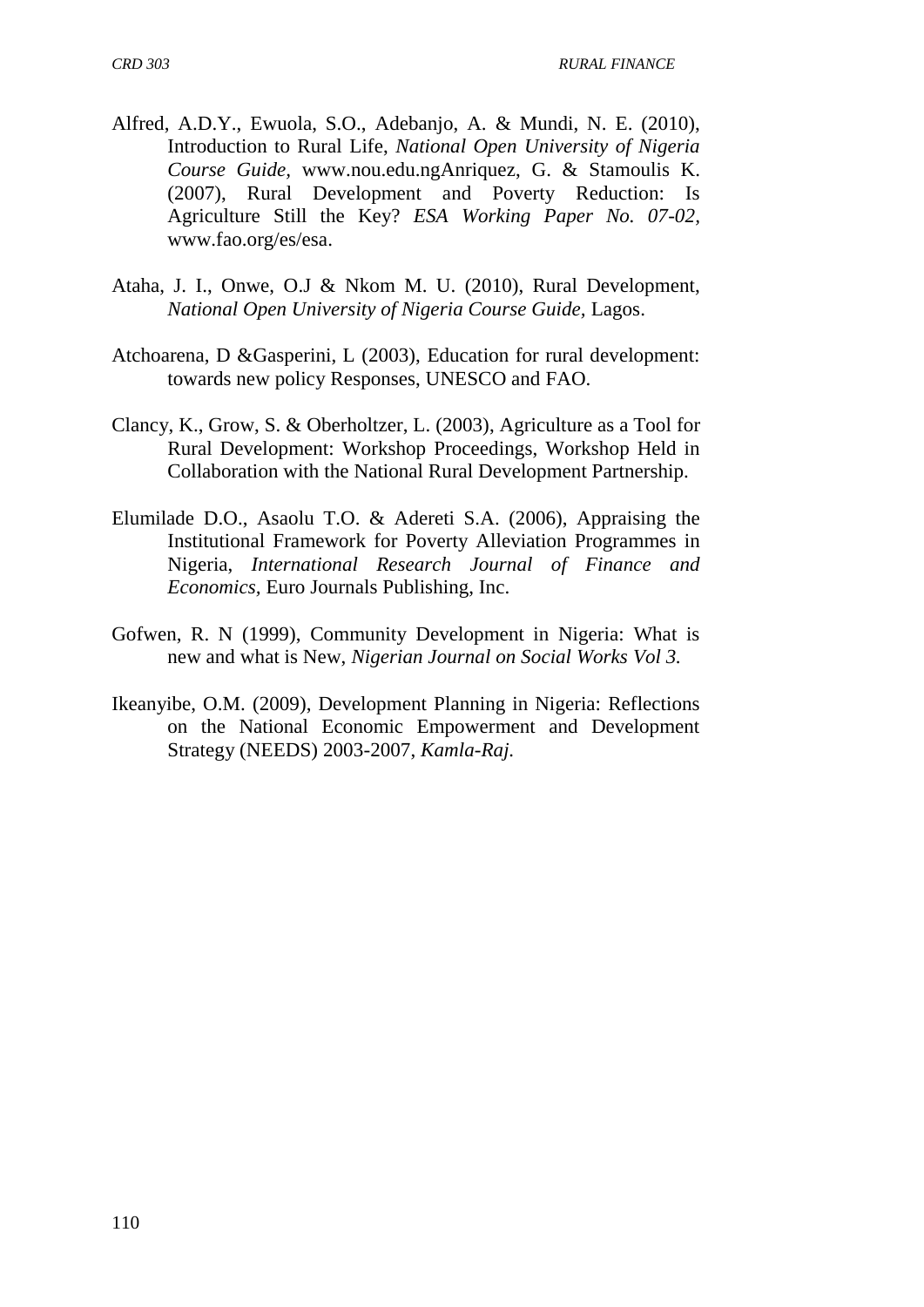### **UNIT 6 ADMINISTRATIONS AND MANAGEMENT OF COOPERATIVE BUSINESSES IN RURAL SETTING**

# **CONTENTS**

- 1.0 Introduction
- 2.0 Objectives
- 3.0 Main Content
	- 3.1 Cooperative Business Management
	- 3.2 Cooperative Business Extension and Advisory Services
	- 3.3 Management Systems Development
	- 3.4 External Audit
	- 3.5 Technical Support Services and Capacity Building
	- 3.6 Training Fund
- 4.0 Conclusion
- 5.0 Summary
- 6.0 Tutor-Marked Assignment
- 7.0 References/Further Readings

#### **1.0 INTRODUCTION**

Cooperative business function both in the urban and rural areas. As opposed to urban areas, cooperatives in the rural areas are constrained to perform below its required standard especially due to the financial constraints and lack of adequate managerial capabilities amongst others. Therefore, there is need to employ special care and attention to its administration to ensure its smooth operation.

#### **2.0 OBJECTIVES**

At the end of this unit, you should be able to:

- Ascertain ways for effective cooperative business management
- Enumerate areas for technical support services and capacity building among cooperatives.

#### **3.0 MAIN CONTENT**

#### **3.1 Cooperative Business Management**

*a.* Due partly to the financial limitations discussed above and partly to the smallness of societies, it has been difficult for cooperative societies to employ competent managers for the proper management of their businesses. Hence the new cooperative policy is aimed at ensuring viable societies and unions through proper funding. The societies to be registered in future must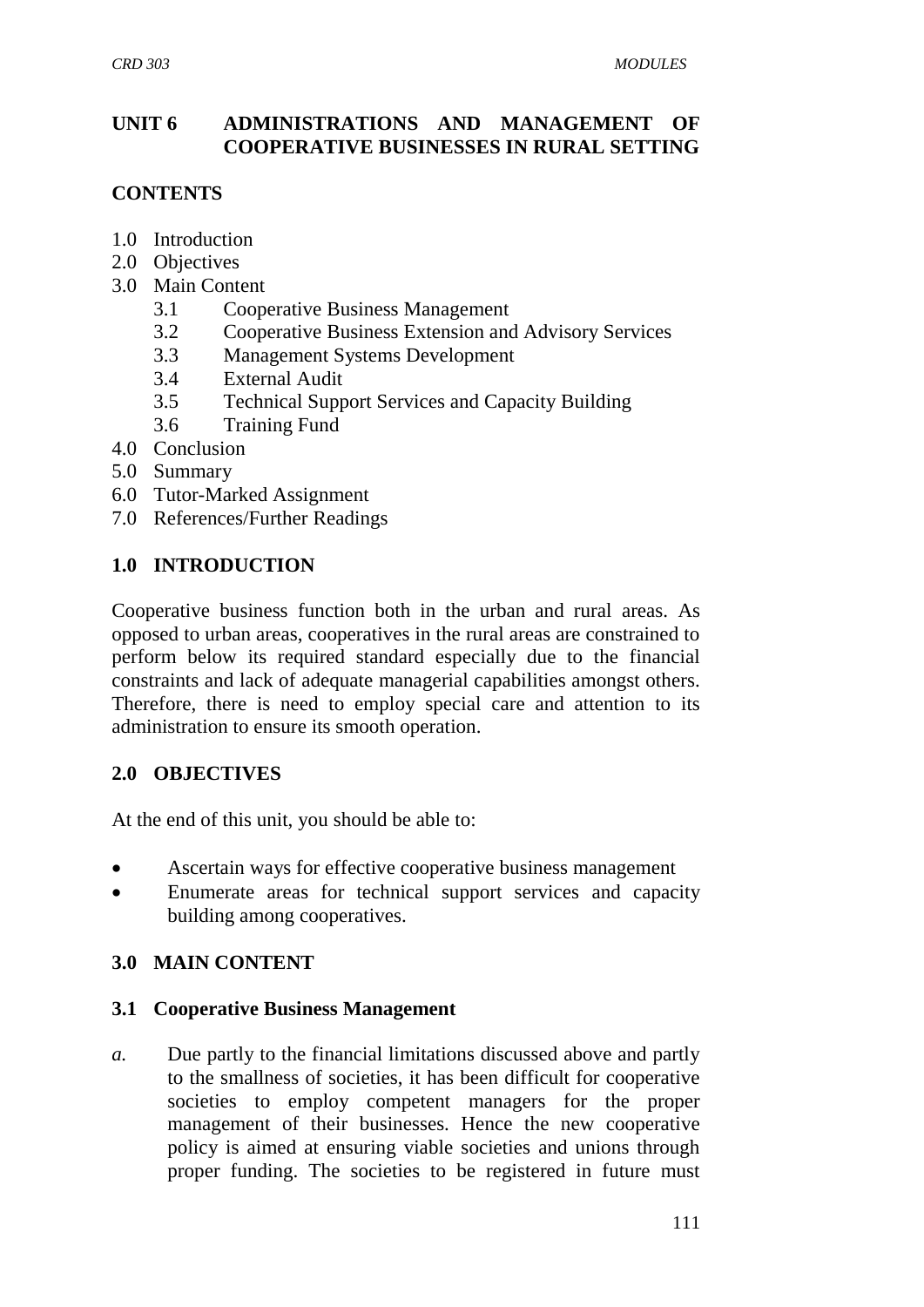demonstrate capacity to carry out profitable and sustainable businesses.

- b. Each society must have adequate number of members and present feasibility reports of viable business enterprises before being registered. The decision to liquidate a society must be based, in part, on its persistent unprofitability in spite of efforts by the management committee to improve its performances.
- c. Where necessary assistance should be sought from higher levels such as union in the case of a society or the relevant apex in the case of a union. Problems militating against profitability and viability must be diagnosed and appropriate solutions proffered.
- d. For the enforcement of an arbitration award, well- informed cooperative and legal practitioners should constitute the membership of any arbitration panel at all levels.

### **3.2 Cooperative Business Extension and Advisory Services**

The CFN in collaboration with the State Federations should employ the services of consultants to provide extension and advisory services wherever and whenever the need should arise. Where such services are extended to small societies to strengthen their businesses, they will appreciate the relevance of the apex body and subscribe to its upkeep. Future cooperative education should embrace relevant business management subjects.

#### **3.3 Management Systems Development**

The CFN and State Federations as well as all the societies, unions and special apexes that could afford it should hire competent professional managers to manage their affairs. Those societies and unions that cannot afford to hire professional managers should use the facilities of CFN and State Federations to train their members/managers, giving them the rudiments of the techniques of modem management. Cooperative Societies carrying out similar businesses could share the time of a joint expert with each society paying only' a fraction of the charges.

#### **3.4 External Audit**

It is mandatory for all Cooperative apexes and Federations to appoint qualified External Auditors, while unions and societies that can afford it should also do so. Those unions and societies which cannot afford External Auditors should retain the services of the State Cooperative Development or the State Federation Auditors. Appropriate audit fees should be paid as and when due by every audited society or union. This will help maintain the audit unit. In order to ensure accountability and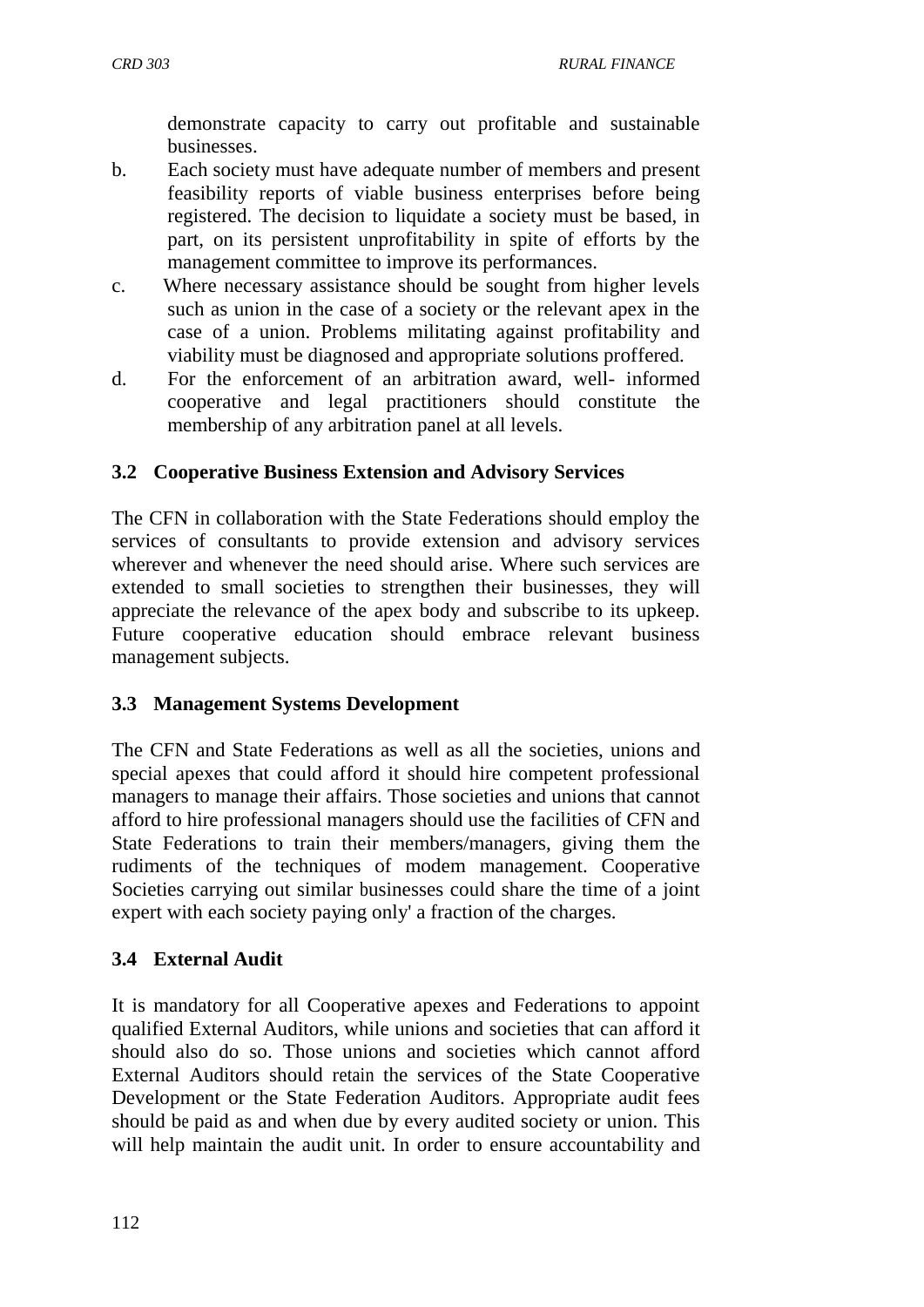transparency, audit reports should be made available to members and where feasible, published in National Newspapers.

### **3.5 Technical Support Services and Capacity Building**

Education and Training Services:

#### **a. Formal education**

- i. Formal educational preparation for cooperative career is now being provided by the three National and several State Cooperative Colleges and Polytechnics. A degree programme in cooperative studies exists in both Enugu State University of Technology (ESUT) and Nnamdi Azikiwe University (NAU). The government shall continue the current efforts underway to harmonize the curriculum and ensure its accreditation by the National Board for Technical Education (NBTE). This will enable the graduands to fit in with the nation's educational **mainstream and facilitate the recognition of their** certificates by employers outside Government and the Cooperative Movement. It will also help them get admission to the universities at home and abroad. In order to make this a reality, Government would provide better funding to its colleges to facilitate the upgrading of their infrastructural facilities, libraries, teaching equipment, workshops and computer services, and call on states with similar institutions to do so.
- ii. Government would, within available resources sponsor students for training in cooperative affairs by awarding scholarships and bursaries tenable at home and abroad.
- iii. At the state level, co-operators should be trained by their respective states through awarding scholarships and bursaries to students and staff to attend courses in cooperative colleges. Cooperative education should be included in the secondary school curriculum throughout the country.

#### **b. Non-Formal Education and Short-Term Training**

- i. Government shall undertake, as part of its Universal Basic Education Programme (UBE) a literary drive in conjunction with the Local Government, State Governments and the Cooperative Movement. This will ensure that all co-operators in Nigeria are literate within the shortest possible period of time.
- ii. The Cooperative Movement shall be supported by government to conduct regular training of cooperative management cadres to enable them refresh their knowledge of cooperative principles and acquire new management skills and techniques.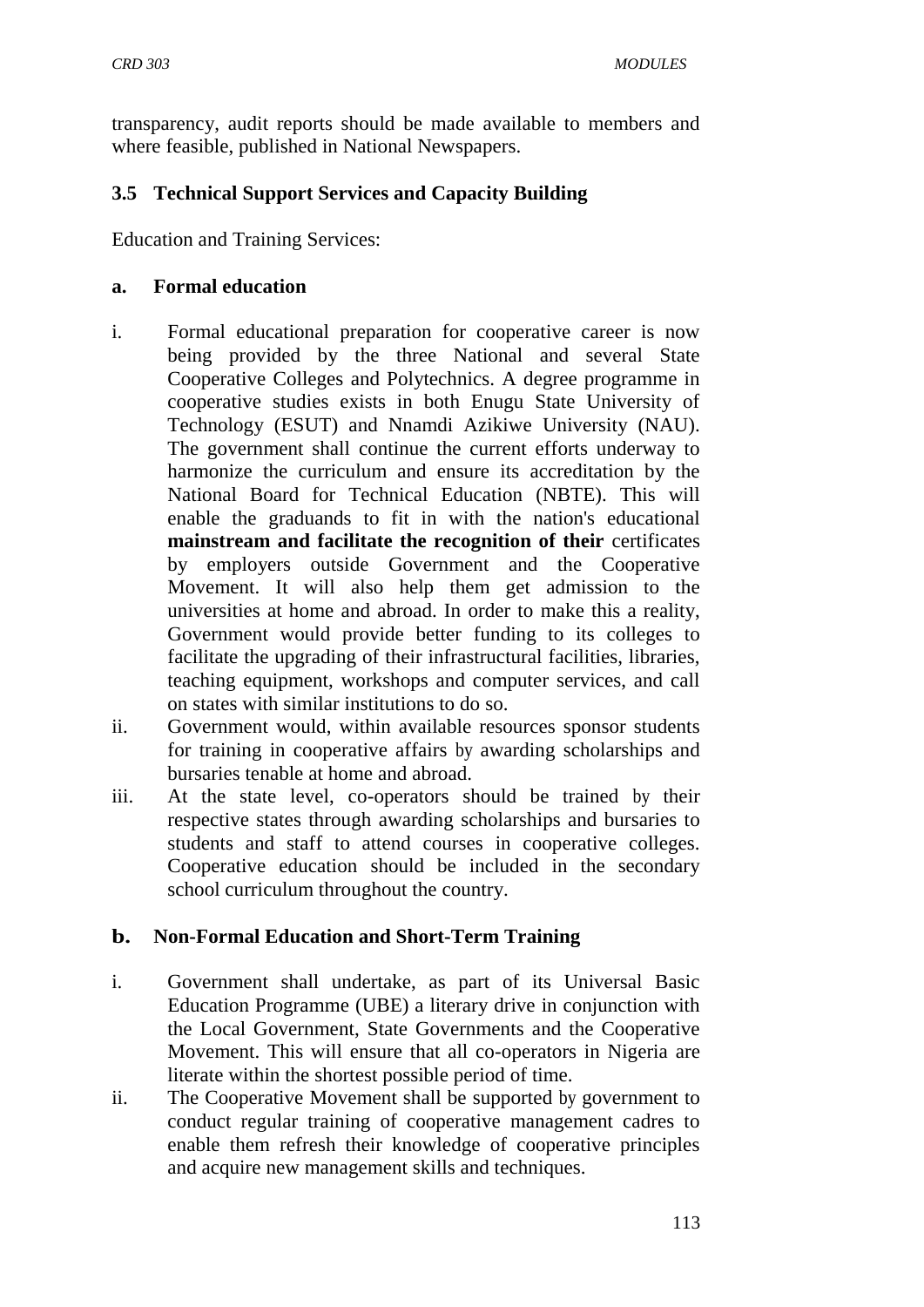- iii. Government shall also support and fully equip the Cooperative Research Institute of Nigeria (CORIN) at Sheda, Abuja in order to enable it provide effective management training for cooperative leaders, management and members.
- iv. Federal and State Governments shall ensure that the staff of their Departments of cooperatives are given opportunities to improve themselves by attending refresher courses and conferences locally and internationally. The governments shall explore bilateral and multilateral assistance from foreign governments, agencies and institutions for such purposes.
- v. At the state levels, respective State Government should assist the Cooperative Movement in training co-operators on basic literacy, book-keeping, secretarial work and simple management techniques.
- vi. In order to inculcate the Cooperative spirit in our Youths, the Federal and State Governments should direct their Ministries of Education to promote the formation of Cooperative Clubs throughout the nation's secondary school system and the active assistance and support of the Cooperative Movement.

### **3.6 Training Fund**

The mandatory reserve of 10% of the surplus funds for education shall be strictly adhered to and the fund regularly utilized for induction courses for officials and newly appointed cooperative workers in the States and Local Government.

Management Systems Development:

- a. The CFN and State Cooperative Federations as well as those societies, unions and apexes that can afford it, should hire competent professional managers to effectively manage their affairs.
- b. Those societies and unions that cannot afford to hire professional managers should utilize the opportunities provided by CFN and the Federations to train their members and managers giving them the rudiments of the techniques of modem management.

#### **4.0 CONCLUSION**

Cooperatives in rural settings should employ effective strategies in operating their businesses so as to achieve the aims for which it was established. It would be useful to provide extension and advisory services especially to start ups and ailing cooperatives. There should be hiring of competent professional managers to manage their affairs, external audit should be conducted, technical support and capacity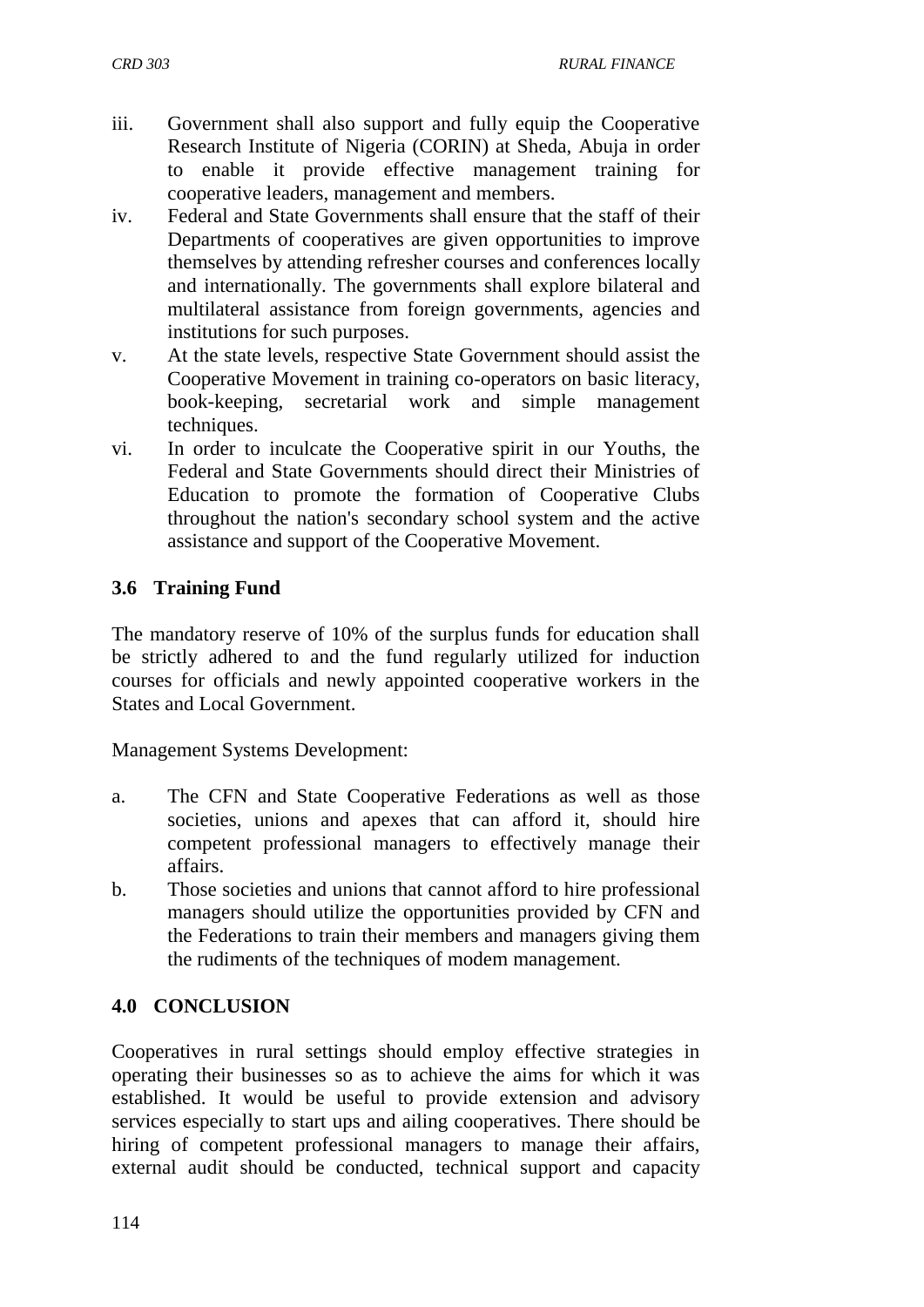building provided and adequate amount (10%) of reserve should be allocated for education especially for officials and workers.

# **5.0 SUMMARY**

This unit explored issues relating to Cooperative business management, Cooperative business extension and advisory services, Management System Development. External Audit, Technical support services and Capacity building for cooperatives are critical for cooperative effectiveness.

#### **9.0 TUTOR-MARKED ASSIGNMENT**

- 1. Ascertain ways for effective cooperative business management
- 2. Enumerate areas for technical support services and capacity building among cooperatives

# **7.0 REFERENCES/FURTHER READINGS**

- Abdu J.B. (2011), National Economic Empowerment Development Strategy&Poverty Reduction in Nigeria: A Critique, Economics and Finance Review 1(1), [Www.Efr.Businessjournalz.Org.](http://www.efr.businessjournalz.org/)
- Alfred, A.D.Y., Ewuola, S.O., Adebanjo, A.&Mundi, N. E. (2010), Introduction to Rural Life, *National Open University of Nigeria Course Guide,* [www.nou.edu.ngA](http://www.nou.edu.ng/)nriquez, G. &Stamoulis K. (2007), Rural Development and Poverty Reduction: Is Agriculture Still the Key? *ESA Working Paper No. 07-02,*  [www.fao.org/es/esa.](http://www.fao.org/es/esa)
- Ataha, J. I., Onwe, O.J &Nkom M. U. (2010), Rural Development, *National Open University of Nigeria Course Guide,* Lagos.
- Atchoarena, D &Gasperini, L (2003), Education for rural development: towards new policy Responses, UNESCO and FAO.
- Clancy, K., Grow, S.&Oberholtzer, L. (2003), Agriculture as a Tool for Rural Development: Workshop Proceedings, Workshop Held in Collaboration with the National Rural Development Partnership.
- Elumilade D.O., Asaolu T.O. &Adereti S.A. (2006), Appraising the Institutional Framework for PovertyAlleviation Programmes in Nigeria, *International Research Journal of Finance and Economics,* Euro Journals Publishing, Inc.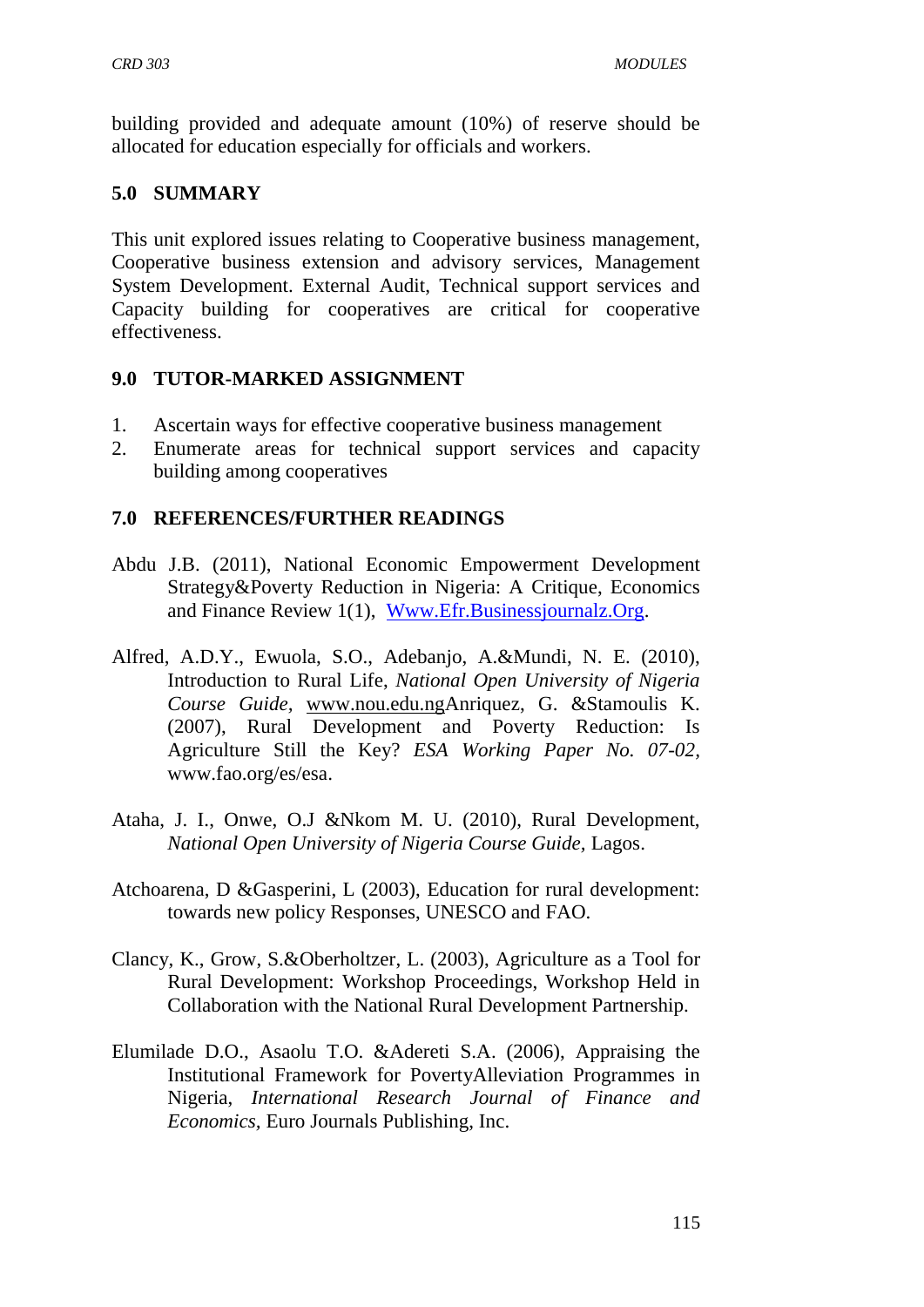- Gofwen, R. N (1999), Community Development in Nigeria: What is new and what is New, *Nigerian Journal on Social Works vol 3.*
- Ikeanyibe, O.M. (2009), Development Planning in Nigeria: Reflections on the National Economic Empowerment and Development Strategy (NEEDS) 2003-2007, *Kamla-Raj.*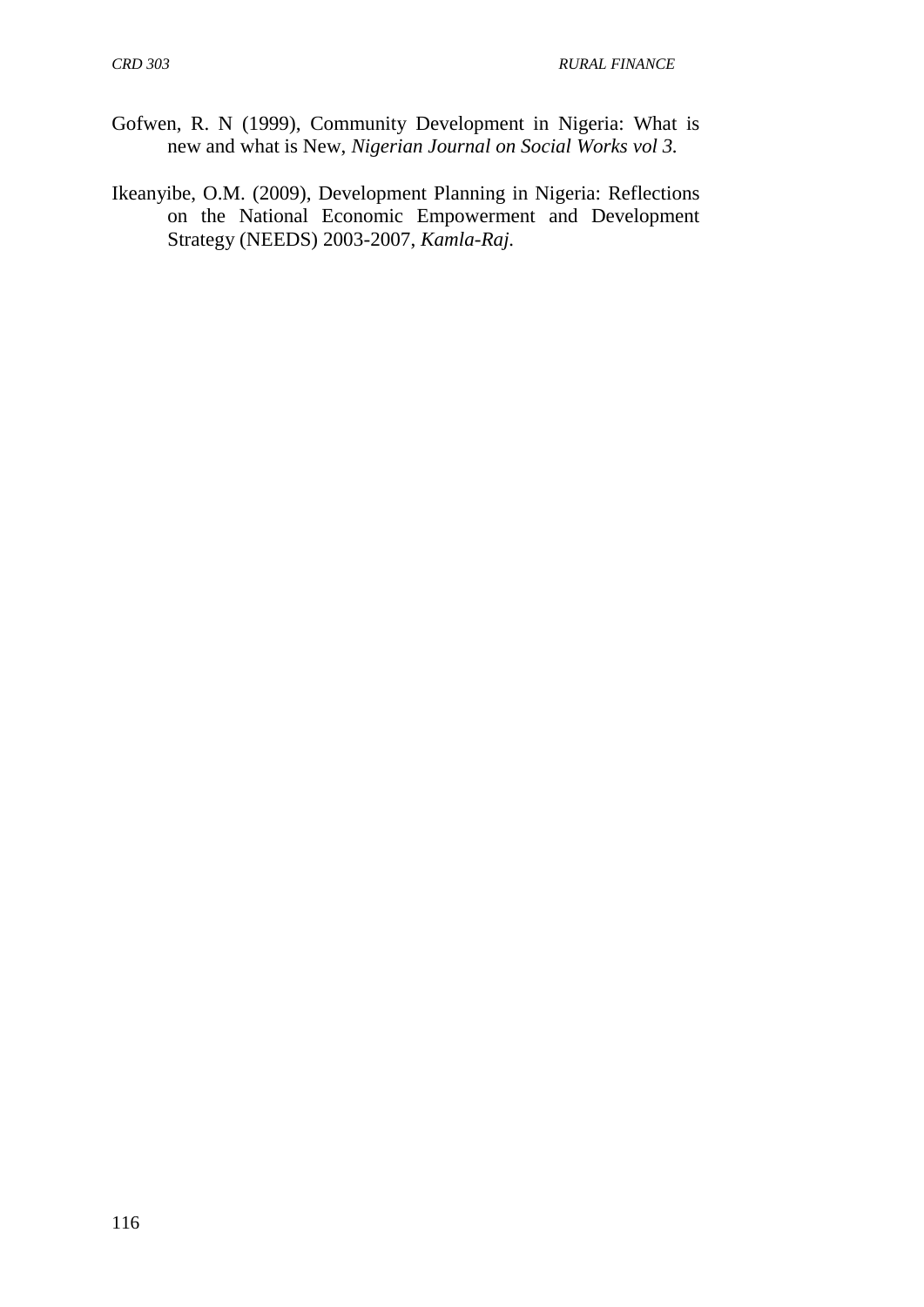# **UNIT 7 CREDIT COOPERATIVE SOCIETIES**

#### **CONTENTS**

- 1.0 Introduction
- 2.0 Objectives
- 3.0 Main Content
	- 3.1 Need for a Credit Society
	- 3.2 Problems of Credit Cooperative
	- 3.3 External Problems
	- 3.4 Functions of Cooperative Credit Societies
	- 3.5 Information and Extension
	- 3.6 Selling
- 4.0 Conclusion
- 5.0 Summary
- 6.0 Tutor-Marked Assignment
- 7.0 References/Further Readings

# **1.0 INTRODUCTION**

A credit society is cooperative society which provide its members with a means of saving money and of obtaining credit at reasonable rate of interest. The credit society is organized with a group that has something in common e.g. Workers in an establishment. Members of the same club, organization or community, it operates under cooperative law just like other cooperatives and renders some services to its member which include.

- 1.) It serves as system for accumulating savings; members make regular deposits of small amount depending on the circumstances surrounding them. This means that it encourages thriftiness.
- 2.) It is a source of credit members borrow from the credit society when they are in need for money and pay back with little interest install mentally.
- 3.) It serves as a means of training to the members. This means that members are exposed to financial investment and best use of funds that would have been lying idle. This unit exposes the needs and operations of credit cooperatives especially in rural Nigerian context.

# **2.0 OBJECTIVES**

At the end of this unit, you should be able to:

- understand the need for a credit society
- discuss the problems encountered by credit cooperative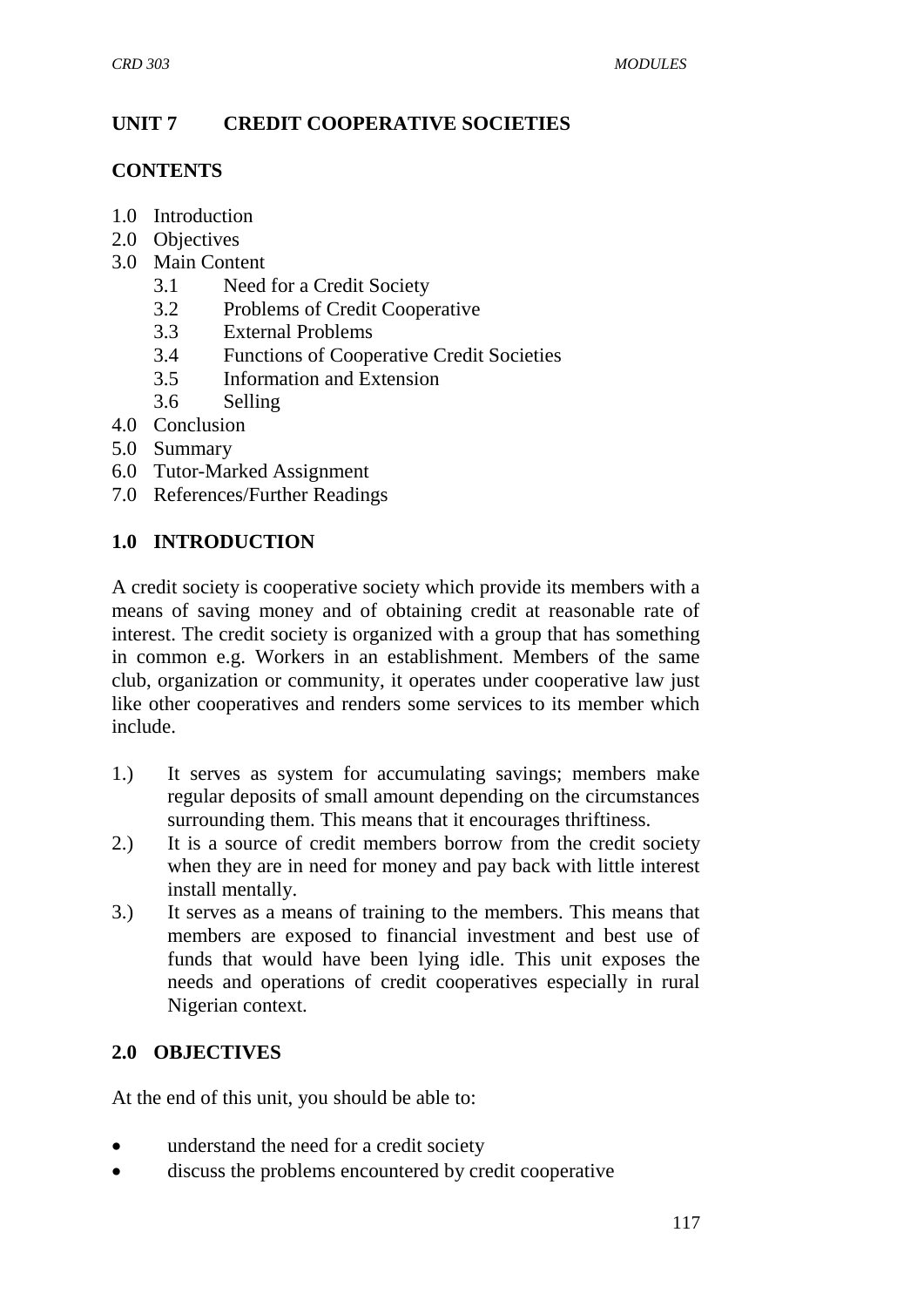state the functions of cooperative credit societies

# **3.0 MAIN CONTENT**

#### **3.1 Need for a Credit Society**

There are several reasons why credit society is needed especially in this part of the world these include:-

These societies were in two categories.

- 1. Those catering for town dwellers,
- 2. Those catering for the villagers

In the western states, the early attempt by the credit cooperative union to undertake to trade in consumer goods was a failure. But they are doing better today in this state. Here in Nigeria, generally, this kind of cooperative society is not widespread even though credit cooperation started in Nigeria as far back as 1940's it is unfortunate that many of them collapsed.

### **3.2 Problems of Credit Cooperative**

The problems of consumer cooperative can be grouped into two (a) internal and external problems Internal problems are those problems emanating from within the cooperative society itself and they are;

1.) Lack of patronage by members

Where the members of the cooperative society fail to patronize their cooperative credit shop that is to buy goods from the shop, the business of their shop will decline, because there will be fierce competition among so many other shops around that vicinity. If all the members of a credit cooperative decide to buy their requirements and those of families from the credit shop, then their will enjoy a distinct advantage over the other shops around the result will be a large turnover followed by large surplus in trading business.

#### 2.) Credit sale

Many credit cooperatives have collapsed as a result of heavy debts incurred by members as a result of credit purchases they made from their credit shop. The society's capital is tied down in the hands of those debtor members so that there are no funds to stock the credit shop. As a result of this, business will begin to dwindle and the credit shop will eventually fold up.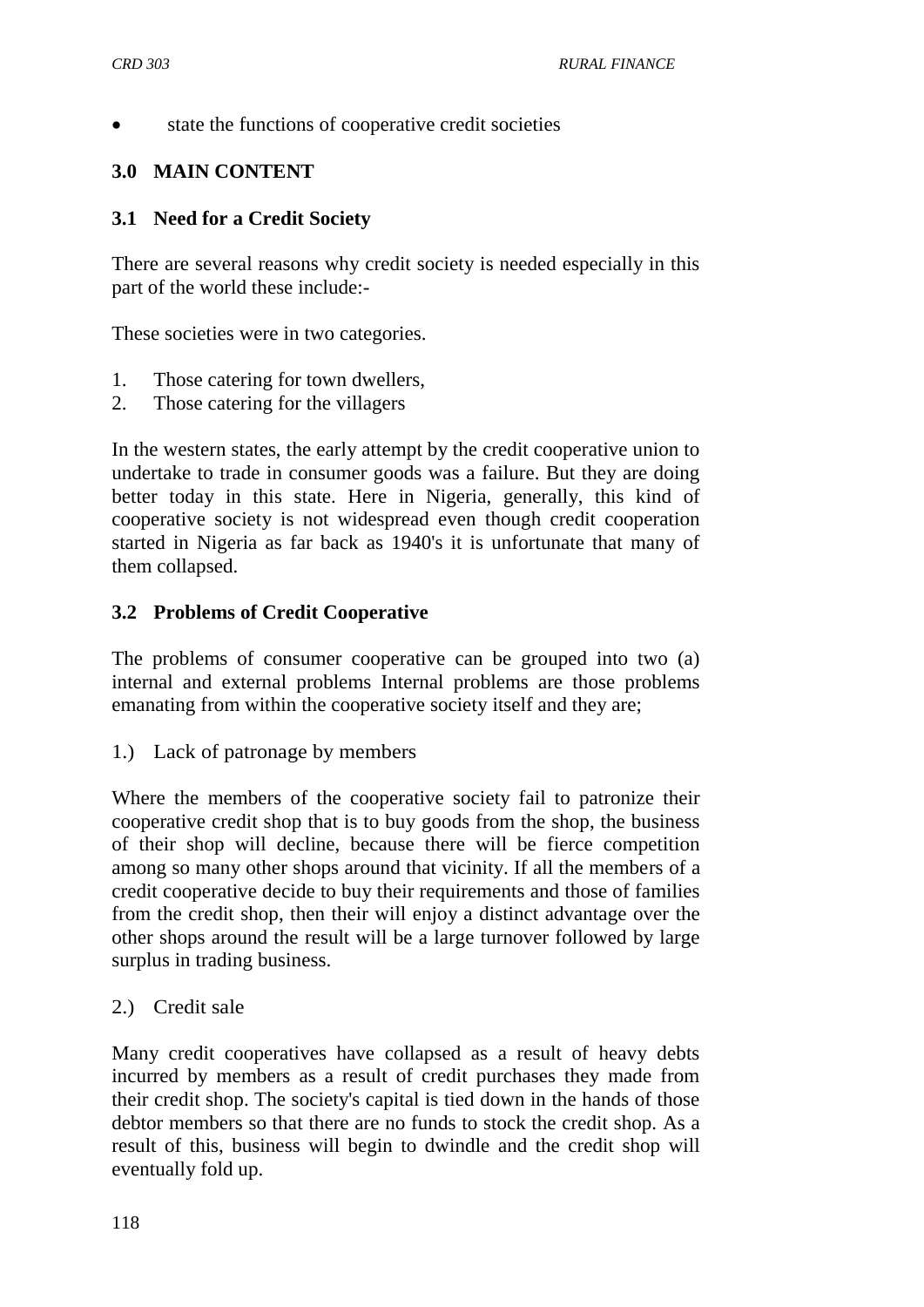- 3.) Dishonesty of the employees of credit cooperative societies one of the worst problem confronting the credit cooperative societies is the dishonesty of its employees. Shop attendants, shop supervisors shop managers etc. They perpetrate various acts of dishonesty, ranging from embezzlement, misapplication and misappropriations of funds, to forgery, pilfer of goods etc.
- 4.) Dishonesty of officers of the credit cooperative society

# **3.3 External Problems**

The main external problem IS unhealthy competition and rivalry from the capitalist shops and supermarkets. They adopt all imaginable forms of unhealthy competition to stifle the cooperative consumer shop. Such methods adopted include under-selling of cooperative consumer shops, blocking the channels through which consumer cooperative societies buy their commodities, under-rating and discrediting the goods marketed by consumer cooperative societies and several other unhealthy methods of competition adopted.

# **3.4 Functions of Cooperative Credit Societies**

- a.) Agricultural credit societies: Is an important approach to development and progress in the agrarian sector of the economy its success depends on the ways in which the farmer can gain access to credit facilities and the degree of supervision of his utilization of the credit. There are various sources by which agricultural credit can be made available to farmers. These include government institution, commercial banking institutions, rural cooperative credit societies and private sources.
- b.) Workers productive societies: This- type organized on the basis of co-partnership and profit sharing with workers. These societies operates mainly in the inlands and specialize largely in the manufacturing of clothing, textiles, footwear and in printing
- c.) Marketing of farmers produce through cooperatives is a very important aspect of agriculture. There are what you may call sizecilised marketing cooperatives and they are regarded as the main agents

# **3.5 Information and Extension**

For the farmer to adjust his production to the demand of the market he must be sufficiently informed of development on the domestic and world market. Information about trends in demand regarding quality and varieties the prices of agricultural produce at wholesale and retail level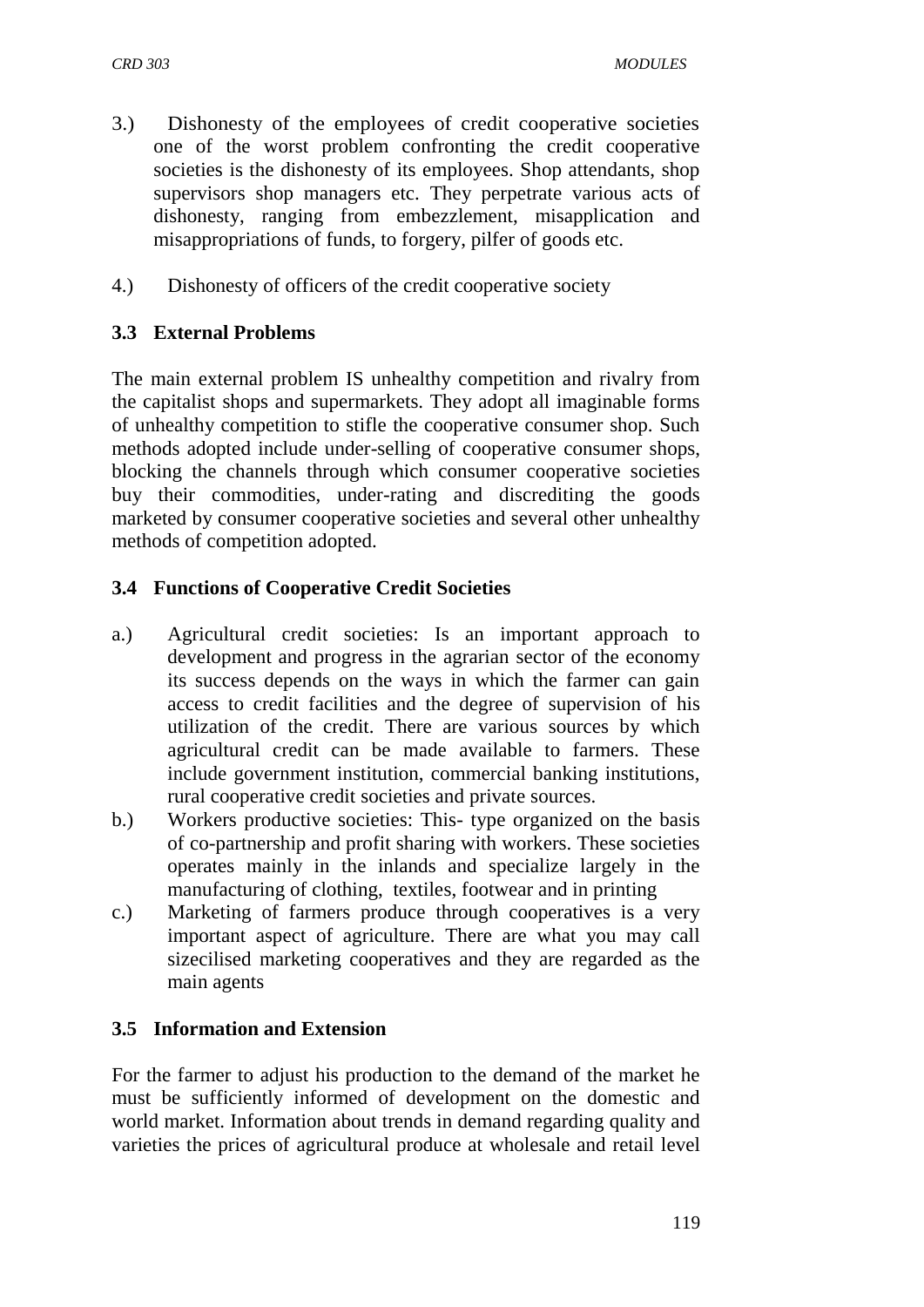the estimation of production in other areas and similar factors help the farmer to assess his own position in the market and plan ahead.

Many societies do not confirm themselves to the supply of market new but they also try to keep members informed of the development of new farming techniques and new methods of handling storing and processing aimed at improving the quality and yield of agricultural production.

# **3.6 Selling**

In selling agricultural produce cooperative societies can adopt either an agency system or a fixed price system.

- 1. Under the agency system the society sells the produce on behalf of and on account of each .member. Although the individual member does not necessarily appear as the seller, the Society only assumes the role of an intermediary agent negating the sale.
- 2. At no stage of the marketing process does the society assure ownership of the commodity handled. This procedure leaves the society free from some marketing risks.
- 3. Under the fixed system, the society acts as an independent trader. By purchasing the produce from the member on delivery it assumes ownership until resale. The society thus has to carry the full extent of the marketing risk although ultimately it is transferred back to the member in form of lower prices or refund.

# **4.0 CONCLUSION**

Credit cooperative societies enable members save money and obtain credit at a reasonable rate of interest. Nevertheless, they encounter problems such as lack of patronage by members, credit sale, dishonesty of the employees and dishonesty of officers of credit cooperative societies likewise external problems of competition and rivalry from capitalist shops and supermarkets. They are also seen to perform functions in the agricultural, workers, and marketing societies.

#### **5.0 SUMMARY**

This unit explored the need for credit society. We discussed problems faced by credit cooperative and looked at some functions performed by credit cooperative societies in different types of cooperative societies. Despite that challenges facing credit cooperatives are universal in scope, some of them are peculiar to rural cooperatives.